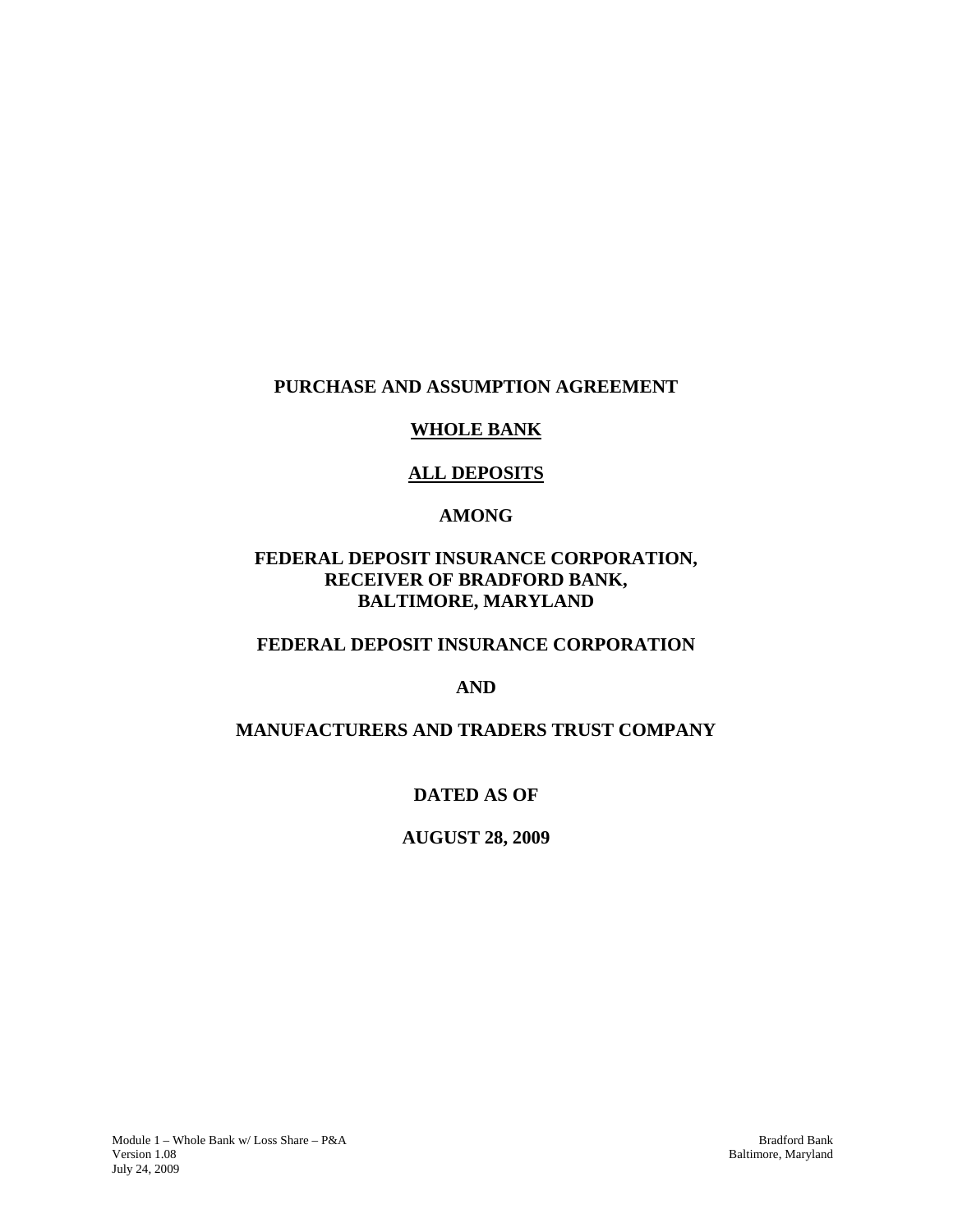## **TABLE OF CONTENTS**

| <b>ARTICLE I</b>   |                                                       |  |
|--------------------|-------------------------------------------------------|--|
| <b>ARTICLE II</b>  |                                                       |  |
| 2.1                |                                                       |  |
| 2.2                |                                                       |  |
| 2.3                |                                                       |  |
| 2.4                |                                                       |  |
| <b>ARTICLE III</b> |                                                       |  |
| 3.1                |                                                       |  |
| 3.2                |                                                       |  |
| 3.3                | Manner of Conveyance; Limited Warranty;               |  |
|                    |                                                       |  |
| 3.4                |                                                       |  |
| 3.5                |                                                       |  |
| 3.6                |                                                       |  |
| <b>ARTICLE IV</b>  | <b>ASSUMPTION OF CERTAIN DUTIES AND OBLIGATIONS18</b> |  |
| 4.1                |                                                       |  |
| 4.2                |                                                       |  |
| 4.3                |                                                       |  |
| 4.4                |                                                       |  |
| 4.5                |                                                       |  |
| 4.6                |                                                       |  |
| 4.7                | Agreement with Respect to Leased Data                 |  |
|                    |                                                       |  |
| 4.8                | Agreement with Respect to Certain                     |  |
|                    |                                                       |  |
| 4.9                |                                                       |  |
| 4.10               |                                                       |  |
| 4.11               |                                                       |  |
| 4.12               | Agreement with Respect to Continuation of Group       |  |
|                    |                                                       |  |
| 4.13               | Agreement with Respect to Interim Asset Servicing 26  |  |
| 4.14               |                                                       |  |
| 4.15               |                                                       |  |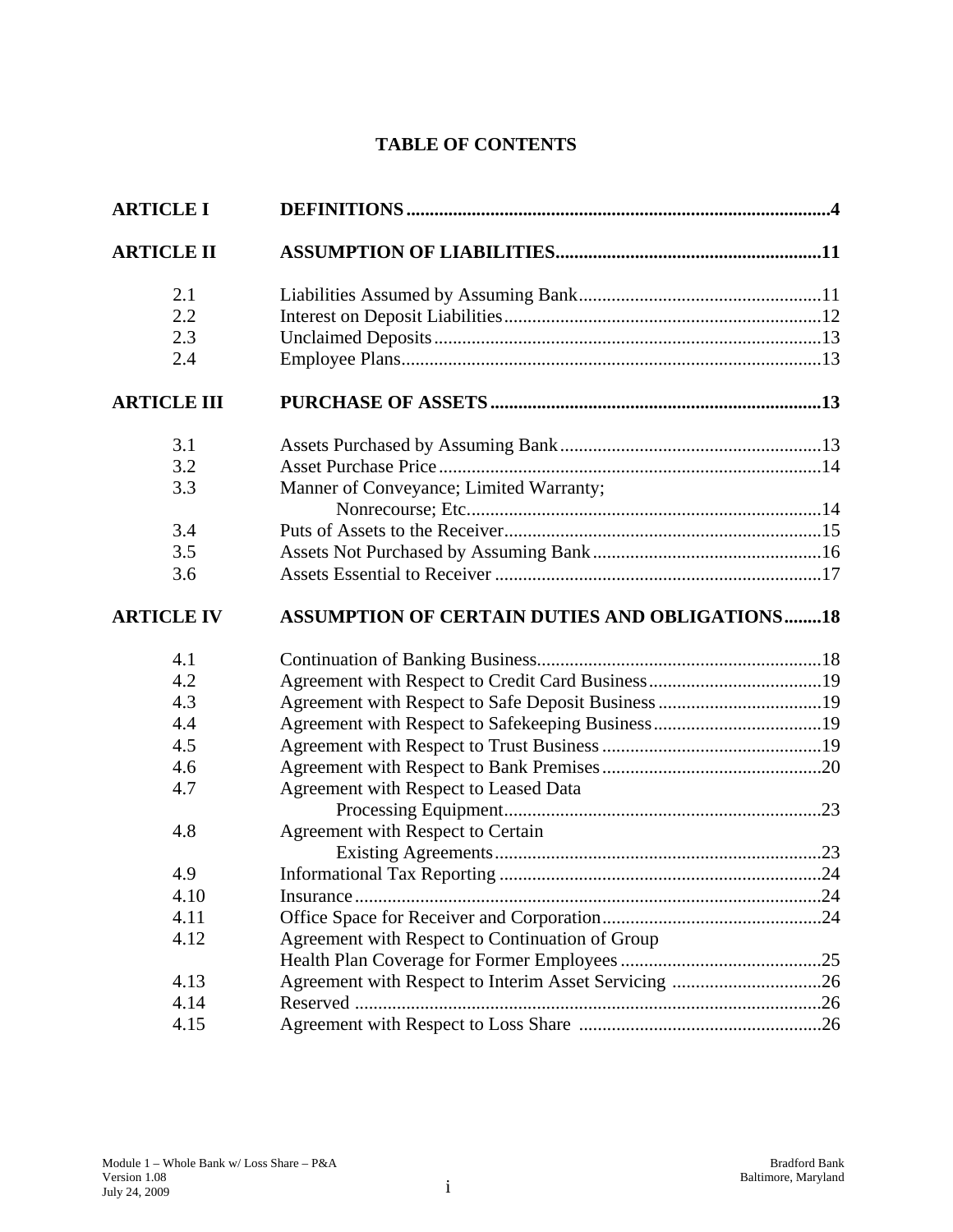| <b>ARTICLE V</b>    | <b>DUTIES WITH RESPECT TO DEPOSITORS</b>              |  |
|---------------------|-------------------------------------------------------|--|
|                     |                                                       |  |
|                     |                                                       |  |
| 5.1                 |                                                       |  |
| 5.2                 |                                                       |  |
| 5.3                 |                                                       |  |
| <b>ARTICLE VI</b>   |                                                       |  |
| 6.1                 |                                                       |  |
| 6.2                 |                                                       |  |
| 6.3                 |                                                       |  |
| 6.4                 |                                                       |  |
| <b>ARTICLE VII</b>  |                                                       |  |
| <b>ARTICLE VIII</b> |                                                       |  |
| 8.1                 |                                                       |  |
| 8.2                 | Correction of Errors and Omissions; Other Liabilities |  |
| 8.3                 |                                                       |  |
| 8.4                 |                                                       |  |
| 8.5                 |                                                       |  |
| <b>ARTICLE IX</b>   |                                                       |  |
| 9.1                 |                                                       |  |
| 9.2                 |                                                       |  |
| 9.3                 |                                                       |  |
| 9.4                 |                                                       |  |
| 9.5                 |                                                       |  |
| 9.6                 | Proceedings with Respect to Certain Assets            |  |
|                     |                                                       |  |
| 9.7                 |                                                       |  |
| <b>ARTICLE X</b>    |                                                       |  |
| <b>ARTICLE XI</b>   | <b>REPRESENTATIONS AND WARRANTIES OF THE</b>          |  |
| <b>ARTICLE XII</b>  |                                                       |  |
| 12.1                |                                                       |  |
| 12.2                |                                                       |  |
| 12.3                |                                                       |  |
| 12.4                |                                                       |  |
| 12.5                |                                                       |  |
|                     |                                                       |  |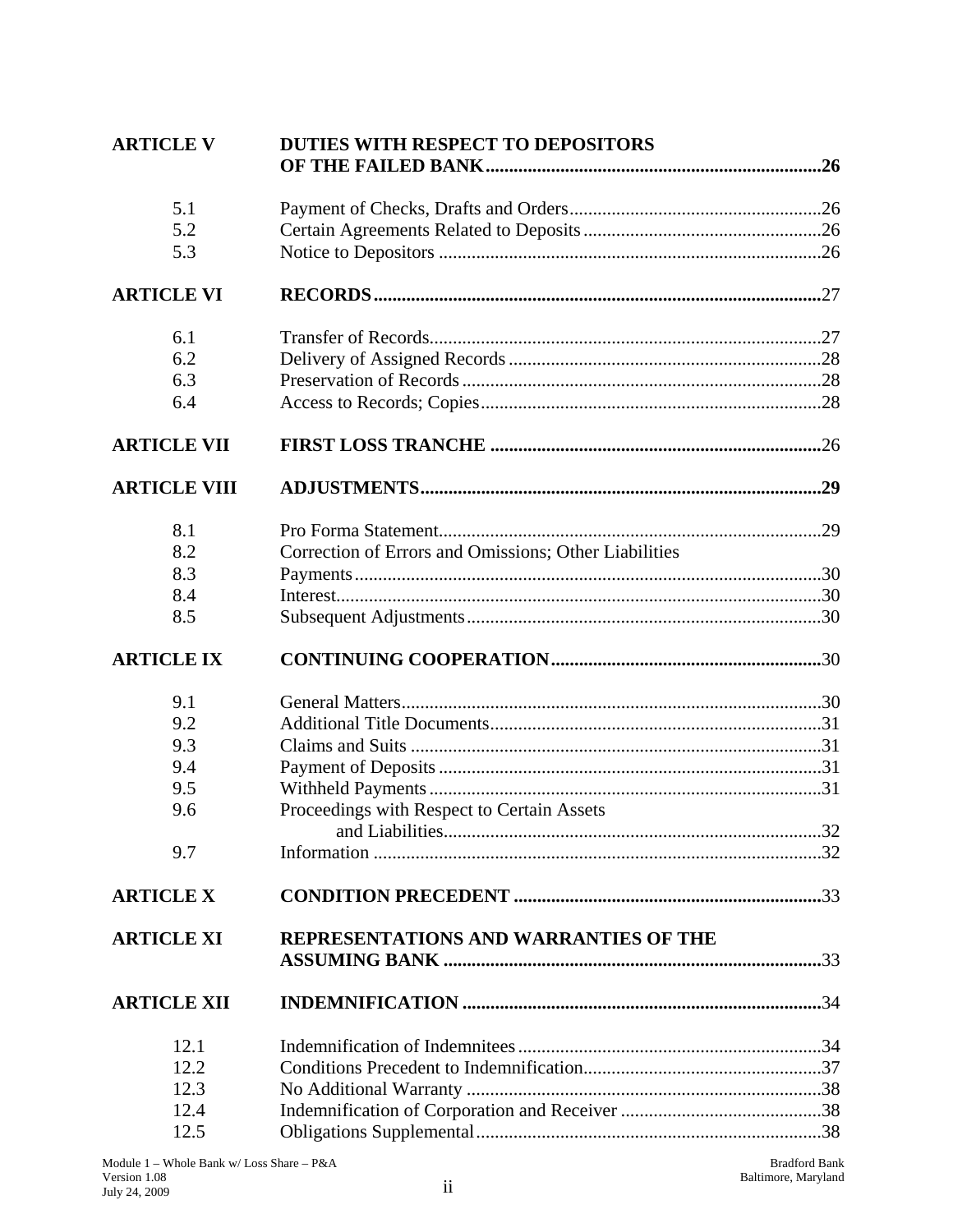| 12.6                |  |
|---------------------|--|
| 12.7                |  |
| 12.8                |  |
| <b>ARTICLE XIII</b> |  |
| 13.1                |  |
| 13.2                |  |
| 13.3                |  |
| 13.4                |  |
| 13.5                |  |
| 13.6                |  |
| 13.7                |  |
| 13.8                |  |
| 13.9                |  |
| 13.10               |  |
| 13.11               |  |
| 13.12               |  |
| 13.13               |  |

## **SCHEDULES**

| 2.1             |  |
|-----------------|--|
| 2.1(a)          |  |
| 3.1             |  |
| 3.2             |  |
| 3.5(l)          |  |
| 4.15A           |  |
| 4.15B           |  |
| $7\overline{ }$ |  |

## **EXHIBITS**

| 4.13  |  |
|-------|--|
| 4.15A |  |
| 4.15B |  |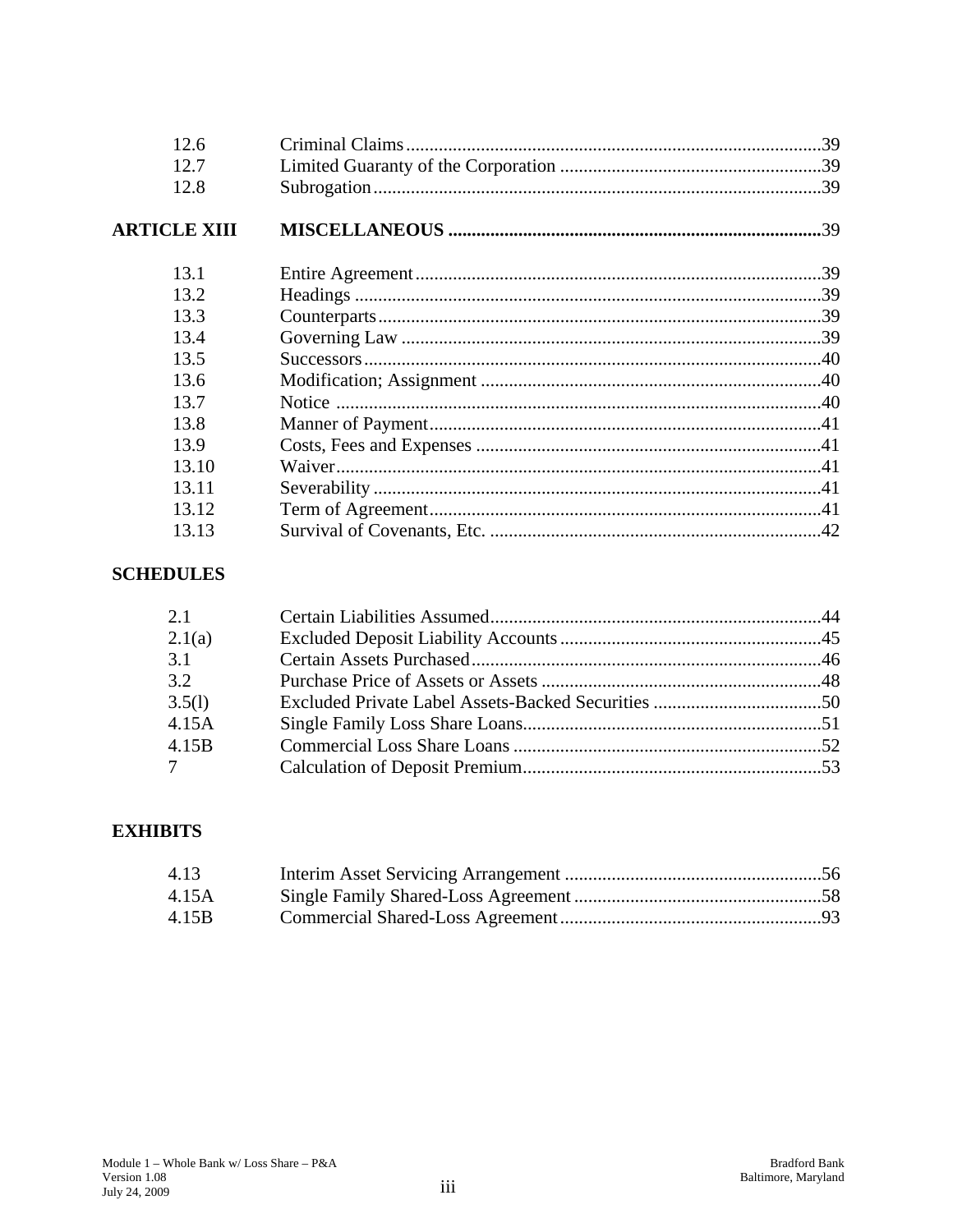### **PURCHASE AND ASSUMPTION AGREEMENT WHOLE BANK ALL DEPOSITS**

**THIS AGREEMENT**, made and entered into as of the  $28<sup>th</sup>$  day of August, 2009, by and among the **FEDERAL DEPOSIT INSURANCE CORPORATION, RECEIVER of BRADFORD BANK, BALTIMORE, MARYLAND** (the "Receiver"), **MANUFACTURERS AND TRADERS TRUST COMPANY**, organized under the laws of the State of New York, and having its principal place of business in **BUFFALO, NEW YORK** (the "Assuming Bank"), and the **FEDERAL DEPOSIT INSURANCE CORPORATION**, organized under the laws of the United States of America and having its principal office in Washington, D.C., acting in its corporate capacity (the "Corporation").

#### **WITNESSETH**:

**WHEREAS**, on Bank Closing, the Chartering Authority closed **BRADFORD BANK**  (the "Failed Bank") pursuant to applicable law and the Corporation was appointed Receiver thereof; and

**WHEREAS**, the Assuming Bank desires to purchase certain assets and assume certain deposit and other liabilities of the Failed Bank on the terms and conditions set forth in this Agreement; and

**WHEREAS**, pursuant to 12 U.S.C. Section  $1823(c)(2)(A)$ , the Corporation may provide assistance to the Assuming Bank to facilitate the transactions contemplated by this Agreement, which assistance may include indemnification pursuant to Article XII; and

**WHEREAS**, the Board of Directors of the Corporation (the "Board") has determined to provide assistance to the Assuming Bank on the terms and subject to the conditions set forth in this Agreement; and

**WHEREAS**, the Board has determined pursuant to 12 U.S.C. Section 1823(c)(4)(A) that such assistance is necessary to meet the obligation of the Corporation to provide insurance coverage for the insured deposits in the Failed Bank.

**NOW THEREFORE**, in consideration of the mutual promises herein set forth and other valuable consideration, the parties hereto agree as follows:

#### **ARTICLE I DEFINITIONS**

Capitalized terms used in this Agreement shall have the meanings set forth in this Article I, or elsewhere in this Agreement. As used herein, words imparting the singular include the plural and vice versa.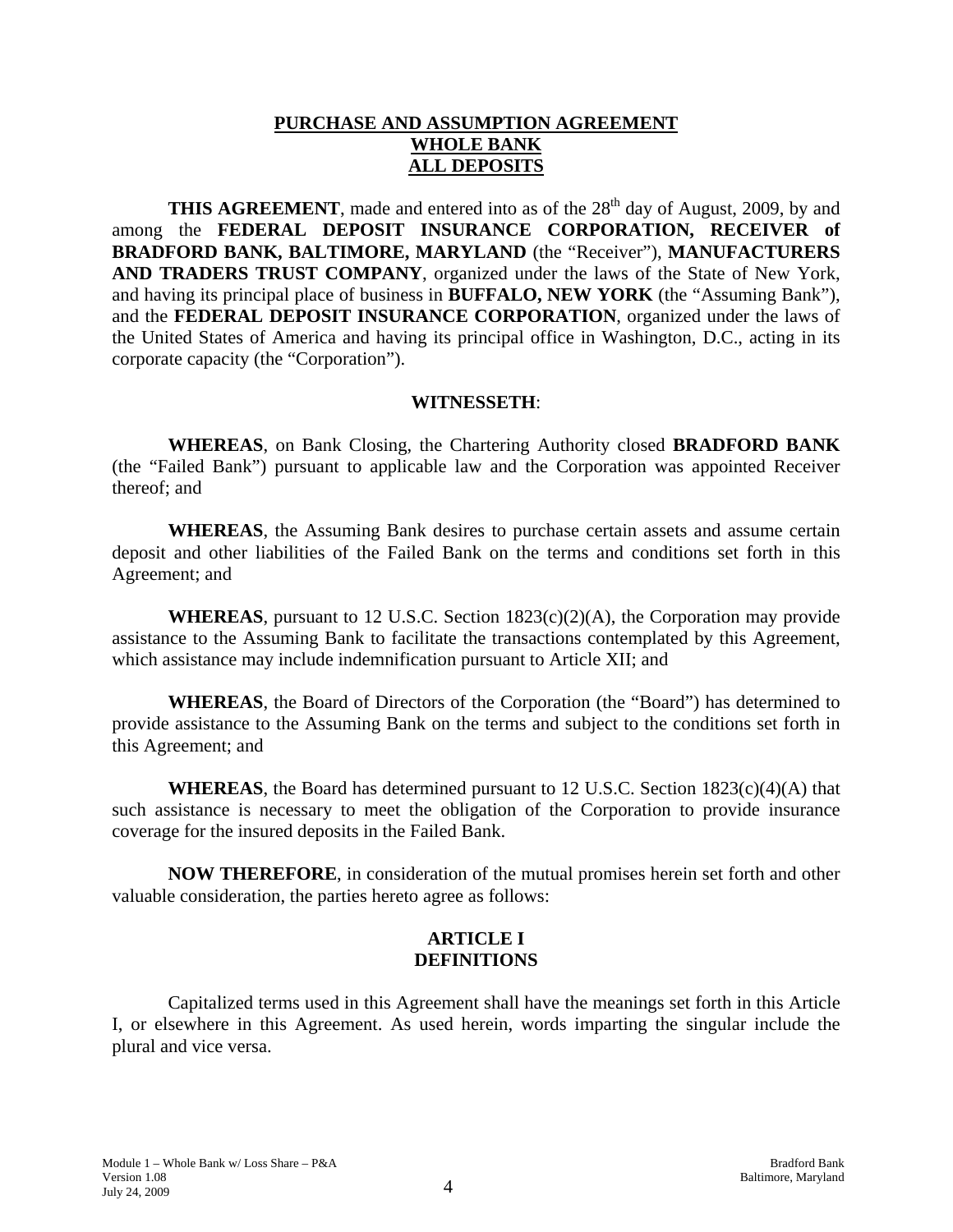"**Accounting Records**" means the general ledger and subsidiary ledgers and supporting schedules which support the general ledger balances.

**"Acquired Subsidiaries"** means Subsidiaries of the Failed Bank acquired pursuant to Section 3.1.

"**Affiliate**" of any Person means any director, officer, or employee of that Person and any other Person (i) who is directly or indirectly controlling, or controlled by, or under direct or indirect common control with, such Person, or (ii) who is an affiliate of such Person as the term "affiliate" is defined in Section 2 of the Bank Holding Company Act of 1956, as amended, 12 U.S.C. Section 1841.

**"Agreement"** means this Purchase and Assumption Agreement by and among the Assuming Bank, the Corporation and the Receiver, as amended or otherwise modified from time to time.

**"Assets"** means all assets of the Failed Bank purchased pursuant to Section 3.1. Assets owned by Subsidiaries of the Failed Bank are not "Assets" within the meaning of this definition.

**"Assumed Deposits"** means Deposits.

**"Bank Closing"** means the close of business of the Failed Bank on the date on which the Chartering Authority closed such institution.

**"Bank Premises"** means the banking houses, drive-in banking facilities, and teller facilities (staffed or automated) together with appurtenant parking, storage and service facilities and structures connecting remote facilities to banking houses, and land on which the foregoing are located, that are owned or leased by the Failed Bank and that have formerly been utilized, are currently utilized, or are intended to be utilized in the future by the Failed Bank as shown on the Accounting Record of the Failed Bank as of Bank Closing.

**"Book Value"** means, with respect to any Asset and any Liability Assumed, the dollar amount thereof stated on the Accounting Records of the Failed Bank. The Book Value of any item shall be determined as of Bank Closing after adjustments made by the Receiver for differences in accounts, suspense items, unposted debits and credits, and other similar adjustments or corrections and for setoffs, whether voluntary or involuntary. The Book Value of a Subsidiary of the Failed Bank acquired by the Assuming Bank shall be determined from the investment in subsidiary and related accounts on the "bank only" (unconsolidated) balance sheet of the Failed Bank based on the equity method of accounting. Without limiting the generality of the foregoing, (i) the Book Value of a Liability Assumed shall include all accrued and unpaid interest thereon as of Bank Closing, and (ii) the Book Value of a Loan shall reflect adjustments for earned interest, or unearned interest (as it relates to the "rule of 78s" or add-on-interest loans, as applicable), if any, as of Bank Closing, adjustments for the portion of earned or unearned loan-related credit life and/or disability insurance premiums, if any, attributable to the Failed Bank as of Bank Closing, and adjustments for Failed Bank Advances, if any, in each case as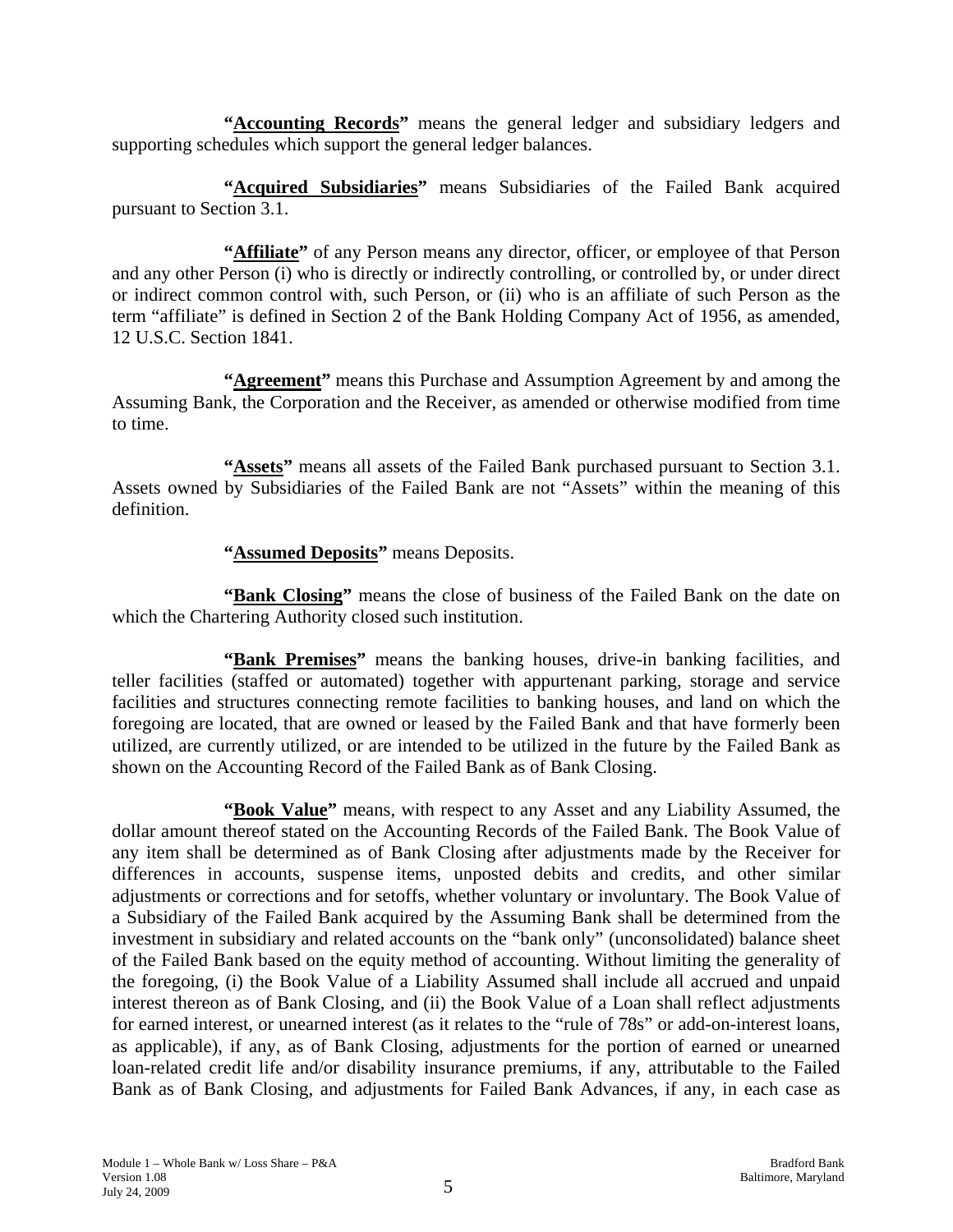determined for financial reporting purposes. The Book Value of an Asset shall not include any adjustment for loan premiums, discounts or any related deferred income, fees or expenses, or general or specific reserves on the Accounting Records of the Failed Bank.

**"Business Day"** means a day other than a Saturday, Sunday, Federal legal holiday or legal holiday under the laws of the State where the Failed Bank is located, or a day on which the principal office of the Corporation is closed.

**"Chartering Authority"** means (i) with respect to a national bank, the Office of the Comptroller of the Currency, (ii) with respect to a Federal savings association or savings bank, the Office of Thrift Supervision, (iii) with respect to a bank or savings institution chartered by a State, the agency of such State charged with primary responsibility for regulating and/or closing banks or savings institutions, as the case may be, (iv) the Corporation in accordance with 12 U.S.C. Section 1821(c), with regard to self appointment, or (v) the appropriate Federal banking agency in accordance with 12 U.S.C. 1821(c)(9).

**"Commitment"** means the unfunded portion of a line of credit or other commitment reflected on the books and records of the Failed Bank to make an extension of credit (or additional advances with respect to a Loan) that was legally binding on the Failed Bank as of Bank Closing, other than extensions of credit pursuant to the credit card business and overdraft protection plans of the Failed Bank, if any.

**"Credit Documents"** mean the agreements, instruments, certificates or other documents at any time evidencing or otherwise relating to, governing or executed in connection with or as security for, a Loan, including without limitation notes, bonds, loan agreements, letter of credit applications, lease financing contracts, banker's acceptances, drafts, interest protection agreements, currency exchange agreements, repurchase agreements, reverse repurchase agreements, guarantees, deeds of trust, mortgages, assignments, security agreements, pledges, subordination or priority agreements, lien priority agreements, undertakings, security instruments, certificates, documents, legal opinions, participation agreements and intercreditor agreements, and all amendments, modifications, renewals, extensions, rearrangements, and substitutions with respect to any of the foregoing.

**"Credit File"** means all Credit Documents and all other credit, collateral, or insurance documents in the possession or custody of the Assuming Bank, or any of its Subsidiaries or Affiliates, relating to an Asset or a Loan included in a Put Notice, or copies of any thereof.

**"Data Processing Lease"** means any lease or licensing agreement, binding on the Failed Bank as of Bank Closing, the subject of which is data processing equipment or computer hardware or software used in connection with data processing activities. A lease or licensing agreement for computer software used in connection with data processing activities shall constitute a Data Processing Lease regardless of whether such lease or licensing agreement also covers data processing equipment.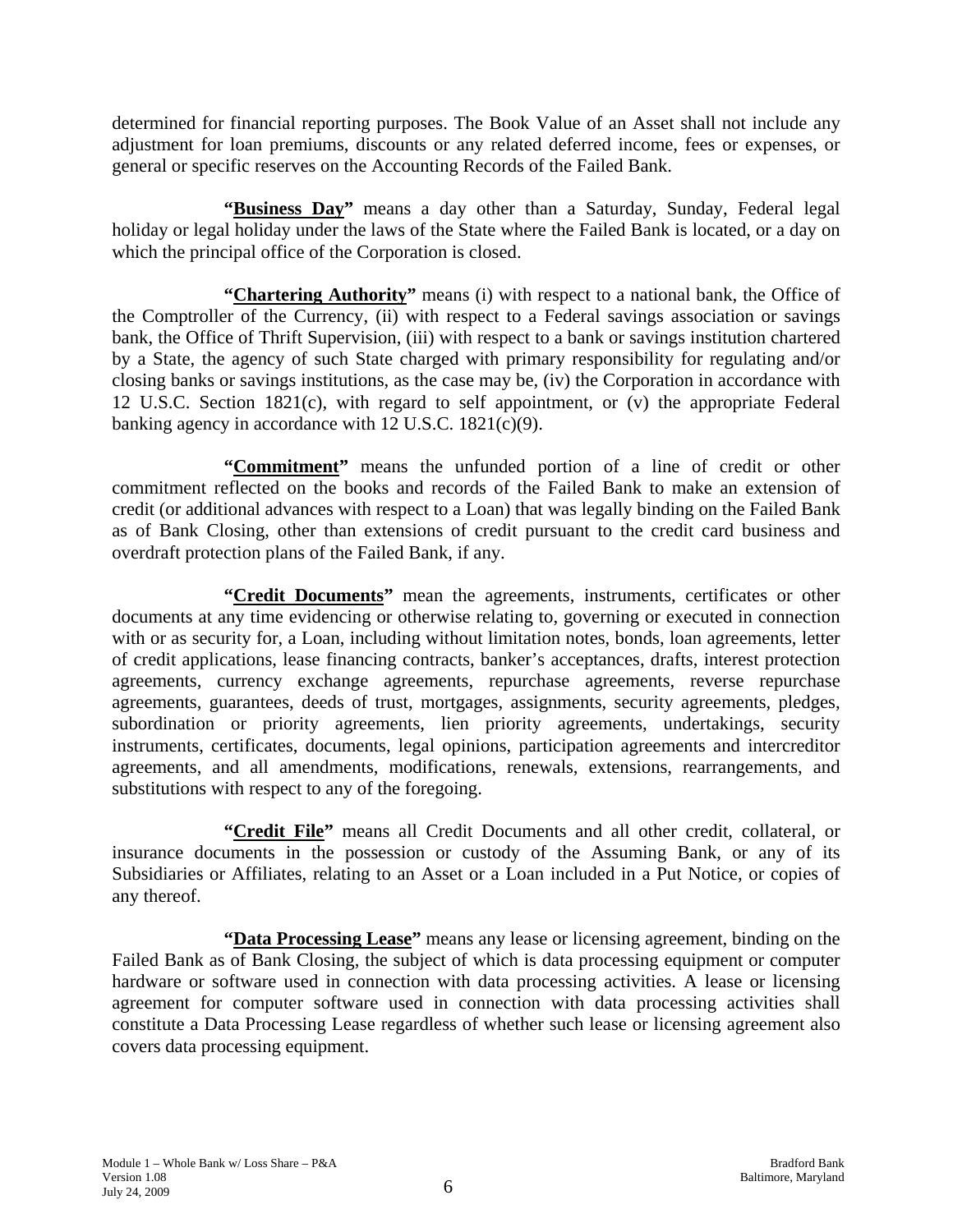"Deposit" means a deposit as defined in 12 U.S.C. Section 1813(l), including without limitation, outstanding cashier's checks and other official checks and all uncollected items included in the depositors' balances and credited on the books and records of the Failed Bank; provided, that the term "Deposit" shall not include all or any portion of those deposit balances which, in the discretion of the Receiver or the Corporation, (i) may be required to satisfy it for any liquidated or contingent liability of any depositor arising from an unauthorized or unlawful transaction, or (ii) may be needed to provide payment of any liability of any depositor to the Failed Bank or the Receiver, including the liability of any depositor as a director or officer of the Failed Bank, whether or not the amount of the liability is or can be determined as of Bank Closing.

**"Equity Adjustment"** means the dollar amount resulting by subtracting the Book Value, as of Bank Closing, of all Liabilities Assumed under this Agreement by the Assuming Bank from the purchase price, as determined in accordance with this Agreement, as of Bank Closing, of all Assets acquired under this Agreement by the Assuming Bank, which may be a positive or a negative number.

**"Failed Bank Advances"** means the total sums paid by the Failed Bank to (i) protect its lien position, (ii) pay ad valorem taxes and hazard insurance, and (iii) pay credit life insurance, accident and health insurance, and vendor's single interest insurance.

**"Fair Market Value"** means (i)(a) "Market Value" as defined in the regulation prescribing the standards for real estate appraisals used in federally related transactions, 12 C.F.R. § 323.2(g), and accordingly shall mean the most probable price which a property should bring in a competitive and open market under all conditions requisite to a fair sale, the buyer and seller each acting prudently and knowledgeably, and assuming the price is not affected by undue stimulus. Implicit in this definition are the consummation of a sale as of a specified date and the passing of title from seller to buyer under conditions whereby:

- (1) Buyer and seller are typically motivated;
- (2) Both parties are well informed or well advised, and acting in what they consider their own best interests;
- (3) A reasonable time is allowed for exposure in the open market;
- (4) Payment is made in terms of cash in U.S. dollars or in terms of financial arrangements comparable thereto; and
- (5) The price represents the normal consideration for the property sold unaffected by special or creative financing or sales concessions granted by anyone associated with the sale;

as determined as of Bank Closing by an appraiser chosen by the Assuming Bank from a list of acceptable appraisers provided by the Receiver; any costs and fees associated with such determination shall be shared equally by the Receiver and the Assuming Bank, and (b) which, with respect to Bank Premises (to the extent, if any, that Bank Premises are purchased utilizing this valuation method), shall be determined not later than sixty (60) days after Bank Closing by an appraiser selected by the Receiver and the Assuming Bank within seven (7) days after Bank Closing; or (ii) with respect to property other than Bank Premises purchased utilizing this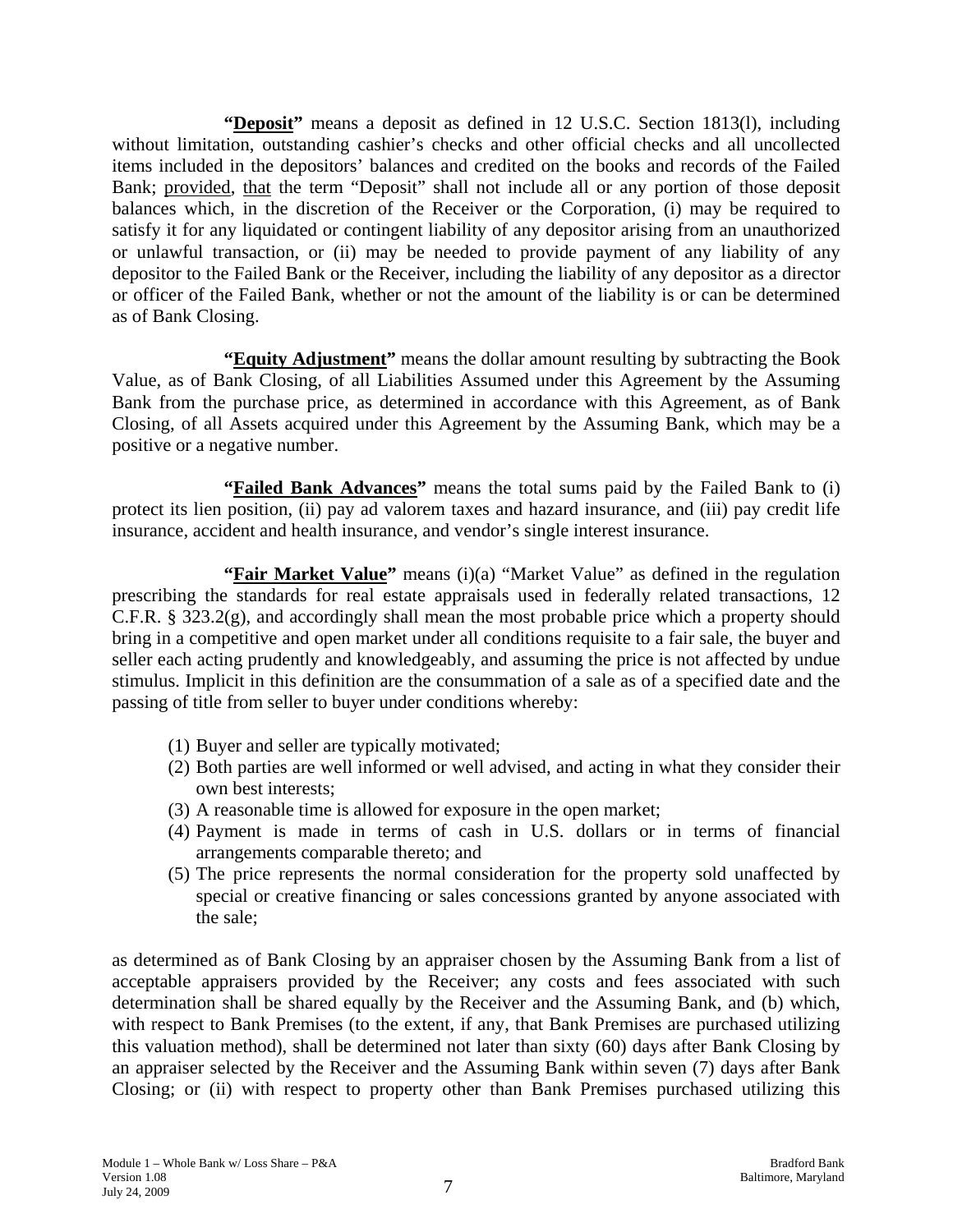valuation method, the price therefore as established by the Receiver and agreed to by the Assuming Bank, or in the absence of such agreement, as determined in accordance with clause  $(i)(a)$  above.

"**First Loss Tranche**" means the dollar amount of liability that the Assuming Bank will incur prior to the commencement of loss sharing, which is the sum of (i) the Assuming Bank's asset premium (discount) bid, as reflected on the Assuming Bank's bid form, plus (ii) the Assuming Bank's Deposit premium bid, as reflected on the Assuming Bank's bid form, plus (iii) the Equity Adjustment. The First Loss Tranche may be a positive or negative number.

"**Fixtures**" means those leasehold improvements, additions, alterations and installations constituting all or a part of Bank Premises and which were acquired, added, built, installed or purchased at the expense of the Failed Bank, regardless of the holder of legal title thereto as of Bank Closing.

**"Furniture and Equipment"** means the furniture and equipment, other than motor vehicles, leased or owned by the Failed Bank and reflected on the books of the Failed Bank as of Bank Closing, including without limitation automated teller machines, carpeting, furniture, office machinery (including personal computers), shelving, office supplies, telephone, surveillance, security systems and artwork. Motor vehicles shall be considered other assets and pass at Book Value.

**"Indemnitees"** means, except as provided in paragraph (b)(11) of Section 12.1, (i) the Assuming Bank, (ii) the Subsidiaries and Affiliates of the Assuming Bank other than any Subsidiaries or Affiliates of the Failed Bank that are or become Subsidiaries or Affiliates of the Assuming Bank, and (iii) the directors, officers, employees and agents of the Assuming Bank and its Subsidiaries and Affiliates who are not also present or former directors, officers, employees or agents of the Failed Bank or of any Subsidiary or Affiliate of the Failed Bank.

**"Information Package"** means the most recent compilation of financial and other data with respect to the Failed Bank, including any amendments or supplements thereto, provided to the Assuming Bank by the Corporation on the web site used by the Corporation to market the Failed Bank to potential acquirers.

**"Legal Balance"** means the amount of indebtedness legally owed by an Obligor with respect to a Loan, including principal and accrued and unpaid interest, late fees, attorneys' fees and expenses, taxes, insurance premiums, and similar charges, if any.

**"Liabilities Assumed"** has the meaning provided in Section 2.1.

"Lien" means any mortgage, lien, pledge, charge, assignment for security purposes, security interest, or encumbrance of any kind with respect to an Asset, including any conditional sale agreement or capital lease or other title retention agreement relating to such Asset.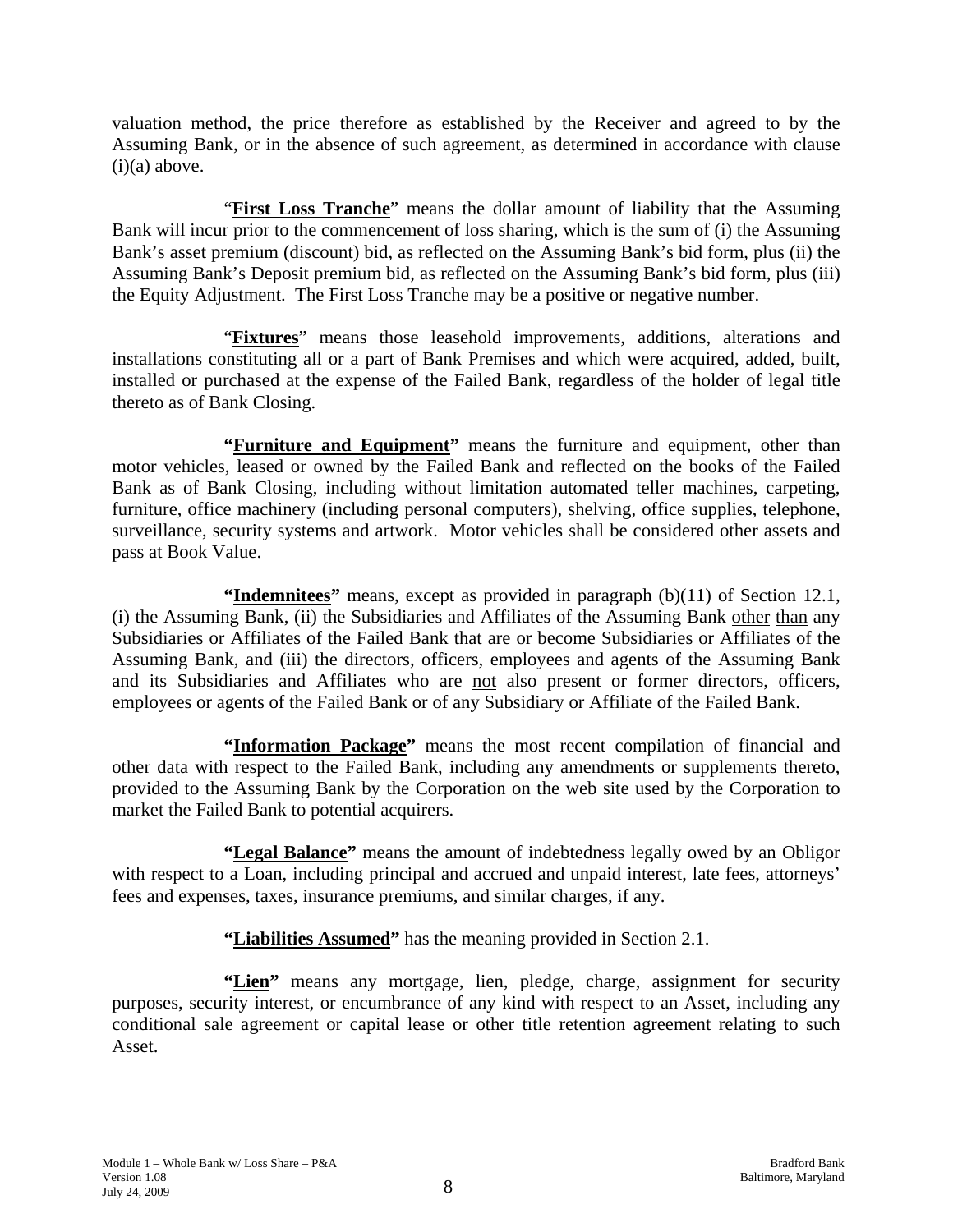**"Loans"** means all of the following owed to or held by the Failed Bank as of Bank Closing:

(i) loans (including loans which have been charged off the Accounting Records of the Failed Bank in whole or in part prior to June 26, 2009, participation agreements, interests in participations, overdrafts of customers (including but not limited to overdrafts made pursuant to an overdraft protection plan or similar extensions of credit in connection with a deposit account), revolving commercial lines of credit, home equity lines of credit, Commitments, United States and/or State-guaranteed student loans, and lease financing contracts;

(ii) all Liens, rights (including rights of set-off), remedies, powers, privileges, demands, claims, priorities, equities and benefits owned or held by, or accruing or to accrue to or for the benefit of, the holder of the obligations or instruments referred to in clause (i) above, including but not limited to those arising under or based upon Credit Documents, casualty insurance policies and binders, standby letters of credit, mortgagee title insurance policies and binders, payment bonds and performance bonds at any time and from time to time existing with respect to any of the obligations or instruments referred to in clause (i) above; and

(iii) all amendments, modifications, renewals, extensions, refinancings, and refundings of or for any of the foregoing.

**"Obligor"** means each Person liable for the full or partial payment or performance of any Loan, whether such Person is obligated directly, indirectly, primarily, secondarily, jointly, or severally.

**"Other Real Estate"** means all interests in real estate (other than Bank Premises and Fixtures), including but not limited to mineral rights, leasehold rights, condominium and cooperative interests, air rights and development rights that are owned by the Failed Bank.

**"Person"** means any individual, corporation, partnership, joint venture, association, joint-stock company, trust, unincorporated organization, or government or any agency or political subdivision thereof, excluding the Corporation.

**"Primary Indemnitor"** means any Person (other than the Assuming Bank or any of its Affiliates) who is obligated to indemnify or insure, or otherwise make payments (including payments on account of claims made against) to or on behalf of any Person in connection with the claims covered under Article XII, including without limitation any insurer issuing any directors and officers liability policy or any Person issuing a financial institution bond or banker's blanket bond.

**"Pro Forma"** means producing a balance sheet that reflects a reasonably accurate financial statement of the Failed Bank through the date of closing. The Pro Forma financial statements serve as a basis for the opening entries of both the Assuming Bank and the Receiver.

**"Put Date"** has the meaning provided in Section 3.4.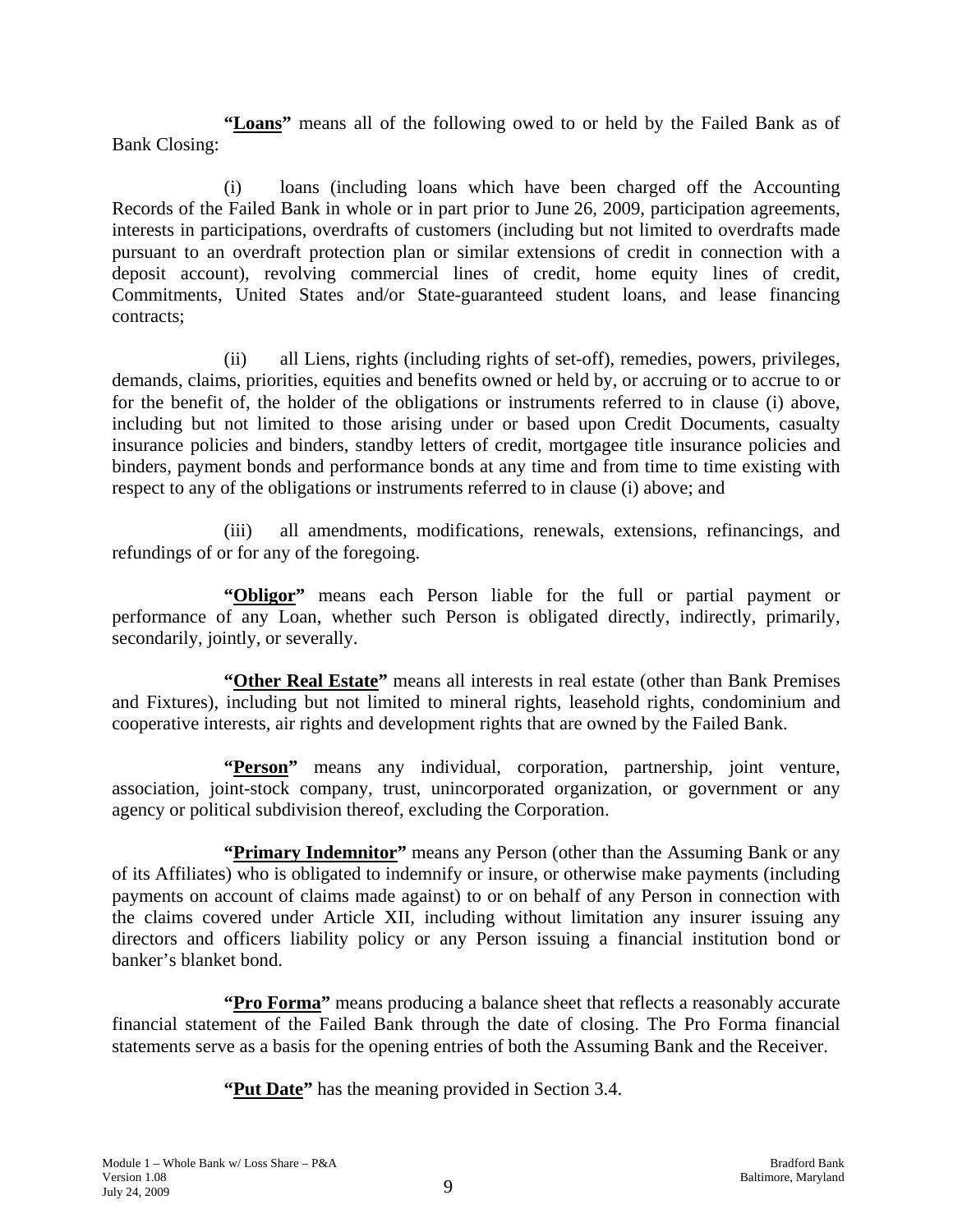**"Put Notice"** has the meaning provided in Section 3.4.

"**Qualified Financial Contract**" means a qualified financial contract as defined in 12 U.S.C. Section 1821(e)(8)(D).

"Record" means any document, microfiche, microfilm and computer records (including but not limited to magnetic tape, disc storage, card forms and printed copy) of the Failed Bank generated or maintained by the Failed Bank that is owned by or in the possession of the Receiver at Bank Closing.

**"Related Liability"** with respect to any Asset means any liability existing and reflected on the Accounting Records of the Failed Bank as of Bank Closing for (i) indebtedness secured by mortgages, deeds of trust, chattel mortgages, security interests or other liens on or affecting such Asset, (ii) ad valorem taxes applicable to such Asset, and (iii) any other obligation determined by the Receiver to be directly related to such Asset.

**"Related Liability Amount"** with respect to any Related Liability on the books of the Assuming Bank, means the amount of such Related Liability as stated on the Accounting Records of the Assuming Bank (as maintained in accordance with generally accepted accounting principles) as of the date as of which the Related Liability Amount is being determined. With respect to a liability that relates to more than one asset, the amount of such Related Liability shall be allocated among such assets for the purpose of determining the Related Liability Amount with respect to any one of such assets. Such allocation shall be made by specific allocation, where determinable, and otherwise shall be pro rata based upon the dollar amount of such assets stated on the Accounting Records of the entity that owns such asset.

 **"Repurchase Price"** means, with respect to any Loan the Book Value, adjusted to reflect changes to Book Value after Bank Closing, plus (i) any advances and interest on such Loan after Bank Closing, minus (ii) the total of amounts received by the Assuming Bank for such Loan, regardless of how applied, after Bank Closing, plus (iii) advances made by Assuming Bank, plus (iv) total disbursements of principal made by Receiver that are not included in the Book Value.

**"Safe Deposit Boxes"** means the safe deposit boxes of the Failed Bank, if any, including the removable safe deposit boxes and safe deposit stacks in the Failed Bank's vault(s), all rights and benefits under rental agreements with respect to such safe deposit boxes, and all keys and combinations thereto.

**"Settlement Date"** means the first Business Day immediately prior to the day which is one hundred eighty (180) days after Bank Closing, or such other date prior thereto as may be agreed upon by the Receiver and the Assuming Bank. The Receiver, in its discretion, may extend the Settlement Date.

"Settlement Interest Rate" means, for the first calendar quarter or portion thereof during which interest accrues, the rate determined by the Receiver to be equal to the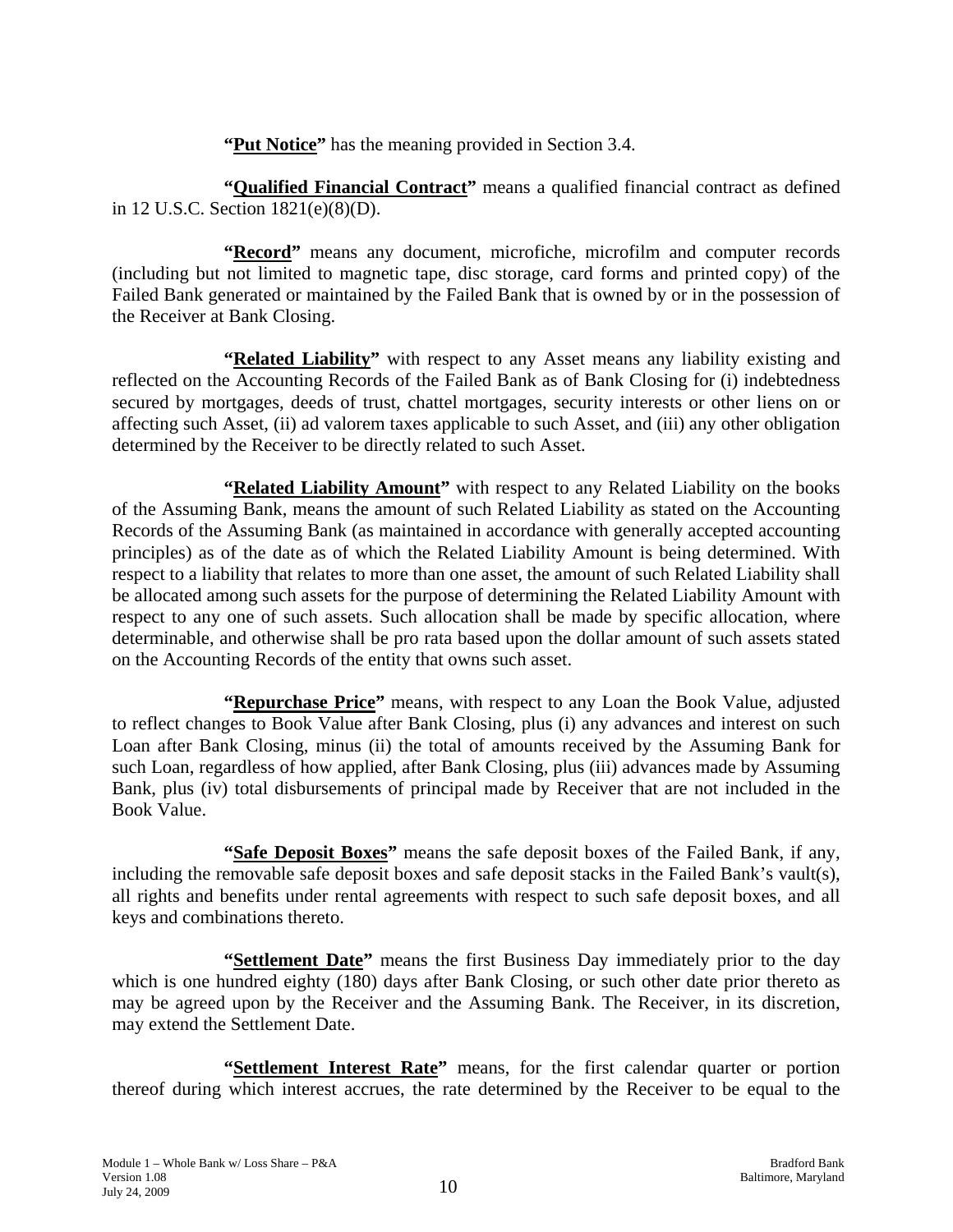equivalent coupon issue yield on twenty-six (26)-week United States Treasury Bills in effect as of Bank Closing as published in The Wall Street Journal; provided, that if no such equivalent coupon issue yield is available as of Bank Closing, the equivalent coupon issue yield for such Treasury Bills most recently published in The Wall Street Journal prior to Bank Closing shall be used. Thereafter, the rate shall be adjusted to the rate determined by the Receiver to be equal to the equivalent coupon issue yield on such Treasury Bills in effect as of the first day of each succeeding calendar quarter during which interest accrues as published in The Wall Street Journal.

**"Subsidiary"** has the meaning set forth in Section 3(w)(4) of the Federal Deposit Insurance Act, 12 U.S.C. Section 1813(w)(4), as amended.

### **ARTICLE II ASSUMPTION OF LIABILITIES**

 **2.1 Liabilities Assumed by Assuming Bank.** The Assuming Bank expressly assumes at Book Value (subject to adjustment pursuant to Article VIII) and agrees to pay, perform, and discharge all of the following liabilities of the Failed Bank as of Bank Closing, except as otherwise provided in this Agreement (such liabilities referred to as "Liabilities Assumed"):

> (a) Assumed Deposits, except those Deposits specifically listed on Schedule 2.1(a); provided, that as to any Deposits of public money which are Assumed Deposits, the Assuming Bank agrees to properly secure such Deposits with such of the Assets as appropriate which, prior to Bank Closing, were pledged as security therefor by the Failed Bank, or with assets of the Assuming Bank, if such securing Assets, if any, are insufficient to properly secure such Deposits;

> (b) liabilities for indebtedness secured by mortgages, deeds of trust, chattel mortgages, security interests or other liens on or affecting any Assets, if any; provided, that the assumption of any liability pursuant to this paragraph shall be limited to the market value of the Assets securing such liability as determined by the Receiver;

> (c) borrowings from Federal Reserve Banks and Federal Home Loan Banks, if any, provided, that the assumption of any liability pursuant to this paragraph shall be limited to the market value of the assets securing such liability as determined by the Receiver; and overdrafts, debit balances, service charges, reclamations, and adjustments to accounts with the Federal Reserve Banks as reflected on the books and records of any such Federal Reserve Bank within ninety (90) days after Bank Closing, if any;

> (d) ad valorem taxes applicable to any Asset, if any; provided, that the assumption of any ad valorem taxes pursuant to this paragraph shall be limited to an amount equal to the market value of the Asset to which such taxes apply as determined by the Receiver;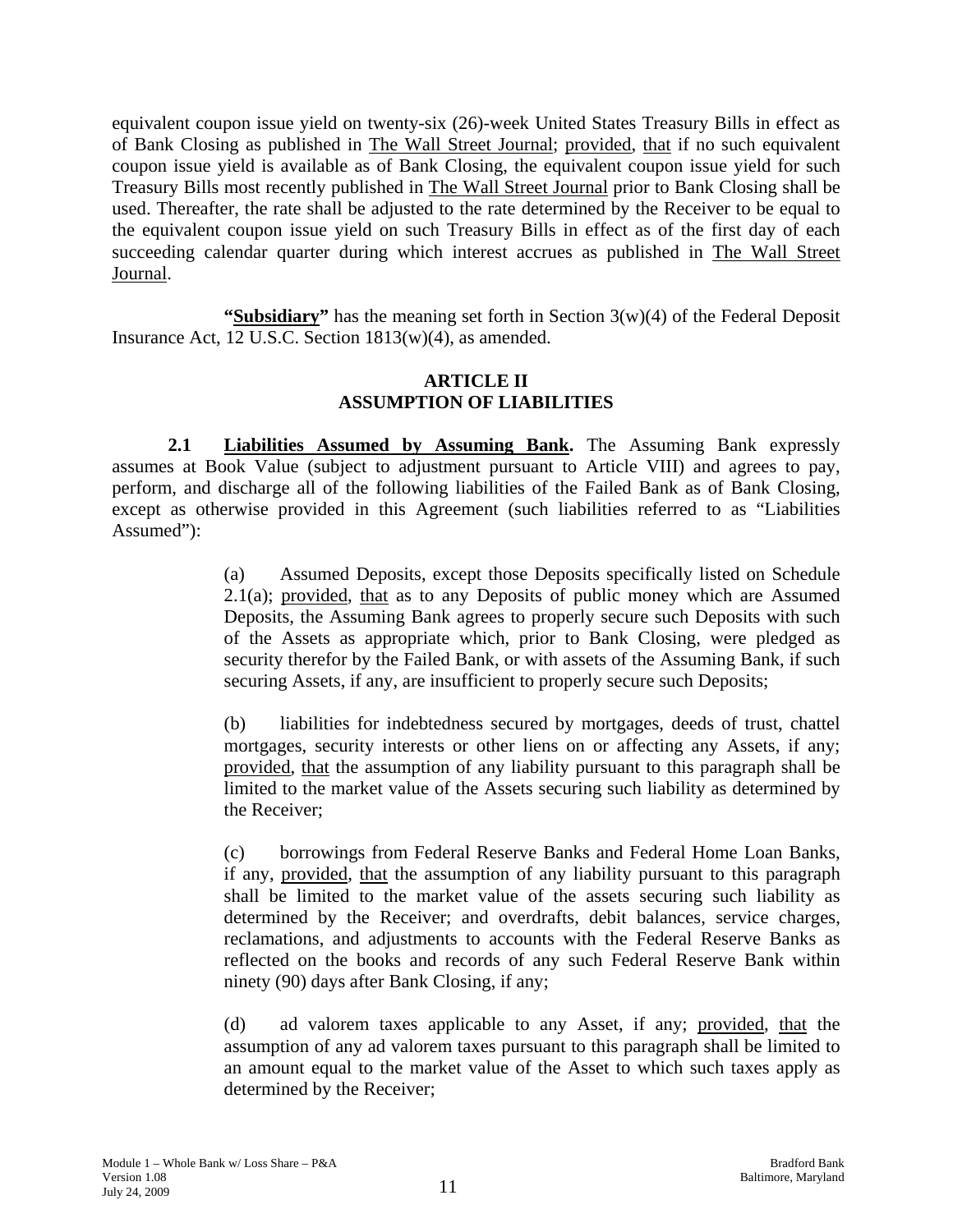(e) liabilities, if any, for federal funds purchased, repurchase agreements and overdrafts in accounts maintained with other depository institutions (including any accrued and unpaid interest thereon computed to and including Bank Closing); provided, that the assumption of any liability pursuant to this paragraph shall be limited to the market value of the Assets securing such liability as determined by the Receiver;

(f) United States Treasury tax and loan note option accounts, if any;

(g) liabilities for any acceptance or commercial letter of credit (other than "standby letters of credit" as defined in 12 C.F.R. Section 337.2(a)); provided, that the assumption of any liability pursuant to this paragraph shall be limited to the market value of the Assets securing such liability as determined by the Receiver;

(h) duties and obligations assumed pursuant to this Agreement including without limitation those relating to the Failed Bank's credit card business, overdraft protection plans, safe deposit business, safekeeping business or trust business, if any;

(i) liabilities, if any, for Commitments;

(j) liabilities, if any, for amounts owed to any Subsidiary of the Failed Bank acquired under Section 3.1;

(k) liabilities, if any, with respect to Qualified Financial Contracts;

(l) duties and obligations under any contract pursuant to which the Failed Bank provides mortgage servicing for others, or mortgage servicing is provided to the Failed Bank by others; and

(m) all asset-related offensive litigation liabilities and all asset-related defensive litigation liabilities, but only to the extent such liabilities relate to assets subject to a loss share agreement, and provided that all other defensive litigation and any class actions with respect to credit card business are retained by the Receiver.

Schedule 2.1 attached hereto and incorporated herein sets forth certain categories of Liabilities Assumed and the aggregate Book Value of the Liabilities Assumed in such categories. Such schedule is based upon the best information available to the Receiver and may be adjusted as provided in Article VIII.

**2.2 Interest on Deposit Liabilities.** The Assuming Bank agrees that, from and after Bank Closing, it will accrue and pay interest on Deposit liabilities assumed pursuant to Section 2.1 at a rate(s) it shall determine; provided, that for non-transaction Deposit liabilities such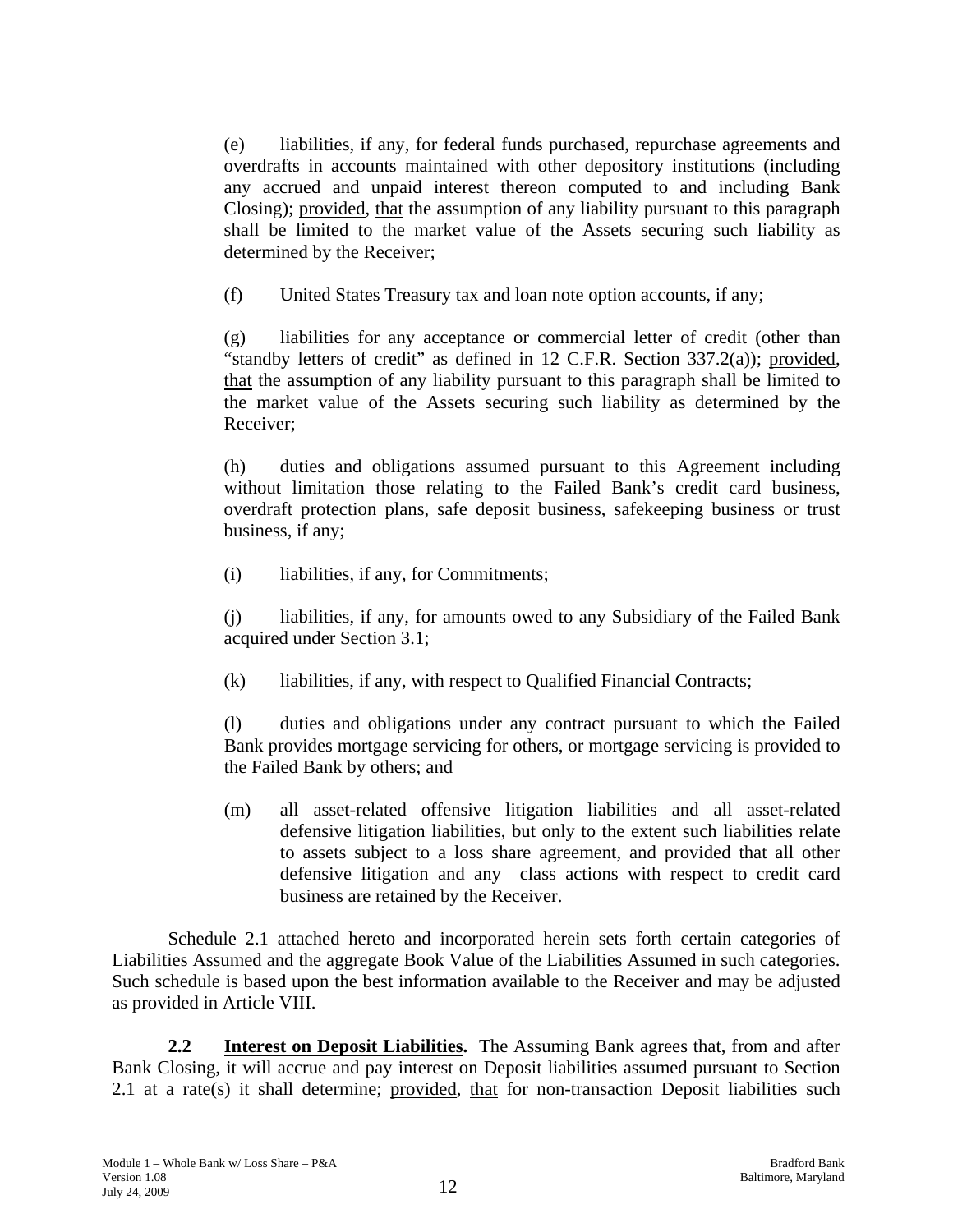rate(s) shall not be less than the lowest rate offered by the Assuming Bank to its depositors for non-transaction deposit accounts. The Assuming Bank shall permit each depositor to withdraw, without penalty for early withdrawal, all or any portion of such depositor's Deposit, whether or not the Assuming Bank elects to pay interest in accordance with any deposit agreement formerly existing between the Failed Bank and such depositor; and further provided, that if such Deposit has been pledged to secure an obligation of the depositor or other party, any withdrawal thereof shall be subject to the terms of the agreement governing such pledge. The Assuming Bank shall give notice to such depositors as provided in Section 5.3 of the rate(s) of interest which it has determined to pay and of such withdrawal rights.

**2.3 Unclaimed Deposits.** Fifteen (15) months following the Bank Closing Date, the Assuming Bank will provide the Receiver a listing of all deposit accounts, including the type of account, not claimed by the depositor. The Receiver will review the list and authorize the Assuming Bank to act on behalf of the Receiver to send a "Final Legal Notice" to the owner(s) of the unclaimed deposits reminding them of the need to claim or arrange to continue their account(s) with the Assuming Bank. The Assuming Bank will send the "Final Legal Notice" to the depositors within thirty (30) days following notification of the Receiver's authorization. The Assuming Bank will prepare an Affidavit of Mailing and will forward the Affidavit of Mailing to the Receiver after mailing out the "Final Legal Notice" to the owner(s) of unclaimed deposit accounts.

If, within eighteen (18) months after Bank Closing, any depositor of the Failed Bank does not claim or arrange to continue such depositor's Deposit assumed pursuant to Section 2.1 at the Assuming Bank, the Assuming Bank shall, within fifteen (15) Business Days after the end of such eighteen (18) month period, (i) refund to the Receiver the full amount of each such deposit (without reduction for service charges), (ii) provide to the Receiver a schedule of all such refunded Deposits in such form as may be prescribed by the Receiver, and (iii) assign, transfer, convey, and deliver to the Receiver, all right, title, and interest of the Assuming Bank in and to the Records previously transferred to the Assuming Bank and other records generated or maintained by the Assuming Bank pertaining to such Deposits. During such eighteen (18) month period, at the request of the Receiver, the Assuming Bank promptly shall provide to the Receiver schedules of unclaimed deposits in such form as may be prescribed by the Receiver.

**2.4 Employee Plans.** Except as provided in Section 4.12, the Assuming Bank shall have no liabilities, obligations or responsibilities under the Failed Bank's health care, bonus, vacation, pension, profit sharing, deferred compensation, 401K or stock purchase plans or similar plans, if any, unless the Receiver and the Assuming Bank agree otherwise subsequent to the date of this Agreement.

### **ARTICLE III PURCHASE OF ASSETS**

 **3.1 Assets Purchased by Assuming Bank**. With the exception of certain assets expressly excluded in Sections 3.5 and 3.6, the Assuming Bank hereby purchases from the Receiver, and the Receiver hereby sells, assigns, transfers, conveys, and delivers to the Assuming Bank, all right, title, and interest of the Receiver in and to all of the assets (real,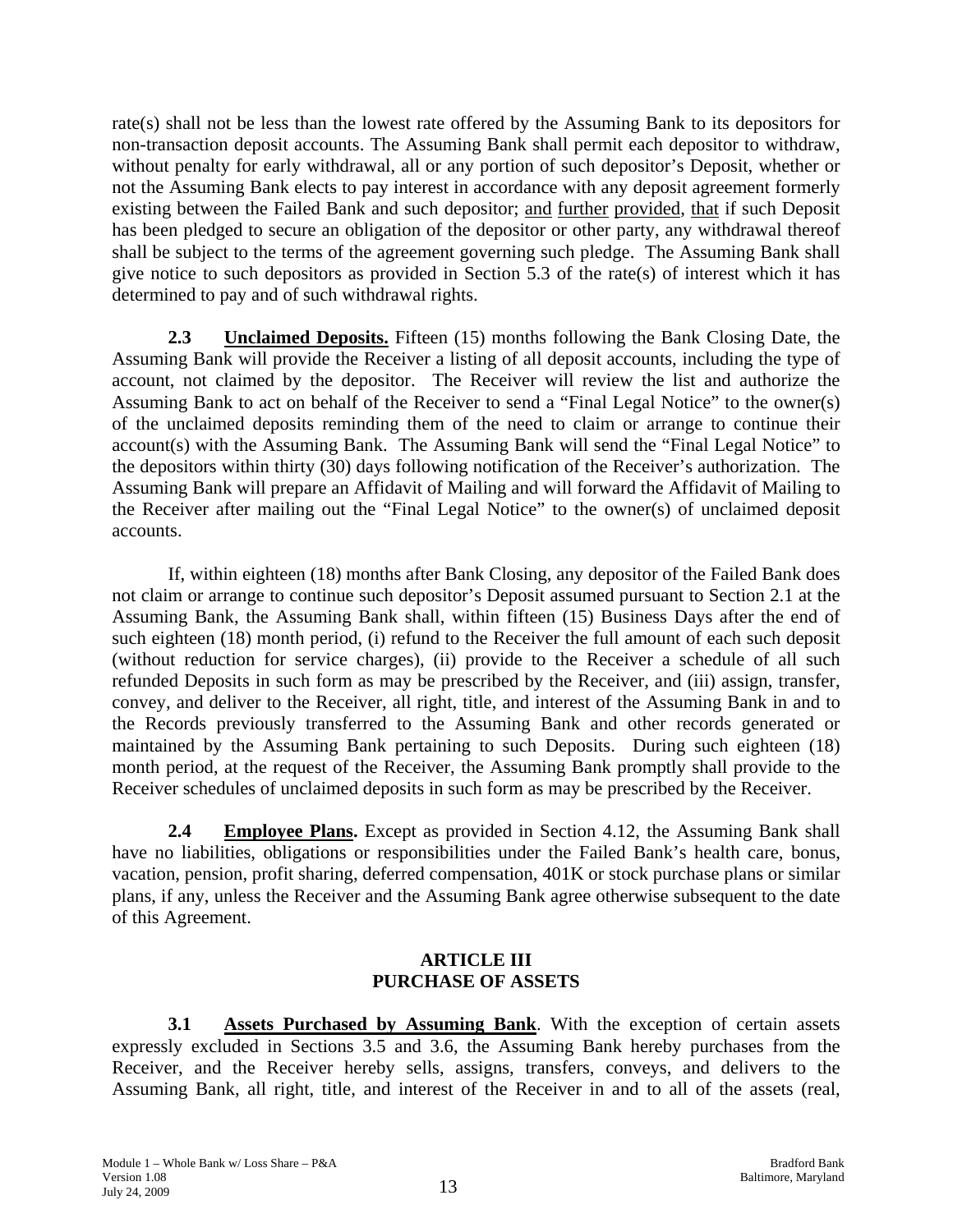Assuming Bank includes, but is not limited to, the entities listed on Schedule 3.1a. personal and mixed, wherever located and however acquired) including all subsidiaries, joint ventures, partnerships, and any and all other business combinations or arrangements, whether active, inactive, dissolved or terminated, of the Failed Bank whether or not reflected on the books of the Failed Bank as of Bank Closing. Schedules 3.1 and 3.1a attached hereto and incorporated herein sets forth certain categories of Assets purchased hereunder. Such schedule is based upon the best information available to the Receiver and may be adjusted as provided in Article VIII. Assets are purchased hereunder by the Assuming Bank subject to all liabilities for indebtedness collateralized by Liens affecting such Assets to the extent provided in Section 2.1. The subsidiaries, joint ventures, partnerships, and any and all other business combinations or arrangements, whether active, inactive, dissolved or terminated being purchased by the Notwithstanding Section 4.8, the Assuming Bank specifically purchases all mortgage servicing rights and obligations of the Failed Bank.

## **3.2 Asset Purchase Price**.

(a) All Assets and assets of the Failed Bank subject to an option to purchase by the Assuming Bank shall be purchased for the amount, or the amount resulting from the method specified for determining the amount, as specified on Schedule 3.2, except as otherwise may be provided herein. Any Asset, asset of the Failed Bank subject to an option to purchase or other asset purchased for which no purchase price is specified on Schedule 3.2 or otherwise herein shall be purchased at its Book Value. Loans or other assets charged off the Accounting Records of the Failed Bank prior to June 26, 2009, shall be purchased at a price of zero.

(b) The purchase price for securities (other than the capital stock of any Acquired Subsidiary) purchased under Section 3.1 by the Assuming Bank shall be the market value thereof as of Bank Closing, which market value shall be (i) the market price for each such security quoted at the close of the trading day effective on Bank Closing as published electronically by Bloomberg, L.P., or alternatively, at the discretion of the Receiver, IDC/Financial Times (FT) Interactive Data; (ii) provided, that if such market price is not available for any such security, the Assuming Bank will submit a bid for each such security within three days of notification/bid request by the Receiver (unless a different time period is agreed to by the Assuming Bank and the Receiver) and the Receiver, in its sole discretion will accept or reject each such bid; and (iii) further provided in the absence of an acceptable bid from the Assuming Bank, each such security shall not pass to the Assuming Bank and shall be deemed to be an excluded asset hereunder.

(c) Qualified Financial Contracts shall be purchased at market value determined in accordance with the terms of Exhibit 3.2(c). Any costs associated with such valuation shall be shared equally by the Receiver and the Assuming Bank.

**3.3 Manner of Conveyance; Limited Warranty; Nonrecourse; Etc. THE CONVEYANCE OF ALL ASSETS, INCLUDING REAL AND PERSONAL PROPERTY INTERESTS, PURCHASED BY THE ASSUMING BANK UNDER THIS AGREEMENT SHALL BE MADE, AS NECESSARY, BY RECEIVER'S DEED OR RECEIVER'S BILL OF SALE, "AS IS", "WHERE IS", WITHOUT RECOURSE AND, EXCEPT AS**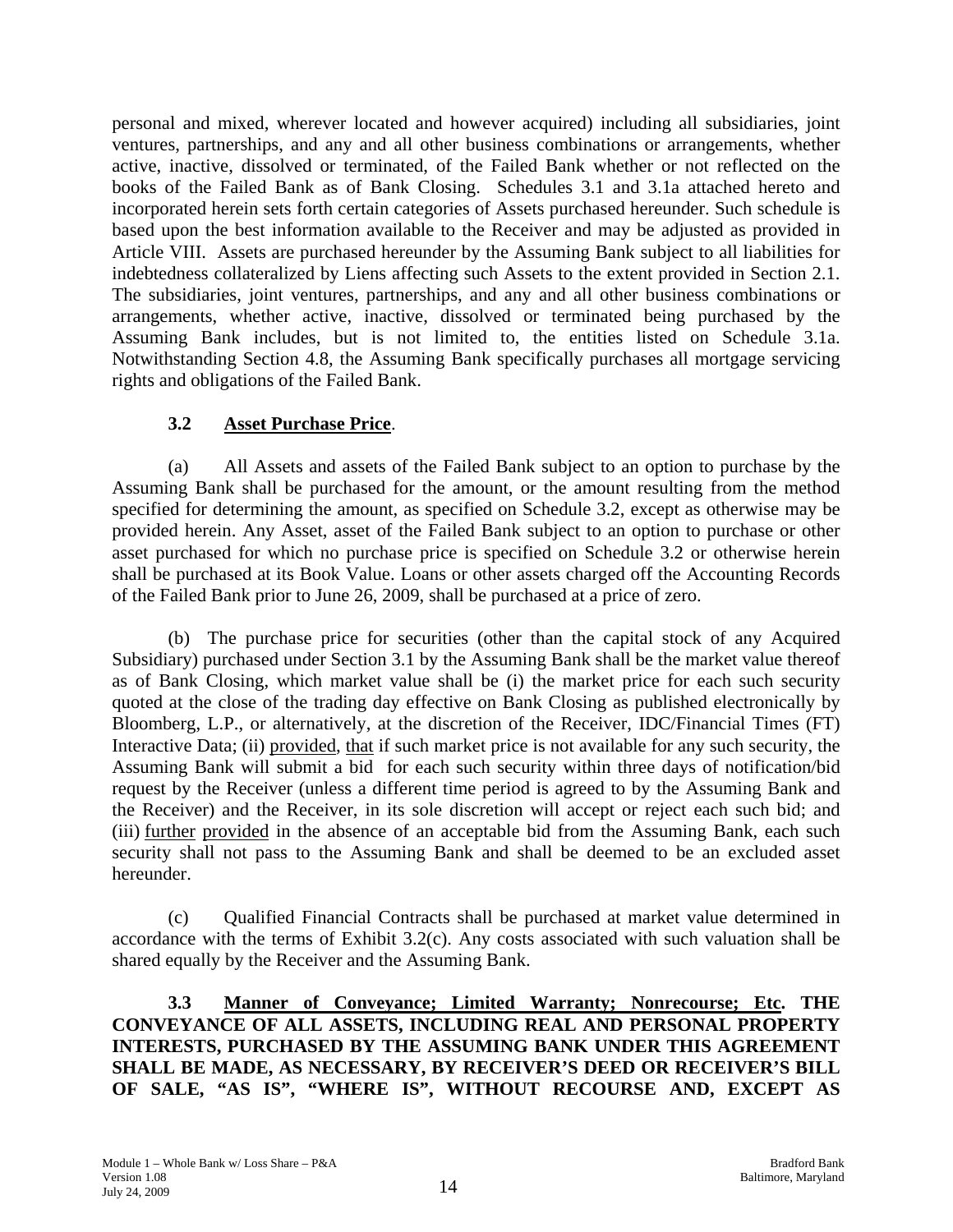### **OTHERWISE SPECIFICALLY PROVIDED IN THIS AGREEMENT, WITHOUT ANY WARRANTIES WHATSOEVER WITH RESPECT TO SUCH ASSETS, EXPRESS OR IMPLIED, WITH RESPECT TO TITLE, ENFORCEABILITY, COLLECTIBILITY, DOCUMENTATION OR FREEDOM FROM LIENS OR ENCUMBRANCES (IN WHOLE OR IN PART), OR ANY OTHER MATTERS.**

## **3.4 Puts of Assets to the Receiver**.

### (a) **Puts Prior to the Settlement Date.**

(i) During the period from Bank Closing to and including the Business Day immediately preceding the Settlement Date, the Assuming Bank shall be entitled to require the Receiver to purchase any Asset which the Assuming Bank can establish is evidenced by forged or stolen instruments as of Bank Closing; provided, that, the Assuming Bank shall not have the right to require the Receiver to purchase any such Asset with respect to which the Assuming Bank has taken any action referred to in Section 3.4(a)(ii) with respect to such Asset.

(ii) At the end of the thirty (30)-day period following Bank Closing and at that time only, in accordance with this Section 3.4, the Assuming Bank shall be entitled to require the Receiver to purchase any remaining overdraft transferred to the Assuming Bank pursuant to 3.1 which both was made after June 26, 2009, and was not made pursuant to an overdraft protection plan or similar extension of credit.

The Assuming Bank shall transfer all such Assets to the Receiver without recourse, and shall indemnify the Receiver against any and all claims of any Person claiming by, through or under the Assuming Bank with respect to any such Asset, as provided in Section 12.4.

(b) **Notices to the Receiver**. In the event that the Assuming Bank elects to require the Receiver to purchase one or more Assets, the Assuming Bank shall deliver to the Receiver a notice (a "Put Notice") which shall include:

- (i) a list of all Assets that the Assuming Bank requires the Receiver to purchase;
- (ii) a list of all Related Liabilities with respect to the Assets identified pursuant to (i) above; and
- (iii) a statement of the estimated Repurchase Price of each Asset identified pursuant to (i) above as of the applicable Put Date.

Such notice shall be in the form prescribed by the Receiver or such other form to which the Receiver shall consent. As provided in Section 9.6, the Assuming Bank shall deliver to the Receiver such documents, Credit Files and such additional information relating to the subject matter of the Put Notice as the Receiver may request and shall provide to the Receiver full access to all other relevant books and records.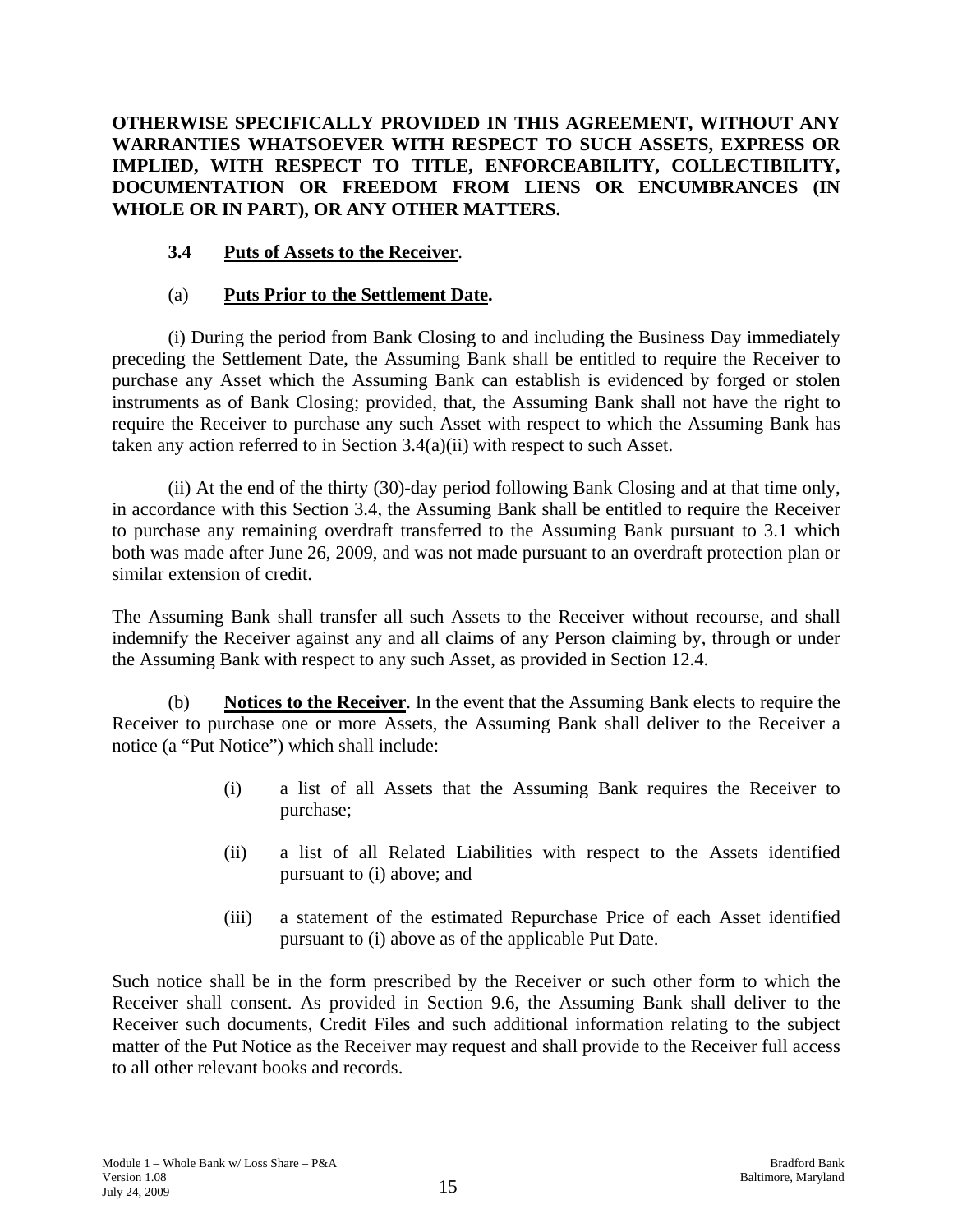(c) **Purchase by Receiver**. The Receiver shall purchase Assets that are specified in the Put Notice and shall assume Related Liabilities with respect to such Assets, and the transfer of such Assets and Related Liabilities shall be effective as of a date determined by the Receiver which date shall not be later than thirty (30) days after receipt by the Receiver of the Put Notice (the "Put Date").

(d) **Purchase Price and Payment Date**. Each Asset purchased by the Receiver pursuant to this Section 3.4 shall be purchased at a price equal to the Repurchase Price of such Asset less the Related Liability Amount applicable to such Asset, in each case determined as of the applicable Put Date. If the difference between such Repurchase Price and such Related Liability Amount is positive, then the Receiver shall pay to the Assuming Bank the amount of such difference; if the difference between such amounts is negative, then the Assuming Bank shall pay to the Receiver the amount of such difference. The Assuming Bank or the Receiver, as the case may be, shall pay the purchase price determined pursuant to this Section 3.4(d) not later than the twentieth (20th) Business Day following the applicable Put Date, together with interest on such amount at the Settlement Interest Rate for the period from and including such Put Date to and including the day preceding the date upon which payment is made.

(e) **Servicing.** The Assuming Bank shall administer and manage any Asset subject to purchase by the Receiver in accordance with usual and prudent banking standards and business practices until such time as such Asset is purchased by the Receiver.

(f) **Reversals**. In the event that the Receiver purchases an Asset (and assumes the Related Liability) that it is not required to purchase pursuant to this Section 3.4, the Assuming Bank shall repurchase such Asset (and assume such Related Liability) from the Receiver at a price computed so as to achieve the same economic result as would apply if the Receiver had never purchased such Asset pursuant to this Section 3.4.

**3.5 Assets Not Purchased by Assuming Bank**. The Assuming Bank does not purchase, acquire or assume, or (except as otherwise expressly provided in this Agreement) obtain an option to purchase, acquire or assume under this Agreement:

(a) any financial institution bonds, banker's blanket bonds, or public liability, fire, or extended coverage insurance policy or any other insurance policy of the Failed Bank, or premium refund, unearned premium derived from cancellation, or any proceeds payable with respect to any of the foregoing;

(b) any interest, right, action, claim, or judgment against (i) any officer, director, employee, accountant, attorney, or any other Person employed or retained by the Failed Bank or any Subsidiary of the Failed Bank on or prior to Bank Closing arising out of any act or omission of such Person in such capacity, (ii) any underwriter of financial institution bonds, banker's blanket bonds or any other insurance policy of the Failed Bank, (iii) any shareholder or holding company of the Failed Bank, or (iv) any other Person whose action or inaction may be related to any loss (exclusive of any loss resulting from such Person's failure to pay on a Loan made by the Failed Bank) incurred by the Failed Bank; provided, that for the purposes hereof, the acts, omissions or other events giving rise to any such claim shall have occurred on or before Bank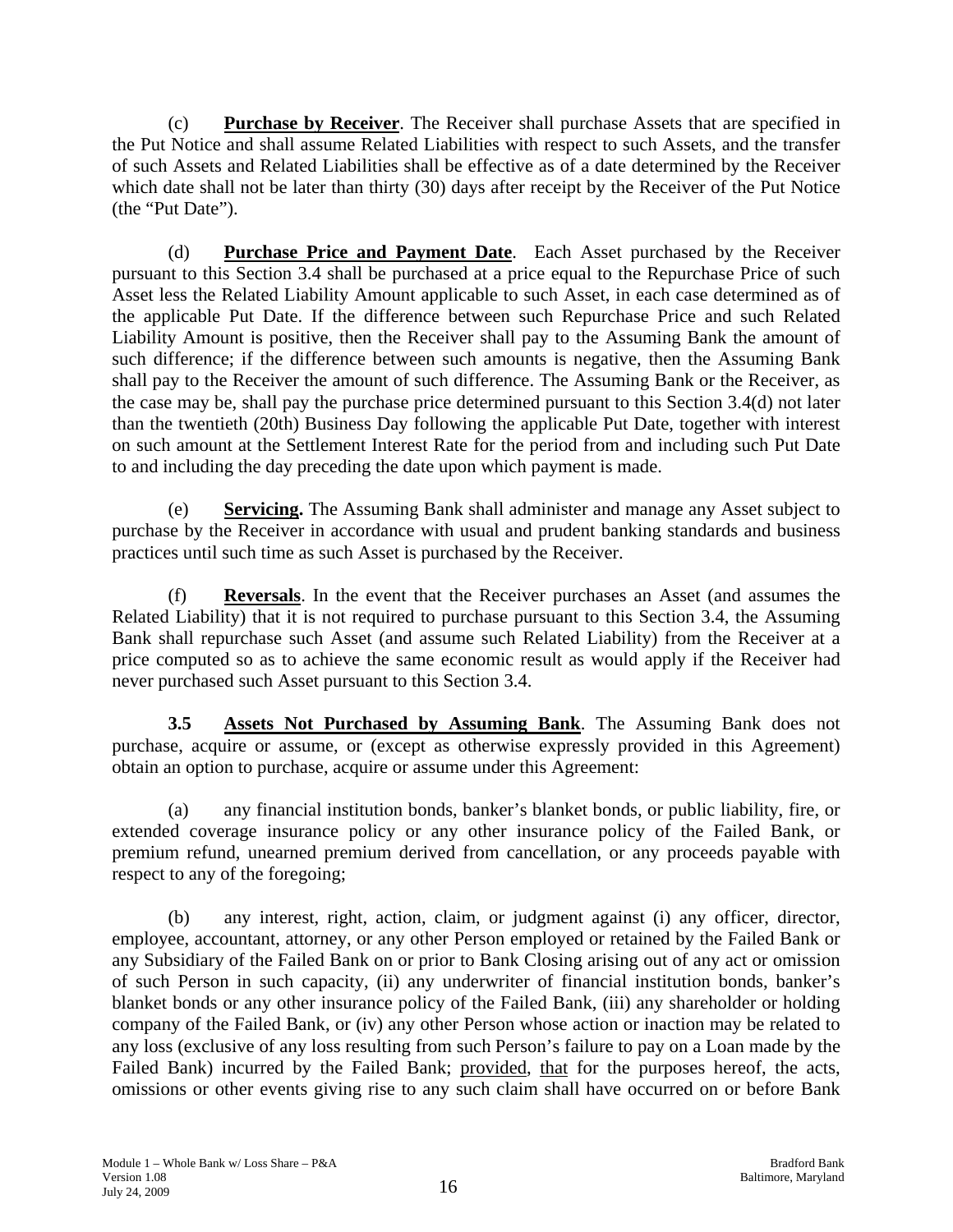Closing, regardless of when any such claim is discovered and regardless of whether any such claim is made with respect to a financial institution bond, banker's blanket bond, or any other insurance policy of the Failed Bank in force as of Bank Closing;

(c) prepaid regulatory assessments of the Failed Bank, if any;

(d) legal or equitable interests in tax receivables of the Failed Bank, if any, including any claims arising as a result of the Failed Bank having entered into any agreement or otherwise being joined with another Person with respect to the filing of tax returns or the payment of taxes;

(e) amounts reflected on the Accounting Records of the Failed Bank as of Bank Closing as a general or specific loss reserve or contingency account, if any;

(f) leased or owned Bank Premises and leased or owned Furniture and Equipment and Fixtures and data processing equipment (including hardware and software) located on leased or owned Bank Premises, if any; provided, that the Assuming Bank does obtain an option under Section 4.6, Section 4.7 or Section 4.8, as the case may be, with respect thereto;

(g) owned Bank Premises which the Receiver, in its discretion, determines may contain environmentally hazardous substances;

(h) any "goodwill," as such term is defined in the instructions to the report of condition prepared by banks examined by the Corporation in accordance with 12 C.F.R. Section 304.4, and other intangibles;

- (i) any criminal restitution or forfeiture orders issued in favor of the Failed Bank;
- (j) reserved;
- (k) assets essential to the Receiver in accordance with Section 3.6; and

(l) all private label asset-backed securities, including, but not limited to, those listed on the attached Schedule 3.5(l).

### **3.6 Retention or Repurchase of Assets Essential to Receiver**.

(a) The Receiver may refuse to sell to the Assuming Bank, or the Assuming Bank agrees, at the request of the Receiver set forth in a written notice to the Assuming Bank, to assign, transfer, convey, and deliver to the Receiver all of the Assuming Bank's right, title and interest in and to, any Asset or asset essential to the Receiver as determined by the Receiver in its discretion (together with all Credit Documents evidencing or pertaining thereto), which may include any Asset or asset that the Receiver determines to be:

> (i) made to an officer, director, or other Person engaging in the affairs of the Failed Bank, its Subsidiaries or Affiliates or any related entities of any of the foregoing;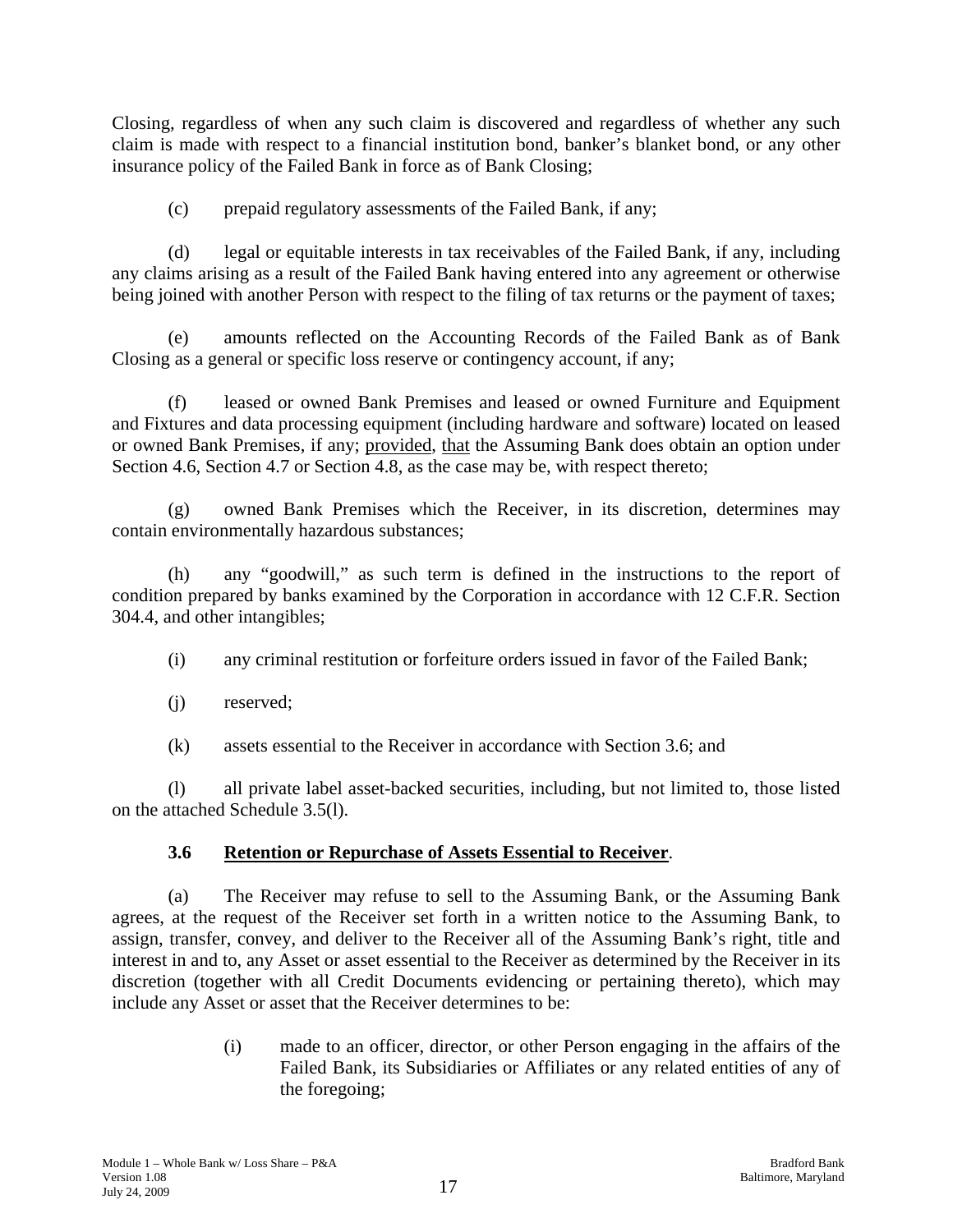- (ii) the subject of any investigation relating to any claim with respect to any item described in Section 3.5(a) or (b), or the subject of, or potentially the subject of, any legal proceedings;
- (iii) made to a Person who is an Obligor on a loan owned by the Receiver or the Corporation in its corporate capacity or its capacity as receiver of any institution;
- (iv) secured by collateral which also secures any asset owned by the Receiver; or
- (v) related to any asset of the Failed Bank not purchased by the Assuming Bank under this Article III or any liability of the Failed Bank not assumed by the Assuming Bank under Article II.

(b) Each such Asset or asset purchased by the Receiver shall be purchased at a price equal to the Repurchase Price thereof less the Related Liability Amount with respect to any Related Liabilities related to such Asset or asset, in each case determined as of the date of the notice provided by the Receiver pursuant to Section 3.6(a). The Receiver shall pay the Assuming Bank not later than the twentieth (20th) Business Day following receipt of related Credit Documents and Credit Files together with interest on such amount at the Settlement Interest Rate for the period from and including the date of receipt of such documents to and including the day preceding the day on which payment is made. The Assuming Bank agrees to administer and manage each such Asset or asset in accordance with usual and prudent banking standards and business practices until each such Asset or asset is purchased by the Receiver. All transfers with respect to Asset or assets under this Section 3.6 shall be made as provided in Section 9.6. The Assuming Bank shall transfer all such Asset or assets and Related Liabilities to the Receiver without recourse, and shall indemnify the Receiver against any and all claims of any Person claiming by, through or under the Assuming Bank with respect to any such Asset or asset, as provided in Section 12.4.

### **ARTICLE IV ASSUMPTION OF CERTAIN DUTIES AND OBLIGATIONS**

The Assuming Bank agrees with the Receiver and the Corporation as follows:

**4.1 Continuation of Banking Business**. For the period commencing the first banking Business Day after Bank Closing and ending no earlier than the first anniversary of Bank Closing, the Assuming Bank will provide full service banking in the trade area of the Failed Bank. Thereafter, the Assuming Bank may cease providing such banking services in the trade area of the Failed Bank, provided the Assuming Bank has received all necessary regulatory approvals. At the option of the Assuming Bank, such banking services may be provided at any or all of the Bank Premises or at other premises within such trade area. The trade area shall be determined by the Receiver.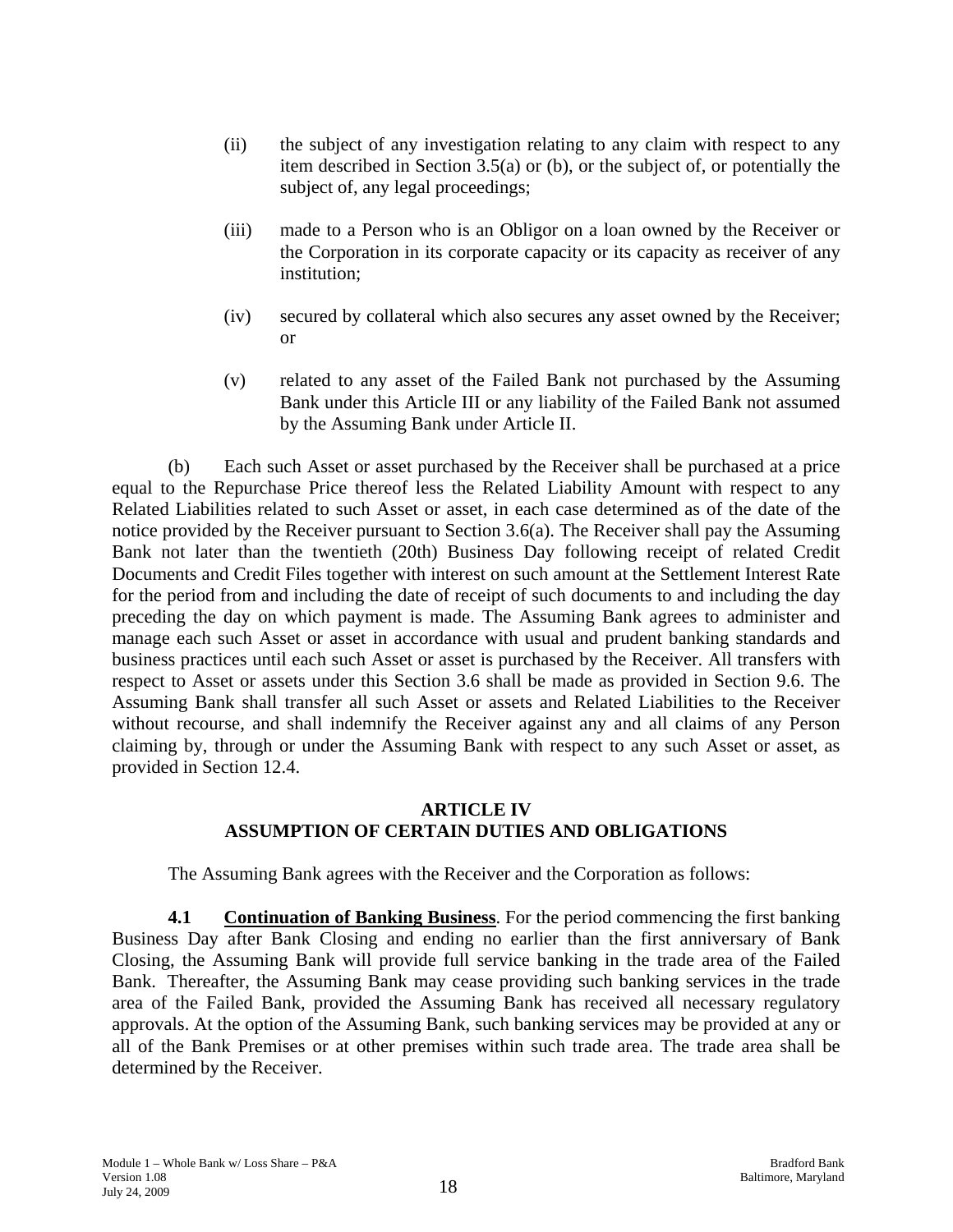**4.2** Agreement with Respect to Credit Card Business. The Assuming Bank agrees to honor and perform, from and after Bank Closing, all duties and obligations with respect to the Failed Bank's credit card business, and/or processing related to credit cards, if any, and assumes all outstanding extensions of credit with respect thereto.

**4.3 Agreement with Respect to Safe Deposit Business**. The Assuming Bank assumes and agrees to discharge, from and after Bank Closing, in the usual course of conducting a banking business, the duties and obligations of the Failed Bank with respect to all Safe Deposit Boxes, if any, of the Failed Bank and to maintain all of the necessary facilities for the use of such boxes by the renters thereof during the period for which such boxes have been rented and the rent therefore paid to the Failed Bank, subject to the provisions of the rental agreements between the Failed Bank and the respective renters of such boxes; provided, that the Assuming Bank may relocate the Safe Deposit Boxes of the Failed Bank to any office of the Assuming Bank located in the trade area of the Failed Bank. The Safe Deposit Boxes shall be located and maintained in the trade area of the Failed Bank for a minimum of one year from Bank Closing. The trade area shall be determined by the Receiver. Fees related to the safe deposit business earned prior to the Bank Closing Date shall be for the benefit of the Receiver and fees earned after the Bank Closing Date shall be for the benefit of the Assuming Bank.

**4.4 Agreement with Respect to Safekeeping Business**. The Receiver transfers, conveys and delivers to the Assuming Bank and the Assuming Bank accepts all securities and other items, if any, held by the Failed Bank in safekeeping for its customers as of Bank Closing. The Assuming Bank assumes and agrees to honor and discharge, from and after Bank Closing, the duties and obligations of the Failed Bank with respect to such securities and items held in safekeeping. The Assuming Bank shall be entitled to all rights and benefits heretofore accrued or hereafter accruing with respect thereto. The Assuming Bank shall provide to the Receiver written verification of all assets held by the Failed Bank for safekeeping within sixty (60) days after Bank Closing. The assets held for safekeeping by the Failed Bank shall be held and maintained by the Assuming Bank in the trade area of the Failed Bank for a minimum of one year from Bank Closing. At the option of the Assuming Bank, the safekeeping business may be provided at any or all of the Bank Premises, or at other premises within such trade area. The trade area shall be determined by the Receiver. Fees related to the safekeeping business earned prior to the Bank Closing Date shall be for the benefit of the Receiver and fees earned after the Bank Closing Date shall be for the benefit of the Assuming Bank.

## **4.5 Agreement with Respect to Trust Business**.

(a) The Assuming Bank shall, without further transfer, substitution, act or deed, to the full extent permitted by law, succeed to the rights, obligations, properties, assets, investments, deposits, agreements, and trusts of the Failed Bank under trusts, executorships, administrations, guardianships, and agencies, and other fiduciary or representative capacities, all to the same extent as though the Assuming Bank had assumed the same from the Failed Bank prior to Bank Closing; provided, that any liability based on the misfeasance, malfeasance or nonfeasance of the Failed Bank, its directors, officers, employees or agents with respect to the trust business is not assumed hereunder.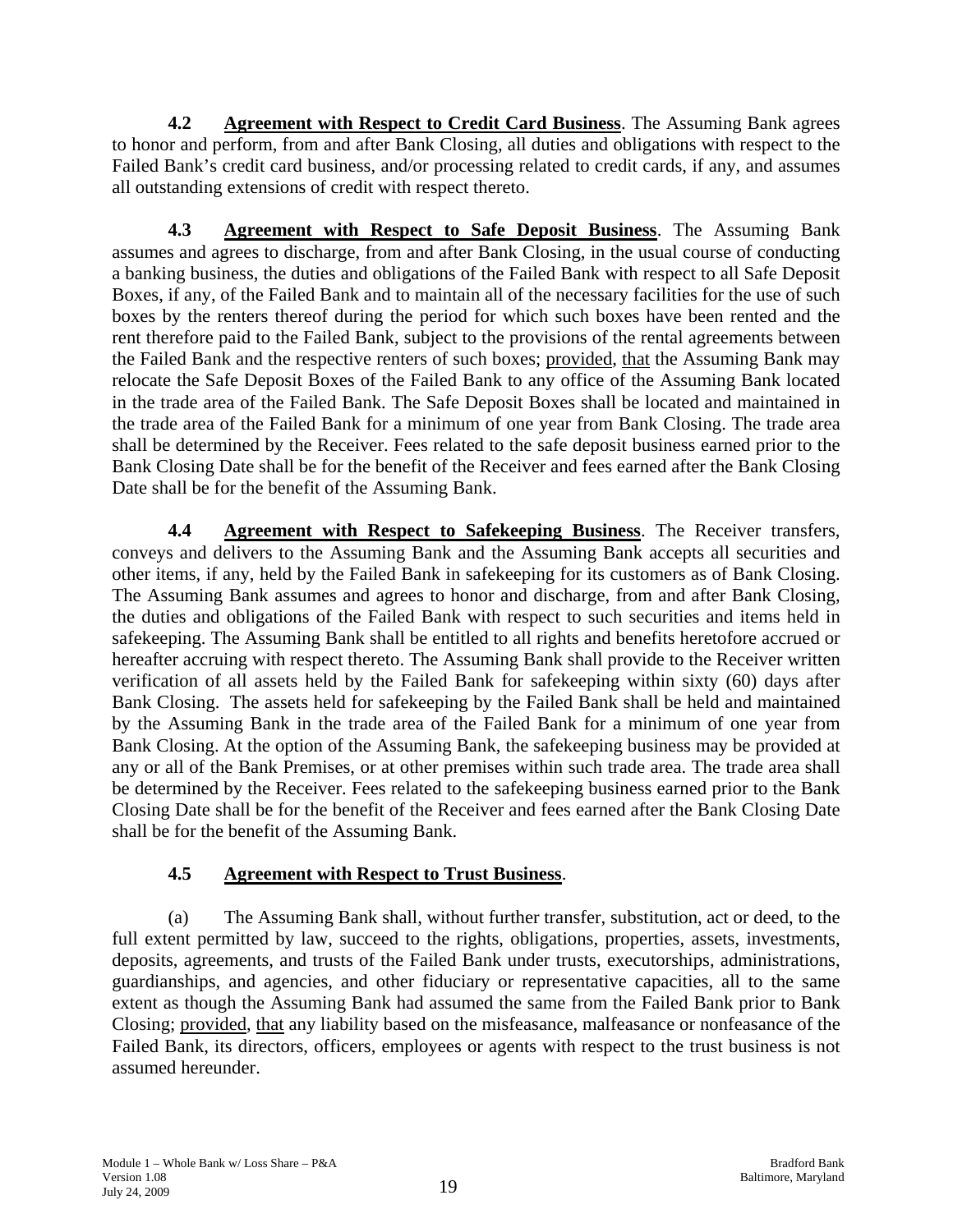(b) The Assuming Bank shall, to the full extent permitted by law, succeed to, and be entitled to take and execute, the appointment to all executorships, trusteeships, guardianships and other fiduciary or representative capacities to which the Failed Bank is or may be named in wills, whenever probated, or to which the Failed Bank is or may be named or appointed by any other instrument.

(c) In the event additional proceedings of any kind are necessary to accomplish the transfer of such trust business, the Assuming Bank agrees that, at its own expense, it will take whatever action is necessary to accomplish such transfer. The Receiver agrees to use reasonable efforts to assist the Assuming Bank in accomplishing such transfer.

(d) The Assuming Bank shall provide to the Receiver written verification of the assets held in connection with the Failed Bank's trust business within sixty (60) days after Bank Closing.

# **4.6 Agreement with Respect to Bank Premises**.

(a) **Option to Purchase.** Subject to Section 3.5, the Receiver hereby grants to the Assuming Bank an exclusive option for the period of ninety (90) days commencing the day after Bank Closing to purchase any or all owned Bank Premises, including all Furniture, Fixtures and Equipment located on the Bank Premises. The Assuming Bank shall give written notice to the Receiver within the option period of its election to purchase or not to purchase any of the owned Bank Premises. Any purchase of such premises shall be effective as of the date of Bank Closing and such purchase shall be consummated as soon as practicable thereafter, and in no event later than the Settlement Date.

(b) **Option to Lease.** The Receiver hereby grants to the Assuming Bank an exclusive option for the period of ninety (90) days commencing the day after Bank Closing to cause the Receiver to assign to the Assuming Bank any or all leases for leased Bank Premises, if any, which have been continuously occupied by the Assuming Bank from Bank Closing to the date it elects to accept an assignment of the leases with respect thereto to the extent such leases can be assigned; provided, that the exercise of this option with respect to any lease must be as to all premises or other property subject to the lease. If an assignment cannot be made of any such leases, the Receiver may, in its discretion, enter into subleases with the Assuming Bank containing the same terms and conditions provided under such existing leases for such leased Bank Premises or other property. The Assuming Bank shall give notice to the Receiver within the option period of its election to accept or not to accept an assignment of any or all leases (or enter into subleases or new leases in lieu thereof). The Assuming Bank agrees to assume all leases assigned (or enter into subleases or new leases in lieu thereof) pursuant to this Section 4.6.

(c) **Facilitation.** The Receiver agrees to facilitate the assumption, assignment or sublease of leases or the negotiation of new leases by the Assuming Bank; provided, that neither the Receiver nor the Corporation shall be obligated to engage in litigation, make payments to the Assuming Bank or to any third party in connection with facilitating any such assumption, assignment, sublease or negotiation or commit to any other obligations to third parties.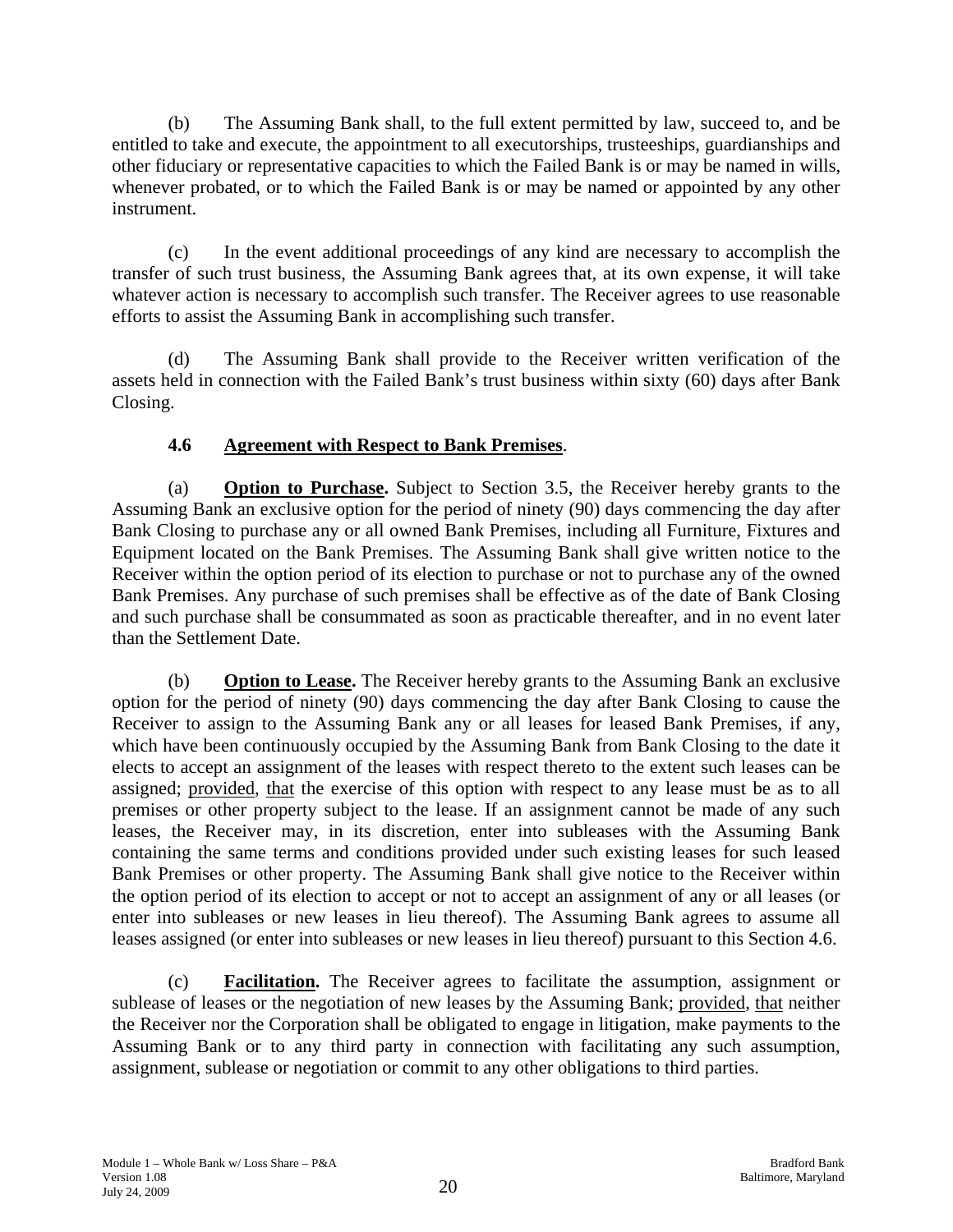(d) **Occupancy.** The Assuming Bank shall give the Receiver fifteen (15) days' prior written notice of its intention to vacate prior to vacating any leased Bank Premises with respect to which the Assuming Bank has not exercised the option provided in Section 4.6(b). Any such notice shall be deemed to terminate the Assuming Bank's option with respect to such leased Bank Premises.

## (e) **Occupancy Costs.**

(i) The Assuming Bank agrees to pay to the Receiver, or to appropriate third parties at the direction of the Receiver, during and for the period of any occupancy by it of (x) owned Bank Premises the market rental value, as determined by the appraiser selected in accordance with the definition of Fair Market Value, and all operating costs, and (y) leased Bank Premises, all operating costs with respect thereto and to comply with all relevant terms of applicable leases entered into by the Failed Bank, including without limitation the timely payment of all rent. Operating costs include, without limitation all taxes, fees, charges, utilities, insurance and assessments, to the extent not included in the rental value or rent. If the Assuming Bank elects to purchase any owned Bank Premises in accordance with Section 4.6(a), the amount of any rent paid (and taxes paid to the Receiver which have not been paid to the taxing authority and for which the Assuming Bank assumes liability) by the Assuming Bank with respect thereto shall be applied as an offset against the purchase price thereof.

(ii) The Assuming Bank agrees during the period of occupancy by it of owned or leased Bank Premises, to pay to the Receiver rent for the use of all owned or leased Furniture and Equipment and all owned or leased Fixtures located on such Bank Premises for the period of such occupancy. Rent for such property owned by the Failed Bank shall be the market rental value thereof, as determined by the Receiver within sixty (60) days after Bank Closing. Rent for such leased property shall be an amount equal to any and all rent and other amounts which the Receiver incurs or accrues as an obligation or is obligated to pay for such period of occupancy pursuant to all leases and contracts with respect to such property. If the Assuming Bank purchases any owned Furniture and Equipment or owned Fixtures in accordance with Section 4.6(f) or 4.6(h), the amount of any rents paid by the Assuming Bank with respect thereto shall be applied as an offset against the purchase price thereof.

(f) **Certain Requirements as to Furniture, Equipment and Fixtures.** If the Assuming Bank purchases owned Bank Premises or accepts an assignment of the lease (or enters into a sublease or a new lease in lieu thereof) for leased Bank Premises as provided in Section 4.6(a) or 4.6(b), or if the Assuming Bank does not exercise such option but within twelve (12) months following Bank Closing obtains the right to occupy such premises (whether by assignment, lease, sublease, purchase or otherwise), other than in accordance with Section 4.6(a) or (b), the Assuming Bank shall (i) effective as of the date of Bank Closing, purchase from the Receiver all Furniture and Equipment and Fixtures owned by the Failed Bank at Fair Market Value and located thereon as of Bank Closing, (ii) accept an assignment or a sublease of the leases or negotiate new leases for all Furniture and Equipment and Fixtures leased by the Failed Bank and located thereon, and (iii) if applicable, accept an assignment or a sublease of any ground lease or negotiate a new ground lease with respect to any land on which such Bank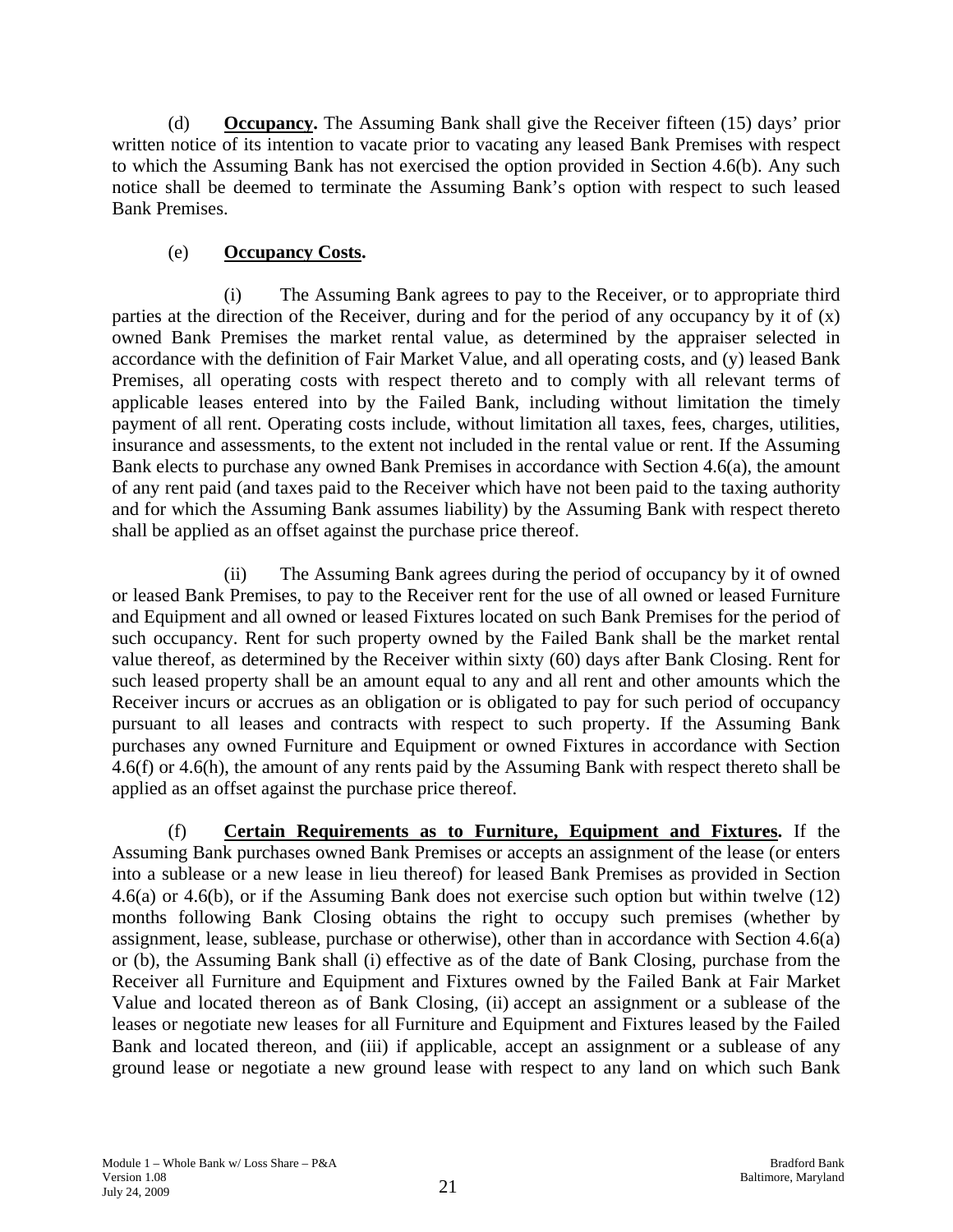Premises are located; provided, that the Receiver shall not have disposed of such Furniture and Equipment and Fixtures or repudiated the leases specified in clause (ii) or (iii).

## (g) **Vacating Premises.**

(i) If the Assuming Bank elects not to purchase any owned Bank Premises, the notice of such election in accordance with Section 4.6(a) shall specify the date upon which the Assuming Bank's occupancy of such premises shall terminate, which date shall not be later than ninety (90) days after the date of the Assuming Bank's notice not to exercise such option. The Assuming Bank promptly shall relinquish and release to the Receiver such premises and the Furniture and Equipment and Fixtures located thereon in the same condition as at Bank Closing, normal wear and tear excepted. By occupying any such premises after the expiration of such ninety (90)-day period, the Assuming Bank shall, at the Receiver's option, (x) be deemed to have agreed to purchase such Bank Premises, and to assume all leases, obligations and liabilities with respect to leased Furniture and Equipment and leased Fixtures located thereon and any ground lease with respect to the land on which such premises are located, and (y) be required to purchase all Furniture and Equipment and Fixtures owned by the Failed Bank and located on such premises as of Bank Closing.

(ii) If the Assuming Bank elects not to accept an assignment of the lease or sublease any leased Bank Premises, the notice of such election in accordance with Section 4.6(b) shall specify the date upon which the Assuming Bank's occupancy of such leased Bank Premises shall terminate, which date shall not be later than the date which is one hundred eighty (180) days after Bank Closing. Upon vacating such premises, the Assuming Bank shall relinquish and release to the Receiver such premises and the Fixtures and the Furniture and Equipment located thereon in the same condition as at Bank Closing, normal wear and tear excepted. By failing to provide notice of its intention to vacate such premises prior to the expiration of the option period specified in Section 4.6(b), or by occupying such premises after the one hundred eighty (180) day period specified above in this paragraph (ii), the Assuming Bank shall, at the Receiver's option, (x) be deemed to have assumed all leases, obligations and liabilities with respect to such premises (including any ground lease with respect to the land on which premises are located), and leased Furniture and Equipment and leased Fixtures located thereon in accordance with this Section 4.6 (unless the Receiver previously repudiated any such lease), and (y) be required to purchase all Furniture and Equipment and Fixtures owned by the Failed Bank at Fair Market Value and located on such premises as of Bank Closing.

(h) **Furniture and Equipment and Certain Other Equipment.** The Receiver hereby grants to the Assuming Bank an option to purchase all Furniture and Equipment or any telecommunications, data processing equipment (including hardware and software) and check processing and similar operating equipment owned by the Failed Bank at Fair Market Value and located at any leased Bank Premises that the Assuming Bank elects to vacate or which it could have, but did not occupy, pursuant to this Section 4.6; provided, that, the Assuming Bank shall give the Receiver notice of its election to purchase such property at the time it gives notice of its intention to vacate such Bank Premises or within ten (10) days after Bank Closing for Bank Premises it could have, but did not, occupy.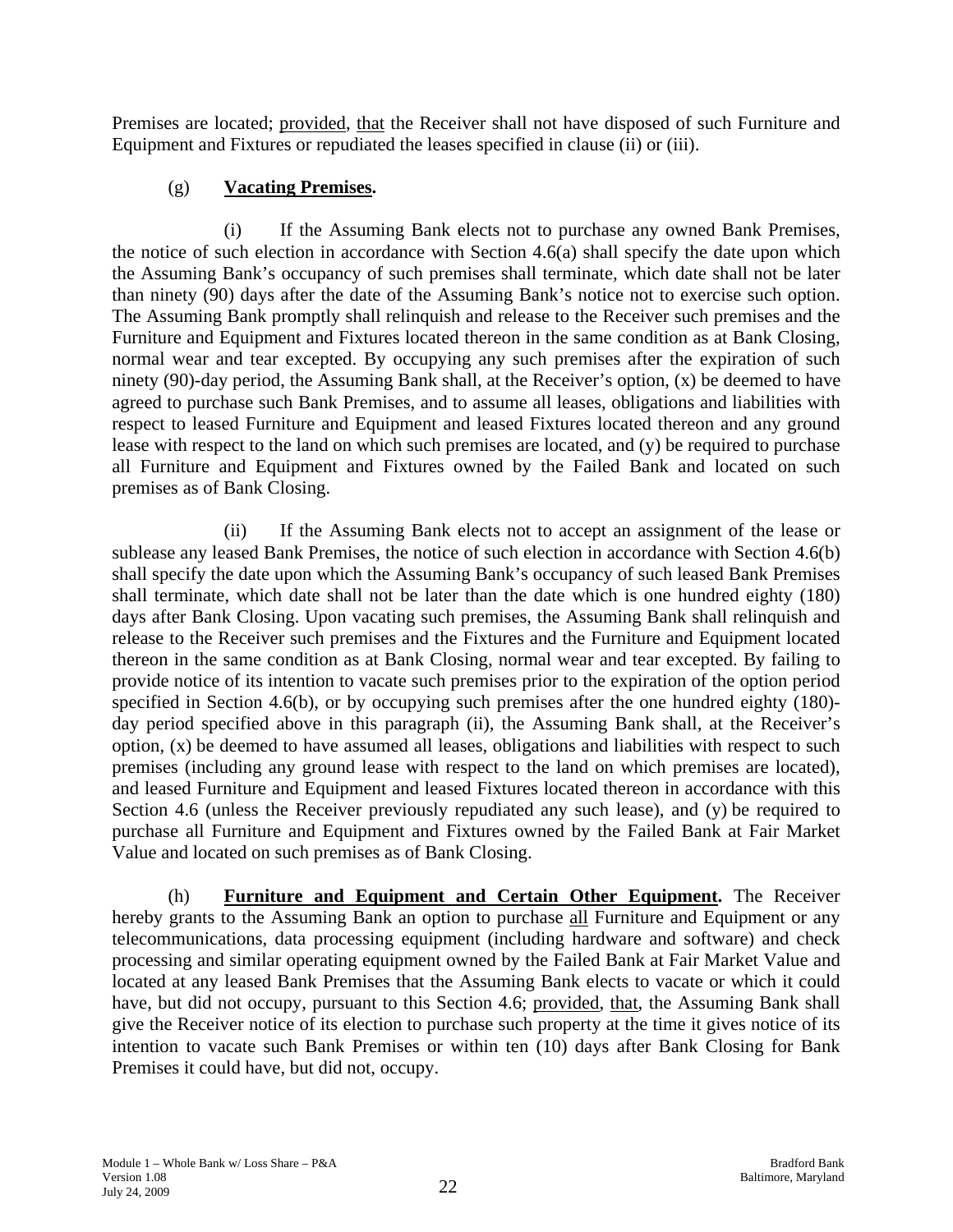## **4.7 Agreement with Respect to Leased Data Processing Equipment**

(a) The Receiver hereby grants to the Assuming Bank an exclusive option for the period of ninety (90) days commencing the day after Bank Closing to accept an assignment from the Receiver of any or all Data Processing Leases to the extent that such Data Processing Leases can be assigned.

(b) The Assuming Bank shall (i) give written notice to the Receiver within the option period specified in Section 4.7(a) of its intent to accept or decline an assignment or sublease of any or all Data Processing Leases and promptly accept an assignment or sublease of such Data Processing Leases, and (ii) give written notice to the appropriate lessor(s) that it has accepted an assignment or sublease of any such Data Processing Leases.

(c) The Receiver agrees to facilitate the assignment or sublease of Data Processing Leases or the negotiation of new leases or license agreements by the Assuming Bank; provided, that neither the Receiver nor the Corporation shall be obligated to engage in litigation or make payments to the Assuming Bank or to any third party in connection with facilitating any such assumption, assignment, sublease or negotiation.

(d) The Assuming Bank agrees, during its period of use of any property subject to a Data Processing Lease, to pay to the Receiver or to appropriate third parties at the direction of the Receiver all operating costs with respect thereto and to comply with all relevant terms of the applicable Data Processing Leases entered into by the Failed Bank, including without limitation the timely payment of all rent, taxes, fees, charges, utilities, insurance and assessments.

(e) The Assuming Bank shall, not later than fifty (50) days after giving the notice provided in Section 4.7(b), (i) relinquish and release to the Receiver all property subject to the relevant Data Processing Lease, in the same condition as at Bank Closing, normal wear and tear excepted, or (ii) accept an assignment or a sublease thereof or negotiate a new lease or license agreement under this Section 4.7.

# **4.8 Agreement with Respect to Certain Existing Agreements**.

(a) Subject to the provisions of Section 4.8(b), with respect to agreements existing as of Bank Closing which provide for the rendering of services by or to the Failed Bank, within ninety (90) days after Bank Closing, the Assuming Bank shall give the Receiver written notice specifying whether it elects to assume or not to assume each such agreement. Except as may be otherwise provided in this Article IV, the Assuming Bank agrees to comply with the terms of each such agreement for a period commencing on the day after Bank Closing and ending on: (i) in the case of an agreement that provides for the rendering of services by the Failed Bank, the date which is ninety (90) days after Bank Closing, and (ii) in the case of an agreement that provides for the rendering of services to the Failed Bank, the date which is thirty (30) days after the Assuming Bank has given notice to the Receiver of its election not to assume such agreement; provided, that the Receiver can reasonably make such service agreements available to the Assuming Bank. The Assuming Bank shall be deemed by the Receiver to have assumed agreements for which no notification is timely given. The Receiver agrees to assign, transfer,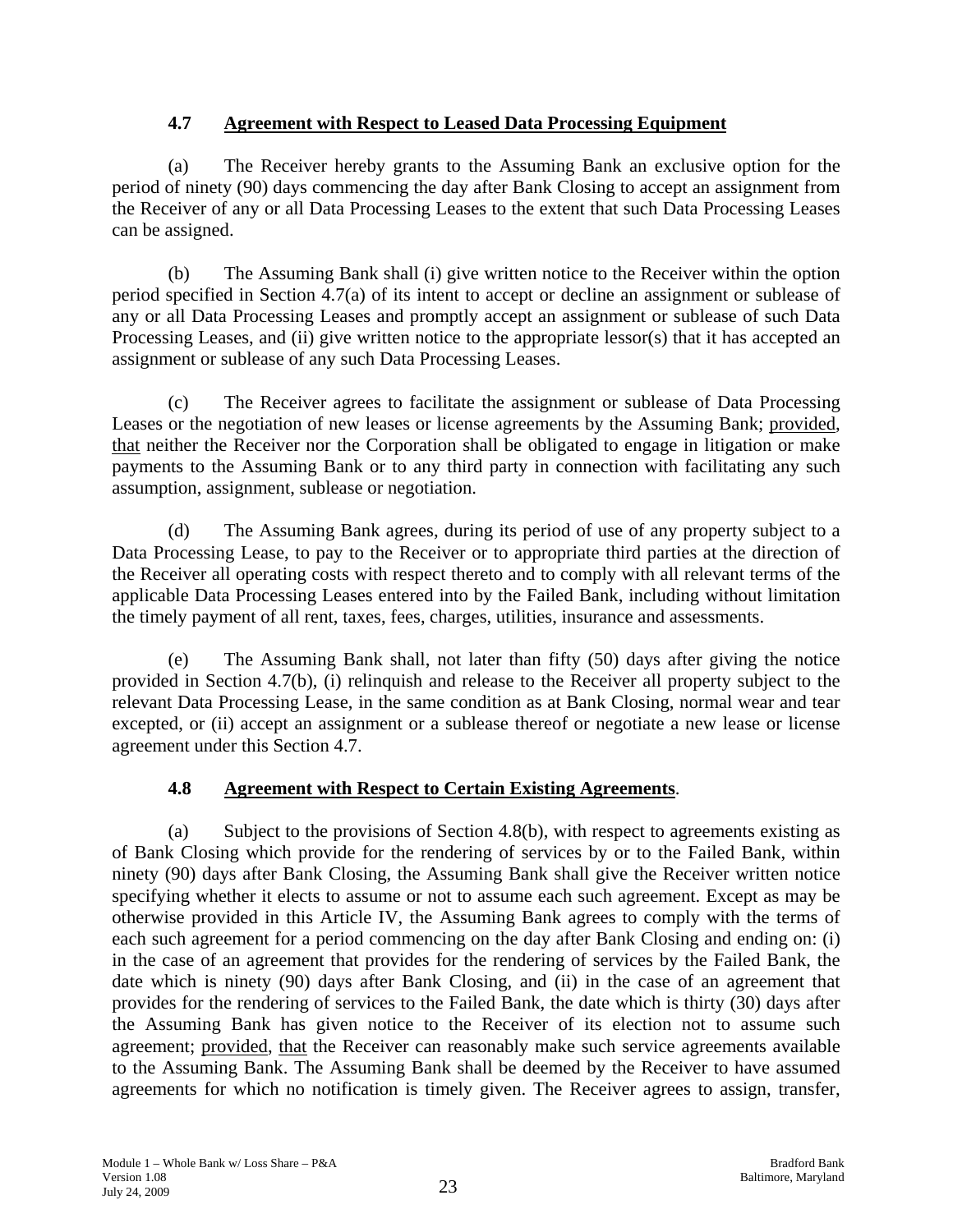convey, and deliver to the Assuming Bank all right, title and interest of the Receiver, if any, in and to agreements the Assuming Bank assumes hereunder. In the event the Assuming Bank elects not to accept an assignment of any lease (or sublease) or negotiate a new lease for leased Bank Premises under Section 4.6 and does not otherwise occupy such premises, the provisions of this Section 4.8(a) shall not apply to service agreements related to such premises. The Assuming Bank agrees, during the period it has the use or benefit of any such agreement, promptly to pay to the Receiver or to appropriate third parties at the direction of the Receiver all operating costs with respect thereto and to comply with all relevant terms of such agreement.

(b) The provisions of Section 4.8(a) regarding the Assuming Bank's election to assume or not assume certain agreements shall not apply to (i) agreements pursuant to which the Failed Bank provides mortgage servicing for others or mortgage servicing is provided to the Failed Bank by others, (ii) agreements that are subject to Sections 4.1 through 4.7 and any insurance policy or bond referred to in Section 3.5(a) or other agreement specified in Section 3.5, and (iii) consulting, management or employment agreements, if any, between the Failed Bank and its employees or other Persons. Except as otherwise expressly set forth elsewhere in this Agreement, the Assuming Bank does not assume any liabilities or acquire any rights under any of the agreements described in this Section 4.8(b).

**4.9 Informational Tax Reporting**. The Assuming Bank agrees to perform all obligations of the Failed Bank with respect to Federal and State income tax informational reporting related to (i) the Assets and the Liabilities Assumed, (ii) deposit accounts that were closed and loans that were paid off or collateral obtained with respect thereto prior to Bank Closing, (iii) miscellaneous payments made to vendors of the Failed Bank, and (iv) any other asset or liability of the Failed Bank, including, without limitation, loans not purchased and Deposits not assumed by the Assuming Bank, as may be required by the Receiver.

**4.10 Insurance**. The Assuming Bank agrees to obtain insurance coverage effective from and after Bank Closing, including public liability, fire and extended coverage insurance acceptable to the Receiver with respect to owned or leased Bank Premises that it occupies, and all owned or leased Furniture and Equipment and Fixtures and leased data processing equipment (including hardware and software) located thereon, in the event such insurance coverage is not already in force and effect with respect to the Assuming Bank as the insured as of Bank Closing. All such insurance shall, where appropriate (as determined by the Receiver), name the Receiver as an additional insured.

**4.11 Office Space for Receiver and Corporation**. For the period commencing on the day following Bank Closing and ending on the one hundred eightieth (180th) day thereafter, the Assuming Bank agrees to provide to the Receiver and the Corporation, without charge, adequate and suitable office space (including parking facilities and vault space), furniture, equipment (including photocopying and telecopying machines), email accounts, network access and technology resources (such as shared drive) and utilities (including local telephone service and fax machines) at the Bank Premises occupied by the Assuming Bank for their use in the discharge of their respective functions with respect to the Failed Bank. In the event the Receiver and the Corporation determine that the space provided is inadequate or unsuitable, the Receiver and the Corporation may relocate to other quarters having adequate and suitable space and the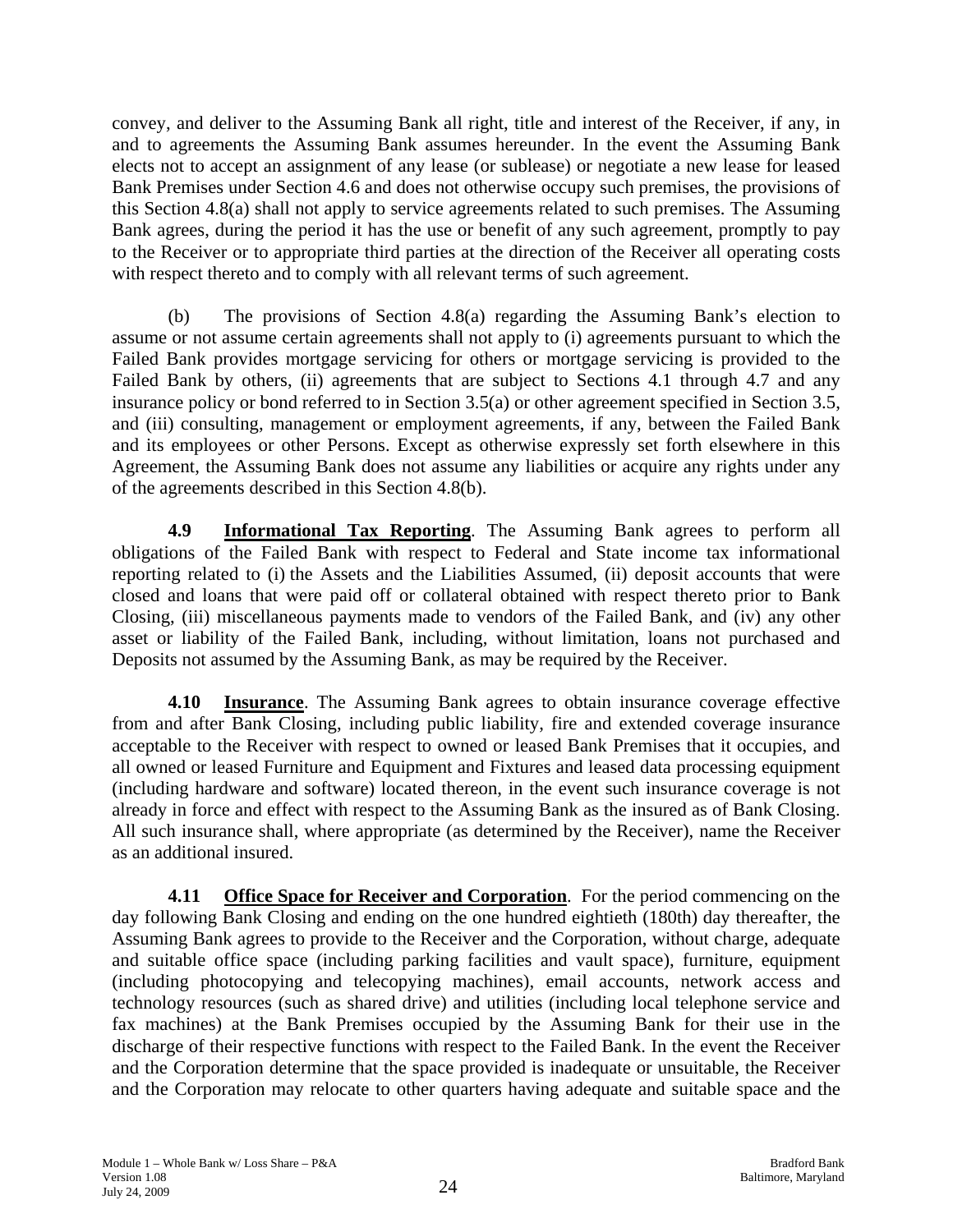costs of relocation and any rental and utility costs for the balance of the period of occupancy by the Receiver and the Corporation shall be borne by the Assuming Bank. Additionally, the Assuming Bank agrees to pay such bills and invoices on behalf of the Receiver and Corporation as the Receiver or Corporation may direct for the period beginning on the date of Bank Closing and ending on Settlement Date. Assuming Bank shall submit it requests for reimbursement of such expenditures pursuant to Article VIII of this Agreement.

### **4.12 Agreement with Respect to Continuation of Group Health Plan Coverage for Former Employees of the Failed Bank.**

(a) The Assuming Bank agrees to assist the Receiver, as provided in this Section 4.12, in offering individuals who were employees or former employees of the Failed Bank, or any of its Subsidiaries, and who, immediately prior to Bank Closing, were receiving, or were eligible to receive, health insurance coverage or health insurance continuation coverage from the Failed Bank ("Eligible Individuals"), the opportunity to obtain health insurance coverage in the Corporation's FIA Continuation Coverage Plan which provides for health insurance continuation coverage to such Eligible Individuals who are qualified beneficiaries of the Failed Bank as defined in Section 607 of the Employee Retirement Income Security Act of 1974, as amended (respectively, "qualified beneficiaries" and "ERISA"). The Assuming Bank shall consult with the Receiver and not later than five (5) Business Days after Bank Closing shall provide written notice to the Receiver of the number (if available), identity (if available) and addresses (if available) of the Eligible Individuals who are qualified beneficiaries of the Failed Bank and for whom a "qualifying event" (as defined in Section 603 of ERISA) has occurred and with respect to whom the Failed Bank's obligations under Part 6 of Subtitle B of Title I of ERISA have not been satisfied in full, and such other information as the Receiver may reasonably require. The Receiver shall cooperate with the Assuming Bank in order to permit it to prepare such notice and shall provide to the Assuming Bank such data in its possession as may be reasonably required for purposes of preparing such notice.

(b) The Assuming Bank shall take such further action to assist the Receiver in offering the Eligible Individuals who are qualified beneficiaries of the Failed Bank the opportunity to obtain health insurance coverage in the Corporation's FIA Continuation Coverage Plan as the Receiver may direct. All expenses incurred and paid by the Assuming Bank (i) in connection with the obligations of the Assuming Bank under this Section 4.12, and (ii) in providing health insurance continuation coverage to any Eligible Individuals who are hired by the Assuming Bank and such employees' qualified beneficiaries shall be borne by the Assuming Bank.

(c) This Section 4.12 is for the sole and exclusive benefit of the parties to this Agreement, and for the benefit of no other Person (including any former employee of the Failed Bank or any Subsidiary thereof or qualified beneficiary of such former employee). Nothing in this Section 4.12 is intended by the parties, or shall be construed, to give any Person (including any former employee of the Failed Bank or any Subsidiary thereof or qualified beneficiary of such former employee) other than the Corporation, the Receiver and the Assuming Bank any legal or equitable right, remedy or claim under or with respect to the provisions of this Section.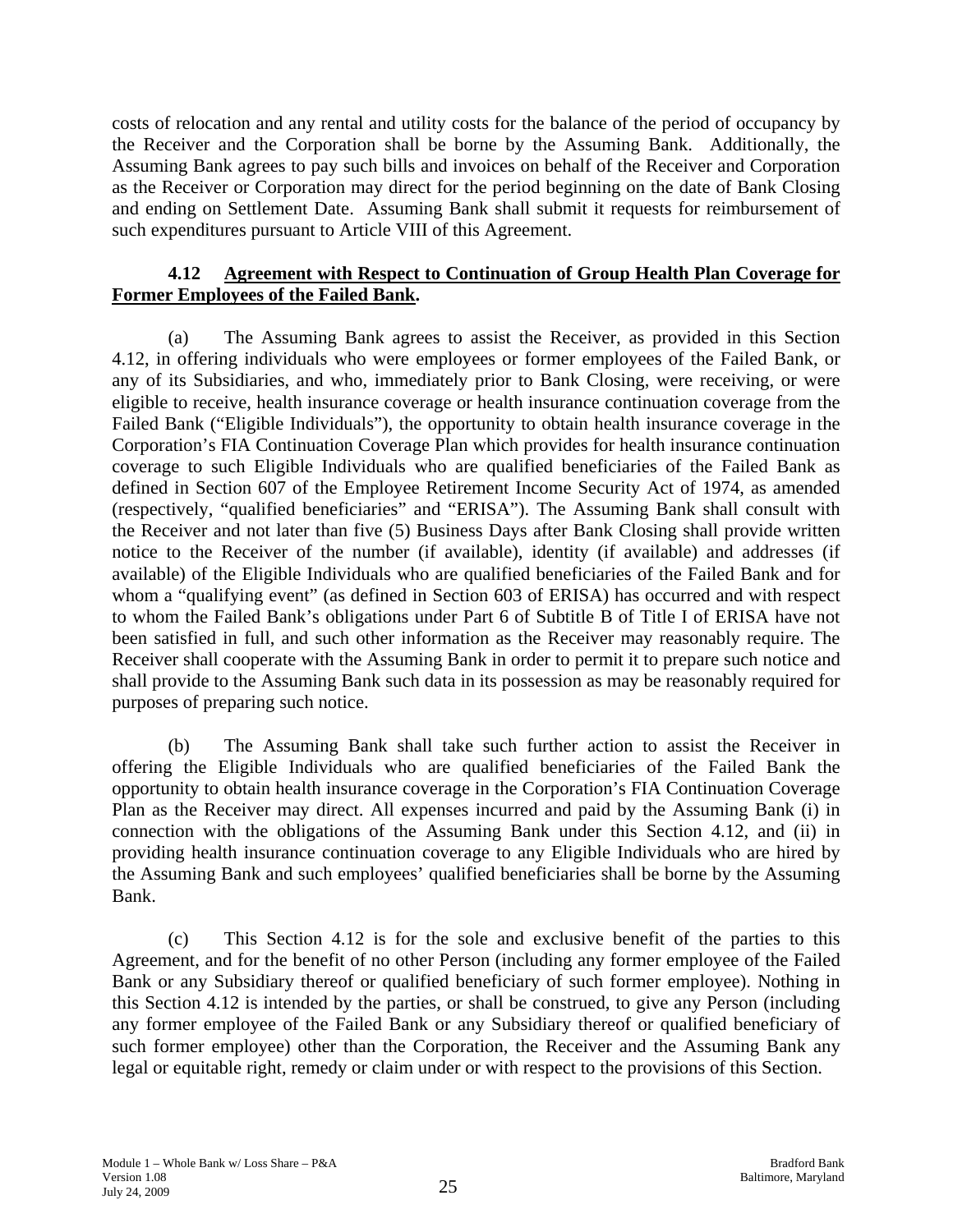**4.13 Agreement with Respect to Interim Asset Servicing.** At any time after Bank Closing, the Receiver may establish on its books an asset pool(s) and may transfer to such asset pool(s) (by means of accounting entries on the books of the Receiver) all or any assets and liabilities of the Failed Bank which are not acquired by the Assuming Bank, including, without limitation, wholly unfunded Commitments and assets and liabilities which may be acquired, funded or originated by the Receiver subsequent to Bank Closing. The Receiver may remove assets (and liabilities) from or add assets (and liabilities) to such pool(s) at any time in its discretion. At the option of the Receiver, the Assuming Bank agrees to service, administer, and collect such pool assets in accordance with and for the term set forth in Exhibit 4.13 "Interim Asset Servicing Arrangement".

**4.14** Reserved.

**4.15 Agreement with Respect to Loss Sharing.** The Assuming Bank shall be entitled to require reimbursement from the Receiver for loss sharing on certain loans in accordance with the Single Family Shared-Loss Agreement attached hereto as Exhibit 4.15A and the Non-SF Shared-Loss Agreement attached hereto as Exhibit 4.15B, collectively, the "Shared-Loss Agreements." The Loans that shall be subject to the Shared-Loss Agreements are identified on the Schedule of Loans 4.15A and 4.15B attached hereto.

# **ARTICLE V DUTIES WITH RESPECT TO DEPOSITORS OF THE FAILED BANK**

**5.1 Payment of Checks, Drafts and Orders.** Subject to Section 9.5, the Assuming Bank agrees to pay all properly drawn checks, drafts and withdrawal orders of depositors of the Failed Bank presented for payment, whether drawn on the check or draft forms provided by the Failed Bank or by the Assuming Bank, to the extent that the Deposit balances to the credit of the respective makers or drawers assumed by the Assuming Bank under this Agreement are sufficient to permit the payment thereof, and in all other respects to discharge, in the usual course of conducting a banking business, the duties and obligations of the Failed Bank with respect to the Deposit balances due and owing to the depositors of the Failed Bank assumed by the Assuming Bank under this Agreement.

**5.2 Certain Agreements Related to Deposits.** Subject to Section 2.2, the Assuming Bank agrees to honor the terms and conditions of any written escrow or mortgage servicing agreement or other similar agreement relating to a Deposit liability assumed by the Assuming Bank pursuant to this Agreement.

# **5.3 Notice to Depositors.**

(a) Within seven days after Bank Closing, the Assuming Bank shall give (i) notice to depositors of the Failed Bank of its assumption of the Deposit liabilities of the Failed Bank, and (ii) any notice required under Section 2.2, by mailing to each such depositor a notice with respect to such assumption and by advertising in a newspaper of general circulation in the county or counties in which the Failed Bank was located. The Assuming Bank agrees that it will obtain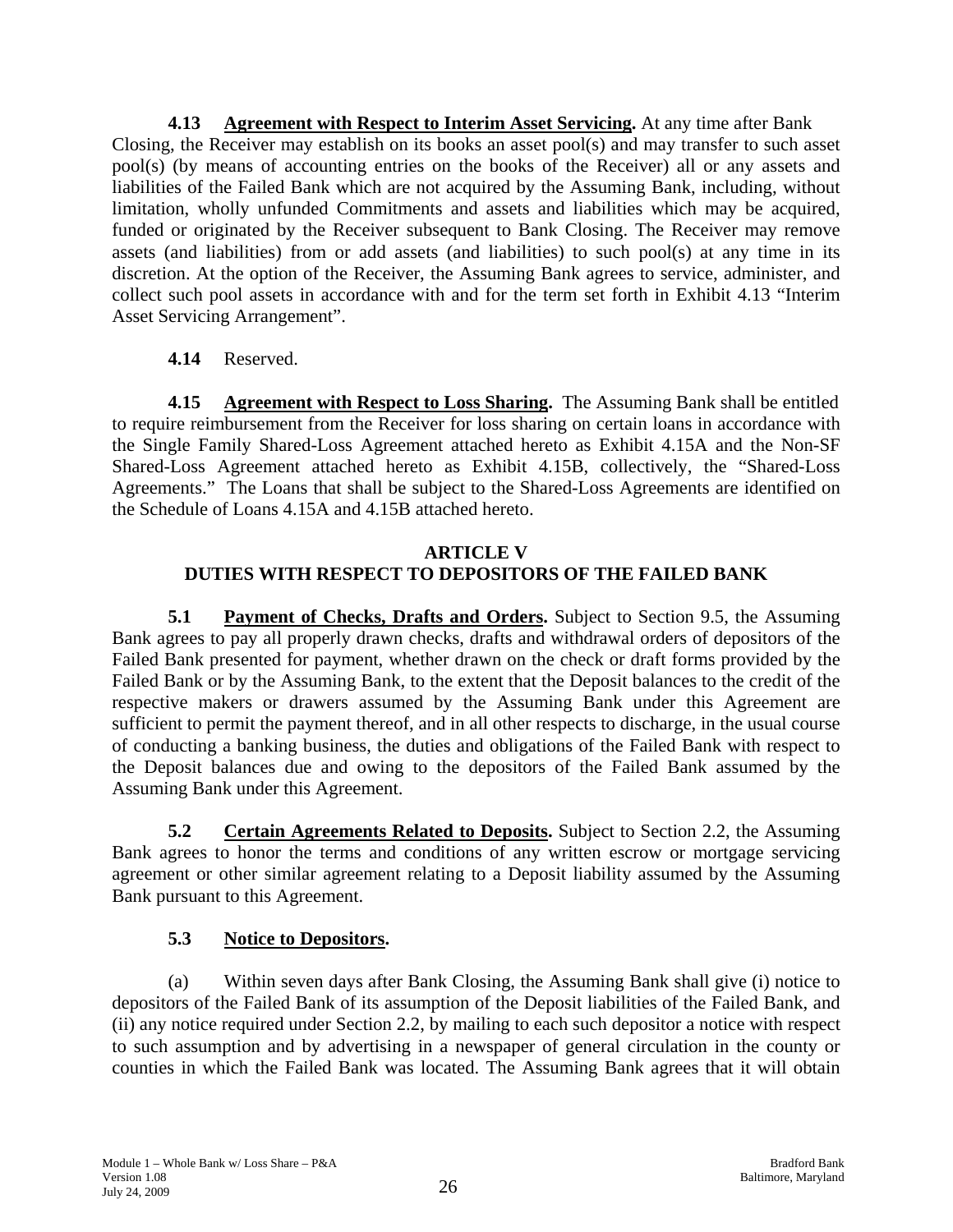prior approval of all such notices and advertisements from counsel for the Receiver and that such notices and advertisements shall not be mailed or published until such approval is received.

(b) The Assuming Bank shall give notice by mail to depositors of the Failed Bank concerning the procedures to claim their deposits, which notice shall be provided to the Assuming Bank by the Receiver or the Corporation. Such notice shall be included with the notice to depositors to be mailed by the Assuming Bank pursuant to Section 5.3(a).

(c) If the Assuming Bank proposes to charge fees different from those charged by the Failed Bank before it establishes new deposit account relationships with the depositors of the Failed Bank, the Assuming Bank shall give notice by mail of such changed fees to such depositors.

### **ARTICLE VI RECORDS**

### **6.1 Transfer of Records**.

(a) In accordance with Section 3.1, the Receiver assigns, transfers, conveys and delivers to the Assuming Bank the following Records pertaining to the Deposit liabilities of the Failed Bank assumed by the Assuming Bank under this Agreement, except as provided in Section 6.4:

- (i) signature cards, orders, contracts between the Failed Bank and its depositors and Records of similar character;
- (ii) passbooks of depositors held by the Failed Bank, deposit slips, cancelled checks and withdrawal orders representing charges to accounts of depositors;

and the following Records pertaining to the Assets:

- (iii) records of deposit balances carried with other banks, bankers or trust companies;
- (iv) Loan and collateral records and Credit Files and other documents;
- (v) deeds, mortgages, abstracts, surveys, and other instruments or records of title pertaining to real estate or real estate mortgages;
- (vi) signature cards, agreements and records pertaining to Safe Deposit Boxes, if any; and
- (vii) records pertaining to the credit card business, trust business or safekeeping business of the Failed Bank, if any.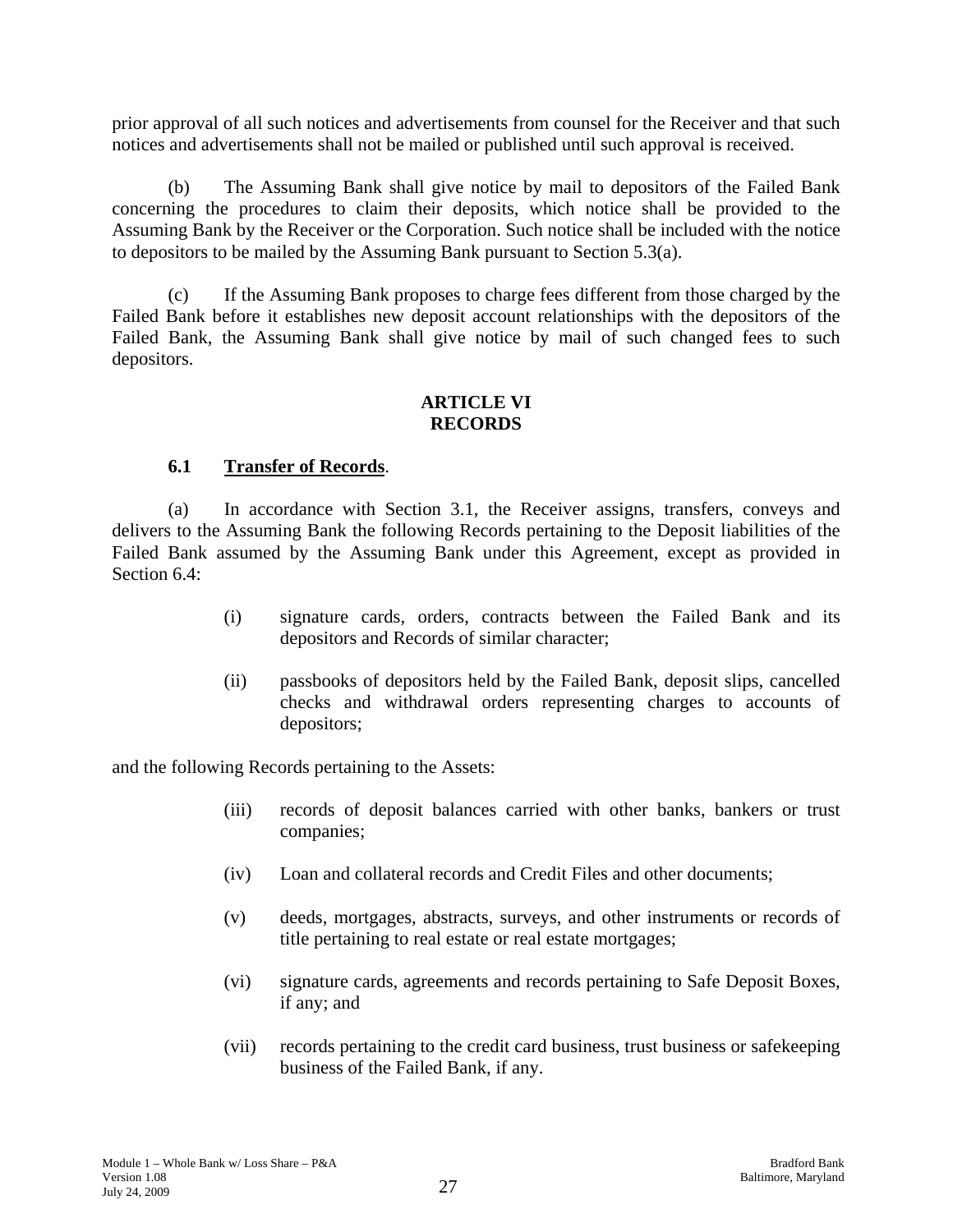(b) The Receiver, at its option, may assign and transfer to the Assuming Bank by a single blanket assignment or otherwise, as soon as practicable after Bank Closing, any other Records not assigned and transferred to the Assuming Bank as provided in this Agreement, including but not limited to loan disbursement checks, general ledger tickets, official bank checks, proof transactions (including proof tapes) and paid out loan files.

**6.2 Delivery of Assigned Records**. The Receiver shall deliver to the Assuming Bank all Records described in (i) Section 6.1(a) as soon as practicable on or after the date of this Agreement, and (ii) Section 6.1(b) as soon as practicable after making any assignment described therein.

**6.3 Preservation of Records**. The Assuming Bank agrees that it will preserve and maintain for the joint benefit of the Receiver, the Corporation and the Assuming Bank, all Records of which it has custody for such period as either the Receiver or the Corporation in its discretion may require, until directed otherwise, in writing, by the Receiver or Corporation. The Assuming Bank shall have the primary responsibility to respond to subpoenas, discovery requests, and other similar official inquiries with respect to the Records of which it has custody.

**6.4** Access to Records; Copies. The Assuming Bank agrees to permit the Receiver and the Corporation access to all Records of which the Assuming Bank has custody, and to use, inspect, make extracts from or request copies of any such Records in the manner and to the extent requested, and to duplicate, in the discretion of the Receiver or the Corporation, any Record in the form of microfilm or microfiche pertaining to Deposit account relationships; provided, that in the event that the Failed Bank maintained one or more duplicate copies of such microfilm or microfiche Records, the Assuming Bank hereby assigns, transfers, and conveys to the Corporation one such duplicate copy of each such Record without cost to the Corporation, and agrees to deliver to the Corporation all Records assigned and transferred to the Corporation under this Article VI as soon as practicable on or after the date of this Agreement. The party requesting a copy of any Record shall bear the cost (based on standard accepted industry charges to the extent applicable, as determined by the Receiver) for providing such duplicate Records. A copy of each Record requested shall be provided as soon as practicable by the party having custody thereof.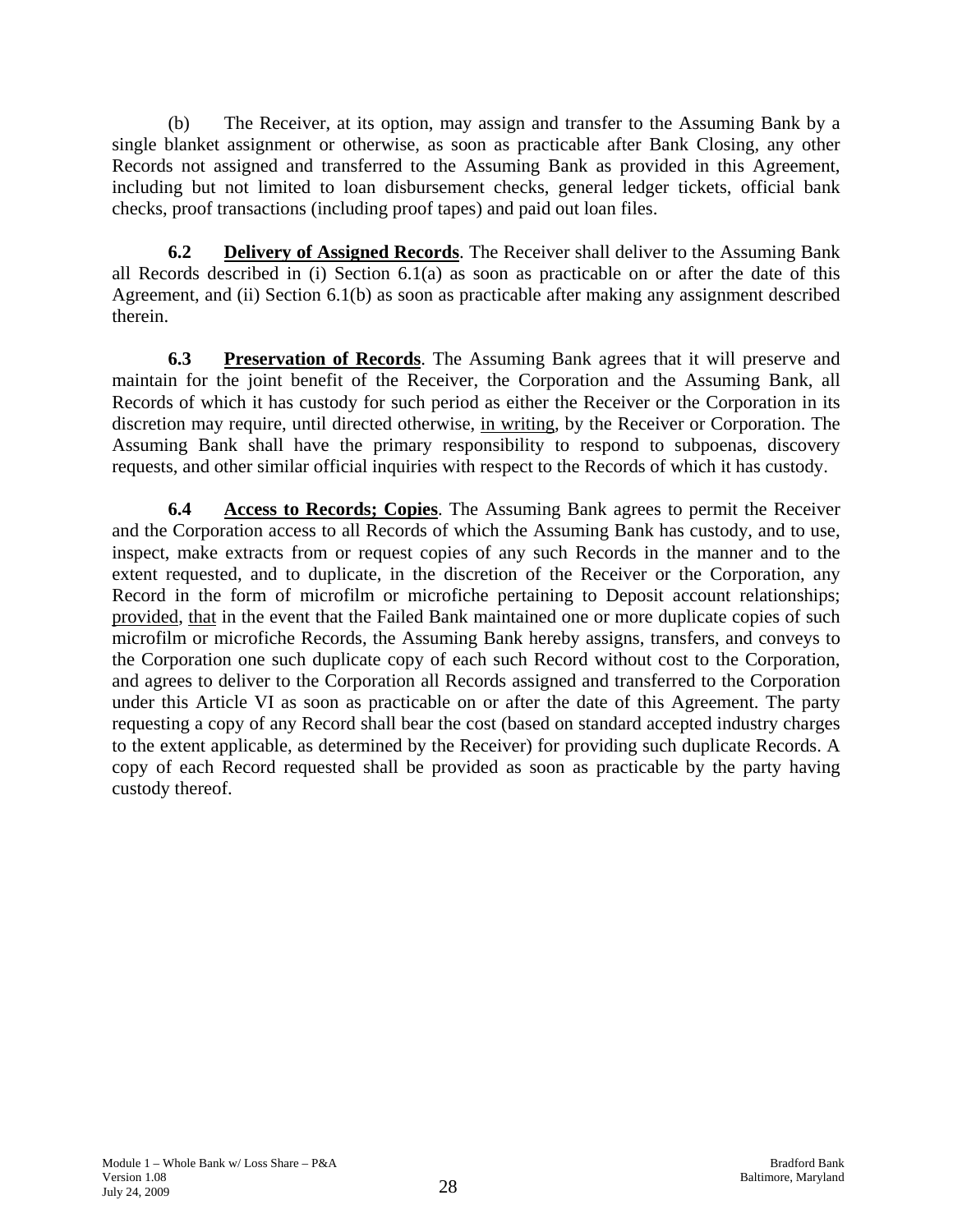#### **ARTICLE VII FIRST LOSS TRANCHE**

The Assuming Bank has submitted to the Receiver an asset (discount) bid of \$(40,305,000) and a Deposit premium bid of 0%. The Deposit premium bid will be applied to the total of all Assumed Deposits, except for brokered, CDARS, and any market place or similar subscription services Deposits. The First Loss Tranche shall be determined by adding (i) the asset premium (discount) bid, (ii) the Deposit premium bid, and (iii) the Equity Adjustment. If the First Loss Tranche is a positive number, then this is the Losses on Single Family Shared-Loss Loans and Net Charge-offs on Shared Loss Assets that the Assuming Bank will incur before loss-sharing commences under Exhibits 4.15A and 4.15B. If the First Loss Tranche is a negative number, the Corporation shall pay such amount by wire transfer to the Assuming Bank by the end of the first business day following Bank Closing and loss sharing shall commence immediately.

#### **ARTICLE VIII ADJUSTMENTS**

**8.1 Pro Forma Statement**. The Receiver, as soon as practicable after Bank Closing, in accordance with the best information then available, shall provide to the Assuming Bank a Pro Forma statement reflecting any adjustments of such liabilities and assets as may be necessary. Such Pro Forma statement shall take into account, to the extent possible, (i) liabilities and assets of a nature similar to those contemplated by Section 2.1 or Section 3.1, respectively, which at Bank Closing were carried in the Failed Bank's suspense accounts, (ii) accruals as of Bank Closing for all income related to the assets and business of the Failed Bank acquired by the Assuming Bank hereunder, whether or not such accruals were reflected on the Accounting Records of the Failed Bank in the normal course of its operations, and (iii) adjustments to determine the Book Value of any investment in an Acquired Subsidiary and related accounts on the "bank only" (unconsolidated) balance sheet of the Failed Bank based on the equity method of accounting, whether or not the Failed Bank used the equity method of accounting for investments in subsidiaries, except that the resulting amount cannot be less than the Acquired Subsidiary's recorded equity as of Bank Closing as reflected on the Accounting Records of the Acquired Subsidiary. Any Loan purchased by the Assuming Bank pursuant to Section 3.1 which the Failed Bank charged off during the period from June 26, 2009, to Bank Closing shall be deemed not to be charged off for the purposes of the Pro Forma statement, and the purchase price shall be determined pursuant to Section 3.2.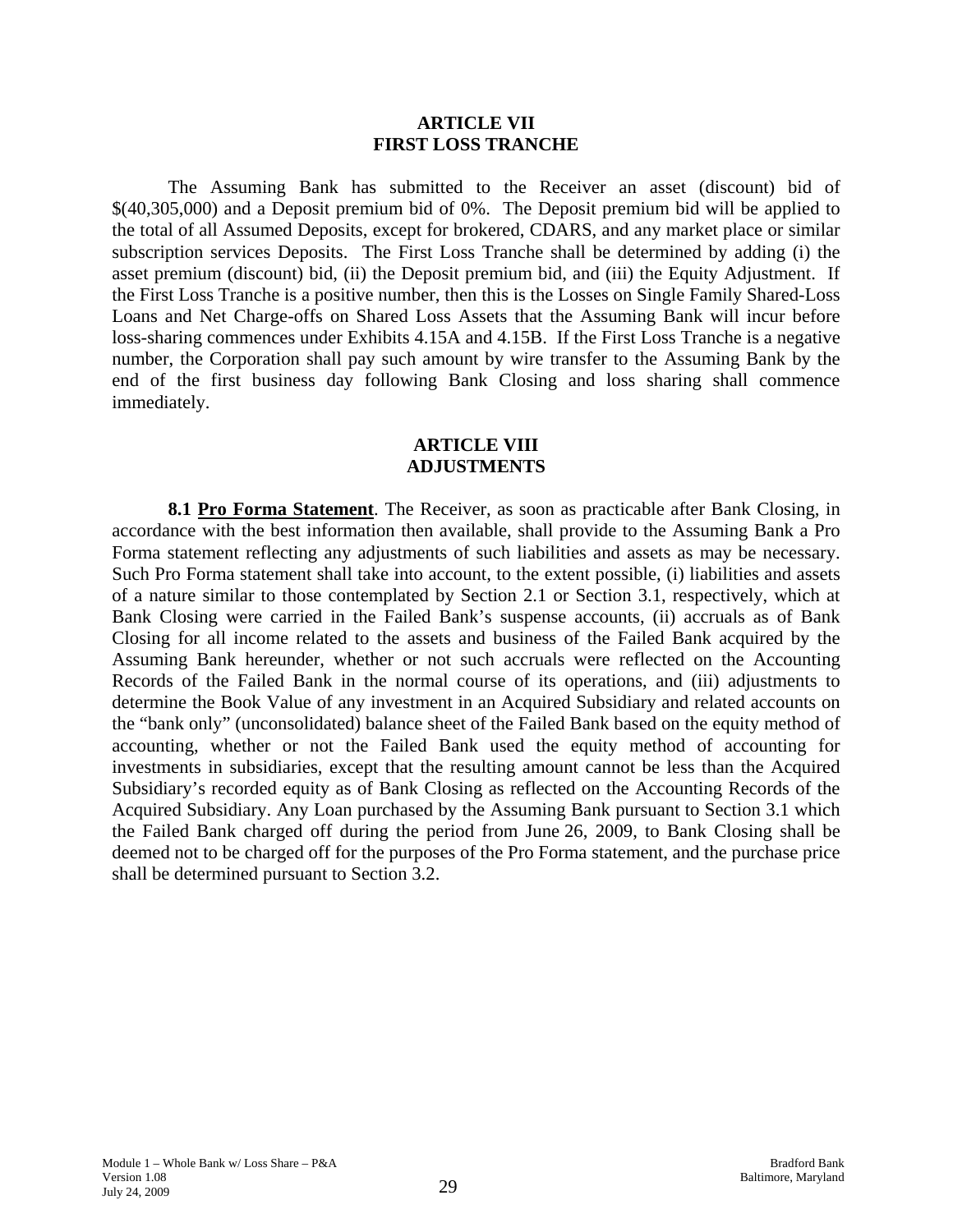## **8.2 Correction of Errors and Omissions; Other Liabilities**.

(a) In the event any bookkeeping omissions or errors are discovered in preparing any Pro Forma statement or in completing the transfers and assumptions contemplated hereby, the parties hereto agree to correct such errors and omissions, it being understood that, as far as practicable, all adjustments will be made consistent with the judgments, methods, policies or accounting principles utilized by the Failed Bank in preparing and maintaining Accounting Records, except that adjustments made pursuant to this Section 8.2(a) are not intended to bring the Accounting Records of the Failed Bank into accordance with generally accepted accounting principles.

(b) If the Receiver discovers at any time subsequent to the date of this Agreement that any claim exists against the Failed Bank which is of such a nature that it would have been included in the liabilities assumed under Article II had the existence of such claim or the facts giving rise thereto been known as of Bank Closing, the Receiver may, in its discretion, at any time, require that such claim be assumed by the Assuming Bank in a manner consistent with the intent of this Agreement. The Receiver will make appropriate adjustments to the Pro Forma statement provided by the Receiver to the Assuming Bank pursuant to Section 8.1 as may be necessary.

**8.3 Payments**. The Receiver agrees to cause to be paid to the Assuming Bank, or the Assuming Bank agrees to pay to the Receiver, as the case may be, on the Settlement Date, a payment in an amount which reflects net adjustments (including any costs, expenses and fees associated with determinations of value as provided in this Agreement) made pursuant to Section 8.1 or Section 8.2, plus interest as provided in Section 8.4. The Receiver and the Assuming Bank agree to effect on the Settlement Date any further transfer of assets to or assumption of liabilities or claims by the Assuming Bank as may be necessary in accordance with Section 8.1 or Section 8.2.

**8.4 Interest**. Any amounts paid under Section 8.3 or Section 8.5, shall bear interest for the period from and including the day following Bank Closing to and including the day preceding the payment at the Settlement Interest Rate.

**8.5 Subsequent Adjustments.** In the event that the Assuming Bank or the Receiver discovers any errors or omissions as contemplated by Section 8.2 or any error with respect to the payment made under Section 8.3 after the Settlement Date, the Assuming Bank and the Receiver agree to promptly correct any such errors or omissions, make any payments and effect any transfers or assumptions as may be necessary to reflect any such correction plus interest as provided in Section 8.4.

### **ARTICLE IX CONTINUING COOPERATION**

**9.1 General Matters**. The parties hereto agree that they will, in good faith and with their best efforts, cooperate with each other to carry out the transactions contemplated by this Agreement and to effect the purposes hereof.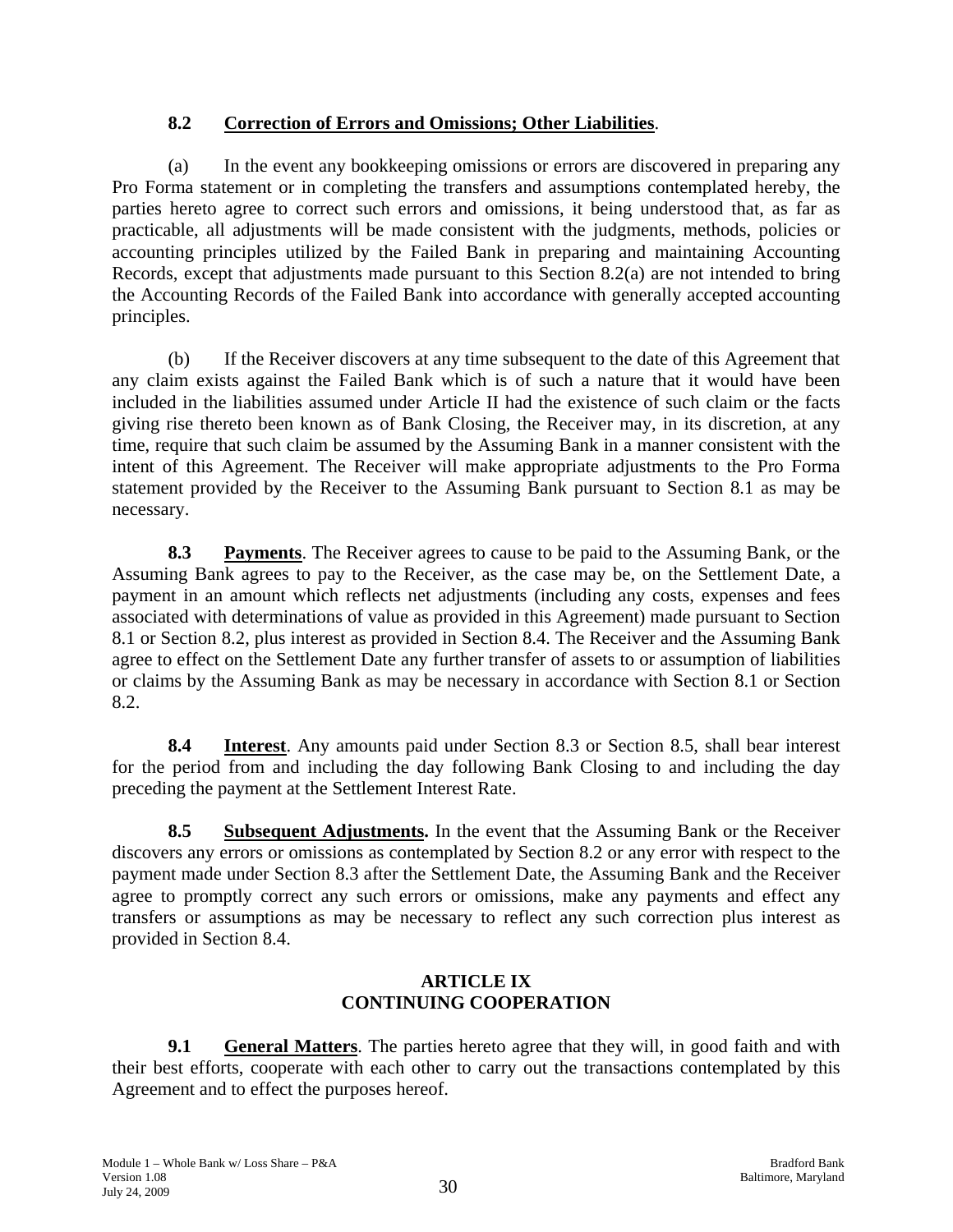**9.2** Additional Title Documents. The Receiver, the Corporation and the Assuming Bank each agree, at any time, and from time to time, upon the request of any party hereto, to execute and deliver such additional instruments and documents of conveyance as shall be reasonably necessary to vest in the appropriate party its full legal or equitable title in and to the property transferred pursuant to this Agreement or to be transferred in accordance herewith. The Assuming Bank shall prepare such instruments and documents of conveyance (in form and substance satisfactory to the Receiver) as shall be necessary to vest title to the Assets in the Assuming Bank. The Assuming Bank shall be responsible for recording such instruments and documents of conveyance at its own expense.

# **9.3 Claims and Suits**.

(a) The Receiver shall have the right, in its discretion, to (i) defend or settle any claim or suit against the Assuming Bank with respect to which the Receiver has indemnified the Assuming Bank in the same manner and to the same extent as provided in Article XII, and (ii) defend or settle any claim or suit against the Assuming Bank with respect to any Liability Assumed, which claim or suit may result in a loss to the Receiver arising out of or related to this Agreement, or which existed against the Failed Bank on or before Bank Closing. The exercise by the Receiver of any rights under this Section 9.3(a) shall not release the Assuming Bank with respect to any of its obligations under this Agreement.

(b) In the event any action at law or in equity shall be instituted by any Person against the Receiver and the Corporation as codefendants with respect to any asset of the Failed Bank retained or acquired pursuant to this Agreement by the Receiver, the Receiver agrees, at the request of the Corporation, to join with the Corporation in a petition to remove the action to the United States District Court for the proper district. The Receiver agrees to institute, with or without joinder of the Corporation as coplaintiff, any action with respect to any such retained or acquired asset or any matter connected therewith whenever notice requiring such action shall be given by the Corporation to the Receiver.

**9.4 Payment of Deposits**. In the event any depositor does not accept the obligation of the Assuming Bank to pay any Deposit liability of the Failed Bank assumed by the Assuming Bank pursuant to this Agreement and asserts a claim against the Receiver for all or any portion of any such Deposit liability, the Assuming Bank agrees on demand to provide to the Receiver funds sufficient to pay such claim in an amount not in excess of the Deposit liability reflected on the books of the Assuming Bank at the time such claim is made. Upon payment by the Assuming Bank to the Receiver of such amount, the Assuming Bank shall be discharged from any further obligation under this Agreement to pay to any such depositor the amount of such Deposit liability paid to the Receiver.

**9.5 Withheld Payments**. At any time, the Receiver or the Corporation may, in its discretion, determine that all or any portion of any deposit balance assumed by the Assuming Bank pursuant to this Agreement does not constitute a "Deposit" (or otherwise, in its discretion, determine that it is the best interest of the Receiver or Corporation to withhold all or any portion of any deposit), and may direct the Assuming Bank to withhold payment of all or any portion of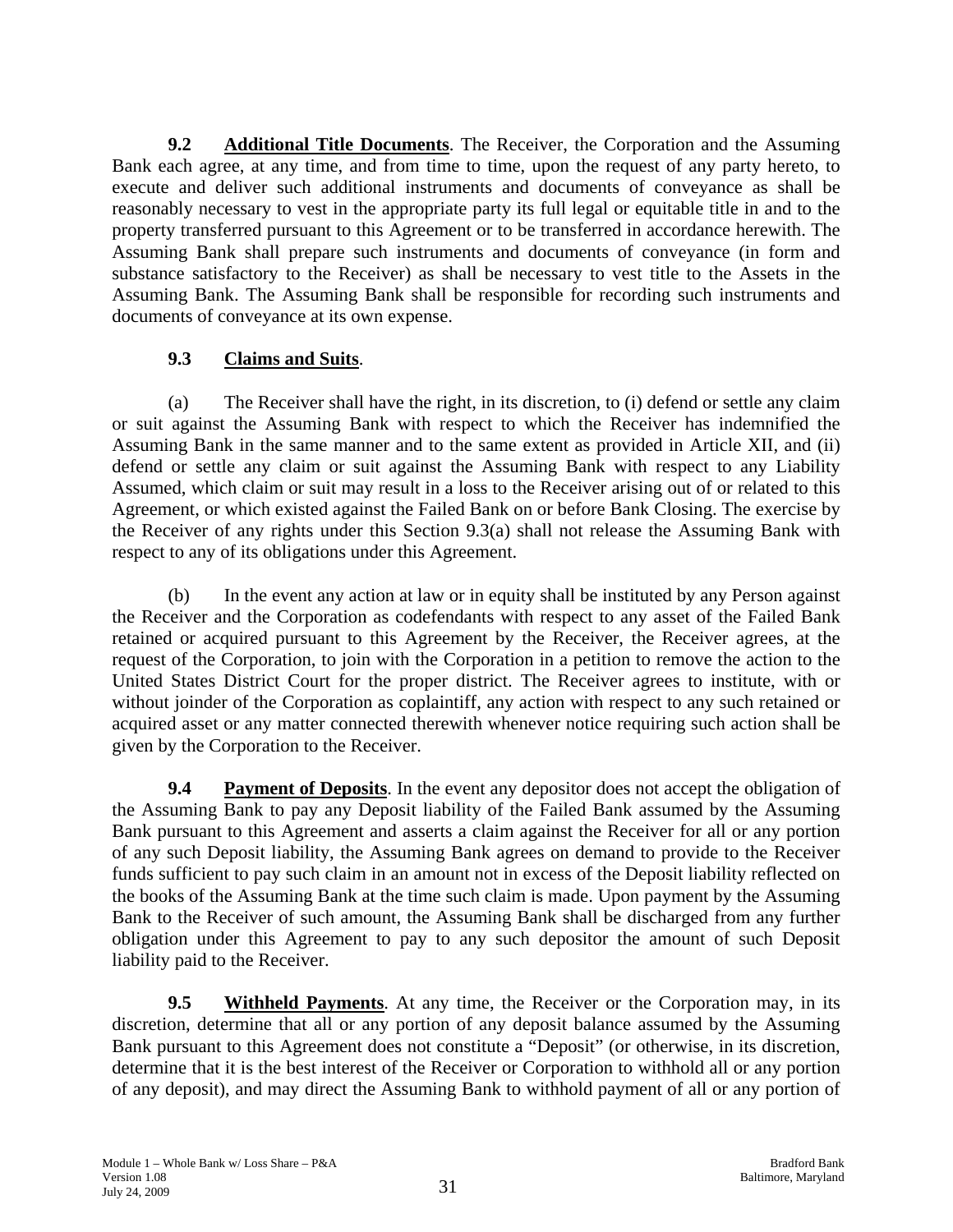any such deposit balance. Upon such direction, the Assuming Bank agrees to hold such deposit and not to make any payment of such deposit balance to or on behalf of the depositor, or to itself, whether by way of transfer, set-off, or otherwise. The Assuming Bank agrees to maintain the "withheld payment" status of any such deposit balance until directed in writing by the Receiver or the Corporation as to its disposition. At the direction of the Receiver or the Corporation, the Assuming Bank shall return all or any portion of such deposit balance to the Receiver or the Corporation, as appropriate, and thereupon the Assuming Bank shall be discharged from any further liability to such depositor with respect to such returned deposit balance. If such deposit balance has been paid to the depositor prior to a demand for return by the Corporation or the Receiver, and payment of such deposit balance had not been previously withheld pursuant to this Section, the Assuming Bank shall not be obligated to return such deposit balance to the Receiver or the Corporation. The Assuming Bank shall be obligated to reimburse the Corporation or the Receiver, as the case may be, for the amount of any deposit balance or portion thereof paid by the Assuming Bank in contravention of any previous direction to withhold payment of such deposit balance or return such deposit balance the payment of which was withheld pursuant to this Section.

## **9.6 Proceedings with Respect to Certain Assets and Liabilities**.

(a) In connection with any investigation, proceeding or other matter with respect to any asset or liability of the Failed Bank retained by the Receiver, or any asset of the Failed Bank acquired by the Receiver pursuant to this Agreement, the Assuming Bank shall cooperate to the extent reasonably required by the Receiver.

(b) In addition to its obligations under Section 6.4, the Assuming Bank shall provide representatives of the Receiver access at reasonable times and locations without other limitation or qualification to (i) its directors, officers, employees and agents and those of the Subsidiaries acquired by the Assuming Bank, and (ii) its books and records, the books and records of such Subsidiaries and all Credit Files, and copies thereof. Copies of books, records and Credit Files shall be provided by the Assuming Bank as requested by the Receiver and the costs of duplication thereof shall be borne by the Receiver.

(c) Not later than ten (10) days after the Put Notice pursuant to Section 3.4 or the date of the notice of transfer of any Loan by the Assuming Bank to the Receiver pursuant to Section 3.6, the Assuming Bank shall deliver to the Receiver such documents with respect to such Loan as the Receiver may request, including without limitation the following: (i) all related Credit Documents (other than certificates, notices and other ancillary documents), (ii) a certificate setting forth the principal amount on the date of the transfer and the amount of interest, fees and other charges then accrued and unpaid thereon, and any restrictions on transfer to which any such Loan is subject, and (iii) all Credit Files, and all documents, microfiche, microfilm and computer records (including but not limited to magnetic tape, disc storage, card forms and printed copy) maintained by, owned by, or in the possession of the Assuming Bank or any Affiliate of the Assuming Bank relating to the transferred Loan.

**9.7 Information**. The Assuming Bank promptly shall provide to the Corporation such other information, including financial statements and computations, relating to the performance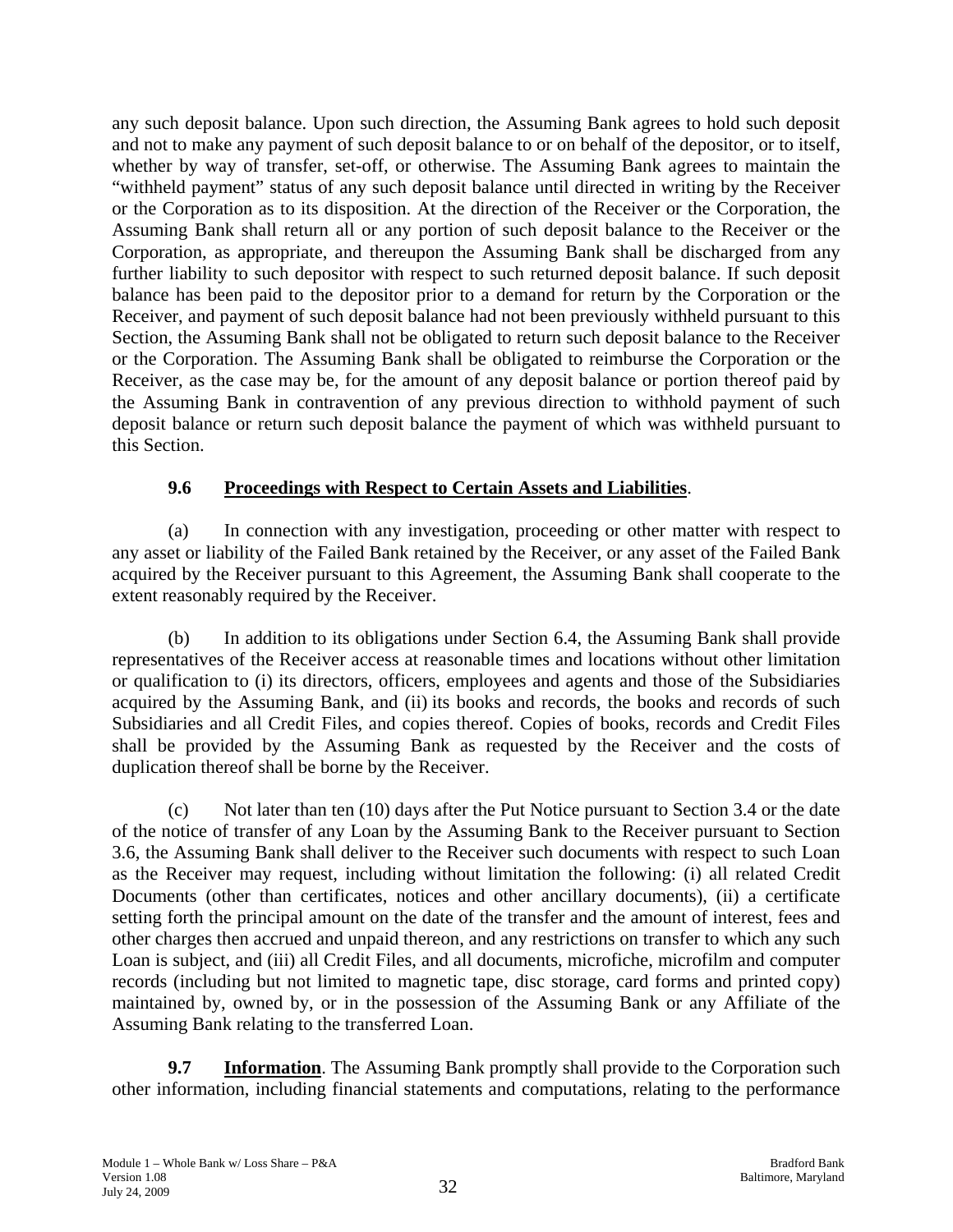of the provisions of this Agreement as the Corporation or the Receiver may request from time to time, and, at the request of the Receiver, make available employees of the Failed Bank employed or retained by the Assuming Bank to assist in preparation of the Pro Forma statement pursuant to Section 8.1.

### **ARTICLE X CONDITION PRECEDENT**

The obligations of the parties to this Agreement are subject to the Receiver and the Corporation having received at or before Bank Closing evidence reasonably satisfactory to each of any necessary approval, waiver, or other action by any governmental authority, the board of directors of the Assuming Bank, or other third party, with respect to this Agreement and the transactions contemplated hereby, the closing of the Failed Bank and the appointment of the Receiver, the chartering of the Assuming Bank, and any agreements, documents, matters or proceedings contemplated hereby or thereby.

### **ARTICLE XI REPRESENTATIONS AND WARRANTIES OF THE ASSUMING BANK**

The Assuming Bank represents and warrants to the Corporation and the Receiver as follows:

(a) **Corporate Existence and Authority**. The Assuming Bank (i) is duly organized, validly existing and in good standing under the laws of its Chartering Authority and has full power and authority to own and operate its properties and to conduct its business as now conducted by it, and (ii) has full power and authority to execute and deliver this Agreement and to perform its obligations hereunder. The Assuming Bank has taken all necessary corporate action to authorize the execution, delivery and performance of this Agreement and the performance of the transactions contemplated hereby.

(b) **Third Party Consents**. No governmental authority or other third party consents (including but not limited to approvals, licenses, registrations or declarations) are required in connection with the execution, delivery or performance by the Assuming Bank of this Agreement, other than such consents as have been duly obtained and are in full force and effect.

(c) **Execution and Enforceability**. This Agreement has been duly executed and delivered by the Assuming Bank and when this Agreement has been duly authorized, executed and delivered by the Corporation and the Receiver, this Agreement will constitute the legal, valid and binding obligation of the Assuming Bank, enforceable in accordance with its terms.

### (d) **Compliance with Law**.

(i) Neither the Assuming Bank nor any of its Subsidiaries is in violation of any statute, regulation, order, decision, judgment or decree of, or any restriction imposed by, the United States of America, any State, municipality or other political subdivision or any agency of any of the foregoing, or any court or other tribunal having jurisdiction over the Assuming Bank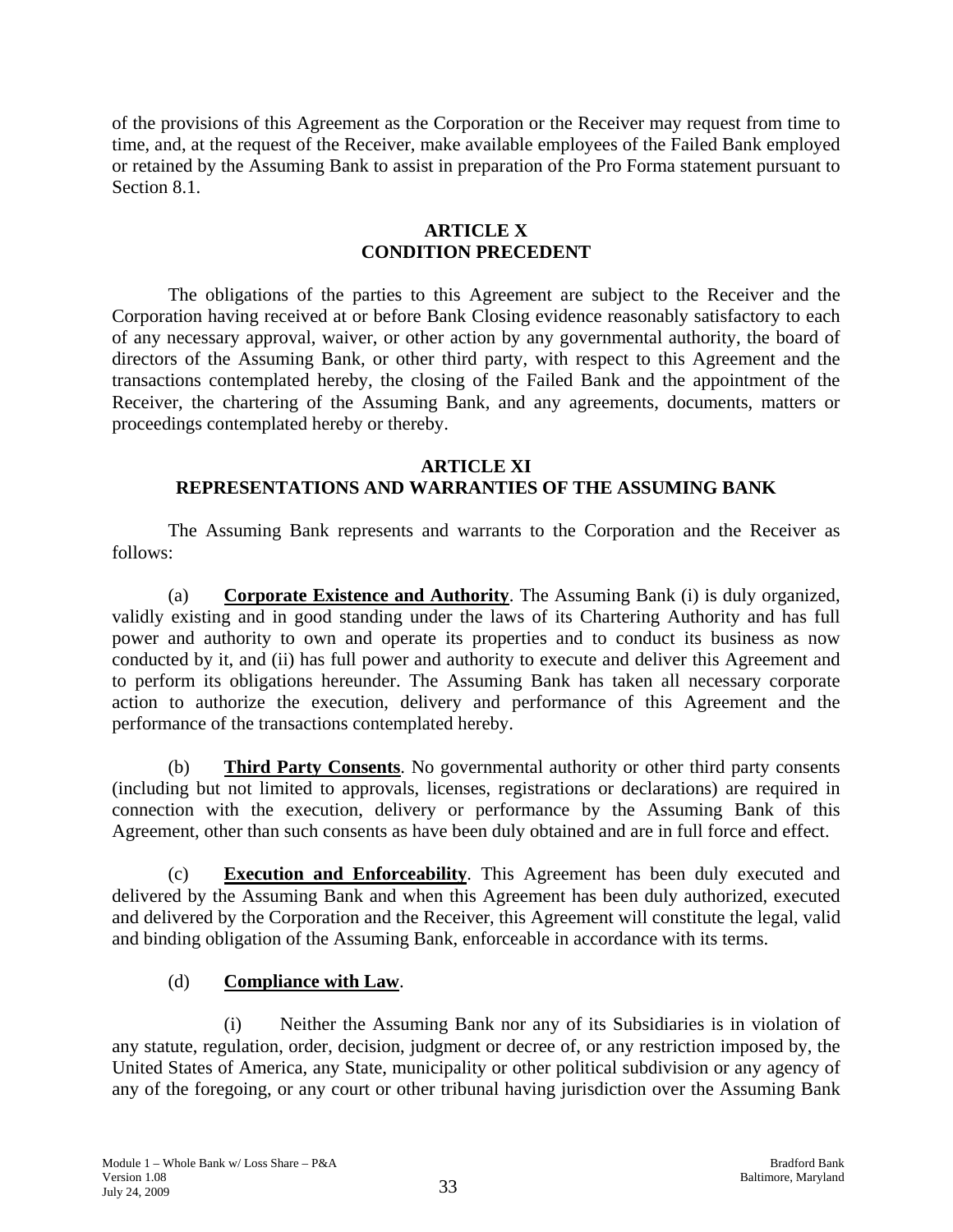or any of its Subsidiaries or any assets of any such Person, or any foreign government or agency thereof having such jurisdiction, with respect to the conduct of the business of the Assuming Bank or of any of its Subsidiaries, or the ownership of the properties of the Assuming Bank or any of its Subsidiaries, which, either individually or in the aggregate with all other such violations, would materially and adversely affect the business, operations or condition (financial or otherwise) of the Assuming Bank or the ability of the Assuming Bank to perform, satisfy or observe any obligation or condition under this Agreement.

(ii) Neither the execution and delivery nor the performance by the Assuming Bank of this Agreement will result in any violation by the Assuming Bank of, or be in conflict with, any provision of any applicable law or regulation, or any order, writ or decree of any court or governmental authority.

e) **Representations Remain True**. The Assuming Bank represents and warrants that it has executed and delivered to the Corporation a Purchaser Eligibility Certification and Confidentiality Agreement and that all information provided and representations made by or on behalf of the Assuming Bank in connection with this Agreement and the transactions contemplated hereby, including, but not limited to, the Purchaser Eligibility Certification and Confidentiality Agreement (which are affirmed and ratified hereby) are and remain true and correct in all material respects and do not fail to state any fact required to make the information contained therein not misleading.

### **ARTICLE XII INDEMNIFICATION**

**12.1 Indemnification of Indemnitees**. From and after Bank Closing and subject to the limitations set forth in this Section and Section 12.6 and compliance by the Indemnitees with Section 12.2, the Receiver agrees to indemnify and hold harmless the Indemnitees against any and all costs, losses, liabilities, expenses (including attorneys' fees) incurred prior to the assumption of defense by the Receiver pursuant to paragraph (d) of Section 12.2, judgments, fines and amounts paid in settlement actually and reasonably incurred in connection with claims against any Indemnitee based on liabilities of the Failed Bank that are not assumed by the Assuming Bank pursuant to this Agreement or subsequent to the execution hereof by the Assuming Bank or any Subsidiary or Affiliate of the Assuming Bank for which indemnification is provided hereunder in (a) of this Section 12.1, subject to certain exclusions as provided in (b) of this Section 12.1:

(1) claims based on the rights of any shareholder or former shareholder as such of (x) the Failed Bank, or (y) any Subsidiary or Affiliate of the Failed Bank;

(2) claims based on the rights of any creditor as such of the Failed Bank, or any creditor as such of any director, officer, employee or agent of the Failed Bank, with respect to any indebtedness or other obligation of the Failed Bank arising prior to Bank Closing;

<sup>(</sup>a)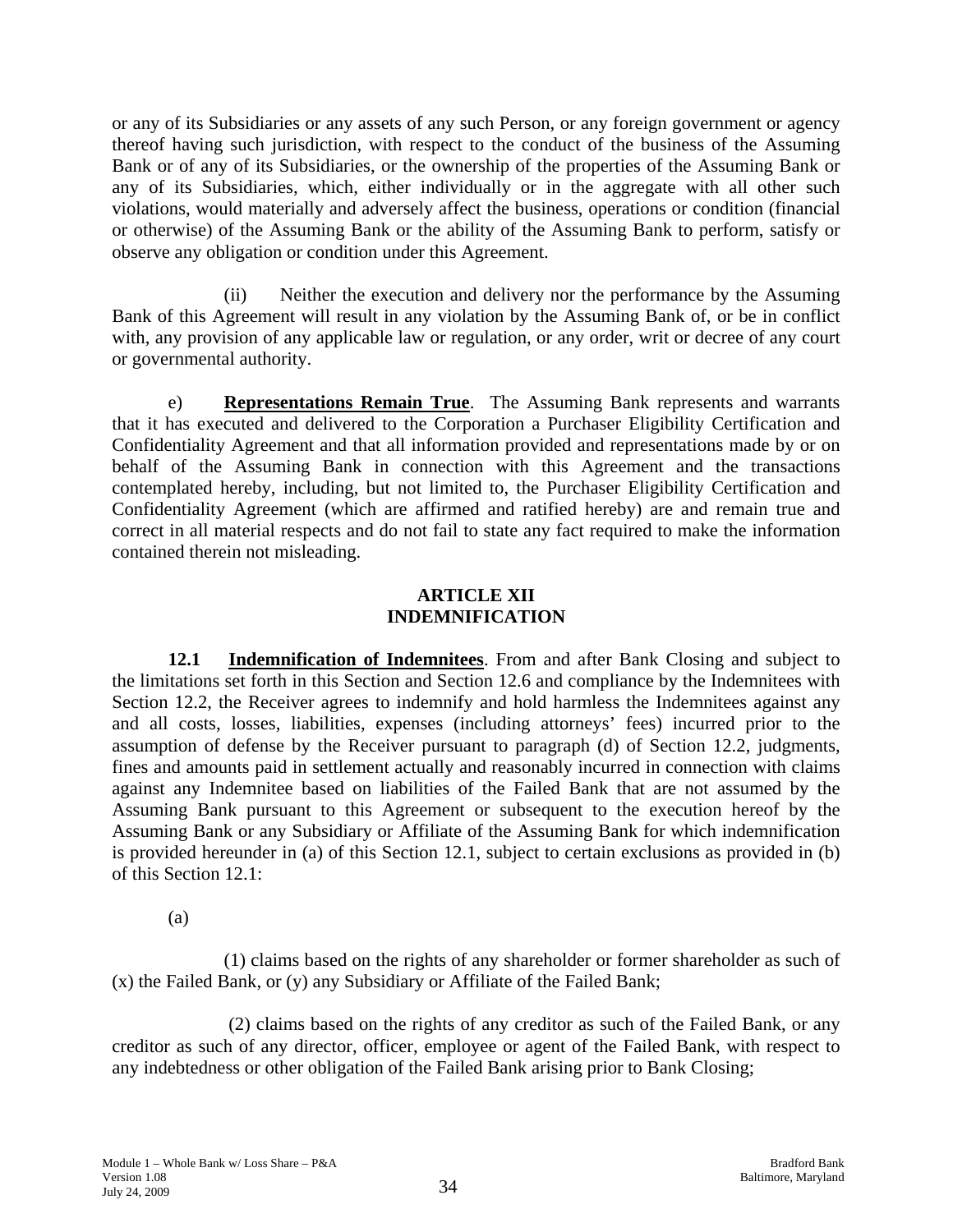(3) claims based on the rights of any present or former director, officer, employee or agent as such of the Failed Bank or of any Subsidiary or Affiliate of the Failed Bank;

(4) claims based on any action or inaction prior to Bank Closing of the Failed Bank, its directors, officers, employees or agents as such, or any Subsidiary or Affiliate of the Failed Bank, or the directors, officers, employees or agents as such of such Subsidiary or Affiliate;

(5) claims based on any malfeasance, misfeasance or nonfeasance of the Failed Bank, its directors, officers, employees or agents with respect to the trust business of the Failed Bank, if any;

(6) claims based on any failure or alleged failure (not in violation of law) by the Assuming Bank to continue to perform any service or activity previously performed by the Failed Bank which the Assuming Bank is not required to perform pursuant to this Agreement or which arise under any contract to which the Failed Bank was a party which the Assuming Bank elected not to assume in accordance with this Agreement and which neither the Assuming Bank nor any Subsidiary or Affiliate of the Assuming Bank has assumed subsequent to the execution hereof;

(7) claims arising from any action or inaction of any Indemnitee, including for purposes of this Section 12.1(a)(7) the former officers or employees of the Failed Bank or of any Subsidiary or Affiliate of the Failed Bank that is taken upon the specific written direction of the Corporation or the Receiver, other than any action or inaction taken in a manner constituting bad faith, gross negligence or willful misconduct; and

(8) claims based on the rights of any depositor of the Failed Bank whose deposit has been accorded "withheld payment" status and/or returned to the Receiver or Corporation in accordance with Section 9.5 and/or has become an "unclaimed deposit" or has been returned to the Corporation or the Receiver in accordance with Section 2.3;

(b) provided, that, with respect to this Agreement, except for paragraphs (7) and (8) of Section 12.1(a), no indemnification will be provided under this Agreement for any:

(1) judgment or fine against, or any amount paid in settlement (without the written approval of the Receiver) by, any Indemnitee in connection with any action that seeks damages against any Indemnitee (a "counterclaim") arising with respect to any Asset and based on any action or inaction of either the Failed Bank, its directors, officers, employees or agents as such prior to Bank Closing, unless any such judgment, fine or amount paid in settlement exceeds the greater of (i) the Repurchase Price of such Asset, or (ii) the monetary recovery sought on such Asset by the Assuming Bank in the cause of action from which the counterclaim arises; and in such event the Receiver will provide indemnification only in the amount of such excess; and no indemnification will be provided for any costs or expenses other than any costs or expenses (including attorneys' fees) which, in the determination of the Receiver, have been actually and reasonably incurred by such Indemnitee in connection with the defense of any such counterclaim; and it is expressly agreed that the Receiver reserves the right to intervene, in its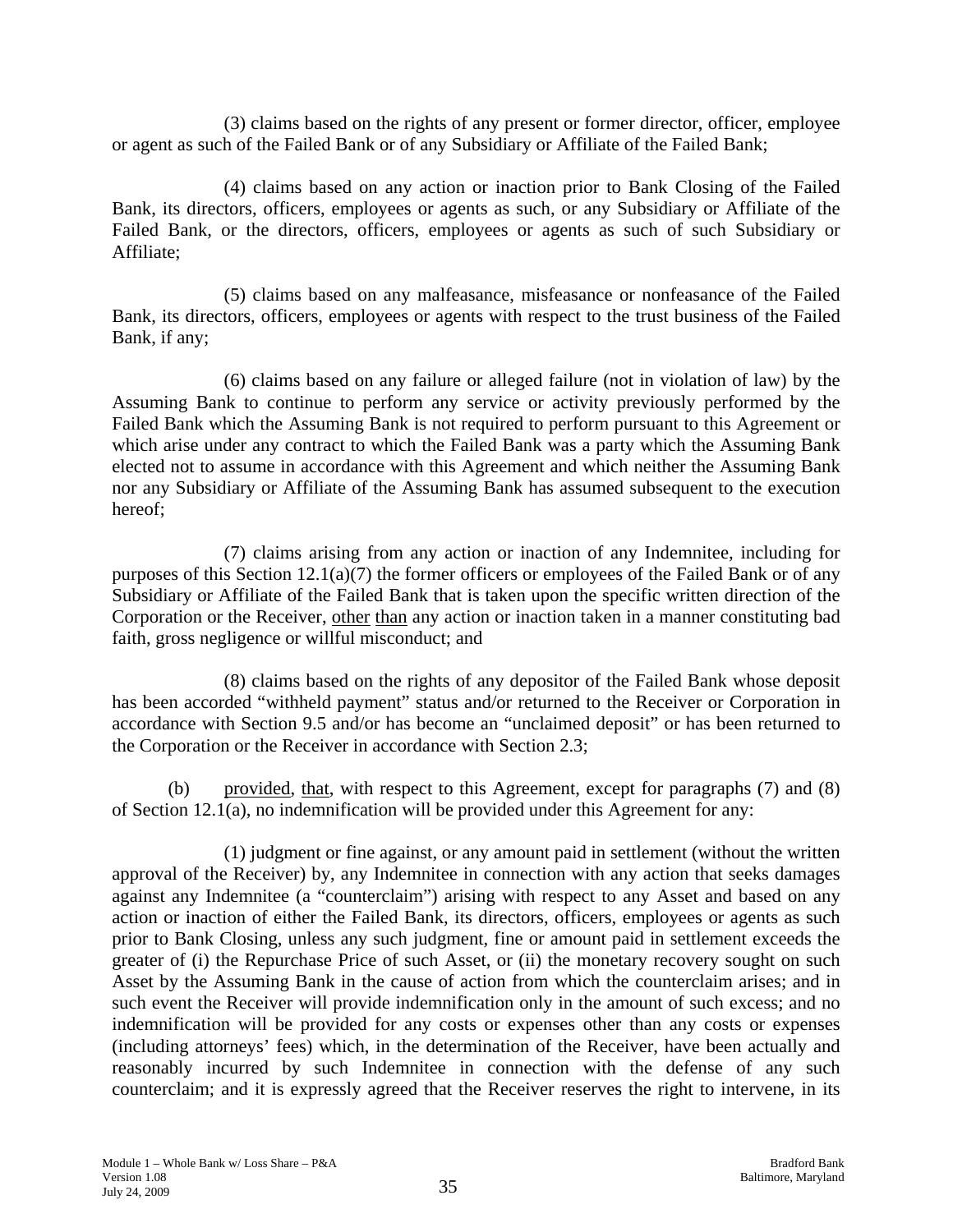discretion, on its behalf and/or on behalf of the Receiver, in the defense of any such counterclaim;

(2) claims with respect to any liability or obligation of the Failed Bank that is expressly assumed by the Assuming Bank pursuant to this Agreement or subsequent to the execution hereof by the Assuming Bank or any Subsidiary or Affiliate of the Assuming Bank;

(3) claims with respect to any liability of the Failed Bank to any present or former employee as such of the Failed Bank or of any Subsidiary or Affiliate of the Failed Bank, which liability is expressly assumed by the Assuming Bank pursuant to this Agreement or subsequent to the execution hereof by the Assuming Bank or any Subsidiary or Affiliate of the Assuming Bank;

(4) claims based on the failure of any Indemnitee to seek recovery of damages from the Receiver for any claims based upon any action or inaction of the Failed Bank, its directors, officers, employees or agents as fiduciary, agent or custodian prior to Bank Closing;

(5) claims based on any violation or alleged violation by any Indemnitee of the antitrust, branching, banking or bank holding company or securities laws of the United States of America or any State thereof;

(6) claims based on the rights of any present or former creditor, customer, or supplier as such of the Assuming Bank or any Subsidiary or Affiliate of the Assuming Bank;

(7) claims based on the rights of any present or former shareholder as such of the Assuming Bank or any Subsidiary or Affiliate of the Assuming Bank regardless of whether any such present or former shareholder is also a present or former shareholder of the Failed Bank;

(8) claims, if the Receiver determines that the effect of providing such indemnification would be to (i) expand or alter the provisions of any warranty or disclaimer thereof provided in Section 3.3 or any other provision of this Agreement, or (ii) create any warranty not expressly provided under this Agreement;

(9) claims which could have been enforced against any Indemnitee had the Assuming Bank not entered into this Agreement;

(10) claims based on any liability for taxes or fees assessed with respect to the consummation of the transactions contemplated by this Agreement, including without limitation any subsequent transfer of any Assets or Liabilities Assumed to any Subsidiary or Affiliate of the Assuming Bank;

(11) except as expressly provided in this Article XII, claims based on any action or inaction of any Indemnitee, and nothing in this Agreement shall be construed to provide indemnification for (i) the Failed Bank, (ii) any Subsidiary or Affiliate of the Failed Bank, or (iii) any present or former director, officer, employee or agent of the Failed Bank or its Subsidiaries or Affiliates; provided, that the Receiver, in its discretion, may provide indemnification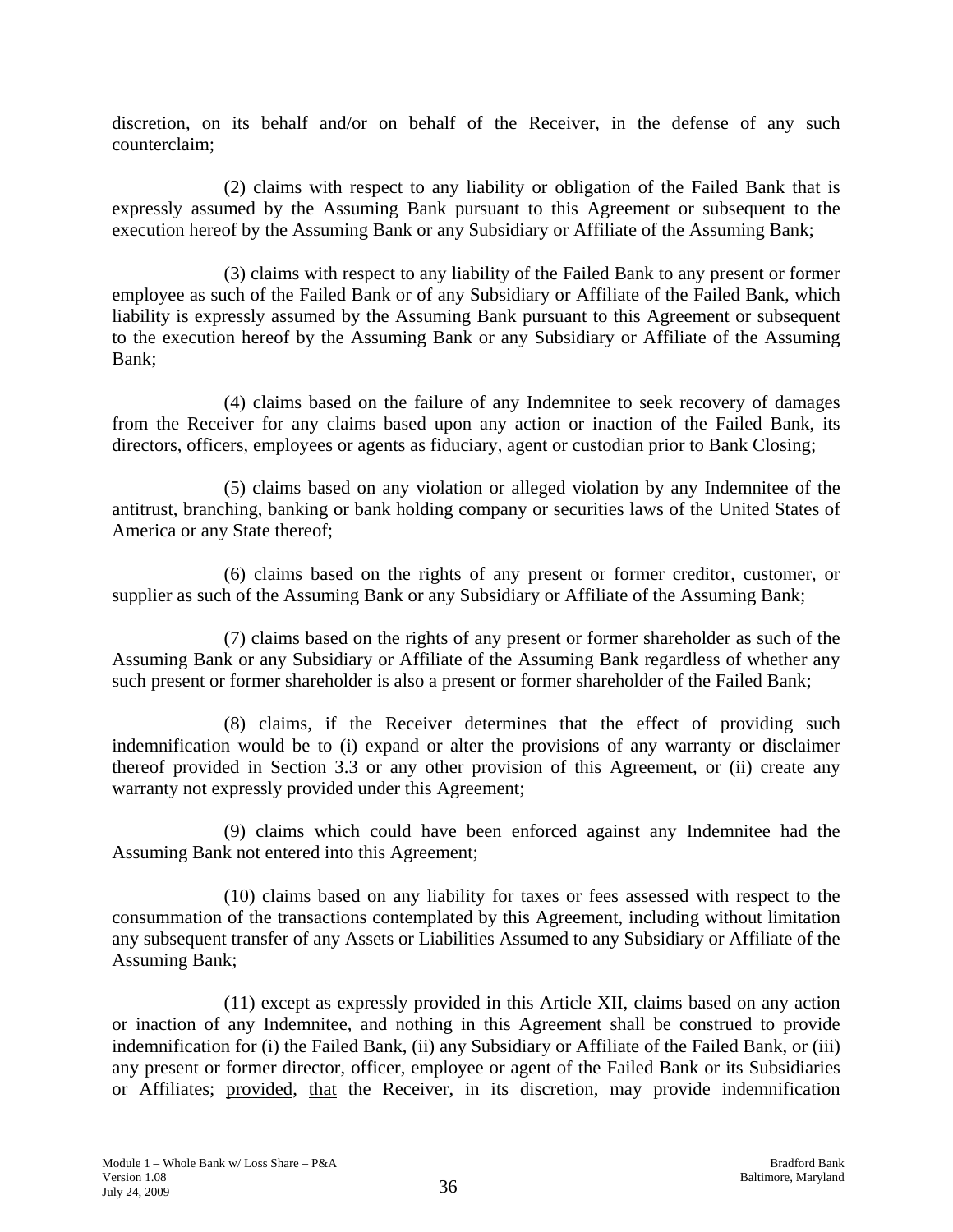hereunder for any present or former director, officer, employee or agent of the Failed Bank or its Subsidiaries or Affiliates who is also or becomes a director, officer, employee or agent of the Assuming Bank or its Subsidiaries or Affiliates;

(12) claims or actions which constitute a breach by the Assuming Bank of the representations and warranties contained in Article XI;

(13) claims arising out of or relating to the condition of or generated by an Asset arising from or relating to the presence, storage or release of any hazardous or toxic substance, or any pollutant or contaminant, or condition of such Asset which violate any applicable Federal, State or local law or regulation concerning environmental protection; and

(14) claims based on, related to or arising from any asset, including a loan, acquired or liability assumed by the Assuming Bank, other than pursuant to this Agreement.

**12.2 Conditions Precedent to Indemnification**. It shall be a condition precedent to the obligation of the Receiver to indemnify any Person pursuant to this Article XII that such Person shall, with respect to any claim made or threatened against such Person for which such Person is or may be entitled to indemnification hereunder:

(a) give written notice to the Regional Counsel (Litigation Branch) of the Corporation in the manner and at the address provided in Section 13.7 of such claim as soon as practicable after such claim is made or threatened; provided, that notice must be given on or before the date which is six (6) years from the date of this Agreement;

(b) provide to the Receiver such information and cooperation with respect to such claim as the Receiver may reasonably require;

(c) cooperate and take all steps, as the Receiver may reasonably require, to preserve and protect any defense to such claim;

(d) in the event suit is brought with respect to such claim, upon reasonable prior notice, afford to the Receiver the right, which the Receiver may exercise in its sole discretion, to conduct the investigation, control the defense and effect settlement of such claim, including without limitation the right to designate counsel and to control all negotiations, litigation, arbitration, settlements, compromises and appeals of any such claim, all of which shall be at the expense of the Receiver; provided, that the Receiver shall have notified the Person claiming indemnification in writing that such claim is a claim with respect to which the Person claiming indemnification is entitled to indemnification under this Article XII;

(e) not incur any costs or expenses in connection with any response or suit with respect to such claim, unless such costs or expenses were incurred upon the written direction of the Receiver; provided, that the Receiver shall not be obligated to reimburse the amount of any such costs or expenses unless such costs or expenses were incurred upon the written direction of the Receiver;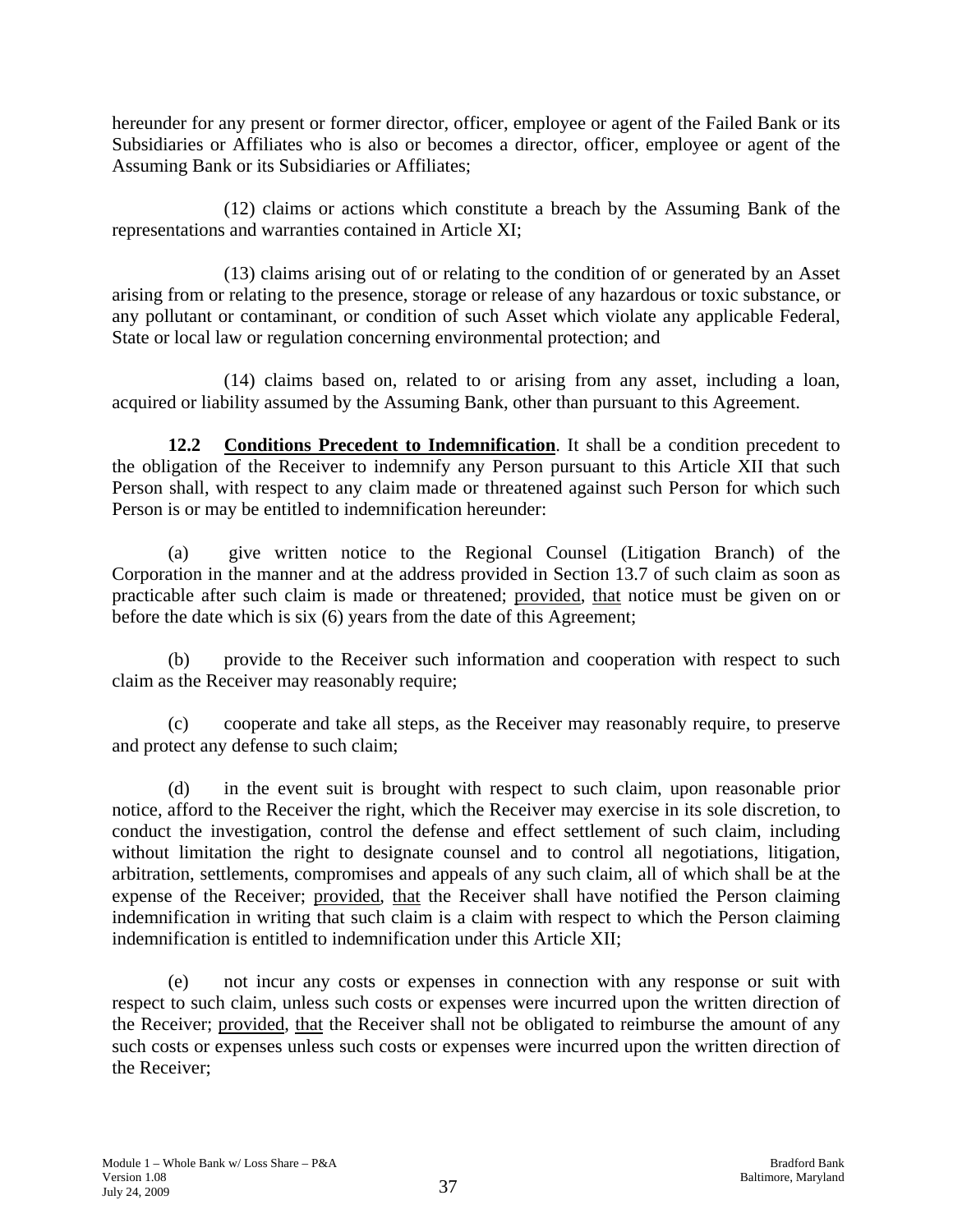(f) not release or settle such claim or make any payment or admission with respect thereto, unless the Receiver consents in writing thereto, which consent shall not be unreasonably withheld; provided, that the Receiver shall not be obligated to reimburse the amount of any such settlement or payment unless such settlement or payment was effected upon the written direction of the Receiver; and

(g) take reasonable action as the Receiver may request in writing as necessary to preserve, protect or enforce the rights of the indemnified Person against any Primary Indemnitor.

**12.3 No Additional Warranty**. Nothing in this Article XII shall be construed or deemed to (i) expand or otherwise alter any warranty or disclaimer thereof provided under Section 3.3 or any other provision of this Agreement with respect to, among other matters, the title, value, collectibility, genuineness, enforceability or condition of any (x) Asset, or (y) asset of the Failed Bank purchased by the Assuming Bank subsequent to the execution of this Agreement by the Assuming Bank or any Subsidiary or Affiliate of the Assuming Bank, or (ii) create any warranty not expressly provided under this Agreement with respect thereto.

**12.4 Indemnification of Receiver and Corporation**. From and after Bank Closing, the Assuming Bank agrees to indemnify and hold harmless the Corporation and the Receiver and their respective directors, officers, employees and agents from and against any and all costs, losses, liabilities, expenses (including attorneys' fees), judgments, fines and amounts paid in settlement actually and reasonably incurred in connection with any of the following:

(a) claims based on any and all liabilities or obligations of the Failed Bank assumed by the Assuming Bank pursuant to this Agreement or subsequent to the execution hereof by the Assuming Bank or any Subsidiary or Affiliate of the Assuming Bank, whether or not any such liabilities subsequently are sold and/or transferred, other than any claim based upon any action or inaction of any Indemnitee as provided in paragraph (7) or (8) of Section 12.1(a); and

(b) claims based on any act or omission of any Indemnitee (including but not limited to claims of any Person claiming any right or title by or through the Assuming Bank with respect to Assets transferred to the Receiver pursuant to Section 3.4 or 3.6), other than any action or inaction of any Indemnitee as provided in paragraph (7) or (8) of Section 12.1(a).

**12.5 Obligations Supplemental**. The obligations of the Receiver, and the Corporation as guarantor in accordance with Section 12.7, to provide indemnification under this Article XII are to supplement any amount payable by any Primary Indemnitor to the Person indemnified under this Article XII. Consistent with that intent, the Receiver agrees only to make payments pursuant to such indemnification to the extent not payable by a Primary Indemnitor. If the aggregate amount of payments by the Receiver, or the Corporation as guarantor in accordance with Section 12.7, and all Primary Indemnitors with respect to any item of indemnification under this Article XII exceeds the amount payable with respect to such item, such Person being indemnified shall notify the Receiver thereof and, upon the request of the Receiver, shall promptly pay to the Receiver, or the Corporation as appropriate, the amount of the Receiver's (or Corporation's) payments to the extent of such excess.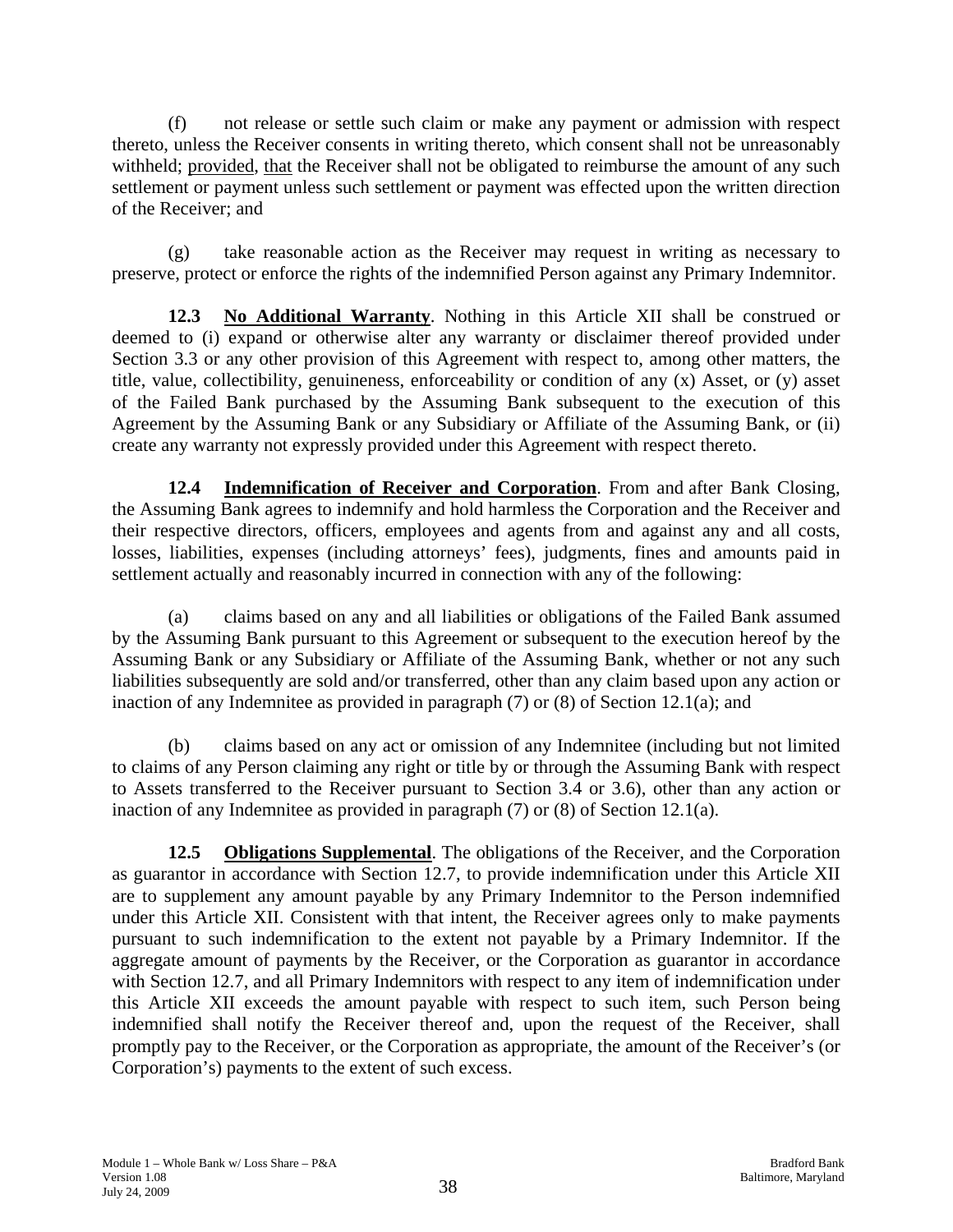**12.6 Criminal Claims**. Notwithstanding any provision of this Article XII to the contrary, in the event that any Person being indemnified under this Article XII shall become involved in any criminal action, suit or proceeding, whether judicial, administrative or investigative, the Receiver shall have no obligation hereunder to indemnify such Person for liability with respect to any criminal act or to the extent any costs or expenses are attributable to the defense against the allegation of any criminal act, unless (i) the Person is successful on the merits or otherwise in the defense against any such action, suit or proceeding, or (ii) such action, suit or proceeding is terminated without the imposition of liability on such Person.

**12.7 Limited Guaranty of the Corporation.** The Corporation hereby guarantees performance of the Receiver's obligation to indemnify the Assuming Bank as set forth in this Article XII. It is a condition to the Corporation's obligation hereunder that the Assuming Bank shall comply in all respects with the applicable provisions of this Article XII. The Corporation shall be liable hereunder only for such amounts, if any, as the Receiver is obligated to pay under the terms of this Article XII but shall fail to pay. Except as otherwise provided above in this Section 12.7, nothing in this Article XII is intended or shall be construed to create any liability or obligation on the part of the Corporation, the United States of America or any department or agency thereof under or with respect to this Article XII, or any provision hereof, it being the intention of the parties hereto that the obligations undertaken by the Receiver under this Article XII are the sole and exclusive responsibility of the Receiver and no other Person or entity.

**12.8 Subrogation.** Upon payment by the Receiver, or the Corporation as guarantor in accordance with Section 12.7, to any Indemnitee for any claims indemnified by the Receiver under this Article XII, the Receiver, or the Corporation as appropriate, shall become subrogated to all rights of the Indemnitee against any other Person to the extent of such payment.

### **ARTICLE XIII MISCELLANEOUS**

**13.1 Entire Agreement**. This Agreement embodies the entire agreement of the parties hereto in relation to the subject matter herein and supersedes all prior understandings or agreements, oral or written, between the parties.

**13.2 Headings**. The headings and subheadings of the Table of Contents, Articles and Sections contained in this Agreement, except the terms identified for definition in Article I and elsewhere in this Agreement, are inserted for convenience only and shall not affect the meaning or interpretation of this Agreement or any provision hereof.

**13.3 Counterparts**. This Agreement may be executed in any number of counterparts and by the duly authorized representative of a different party hereto on separate counterparts, each of which when so executed shall be deemed to be an original and all of which when taken together shall constitute one and the same Agreement.

**13.4 GOVERNING LAW**. THIS AGREEMENT AND THE RIGHTS AND OBLIGATIONS HEREUNDER SHALL BE GOVERNED BY AND CONSTRUED IN ACCORDANCE WITH THE FEDERAL LAW OF THE UNITED STATES OF AMERICA,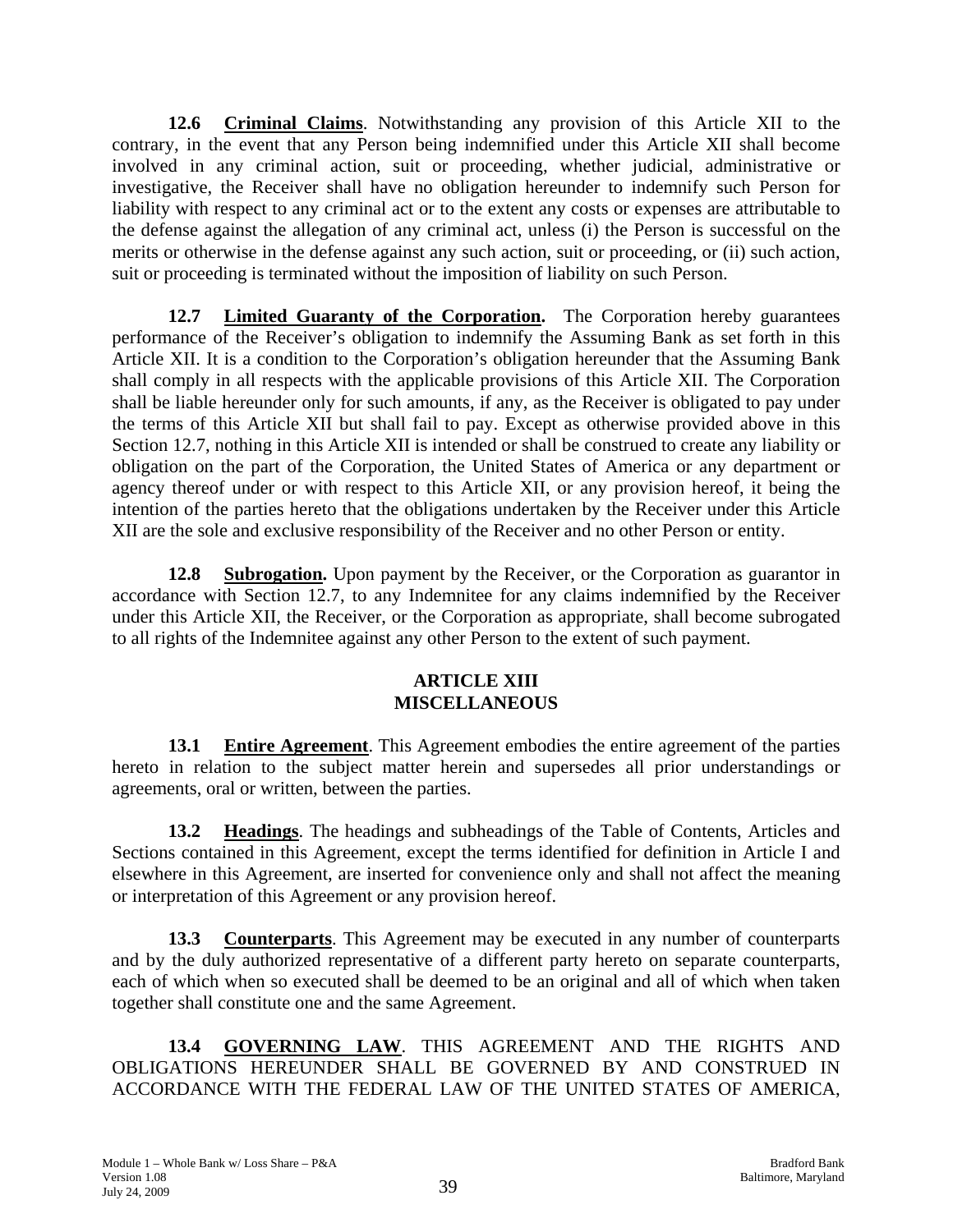AND IN THE ABSENCE OF CONTROLLING FEDERAL LAW, IN ACCORDANCE WITH THE LAWS OF THE STATE IN WHICH THE MAIN OFFICE OF THE FAILED BANK IS LOCATED.

 **13.5 Successors**. All terms and conditions of this Agreement shall be binding on the successors and assigns of the Receiver, the Corporation and the Assuming Bank. Except as otherwise specifically provided in this Agreement, nothing expressed or referred to in this Agreement is intended or shall be construed to give any Person other than the Receiver, the Corporation and the Assuming Bank any legal or equitable right, remedy or claim under or with respect to this Agreement or any provisions contained herein, it being the intention of the parties hereto that this Agreement, the obligations and statements of responsibilities hereunder, and all other conditions and provisions hereof are for the sole and exclusive benefit of the Receiver, the Corporation and the Assuming Bank and for the benefit of no other Person.

**13.6 Modification; Assignment**. No amendment or other modification, rescission, release, or assignment of any part of this Agreement shall be effective except pursuant to a written agreement subscribed by the duly authorized representatives of the parties hereto.

**13.7** Notice. Any notice, request, demand, consent, approval or other communication to any party hereto shall be effective when received and shall be given in writing, and delivered in person against receipt therefore, or sent by certified mail, postage prepaid, courier service, telex, facsimile transmission or email to such party (with copies as indicated below) at its address set forth below or at such other address as it shall hereafter furnish in writing to the other parties. All such notices and other communications shall be deemed given on the date received by the addressee.

### **Assuming Bank**

Manufacturers and Traders Trust Company One M&T Plaza  $12<sup>th</sup>$  Floor Buffalo, NY 14208 Attention: Ayan D. Gupta, Group Vice President

with a copy to: Brian R. Yoshida, Esq.

# **Receiver and Corporation**

Federal Deposit Insurance Corporation, Receiver of Bradford Bank 1601 Bryan Street, Suite 1700 Dallas, Texas 75201 Attention: Settlement Manager

with copy to: Regional Counsel (Litigation Branch)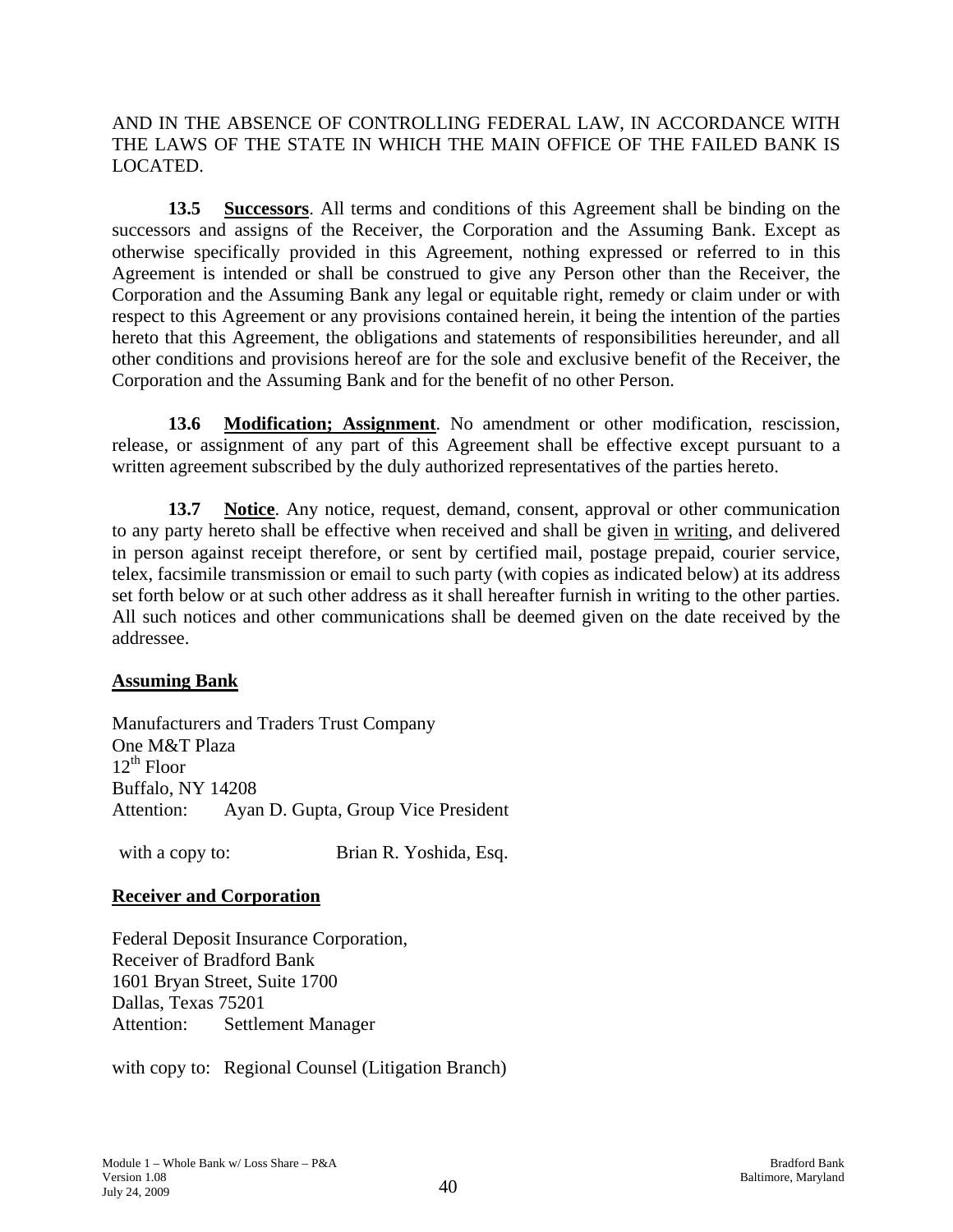#### **and with respect to notice under Article XII:**

Federal Deposit Insurance Corporation Receiver of Bradford Bank 1601 Bryan Street, Suite 1700 Dallas, Texas 75201 Attention: Regional Counsel (Litigation Branch)

 **13.8 Manner of Payment**. All payments due under this Agreement shall be in lawful money of the United States of America in immediately available funds as each party hereto may specify to the other parties; provided, that in the event the Receiver or the Corporation is obligated to make any payment hereunder in the amount of \$25,000.00 or less, such payment may be made by check.

**13.9 Costs, Fees and Expenses**. Except as otherwise specifically provided herein, each party hereto agrees to pay all costs, fees and expenses which it has incurred in connection with or incidental to the matters contained in this Agreement, including without limitation any fees and disbursements to its accountants and counsel; provided, that the Assuming Bank shall pay all fees, costs and expenses (other than attorneys' fees incurred by the Receiver) incurred in connection with the transfer to it of any Assets or Liabilities Assumed hereunder or in accordance herewith.

**13.10 Waiver**. Each of the Receiver, the Corporation and the Assuming Bank may waive its respective rights, powers or privileges under this Agreement; provided, that such waiver shall be in writing; and further provided, that no failure or delay on the part of the Receiver, the Corporation or the Assuming Bank to exercise any right, power or privilege under this Agreement shall operate as a waiver thereof, nor will any single or partial exercise of any right, power or privilege under this Agreement preclude any other or further exercise thereof or the exercise of any other right, power or privilege by the Receiver, the Corporation, or the Assuming Bank under this Agreement, nor will any such waiver operate or be construed as a future waiver of such right, power or privilege under this Agreement.

**13.11 Severability**. If any provision of this Agreement is declared invalid or unenforceable, then, to the extent possible, all of the remaining provisions of this Agreement shall remain in full force and effect and shall be binding upon the parties hereto.

**13.12 Term of Agreement**. This Agreement shall continue in full force and effect until the sixth (6th) anniversary of Bank Closing; provided, that the provisions of Section 6.3 and 6.4 shall survive the expiration of the term of this Agreement. Provided, however, the receivership of the Failed Bank may be terminated prior to the expiration of the term of this Agreement; in such event, the guaranty of the Corporation, as provided in and in accordance with the provisions of Section 12.7 shall be in effect for the remainder of the term. Expiration of the term of this Agreement shall not affect any claim or liability of any party with respect to any (i) amount which is owing at the time of such expiration, regardless of when such amount becomes payable, and (ii) breach of this Agreement occurring prior to such expiration, regardless of when such breach is discovered.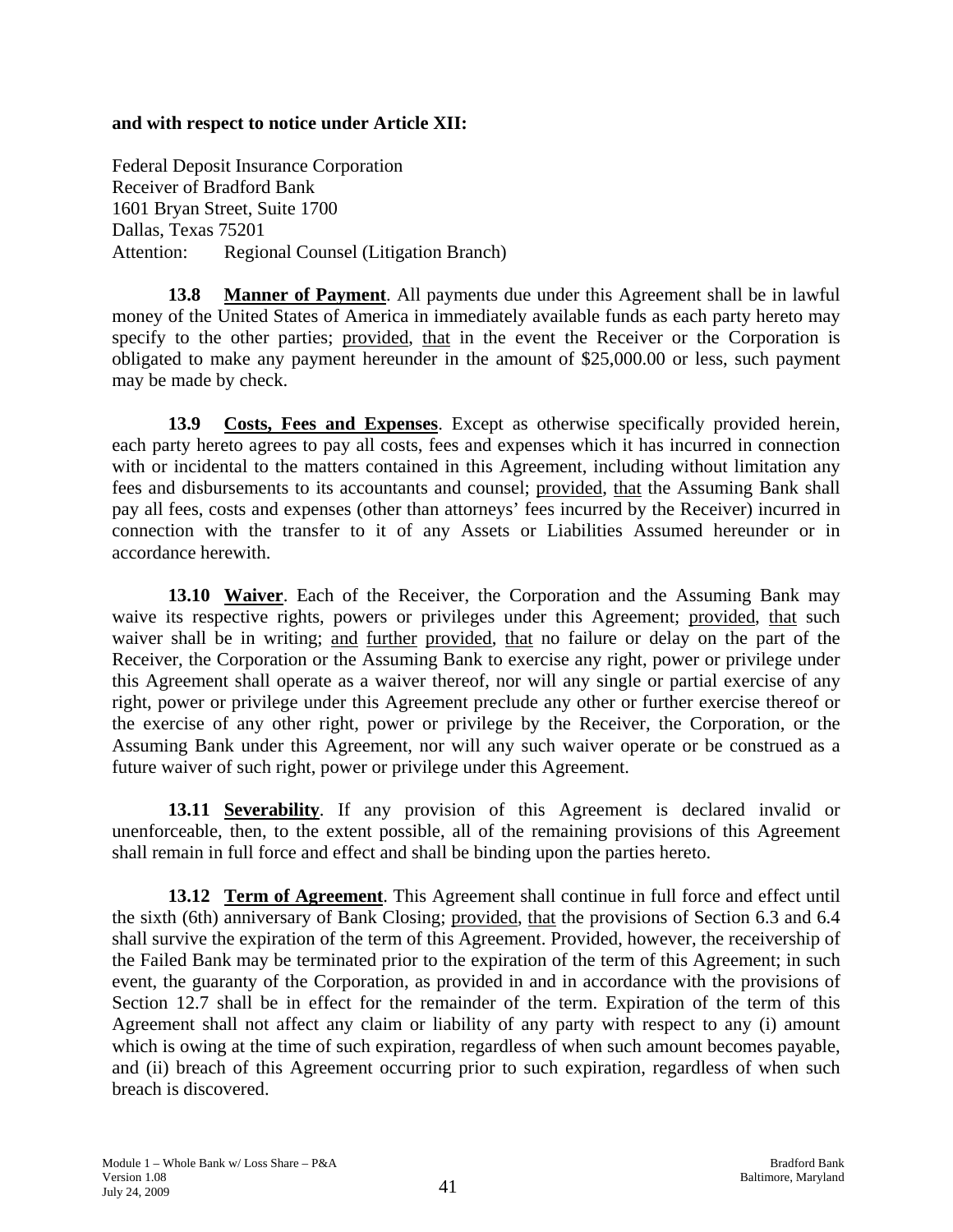13.13 **Survival of Covenants, Etc.** The covenants, representations, and warranties in this Agreement shall survive the execution of this Agreement and the consummation of the transactions contemplated hereunder.

# **[Signature Page Follows]**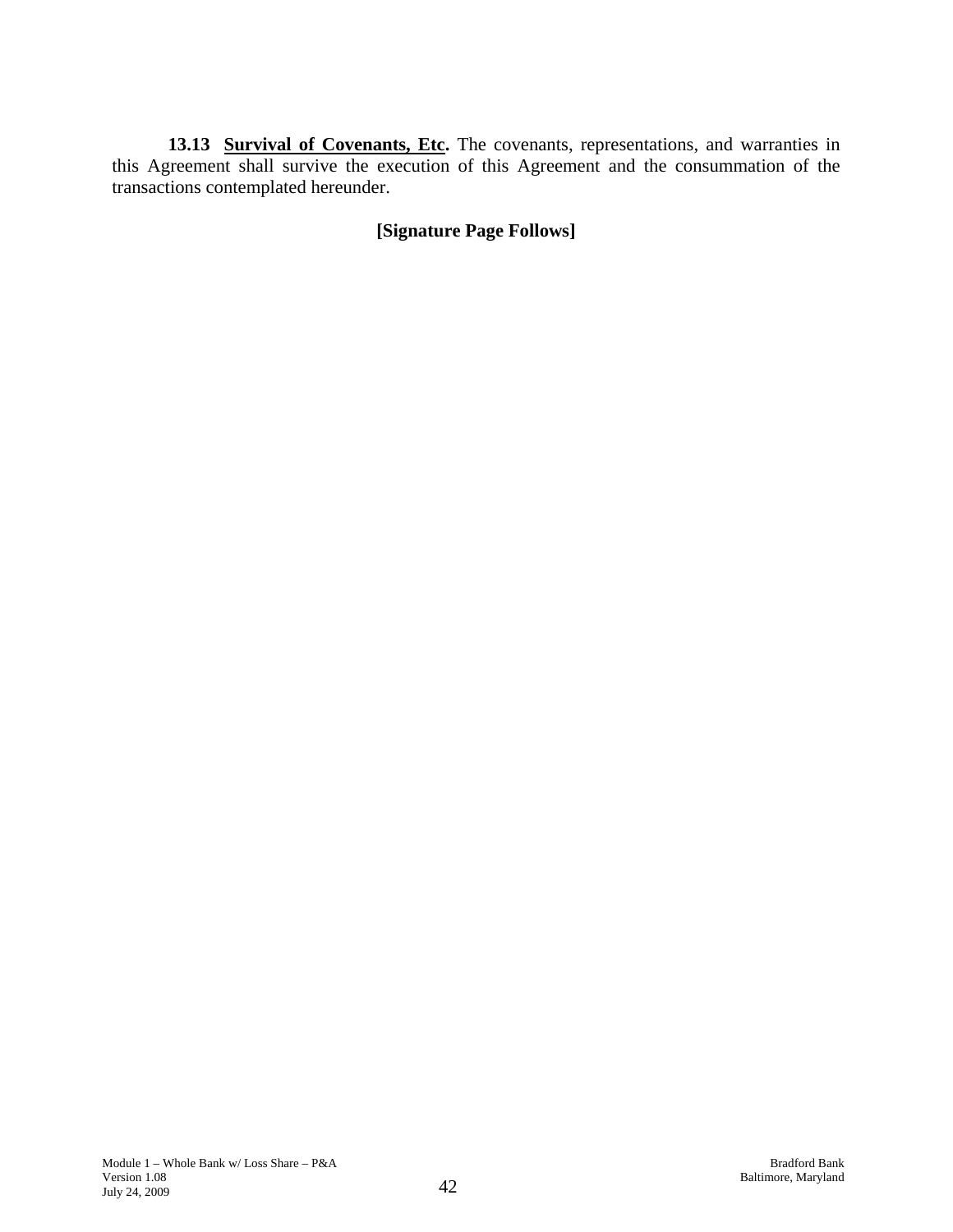**IN WITNESS WHEREOF,** the parties hereto have caused this Agreement to be executed by their duly authorized representatives as of the date first above written.

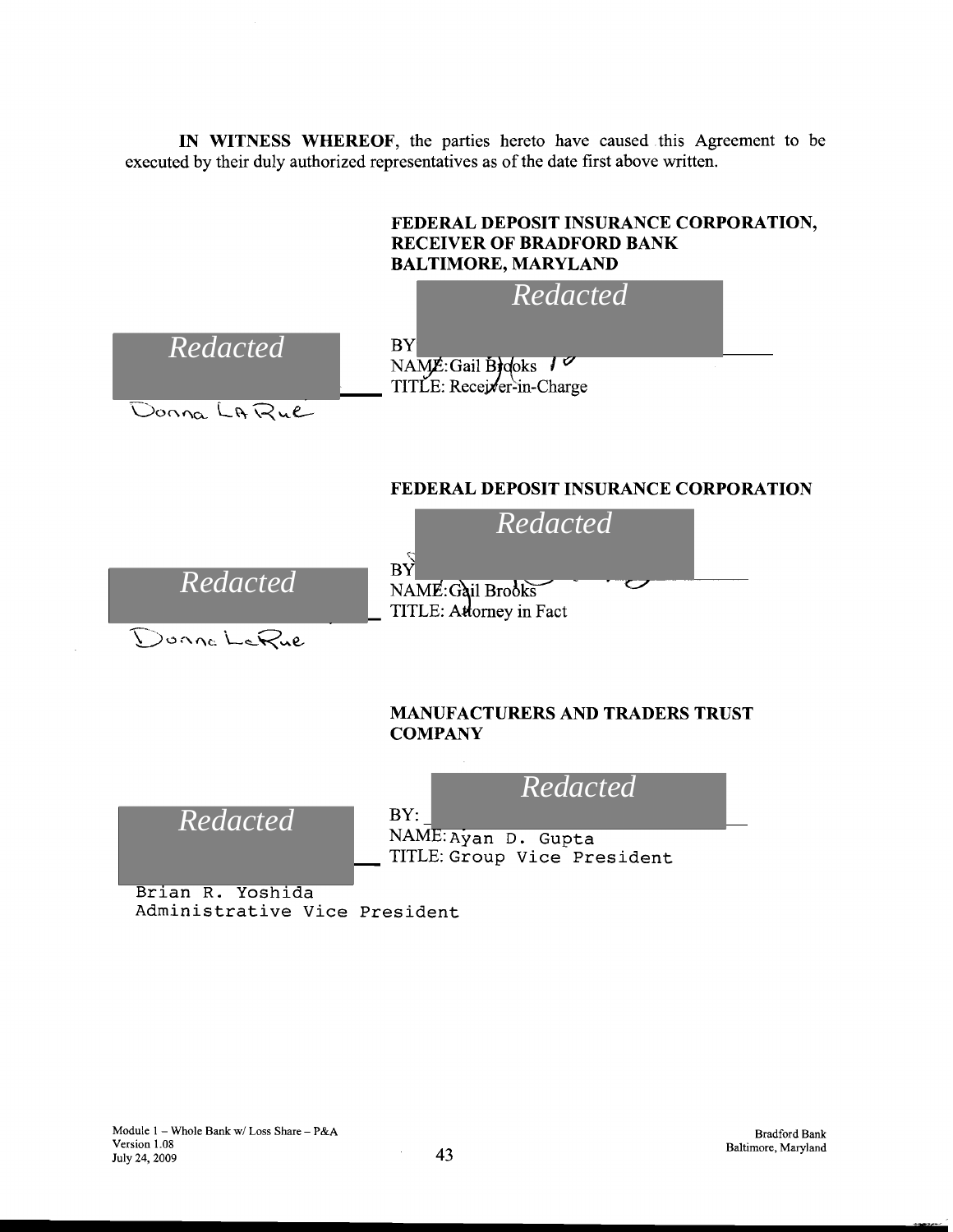# **SCHEDULE 2.1 - Certain Liabilities Assumed by the Assuming Bank**

*[to be provided post-closing]*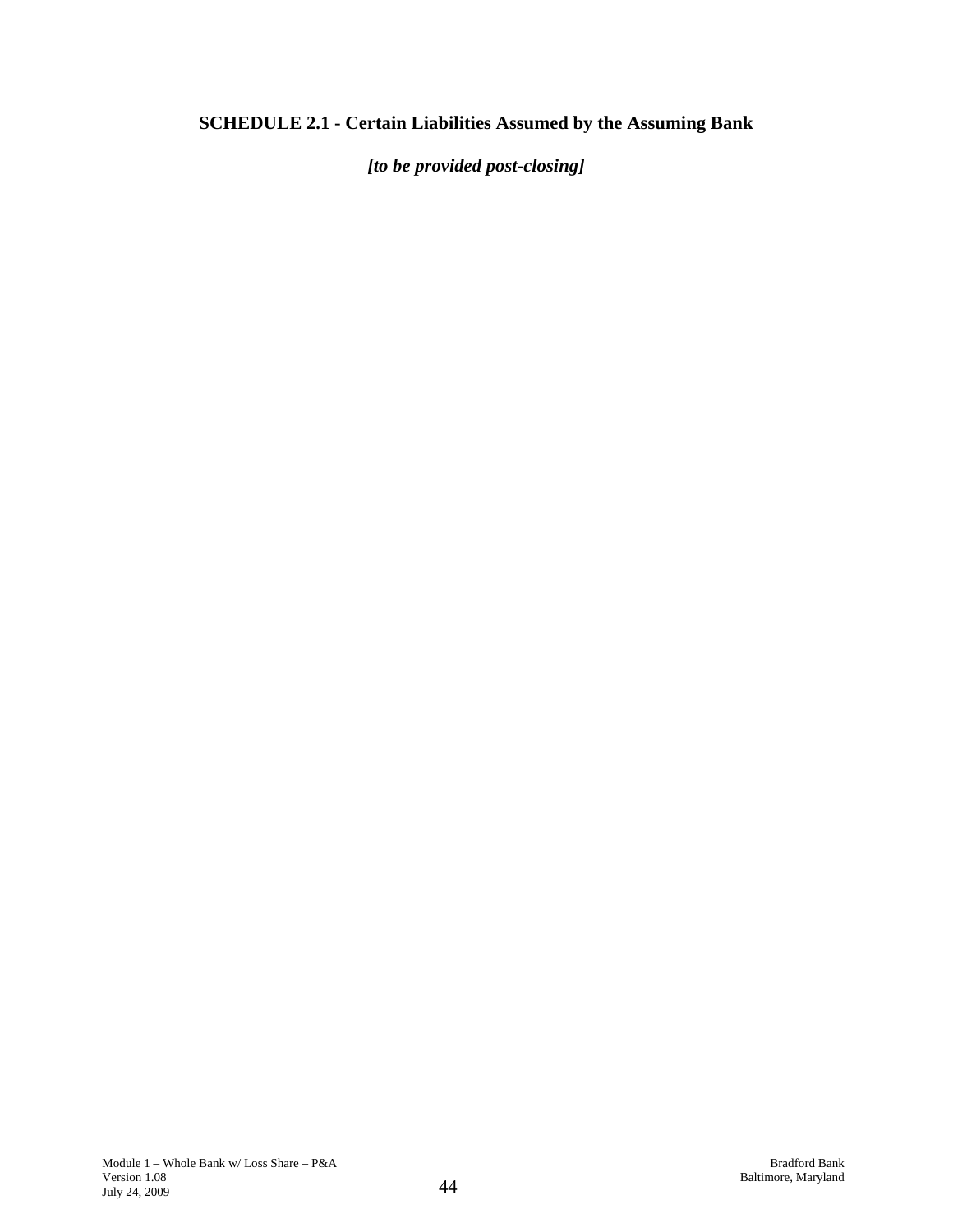### **SCHEDULE 2.1(a) – Excluded Deposit Liability Accounts**

### **Bradford Bank Baltimore, MD**

Bradford Bank does not have deposits associated with the Depository Organization (DO) Cede & Co as Nominee for DTC. The DO accounts do not pass to the Assuming Bank and are excluded from the transaction as described in section 2.1 of the P&A Agreement.

*[This schedule will be updated post-closing with data as of Bank Closing date.]*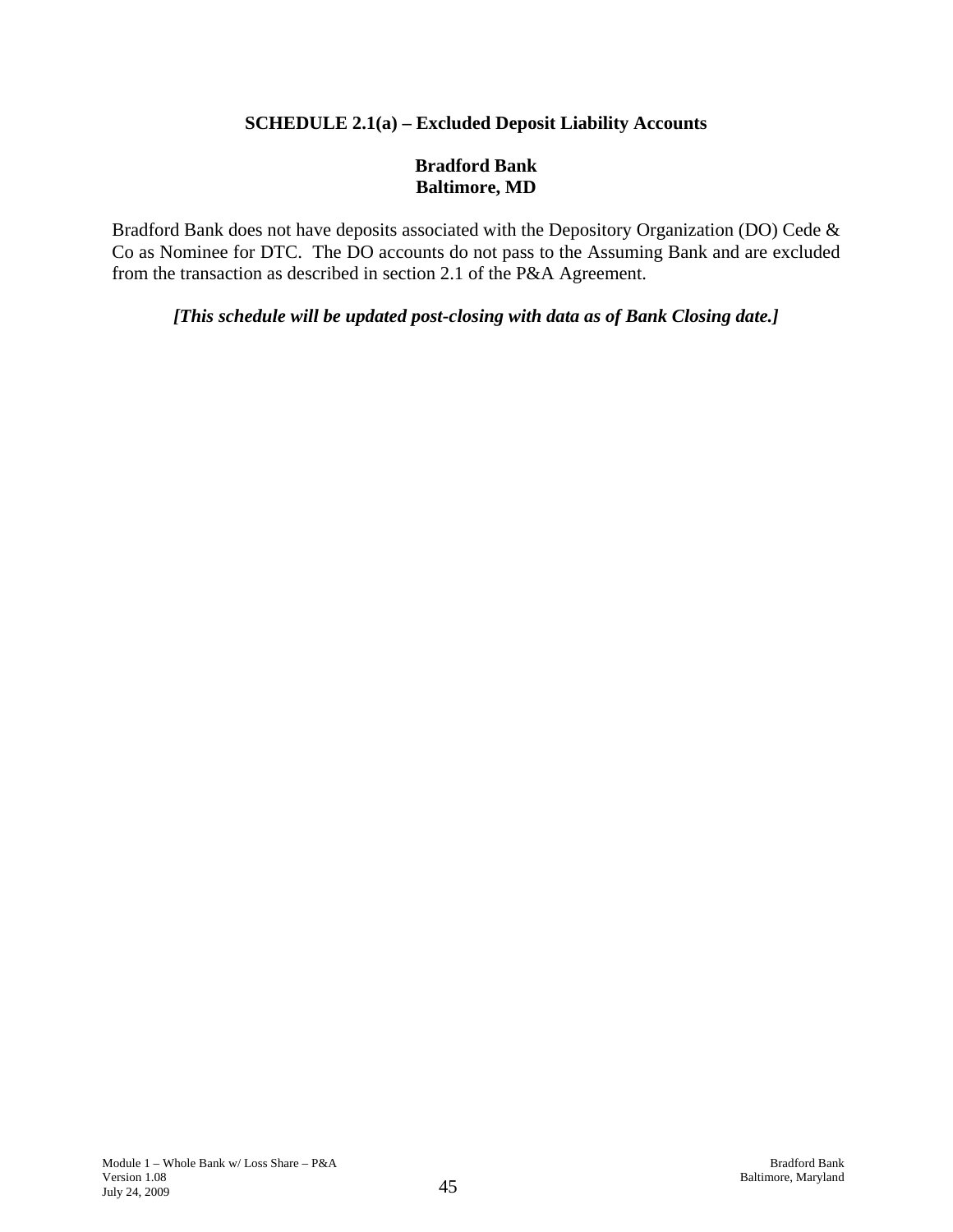#### **SCHEDULE 3.1 - Certain Assets Purchased**

#### **SEE ATTACHED LIST**

THE LIST(S) ATTACHED TO THIS SCHEDULE (OR SUBSCHEDULE(S)) AND THE **INFORMATION THEREIN, IS AS OF THE DATE OF THE MOST RECENT PERTINENT DATA MADE AVAILABLE TO THE ASSUMING BANK AS PART OF THE INFORMATION PACKAGE. IT WILL BE ADJUSTED TO REFLECT THE COMPOSITION AND BOOK VALUE OF THE LOANS AND ASSETS AS OF THE DATE OF BANK CLOSING. THE LIST(S) MAY NOT INCLUDE ALL LOANS AND ASSETS (E.G., CHARGED OFF LOANS). THE LIST(S) MAY BE REPLACED WITH A MORE ACCURATE LIST POST CLOSING.**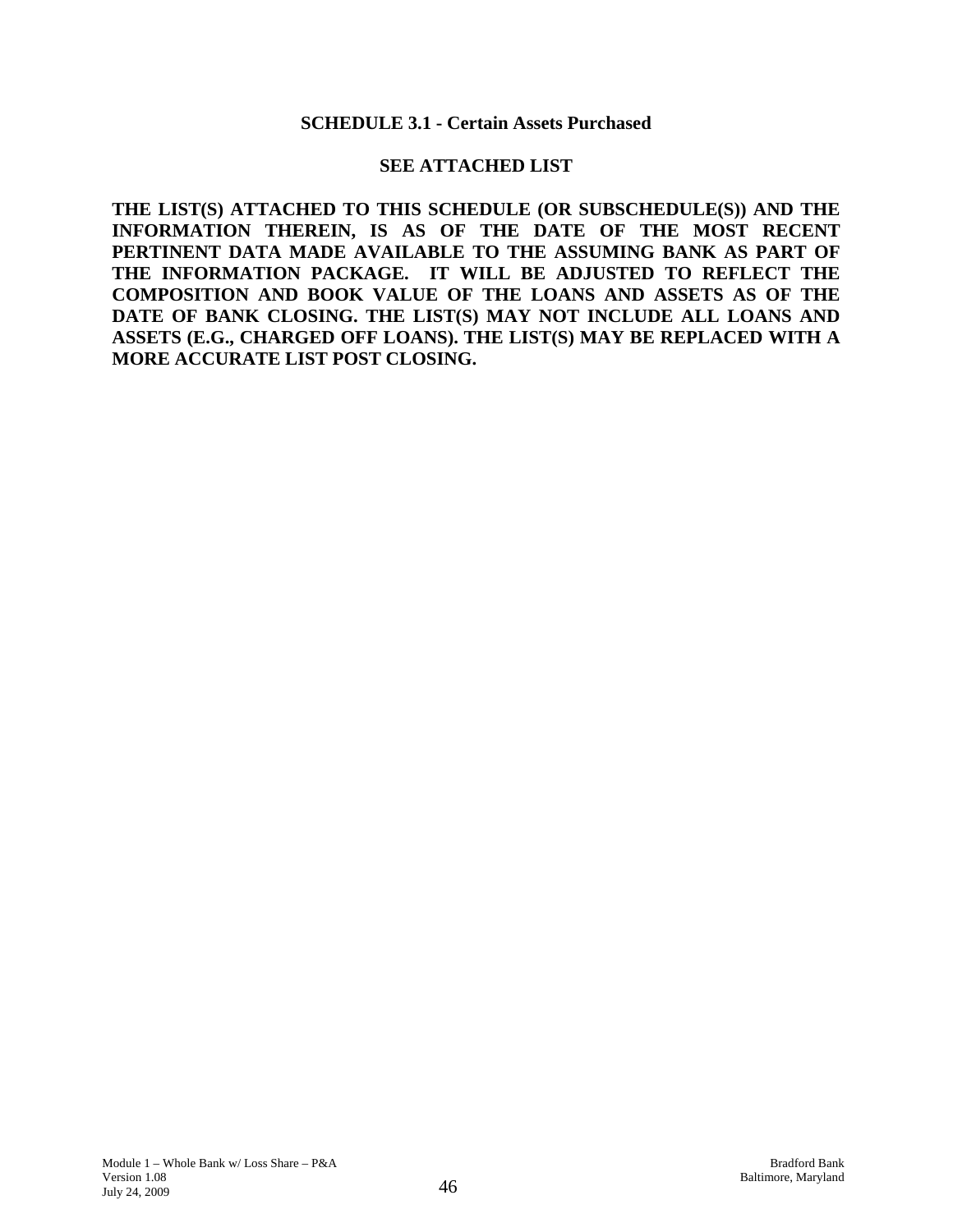# **SCHEDULE 3.1a – Subsidiary and Other Business Combination Entities Acquired**

### **THIS LIST AND THE INFORMATION HEREIN, IS AS OF BANK CLOSING.**

| <b>Name</b>                   | TIN | <b>Active/Inactive/Dissolved/Terminated</b> |
|-------------------------------|-----|---------------------------------------------|
| Bradford Financial Group,     |     |                                             |
| Inc.                          |     |                                             |
| <b>GP</b> Service Corporation |     |                                             |

*[This schedule will be updated post-closing with data as of Bank Closing date.]*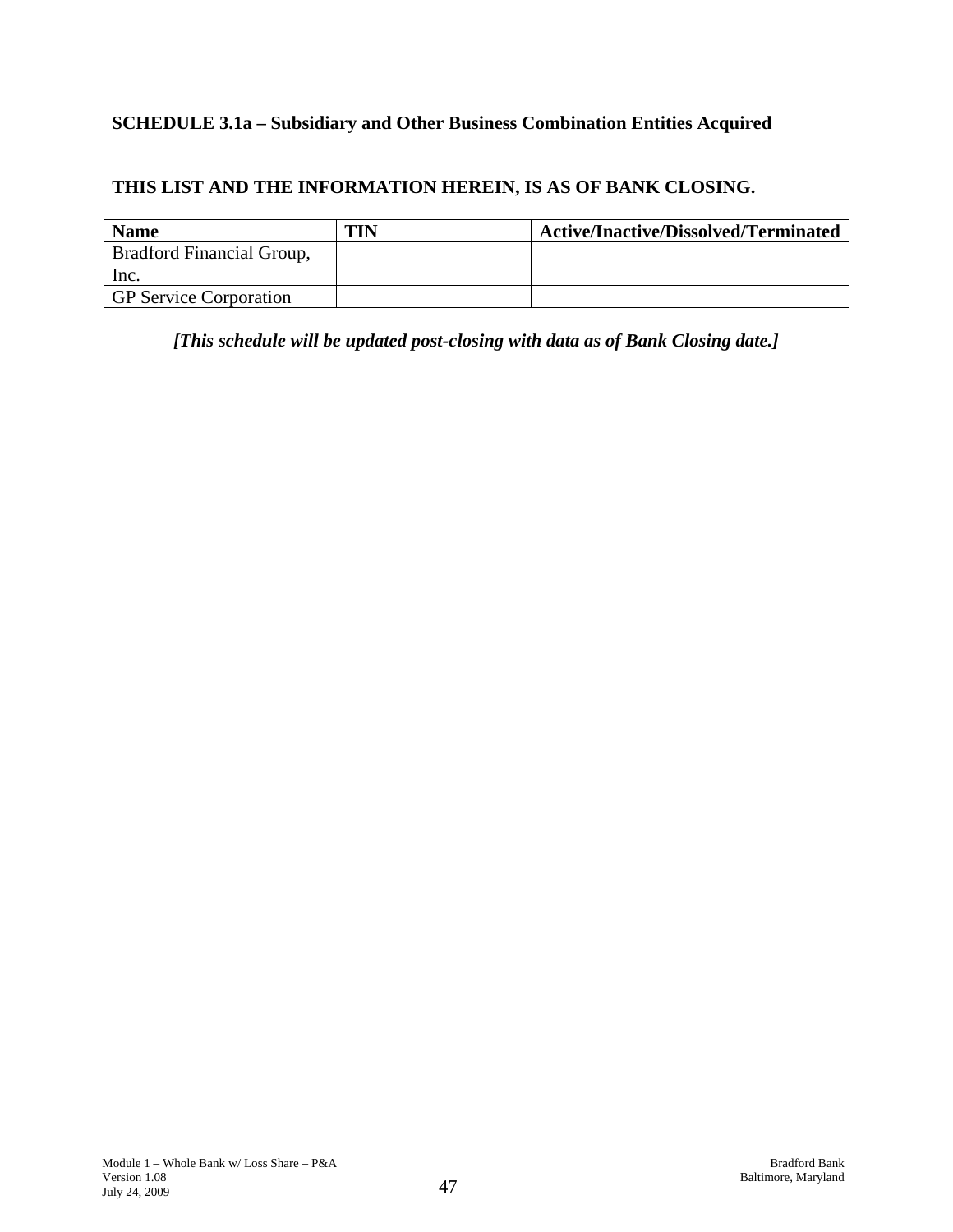# **SCHEDULE 3.2 - Purchase Price of Assets or assets**

| (a)                          | cash and receivables from depository<br>institutions, including cash items in the<br>process of collection, plus<br>interest thereon:                                                           | <b>Book Value</b>               |
|------------------------------|-------------------------------------------------------------------------------------------------------------------------------------------------------------------------------------------------|---------------------------------|
| (b)                          | securities (exclusive of the capital stock of<br>Acquired Subsidiaries), plus interest<br>thereon:                                                                                              | As provided in Section $3.2(b)$ |
| (c)                          | federal funds sold and repurchase<br>agreements, if any, including interest<br>thereon:                                                                                                         | <b>Book Value</b>               |
| (d)                          | Loans:                                                                                                                                                                                          | <b>Book Value</b>               |
| (e)                          | credit card business, if any, including all<br>outstanding extensions of credit and<br>offensive litigation, but excluding any class<br>action lawsuits related to the credit card<br>business: | <b>Book Value</b>               |
| (f)                          | Safe Deposit Boxes and related business,<br>safekeeping business and trust business, if<br>any:                                                                                                 | <b>Book Value</b>               |
| (g)                          | Records and other documents:                                                                                                                                                                    | <b>Book Value</b>               |
| (h)                          | capital stock of any Acquired Subsidiaries:                                                                                                                                                     | <b>Book Value</b>               |
| (i)                          | amounts owed to the Failed Bank by any<br><b>Acquired Subsidiary:</b>                                                                                                                           | <b>Book Value</b>               |
| (j)                          | assets securing Deposits of public money,<br>to the extent not otherwise purchased<br>hereunder:                                                                                                | <b>Book Value</b>               |
| (k)                          | Overdrafts of customers:                                                                                                                                                                        | <b>Book Value</b>               |
| $\left( \frac{1}{2} \right)$ | rights, if any, with respect to Qualified<br>Financial Contracts.                                                                                                                               | As provided in Section $3.2(c)$ |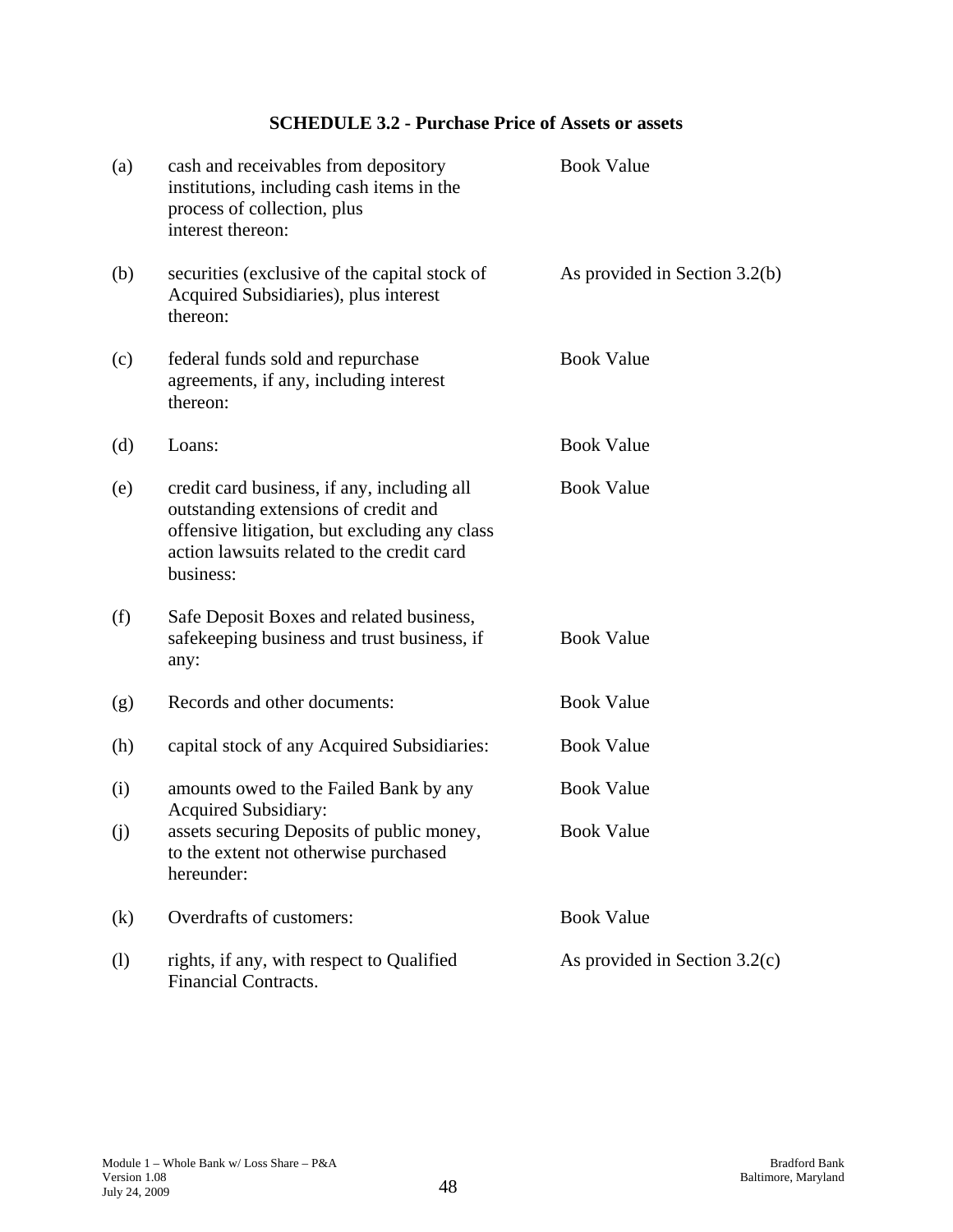| (m) | rights of the Failed Bank to provide      | <b>Book Value</b> |
|-----|-------------------------------------------|-------------------|
|     | mortgage servicing for others and to have |                   |
|     | mortgage servicing provided to the Failed |                   |
|     | Bank by others and related contracts.     |                   |

# **assets subject to an option to purchase:**

| (a) | <b>Bank Premises:</b>    | Fair Market Value |
|-----|--------------------------|-------------------|
| (b) | Furniture and Equipment: | Fair Market Value |
| (c) | Fixtures:                | Fair Market Value |
| (d) | Other Equipment:         | Fair Market Value |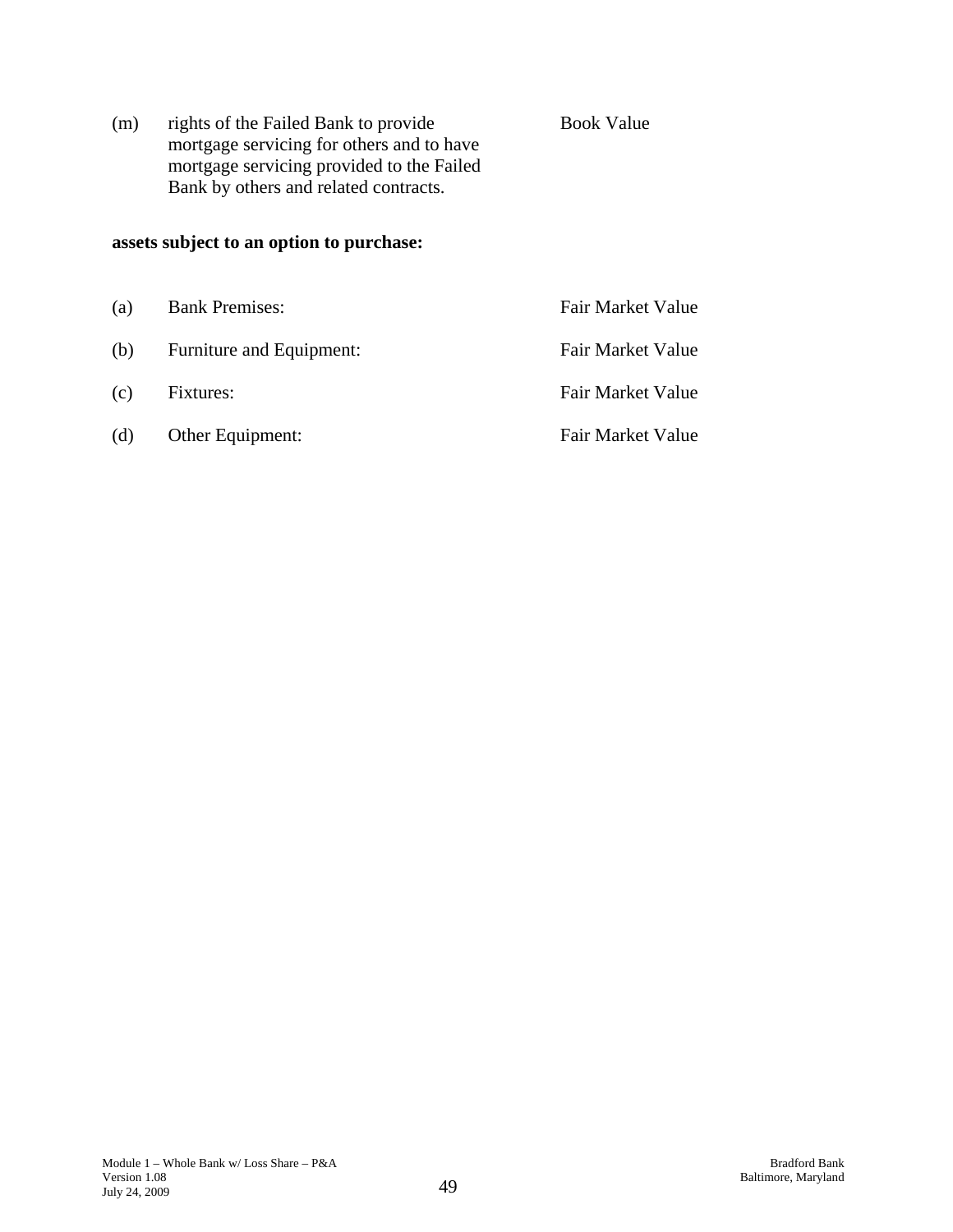SCHEDULE 3.5(1) - Excluded Private Label Asset-Backed Securities

(Omitted from this disclosure)

 $\mathbf{z}$  and  $\mathbf{z}$ 

 $\sim$   $\mu$ 

 $\mathbf{r}$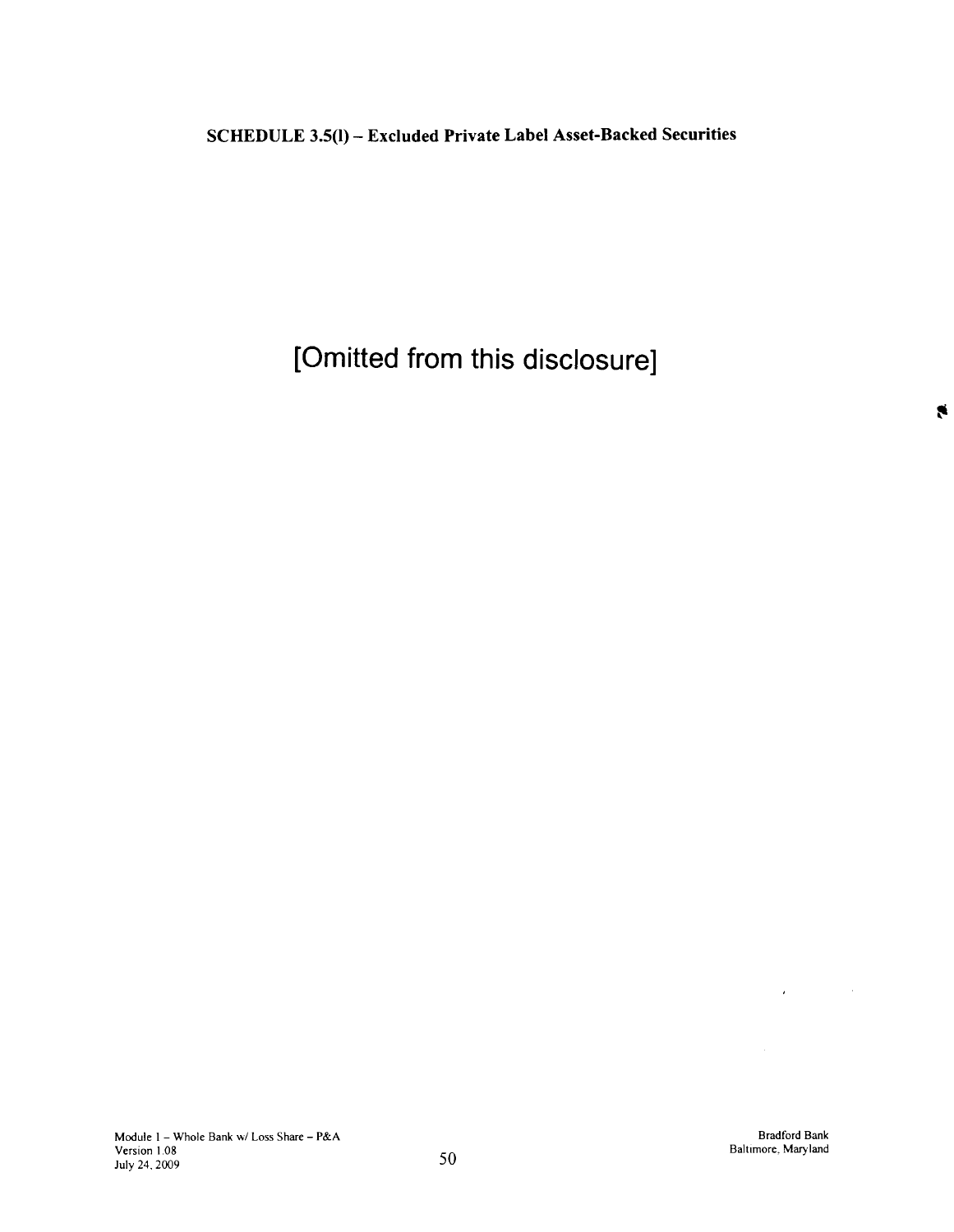# **SCHEDULE 4.15A**

#### **LOANS SUBJECT TO LOSS SHARING UNDER THE SINGLE FAMILY SHARED-LOSS AGREEMENT**

*[to be provided post-closing]*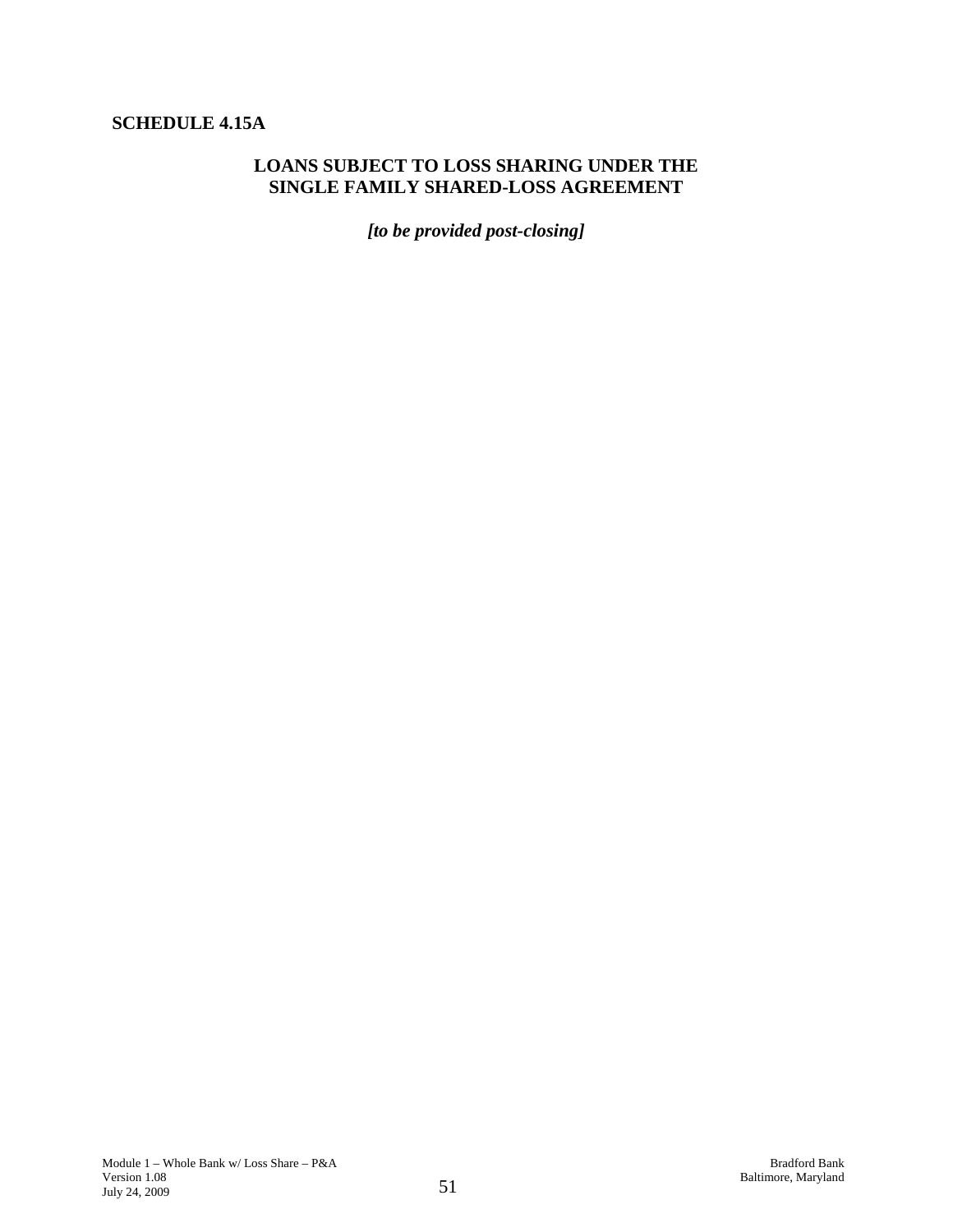# **SCHEDULE 4.15B**

### **LOANS SUBJECT TO LOSS SHARING UNDER THE COMMERCIAL SHARED-LOSS AGREEMENT**

*[to be provided post-closing]*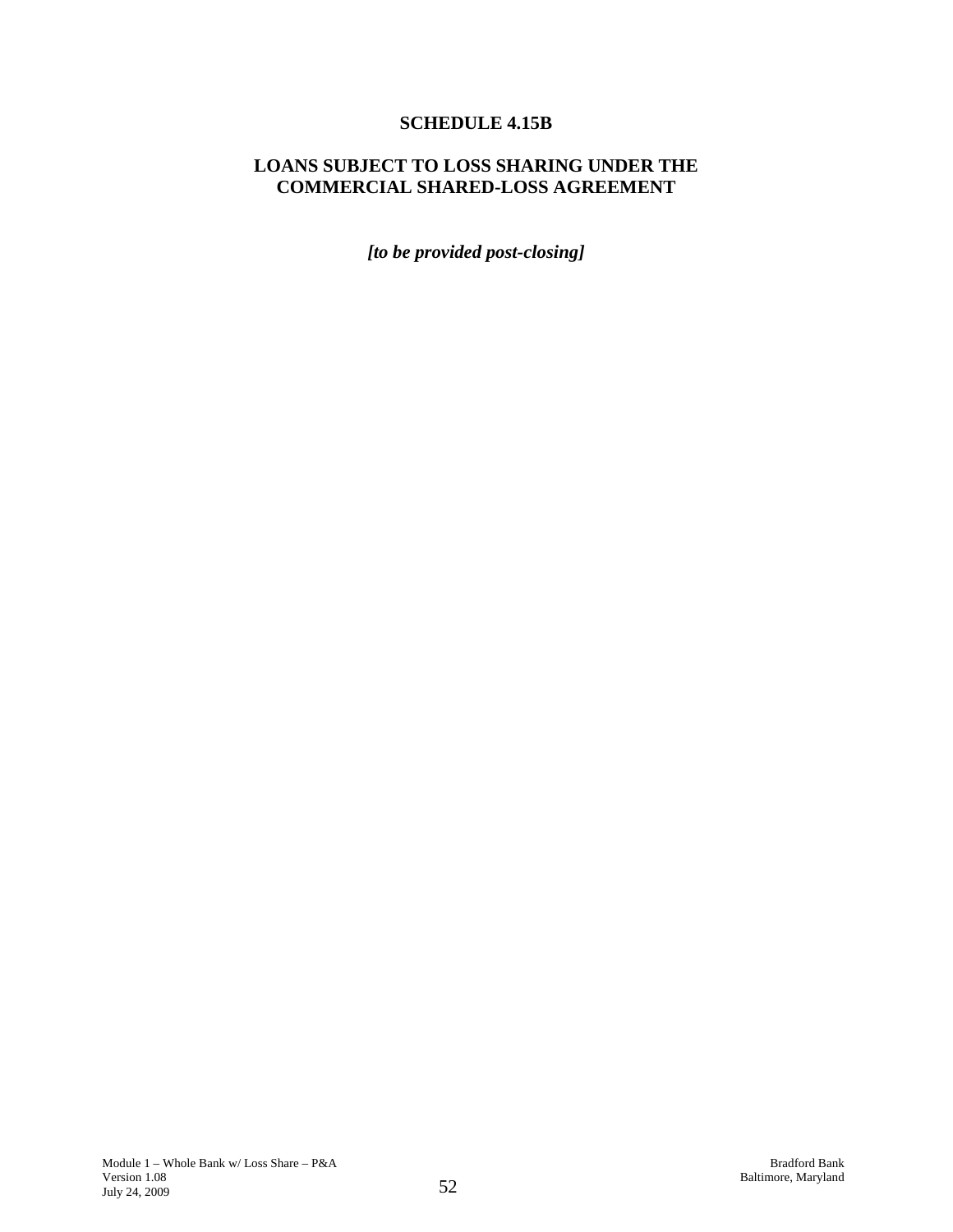### **SCHEDULE 7 -Accounts Excluded from Calculation of Deposit Franchise Bid Premium**

Bradford Bank Baltimore, MD As of 08/17/09

The accounts identified below will pass to the Assuming Bank (unless otherwise noted). When calculating the premium to be paid on Assumed Deposits in a P&A transaction, the FDIC will exclude the following categories of deposit accounts:

| <b>Category</b> | <b>Description</b>                                  | <b>Amount</b>  |
|-----------------|-----------------------------------------------------|----------------|
|                 | <b>Non-DO Brokered Deposits</b>                     | \$0.00         |
|                 | <b>CDARS</b>                                        | \$1,656,752.32 |
| Ш               | <b>Market Place Deposits</b>                        | 0.00           |
|                 | Total deposits excluded from Calculation of premium | 1,656,752.32   |
|                 |                                                     |                |

### **Category Description**

#### **I Brokered Deposits**

Brokered deposit accounts are accounts for which the "depositor of record" is an agent, nominee, or custodian who deposits funds for a principal or principals to whom "pass-through" deposit insurance coverage may be extended. The FDIC separates brokered deposit accounts into 2 categories: 1) Depository Organization (DO) Brokered Deposits and 2) Non-Depository Organization (Non-DO) Brokered Deposits. This distinction is made by the FDIC to facilitate our role as Receiver and Insurer. These terms will not appear on other "brokered deposit" reports generated by the institution.

Non-DO Brokered Deposits pass to the Assuming Bank, but are excluded from Assumed Deposits when the deposit premium is calculated. Please see the attached "Schedule 7 Non-DO Broker Deposit Detail Report" for a listing of these accounts. This list will be updated post closing with balances as of Bank Closing date.

DO Brokered Deposits (Cede & Co as Nominee for DTC), are typically excluded from Assumed Deposits in the P&A transaction. A list of these accounts is provided on "Schedule 2.1(a) DO Brokered Deposit Detail Report." If, however, the terms of a particular transaction are altered and the DO Brokered Deposits pass to the Assuming Bank, they will not be included in Assumed Deposits for purposes of calculating the deposit premium.

#### **II CDARS**

CDARS deposits pass to the Assuming Bank, but are excluded from Assumed Deposits when the deposit premium is calculated.

#### **III Market Place Deposits**

"Market Place Deposits" is a description given to deposits that may have been solicited via a money desk, internet subscription service (for example, Qwickrate), or similar programs.

This schedule provides account categories and balances as of the date of the deposit download, or as indicated. The deposit franchise bid premium will be calculated using account categories and balances as of Bank Closing Date that are reflected in the general ledger or subsystem as described above. The final numbers for Schedule 7 will be provided post closing.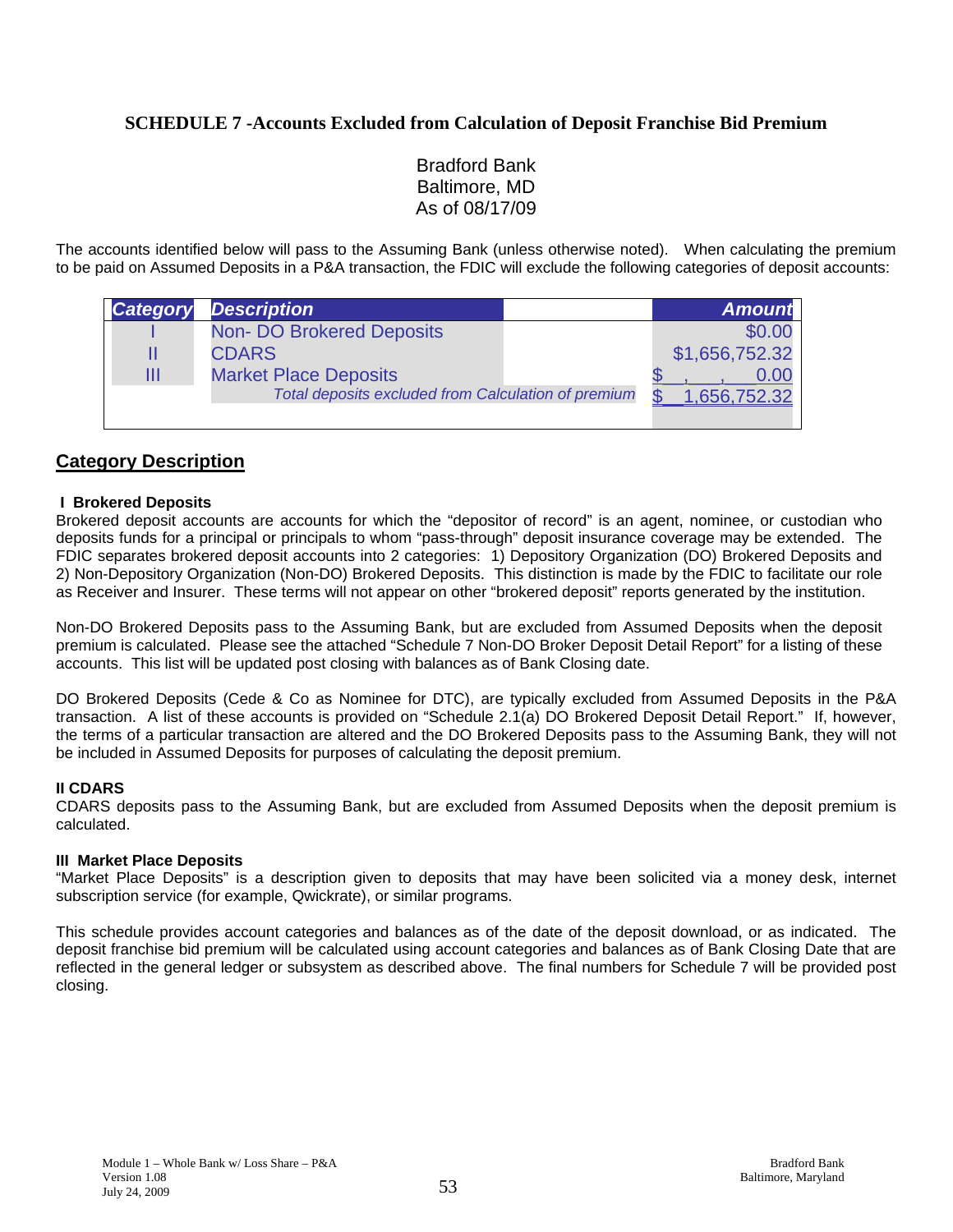### EXHIBIT 3.2(c) -- VALUATION OF CERTAIN QUALIFIED FINANCIAL CONTRACTS

#### A. Scope

Interest Rate Contracts - All interest rate swaps, forward rate agreements, interest rate futures, caps, collars and floors, whether purchased or written.

Option Contracts - All put and call option contracts, whether purchased or written, on marketable securities, financial futures, foreign currencies, foreign exchange or foreign exchange futures contracts.

Foreign Exchange Contracts - All contracts for future purchase or sale of foreign currencies, foreign currency or cross currency swap contracts, or foreign exchange futures contracts.

#### B. Exclusions

All financial contracts used to hedge assets and liabilities that are acquired by the Assuming Bank but are not subject to adjustment from Book Value.

#### C. Adjustment

The difference between the Book Value and market value as of Bank Closing.

### D. Methodology

- 1. The price at which the Assuming Bank sells or disposes of Qualified Financial Contracts will be deemed to be the fair market value of such contracts, if such sale or disposition occurs at prevailing market rates within a predefined timetable as agreed upon by the Assuming Bank and the Receiver.
- 2. In valuing all other Qualified Financial Contracts, the following principles will apply:
	- (i) All known cash flows under swaps or forward exchange contracts shall be present valued to the swap zero coupon interest rate curve.
	- (ii) All valuations shall employ prices and interest rates based on the actual frequency of rate reset or payment.
	- (iii) Each tranche of amortizing contracts shall be separately valued. The total value of such amortizing contract shall be the sum of the values of its component tranches.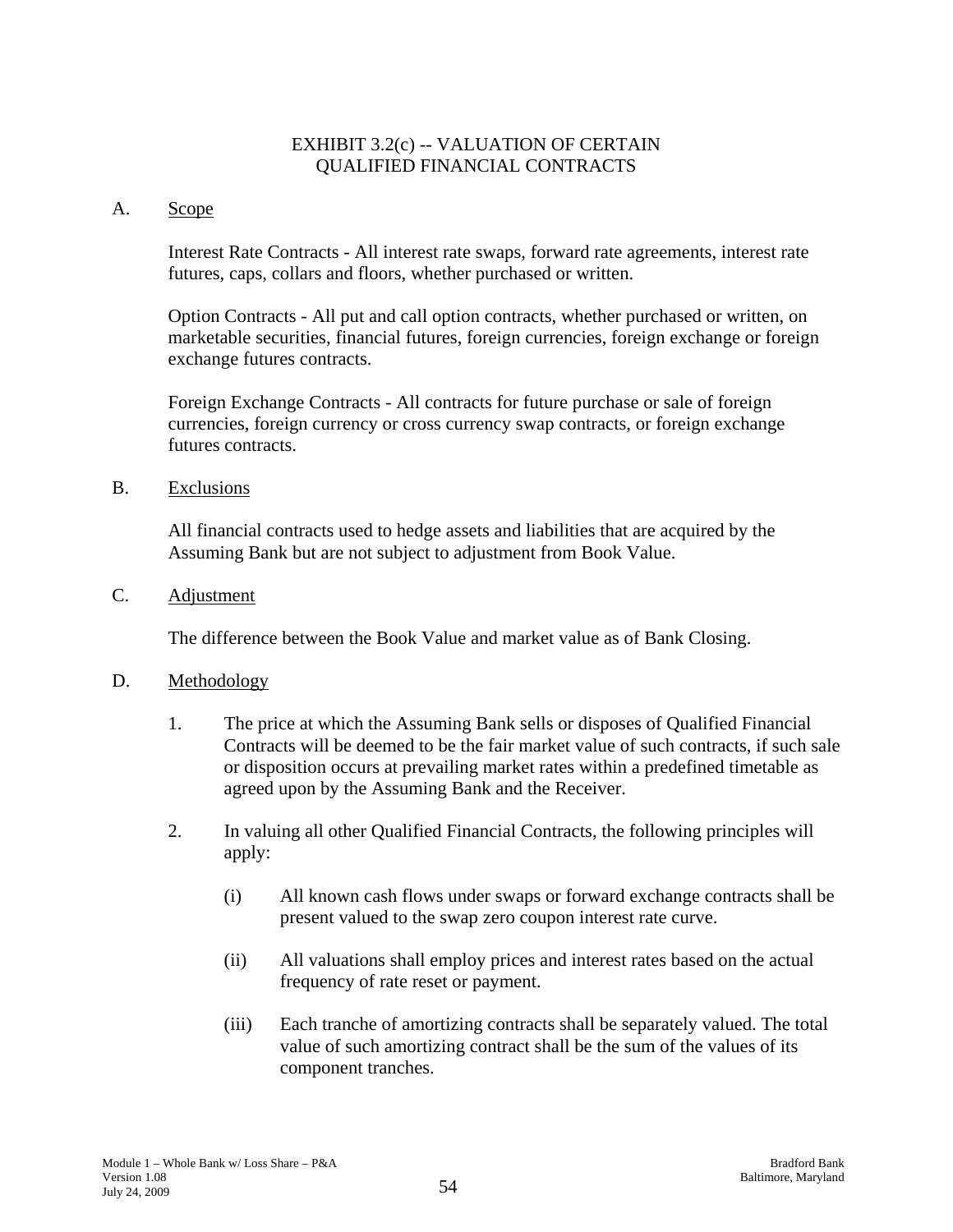- (iv) For regularly traded contracts, valuations shall be at the midpoint of the bid and ask prices quoted by customary sources (e.g., The Wall Street Journal, Telerate, Reuters or other similar source) or regularly traded exchanges.
- (v) For all other Qualified Financial Contracts where published market quotes are unavailable, the adjusted price shall be the average of the bid and ask price quotes from three (3) securities dealers acceptable to the Receiver and Assuming Bank as of Bank Closing. If quotes from securities dealers cannot be obtained, an appraiser acceptable to the Receiver and the Assuming Bank will perform a valuation based on modeling, correlation analysis, interpolation or other techniques, as appropriate.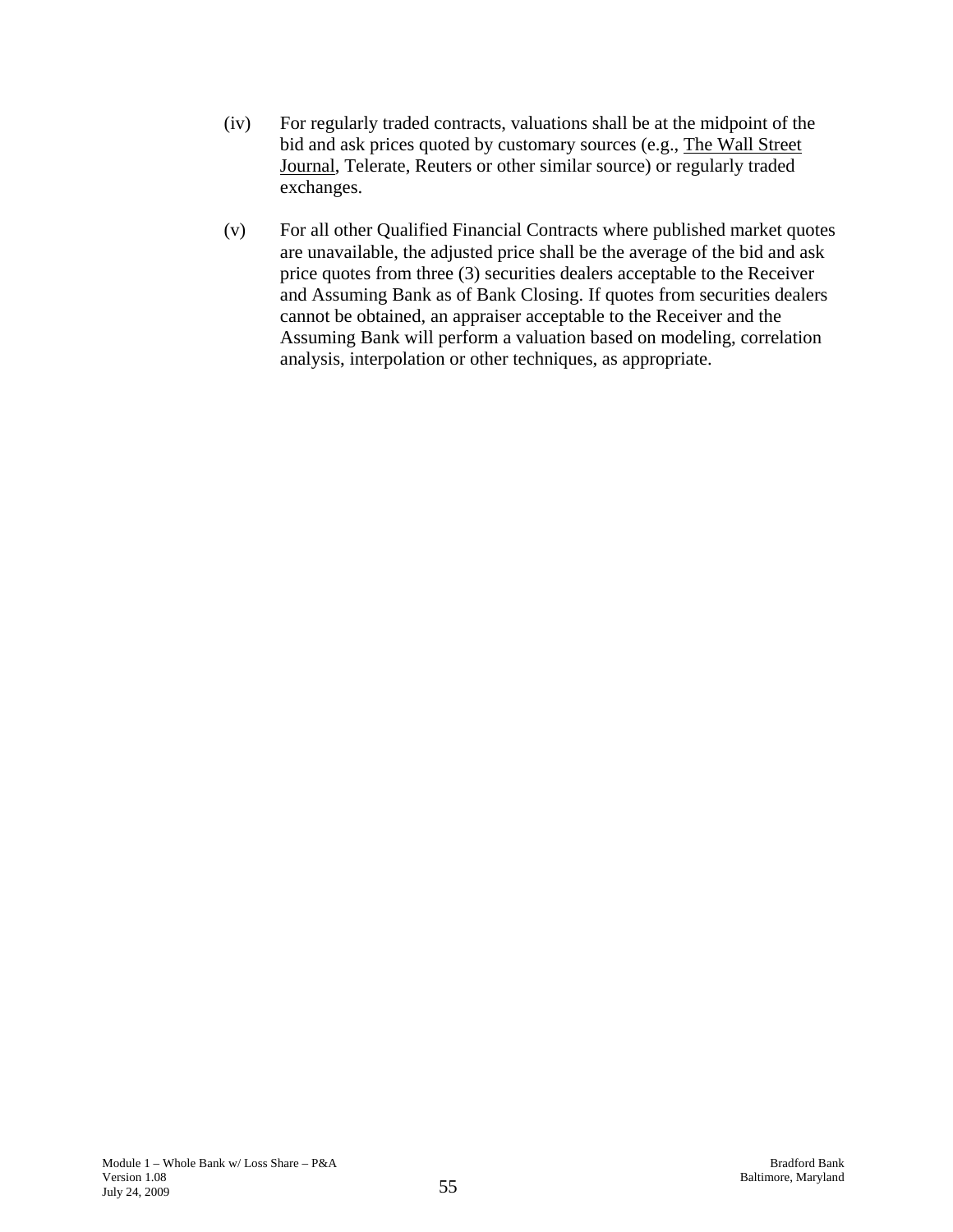#### **EXHIBIT 4.13 INTERIM ASSET SERVICING ARRANGEMENT**

(a) With respect to each asset (or liability) designated from time to time by the Receiver to be serviced by the Assuming Bank pursuant to this Arrangement (such being designated as "Pool Assets"), during the term of this Arrangement, the Assuming Bank shall:

(i) Promptly apply payments received with respect to any Pool Assets;

(ii) Reverse and return insufficient funds checks;

(iii) Pay (A) participation payments to participants in Loans, as and when received; and (B) tax and insurance bills on Pool Assets as they come due, out of escrow funds maintained for purposes;

(iv) Maintain accurate records reflecting (A) the payment history of Pool Assets, with updated information received concerning changes in the address or identity of the obligors and (B) usage of data processing equipment and employee services with respect to servicing duties;

(v) Send billing statements to obligors on Pool Assets to the extent that such statements were sent by the Failed Bank;

(vi) Send notices to obligors who are in default on Loans (in the same manner as the Failed Bank);

(vii) Send to the Receiver, Attn: Managing Liquidator, at the address provided in Section 13.7 of the Agreement, via overnight delivery: (A) on a weekly basis, weekly reports for the Pool Assets, including, without limitation, reports reflecting collections and the trial balances, transaction journals and loan histories for Pool Assets having activity, together with copies of (1) checks received, (2) insufficient funds checks returned, (3) checks for payment to participants or for taxes and insurance, (4) pay-off requests, (5) notices to defaulted obligors, and (6) data processing and employee logs and (B) any other reports, copies or information as may be periodically or from time to time requested;

(viii) Remit on a weekly basis to the Receiver, Attn: Division of Finance, Cashier Unit, Operations, at the address in (vii), via wire transfer to the account designated by the Receiver, all payments received on Pool Assets managed by the Assuming Bank or at such time and place and in such manner as may be directed by the Receiver;

(ix) prepare and timely file all information reports with appropriate tax authorities, and, if required by the Receiver, prepare and file tax returns and pay taxes due on or before the due date, relating to the Pool Assets; and

(x) provide and furnish such other services, operations or functions as may be required with regard to Pool Assets, including, without limitation, as may be required with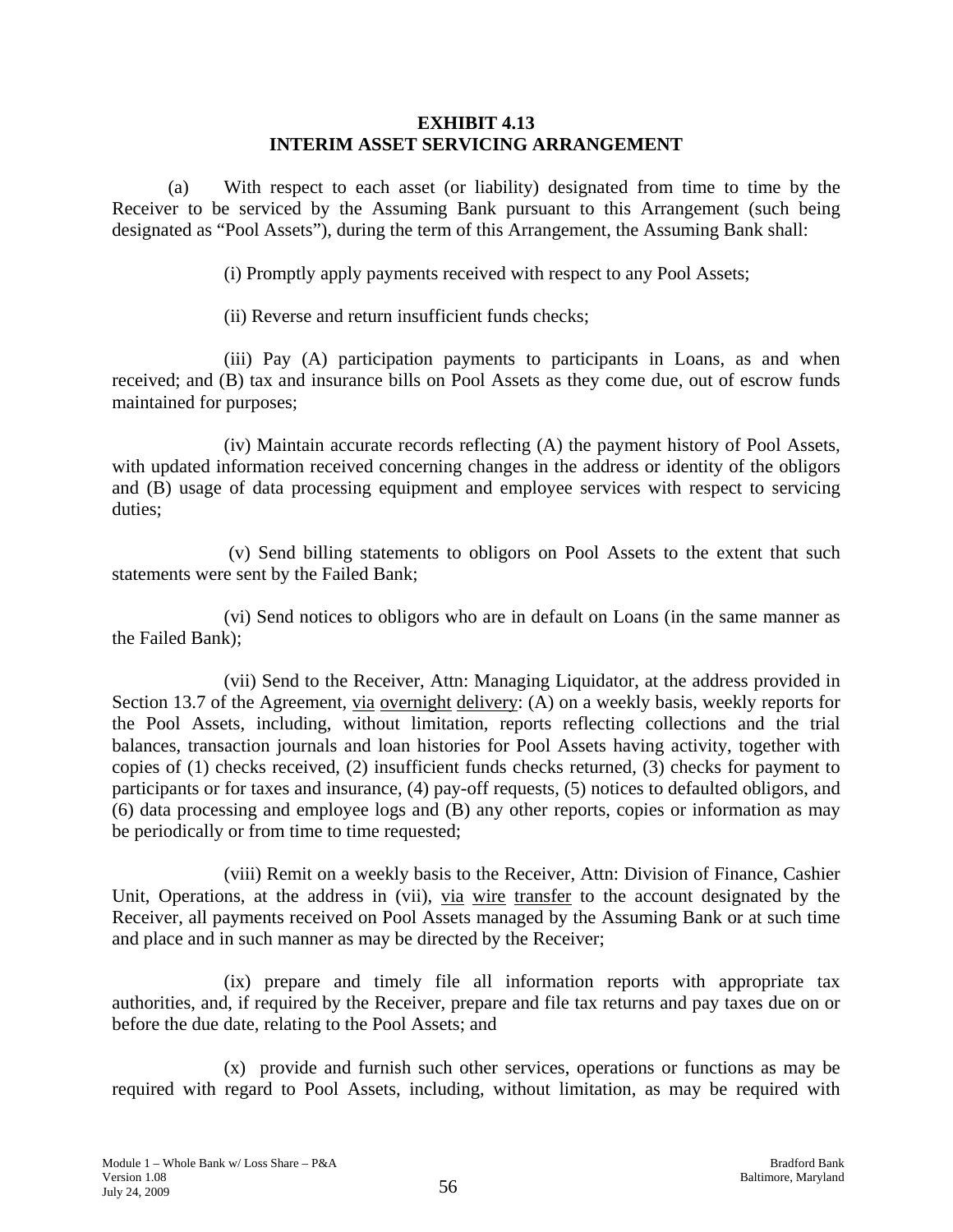regard to any business, enterprise or agreement which is a Pool Asset, all as may be required by the Receiver.

Notwithstanding anything to the contrary in this Section, the Assuming Bank shall not be required to initiate litigation or other collection proceedings against any obligor or any collateral with respect to any defaulted Loan. The Assuming Bank shall promptly notify the Receiver, at the address provided above in subparagraph (a)(vii), of any claims or legal actions regarding any Pool Asset.

(b) The Receiver agrees to reimburse the Assuming Bank for actual, reasonable and necessary expenses incurred in connection with the performance of duties pursuant to this Arrangement, including expenses of photocopying, postage and express mail, and data processing and employee services (based upon the number of hours spent performing servicing duties).

(c) The Assuming Bank shall provide the services described herein for an initial period of ninety (90) days after Bank Closing. At the option of the Receiver, exercisable by notice given not later than ten (10) days prior to the end of such initial period or a renewal period, the Assuming Bank shall continue to provide such services for such renewal period(s) as designated by the Receiver, up to the Settlement Date.

(d) At any time during the term of this Arrangement, the Receiver may, upon written notice to the Assuming Bank, remove one or more Pool Assets from the Pool, at which time the Assuming Bank's responsibility with respect thereto shall terminate.

(e) At the expiration of this Agreement or upon the termination of the Assuming Bank's responsibility with respect to any Pool Asset pursuant to paragraph (d) hereof, the Assuming Bank shall:

(i) deliver to the Receiver (or its designee) all of the Credit Documents and Pool Records relating to the Pool Assets; and

(ii) cooperate with the Receiver to facilitate the orderly transition of managing the Pool Assets to the Receiver (or its designee).

(f) At the request of the Receiver, the Assuming Bank shall perform such transitional services with regard to the Pool Assets as the Receiver may request. Transitional services may include, without limitation, assisting in any due diligence process deemed necessary by the Receiver and providing to the Receiver or its designee(s) (x) information and data regarding the Pool Assets, including, without limitation, system reports and data downloads sufficient to transfer the Pool Assets to another system or systems, and (y) access to employees of the Assuming Bank involved in the management of, or otherwise familiar with, the Pool Assets.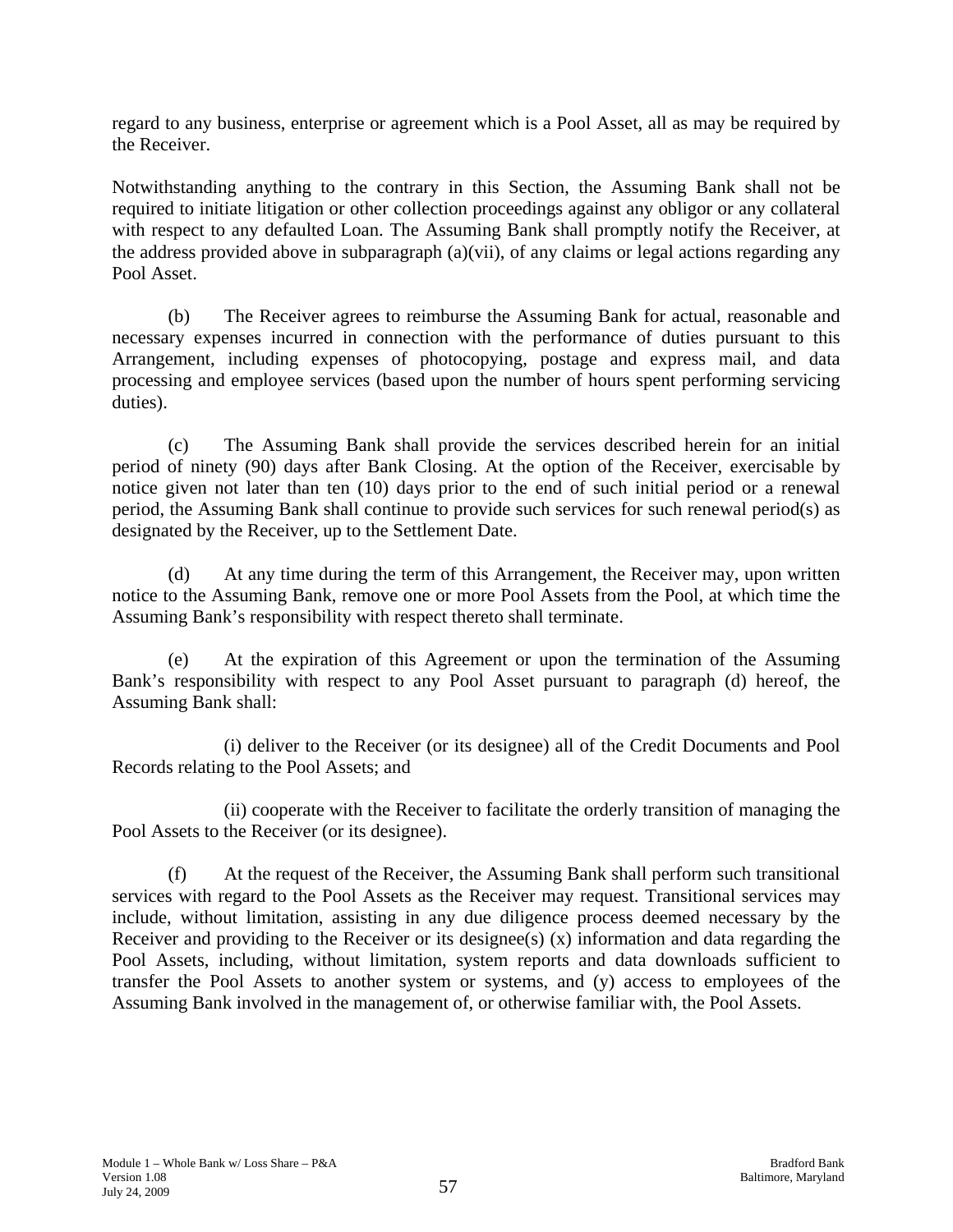#### **EXHIBIT 4.15A**

#### **SINGLE FAMILY SHARED-LOSS AGREEMENT**

This agreement for the reimbursement of loss sharing on certain single family residential mortgage loans (the "Single Family Shared-Loss Agreement") shall apply when the Assuming Bank purchases Single Family Shared-Loss Loans as that term is defined herein. The terms hereof shall modify and supplement, as necessary, the terms of the Purchase and Assumption Agreement to which this Single Family Shared-Loss Agreement is attached as Exhibit 4.15A and incorporated therein. To the extent any inconsistencies may arise between the terms of the Purchase and Assumption Agreement and this Single Family Shared-Loss Agreement with respect to the subject matter of this Single Family Shared-Loss Agreement, the terms of this Single Family Shared-Loss Agreement shall control. References in this Single Family Shared-Loss Agreement to a particular Section shall be deemed to refer to a Section in this Single Family Shared-Loss Agreement, unless the context indicates that it is intended to be a reference to a Section of the Purchase and Assumption Agreement.

#### **ARTICLE I -- DEFINITIONS**

The capitalized terms used in this Single Family Shared-Loss Agreement that are not defined in this Single Family Shared-Loss Agreement are defined in the Purchase and Assumption Agreement. In addition to the terms defined above, defined below are certain additional terms relating to loss-sharing, as used in this Single Family Shared-Loss Agreement.

"**Accounting Records**" means the subsidiary system of record on which the loan history and balance of each Single Family Shared-Loss Loan is maintained; individual loan files containing either an original or copies of documents that are customary and reasonable with respect to loan servicing, including management and disposition of Other Real Estate; the records documenting alternatives considered with respect to loans in default or for which a default is reasonably foreseeable; records of loss calculations and supporting documentation with respect to line items on the loss calculations; and, monthly delinquency reports and other performance reports customarily utilized by the Assuming Bank in management of loan portfolios.

"**Accrued Interest**" means, with respect to Single Family Shared-Loss Loans, the amount of earned and unpaid interest at the note rate specified in the applicable loan documents, limited to 90 days.

"**Affiliate**" shall have the meaning set forth in the Purchase and Assumption Agreement; provided, that, for purposes of this Single Family Shared-Loss Agreement, no Third Party Servicer shall be deemed to be an Affiliate of the Assuming Bank.

"**Commencement Date**" means the first calendar day following the Bank Closing.

**"Commercial Shared-Loss Agreement**" means the Commercial Shared-Loss Agreement attached to the Purchase and Assumption Agreement as Exhibit 4.15B.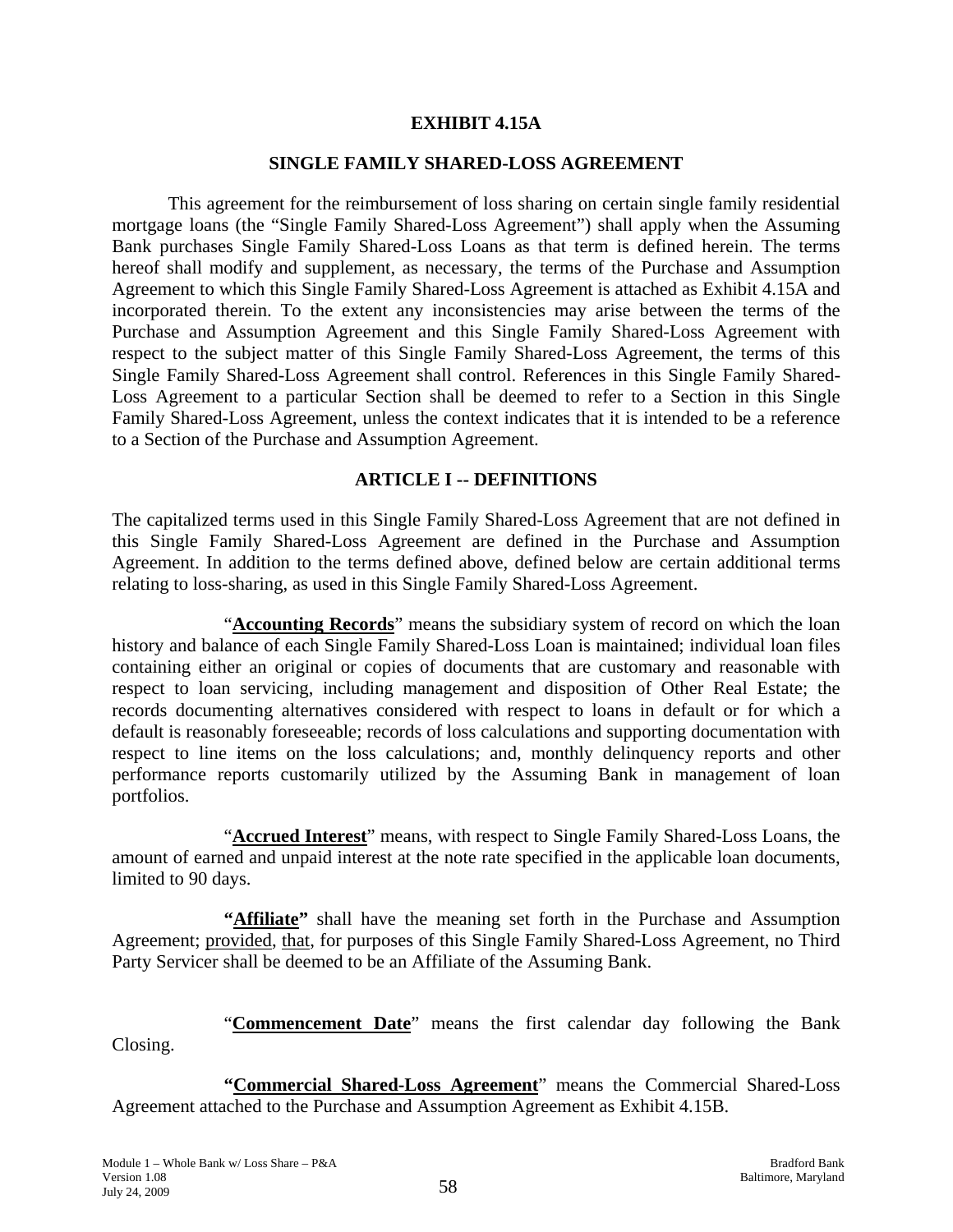"**Cumulative Loss Amount**" means the sum of the Monthly Loss Amounts less the sum of all Recovery Amounts.

"**Cumulative Shared-Loss Amount**" means the excess, if any, of the Cumulative Loss Amount over the First Loss Tranche.

"**Customary Servicing Procedures**" means procedures (including collection procedures) that the Assuming Bank (or, to the extent a Third Party Servicer is engaged, the Third Party Servicer) customarily employs and exercises in servicing and administering mortgage loans for its own accounts and the servicing procedures established by FNMA or FHLMC (as in effect from time to time), which are in accordance with accepted mortgage servicing practices of prudent lending institutions.

"**Deficient Valuation"** means the determination by a court in a bankruptcy proceeding that the value of the collateral is less than the amount of the loan in which case the loss will be the difference between the then unpaid principal balance (or the NPV of a modified loan that defaults) and the value of the collateral so established.

**"Examination Criteria"** means the loan classification criteria employed by, or any applicable regulations of, the Assuming Bank's Chartering Authority at the time such action is taken, as such criteria may be amended from time to time.

"Home Equity Loans" means loans or funded portions of lines of credit secured by mortgages on one-to four-family residences or stock of cooperative housing associations, where the Failed Bank did not have a first lien on the same property as collateral.

"**Final Shared-Loss Month**" means the calendar month in which the tenth anniversary of the Commencement Date occurs.

"**Final Shared-Loss Recovery Month**" means the calendar month in which the tenth anniversary of the Commencement Date occurs.

"**Foreclosure Loss**" means the loss realized when the Assuming Bank has completed the foreclosure on a Single Family Shared-Loss Loan and realized final recovery on the collateral through liquidation and recovery of all insurance proceeds. Each Foreclosure Loss shall be calculated in accordance with the form and methodology specified in Exhibit 2a or Exhibit 2a(1).

"**Investor-Owned Residential Loans**" means Loans, excluding advances made pursuant to Home Equity Loans, that are secured by mortgages on one- to four family residences or stock of cooperative housing associations that are not owner-occupied. These loans can be treated as Restructured Loans on a commercially reasonable basis and can be a restructured under terms separate from the Exhibit 5 standards. Please refer to Exhibit 2b for guidance in Calculation of Loss for Restructured Loans.

"**Loss**" means a Foreclosure Loss, Restructuring Loss, Short Sale Loss, Portfolio Loss, Modification Default Loss or Deficient Valuation.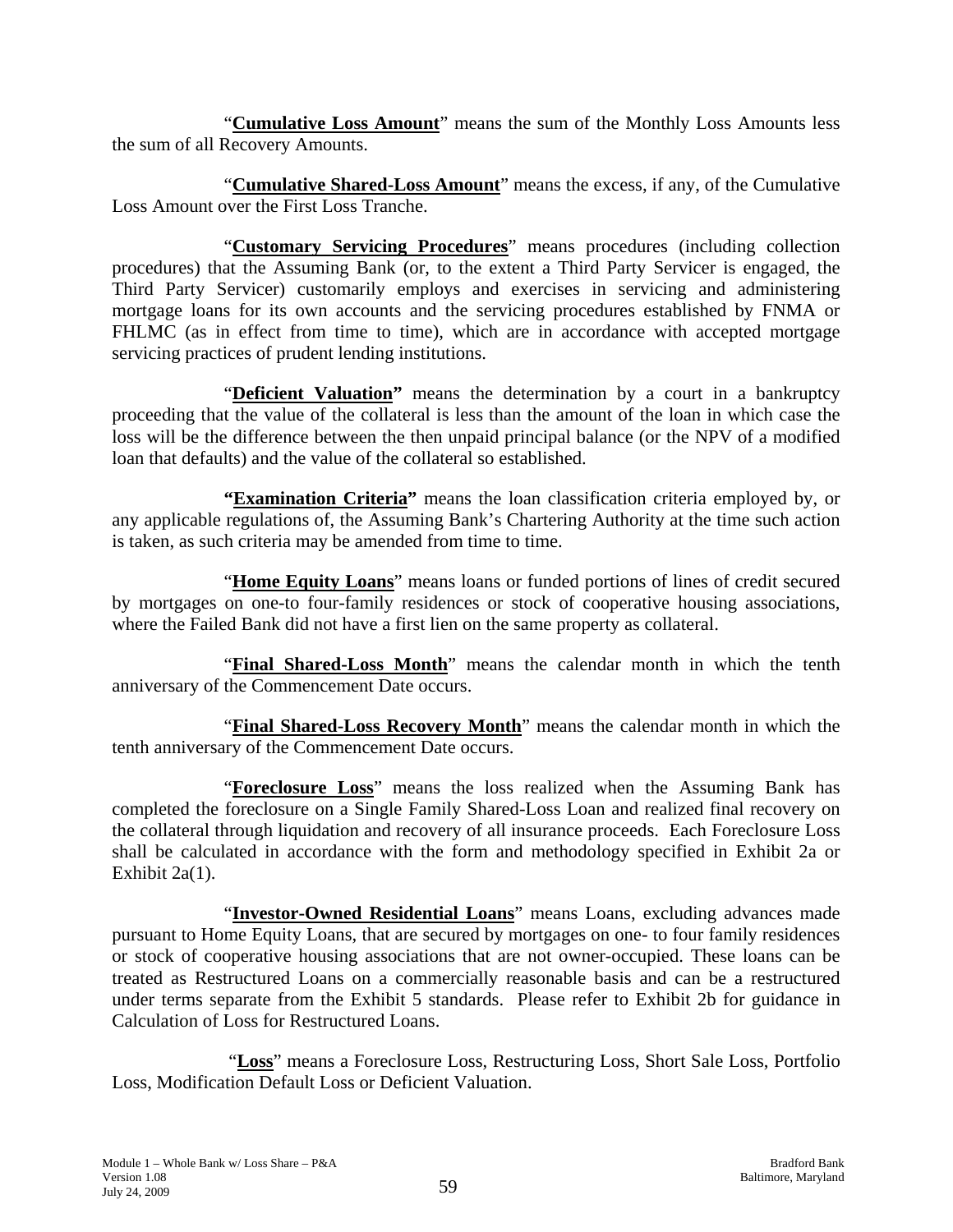"**Loss Amount**" means the dollar amount of loss incurred and reported on the Monthly Certificate for a Single Family Shared-Loss Loan.

"**Modification Default Loss**" means the loss calculated in Exhibits 2a(1) and 2c(1) for single family loans modified under this part of the agreement that default and result in a foreclosure or short sale.

"**Modification Guidelines**" has the meaning provided in Section 2.1(a) of this Single Family Shared-Loss Agreement.

"**Monthly Certificate**" has the meaning provided in Section 2.1(b) of this Single Family Shared-Loss Agreement.

"**Monthly Loss Amount**" means the sum of all Foreclosure Losses, Restructuring Losses, Short Sale Losses, Portfolio Losses, Modification Default Losses and losses in connection with Deficient Valuations realized by the Assuming Bank for any Shared Loss Month.

"**Monthly Shared-Loss Amount**" means the change in the Cumulative Shared-Loss Amount from the beginning of each month to the end of each month.

**"Neutral Member**" has the meaning provided in Section 2. 1(f)(ii) of this Single Family Shared-Loss Agreement.

"**Portfolio Loss**" means the loss realized on either (i) a portfolio sale of Single Family Shared-Loss Loans in accordance with the terms of Article IV or (ii) the sale of a loan with the consent of the Receiver as provided in Section 2.7.

"**Recovery Amount**" means, with respect to any period prior to the Termination Date, the amount of collected funds received by the Assuming Bank that (i) are applicable against a Foreclosure Loss which has previously been paid to the Assuming Bank by the Receiver or (ii) gains realized from a Section 4.1 sale of Single Family Shared-Loss Loans for which the Assuming Bank has previously received a Restructuring Loss payment from the Receiver (iii) or any incentive payments from national programs paid to an investor or borrower on loans that have been modified or otherwise treated (short sale or foreclosure) in accordance with Exhibit 5

"**Restructuring Loss**" means the loss on a modified or restructured loan measured by the difference between (a) the principal, Accrued Interest, tax and insurance advances, third party or other fees due on a loan prior to the modification or restructuring, and (b) the net present value of estimated cash flows on the modified or restructured loan, discounted at the Then-Current Interest Rate. Each Restructuring Loss shall be calculated in accordance with the form and methodology attached as Exhibit 2b, as applicable.

"**Restructured Loan**" means a Single Family Shared-Loss Loan for which the Assuming Bank has received a Restructuring Loss payment from the Receiver. This applies to owner occupied and investor owned residences.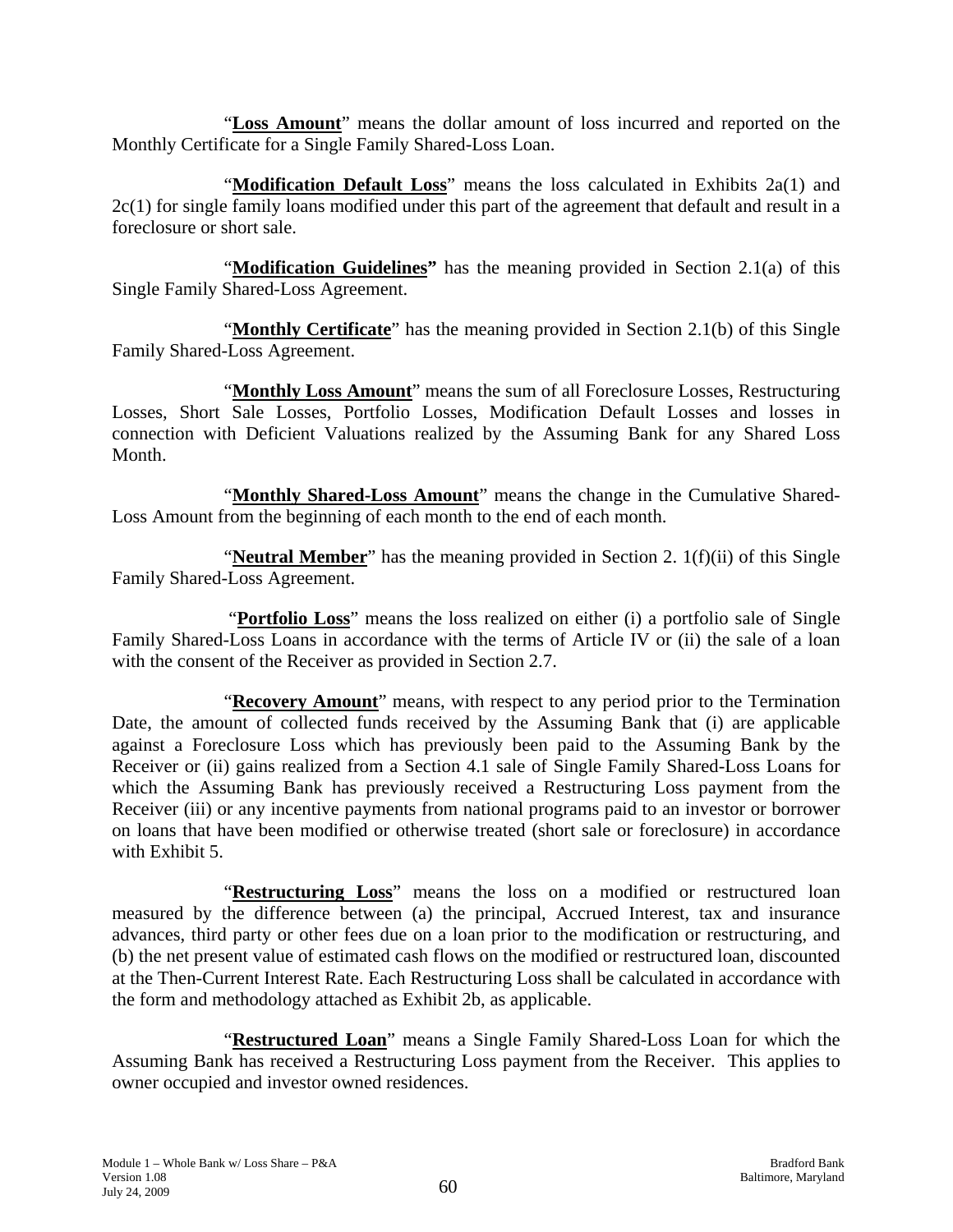"**Servicing Officer**" has the meaning provided in Section 2.1(b) of this Single Family Shared-Loss Agreement.

"Shared Loss Payment Trigger" means when the sum of the Cumulative Loss Amount under this Single Family Shared-Loss Agreement and the Shared-Loss Amount under the Commercial Shared-Loss Agreement, exceeds the First Loss Tranche. If the First Loss Tranche is zero or a negative number, the Shared Loss Payment Trigger shall be deemed to have been reached upon Bank Closing.

"**Shared-Loss Month**" means each calendar month between the Commencement Date and the last day of the month in which the tenth anniversary of the Commencement Date occurs, provided that, the first Shared-Loss Month shall begin on the Commencement Date and end on the last day of that month.

"**Short-Sale Loss**" means the loss resulting from the Assuming Bank's agreement with the mortgagor to accept a payoff in an amount less than the balance due on the loan (including the costs of any cash incentives to borrower to agree to such sale or to maintain the property pending such sale), further provided, that each Short-Sale Loss shall be calculated in accordance with the form and methodology specified in Exhibit  $2c$  or Exhibit  $2c(1)$ .

"**Single Family Shared-Loss Loans**" means the single family one-to-four residential mortgage loans (whether owned by the Assuming Bank or any Subsidiary) identified on Schedule 4.15A of the Purchase and Assumption Agreement.

"**Stated Threshold**" means total losses under the shared loss agreements in the amount of \$91,000,000.

"**Termination Date**" means the last day of the Final Shared-Loss Recovery Month.

"**Then-Current Interest Rate**" means the most recently published Freddie Mac survey rate for 30-year fixed-rate loans.

"**Third Party Servicer**" means any servicer appointed from time to time by the Assuming Bank or any Affiliate of the Assuming Bank to service the Shared-Loss Loans on behalf of the Assuming Bank, the identity of which shall be given to the Receiver prior to or concurrent with the appointment thereof.

### **ARTICLE II -- SHARED-LOSS ARRANGEMENT**

### **2.1 Shared-Loss Arrangement.**

(a) **Loss Mitigation and Consideration of Alternatives**. For each Single Family Shared-Loss Loan in default or for which a default is reasonably foreseeable, the Assuming Bank shall undertake reasonable and customary loss mitigation efforts, in accordance with any of the following programs selected by Assuming Bank in its sole discretion, Exhibit 5 (FDIC Mortgage Loan Modification Program), the United States Treasury's Home Affordable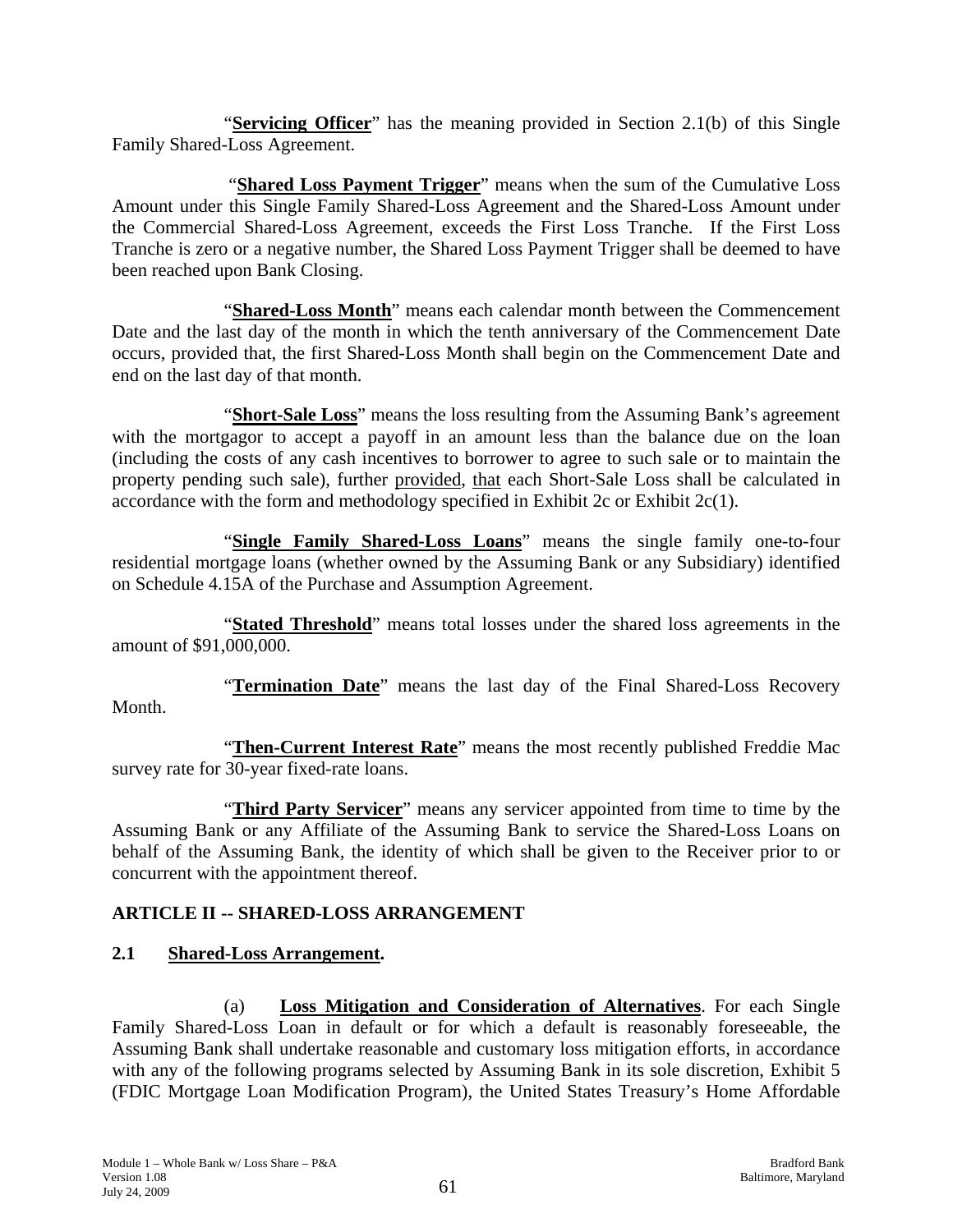Modification Program Guidelines or any other modification program approved by the United States Treasury Department, the Corporation, the Board of Governors of the Federal Reserve System or any other governmental agency (it being understood that the Assuming Bank can select different programs for the various Single Family Shared-Loss Loans) (such program chosen, the "Modification Guidelines"). After selecting the applicable Modification Guideline for any such Single Family Shared-Loss Loan, the Assuming Bank shall document its consideration of foreclosure, loan restructuring under such Modification Guideline chosen, and short-sale (if short-sale is a viable option) alternatives and shall select the alternative the Assuming Bank believes, based on its estimated calculations, will result in the least Loss. Losses on Home Equity Loans shall be shared under the charge-off policies of the Assuming Bank's Examination Criteria as if they were Single Family Shared-Loss Loans with respect to the calculation of the Stated Threshold. Assuming Bank shall retain its calculations of the estimated loss under each alternative, such calculations to be provided to the Receiver upon request. For the avoidance of doubt and notwithstanding anything herein to the contrary, (i) the Assuming Bank is not required to modify or restructure any Single Family Shared-Loss Loan on more than one occasion and (ii) the Assuming Bank is not required to consider any alternatives with respect to any Shared-Loss Loan in the process of foreclosure as of the Bank Closing and shall be entitled to continue such foreclosure measures and recover the Foreclosure Loss as provided herein, and (iii) the Assuming Bank shall have a transition period of up to 90 days after Bank Closing to implement the Modification Guidelines, during which time, the Assuming Bank may submit claims under such guidelines as may be in place at the Failed Bank.

#### (b) **Monthly Certificates**.

Not later than fifteen (15) days after the end of each Shared-Loss Month, beginning with the month in which the Commencement Date occurs and ending in the month in which the tenth anniversary of the Commencement Date occurs, the Assuming Bank shall deliver to the Receiver a certificate, signed by an officer of the Assuming Bank involved in, or responsible for, the administration and servicing of the Single Family Shared-Loss Loans whose name appears on a list of servicing officers furnished by the Assuming Bank to the Receiver, (a "Servicing Officer") setting forth in such form and detail as the Receiver may reasonably specify (a "Monthly Certificate"):

 $(i)$  (A) a schedule substantially in the form of Exhibit 1 listing:

(i) each Single Family Shared-Loss Loan for which a Loss Amount (calculated in accordance with the applicable Exhibit) is being claimed, the related Loss Amount for each Single Family Shared-Loss Loan, and the total Monthly Loss Amount for all Single Family Shared-Loss Loans;

(ii) each Single Family Shared-Loss Loan for which a Recovery Amount was received, the Recovery Amount for each Single Family Shared-Loss Loan, and the total Recovery Amount for all Single Family Shared-Loss Loans;

(iii) the total Monthly Loss Amount for all Single Family Shared-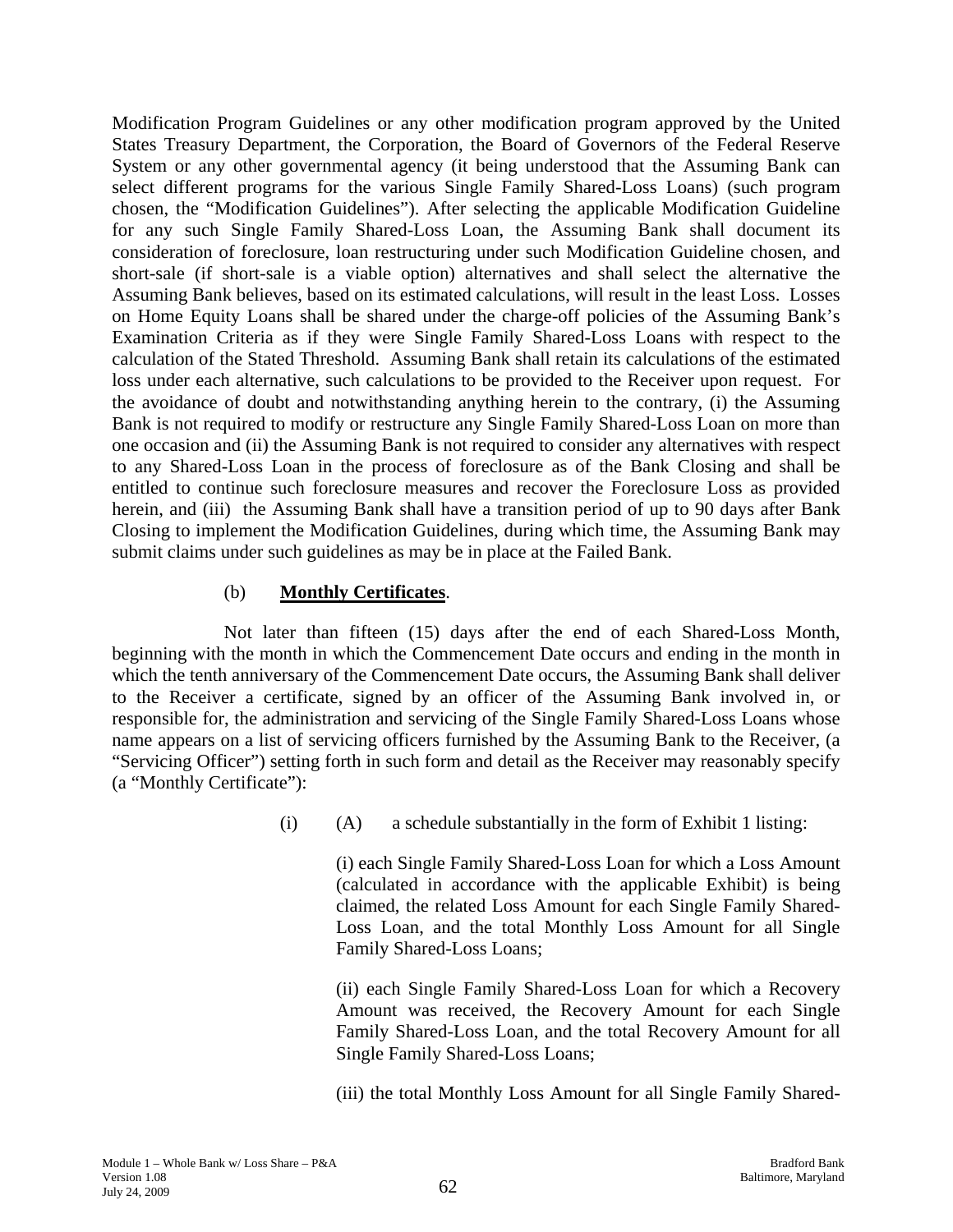Loss Loans minus the total monthly Recovery Amount for all Single Family Shared-Loss Loans;

(iv) the Cumulative Shared-Loss Amount as of the beginning and end of the month;

(v) the Monthly Shared Loss Amount;

(vi) the result obtained in (v) times 80%, or times 95% if the Stated Threshold has been reached, which in either case is the amount to be paid under Section 2.1(d) of this Single Family Shared-Loss Agreement by the Receiver to the Assuming Bank if the amount is a positive number, or by the Assuming Bank to the Receiver if the amount is a negative number;

- (ii) (B) for each of the Single Family Shared-Loss Loans for which a Loss is claimed for that Shared-Loss Month, a schedule showing the calculation of the Loss Amount using the form and methodology shown in Exhibit 2a, Exhibit 2b, or Exhibit 2c, as applicable.
- (iii) (C) For each of the Restructured Loans where a gain or loss is realized in a sale under Section 4.1 or 4.2, a schedule showing the calculation using the form and methodology shown in Exhibit 2d.
- (iv) (D) a portfolio performance and summary schedule substantially in the form shown in Exhibit 3.

(c) **Monthly Data Download**. Not later than fifteen (15) days after the end of each month, beginning with the month in which the Commencement Date occurs and ending with the Final Shared-Loss Recovery Month, Assuming Bank shall provide Receiver:

- $(v)$  (i) the servicing file in machine-readable format including but not limited to the following fields for each outstanding Single Family Shared-Loss Loan, as applicable:
	- (A) Loan number
	- (B) FICO score
	- (C) Origination date
	- (D) Original principal amount
	- (E) Maturity date
	- (F) Paid-to date
	- (G) Last payment date
	- (H) Loan status (bankruptcy, in foreclosure, etc.)
	- (I) Delinquency counters
	- (J) Current principal balance
	- (K) Current escrow account balance
	- (L) Current Appraisal/BPO value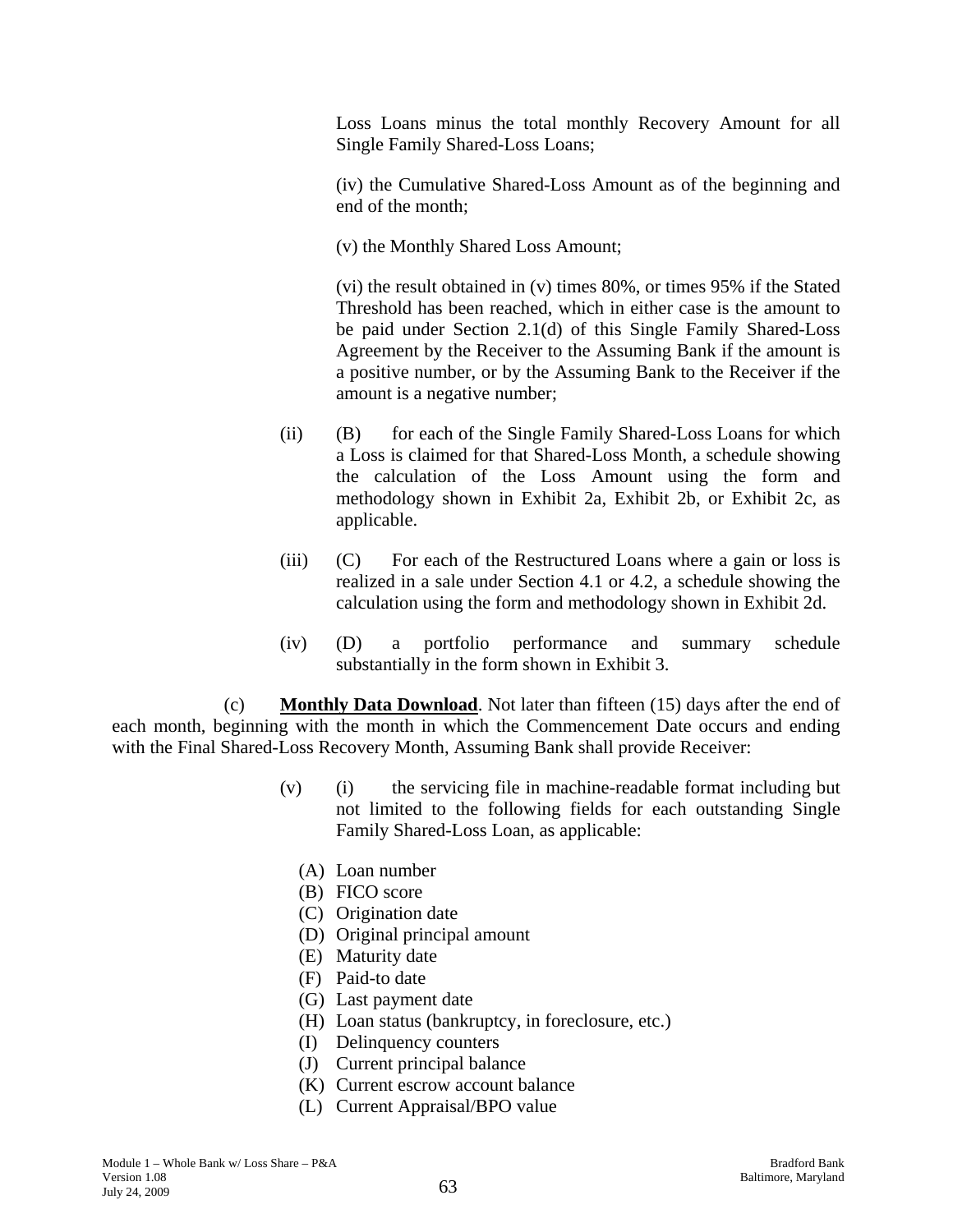- (M) Current Appraisal/BPO date
- (N) Interest rate
- (O) Monthly principal and interest payment amount
- (P) Monthly escrow payment for taxes and insurance
- (Q) Interest rate type (fixed or adjustable)
- (R) If adjustable: index, margin, next interest rate reset date
- (S) Payment/Interest rate cap and/or floor
- (T) Underwriting type (Full doc, Alt Doc, No Doc)
- (U) Lien type  $(1<sup>st</sup>, 2<sup>nd</sup>)$
- (V) Amortization type (amortizing or I/O)
- (W) Property address, including city, state, zip code
- (X) A code indicating whether the Mortgaged Property is owner occupied
- (Y) Property type (single-family detached, condominium, duplex, etc.)
- (vi) (ii) An Excel file for ORE held as a result of foreclosure on a Single Family Shared-Loss Loan listing:
	- (A) Foreclosure date
	- (B) Unpaid loan principal balance
	- (C) Appraised value or BPO value, as applicable
	- (D) Projected liquidation date

Notwithstanding the foregoing, the Assuming Bank shall not be required to provide any of the foregoing information to the extent it is unable to do so as a result of the Failed Bank's or Receiver's failure to provide information required to produce the information set forth in this Section 2.1(c); provided, that the Assuming Bank shall, consistent with Customary Servicing Procedures seek to produce any such missing information or improve any inaccurate information previously provided to it.

### (d) **Payments With Respect to Shared-Loss Assets**.

(i) **Losses Under the Stated Threshold**. After the Shared Loss Payment Trigger is reached, not later than fifteen (15) days after the date on which the Receiver receives the Monthly Certificate, the Receiver shall pay to the Assuming Bank, in immediately available funds, an amount equal to eighty percent (80%) of the Monthly Shared-Loss Amount reported on the Monthly Certificate. If the total Monthly Shared-Loss Amount reported on the Monthly Certificate is a negative number, the Assuming Bank shall pay to the Receiver in immediately available funds eighty percent (80%) of that amount.

(ii) **Losses in Excess of the Stated Threshold**. In the event that the sum of the Cumulative Loss Amount under this Single Family Shared-Loss Agreement and the Stated Loss Amount under the Commercial Shared-Loss Agreement meets or exceeds the Stated Threshold, the loss/recovery sharing percentages set forth herein shall change from 80/20 to 95/5 and thereafter the Receiver shall pay to the Assuming Bank, in immediately available funds, an amount equal to ninety-five percent (95%) of the Monthly Shared-Loss Amount reported on the Monthly Certificate. If the Monthly Shared-Loss Amount reported on the Monthly Certificate is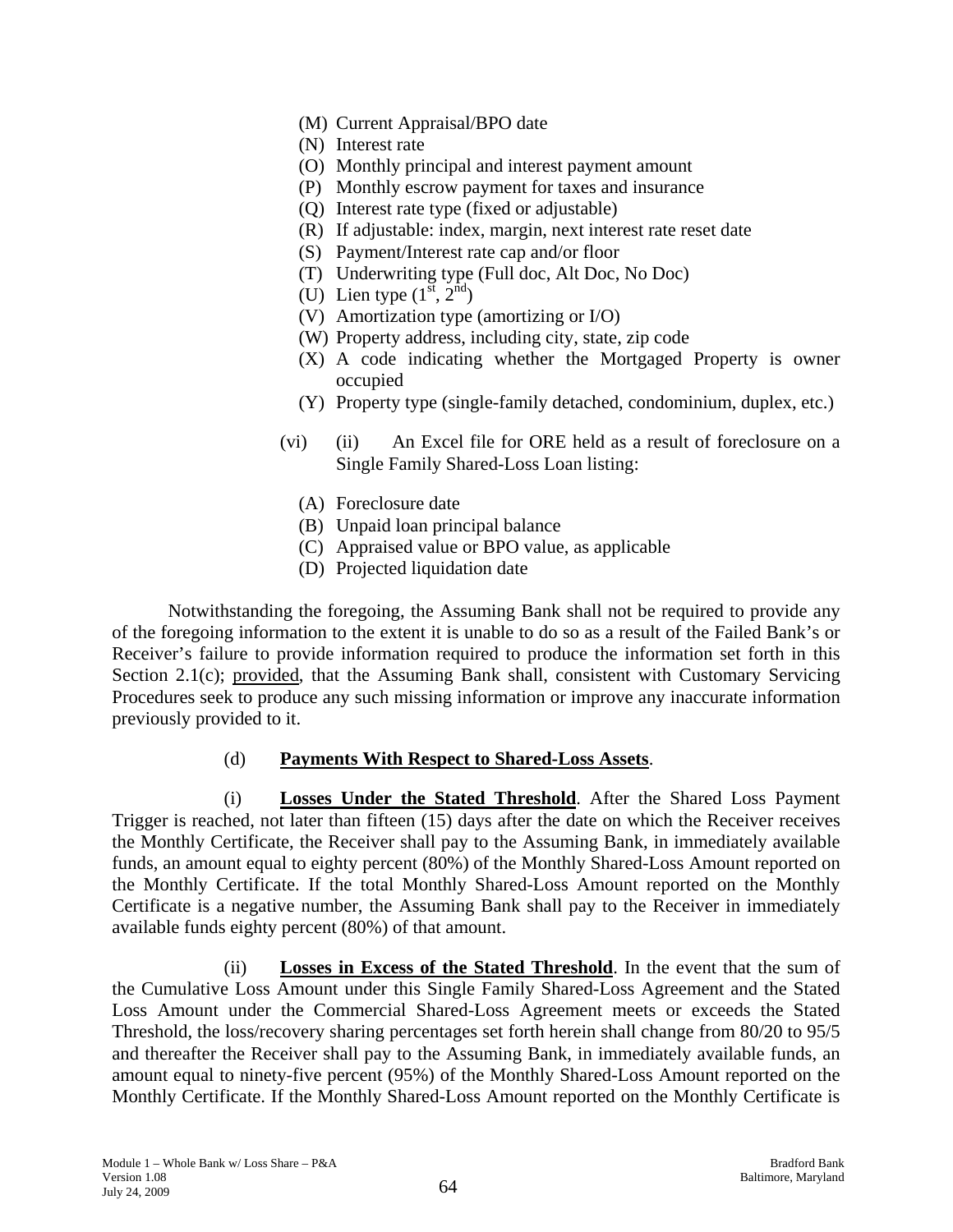a negative number, the Assuming Bank shall pay to the Receiver in immediately available funds ninety-five percent (95%) of that amount.

(e) **Limitations on Shared-Loss Payment**. The Receiver shall not be required to make any payments pursuant to Section 2.1(d) with respect to any Foreclosure Loss, Restructuring Loss, Short Sale Loss or Portfolio Loss that the Receiver determines, based upon the criteria set forth in this Single Family Shared-Loss Agreement (including the analysis and documentation requirements of Section 2.1(a)) or Customary Servicing Procedures, should not have been effected by the Assuming Bank; provided, however, (x) the Receiver must provide notice to the Assuming Bank detailing the grounds for not making such payment, (y) the Receiver must provide the Assuming Bank with a reasonable opportunity to cure any such deficiency and (z) (1) to the extent curable, if cured, the Receiver shall make payment with respect to the properly effected Loss, and (2) to the extent not curable, notwithstanding the foregoing, the Receiver shall make a payment as to all Losses (or portion of Losses) that were effected which would have been payable as a Loss if the Assuming Bank had properly effected such Loss. In the event that the Receiver does not make any payment with respect to Losses claimed pursuant to Section 2.1(d), the Receiver and Assuming Bank shall, upon final resolution, make the necessary adjustments to the Monthly Shared-Loss Amount for that Monthly Certificate and the payment pursuant to Section 2.1(d) above shall be adjusted accordingly.

(f) **Payments by Wire-Transfer**. All payments under this Single Family Shared-Loss Agreement shall be made by wire-transfer in accordance with the wire-transfer instructions on Exhibit 4.

### **2.2 Auditor Report; Right to Audit.**

(a) Within ninety (90) days after the end of each fiscal year during which the Receiver makes any payment to the Assuming Bank under this Single Family Shared-Loss Agreement, the Assuming Bank shall deliver to the Corporation and to the Receiver a report signed by its independent public accountants stating that they have reviewed the terms of this Single Family Shared-Loss Agreement and that, in the course of their annual audit of the Assuming Bank's books and records, nothing has come to their attention suggesting that any computations required to be made by the Assuming Bank during such year pursuant to this Article II were not made by the Assuming Bank in accordance herewith. In the event that the Assuming Bank cannot comply with the preceding sentence, it shall promptly submit to the Receiver corrected computations together with a report signed by its independent public accountants stating that, after giving effect to such corrected computations, nothing has come to their attention suggesting that any computations required to be made by the Assuming Bank during such year pursuant to this Article II were not made by the Assuming Bank in accordance herewith. In such event, the Assuming Bank and the Receiver shall make all such accounting adjustments and payments as may be necessary to give effect to each correction reflected in such corrected computations, retroactive to the date on which the corresponding incorrect computation was made. It is the intention of this provision to align the timing of the audit required under this Single-Family Shared-Loss Agreement with the examination audit required pursuant to 12 CFR Section 363.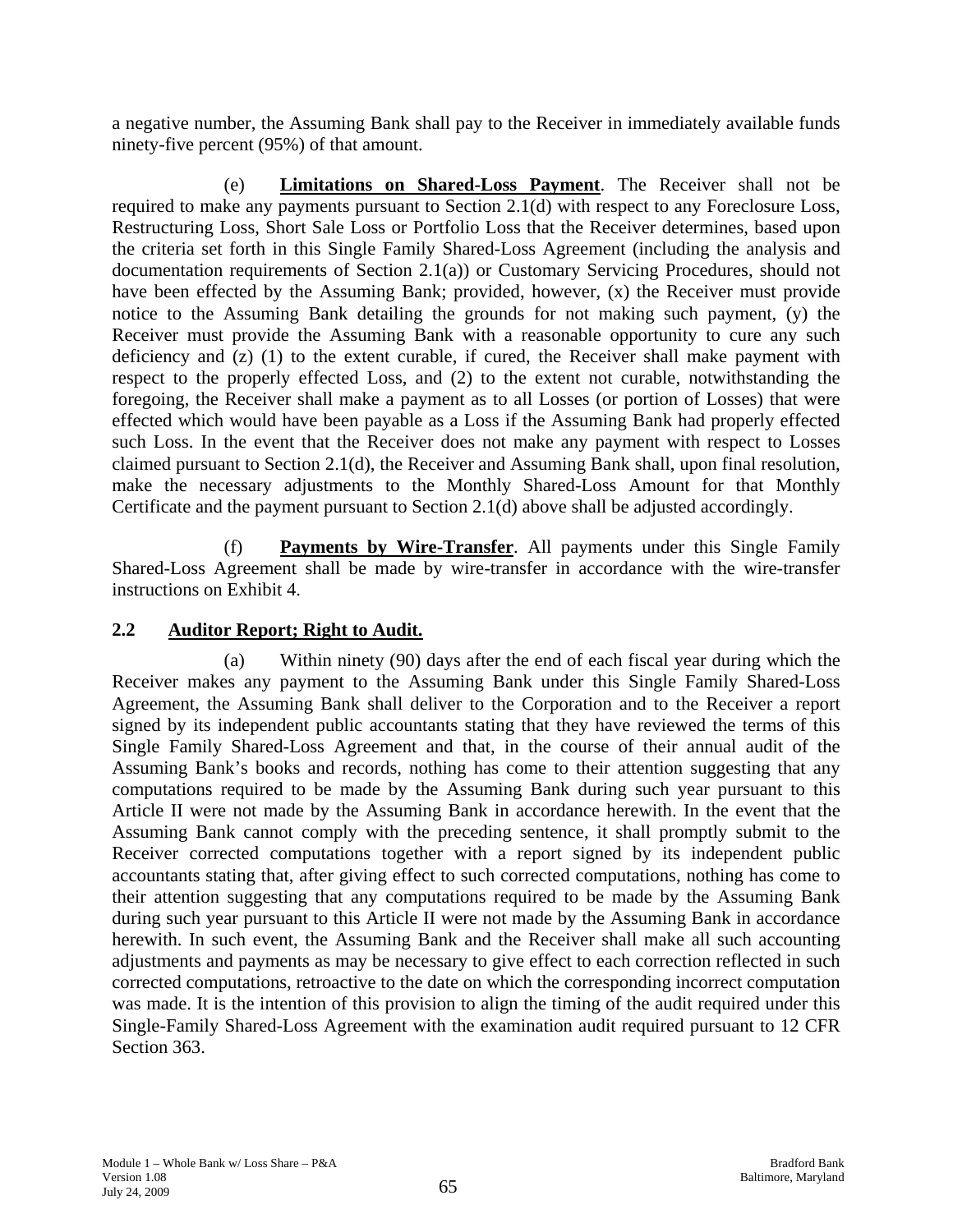(b) The Receiver or the FDIC in its corporate capacity ("Corporation") may perform an audit or audits to determine the Assuming Bank's compliance with the provisions of this Single Family Shared-Loss Agreement, including this Article II, by providing not less than ten (10) Business Days' prior written notice. Assuming Bank shall provide access to pertinent records and proximate working space in Assuming Bank's facilities. The scope and duration of any such audit shall be within the reasonable discretion of the Receiver or the Corporation, but shall in no event be administered in a manner that unreasonably interferes with the operation of the Assuming Bank's business. The Receiver or the Corporation, as the case may be, shall bear the expense of any such audit. In the event that any corrections are necessary as a result of such an audit or audits, the Assuming Bank and the Receiver shall make such accounting adjustments and payments as may be necessary to give retroactive effect to such corrections.

**2.3 Withholdings**. Notwithstanding any other provision in this Article II, the Receiver, upon the direction of the Director (or designee) of the Federal Deposit Insurance Corporation's Division of Resolutions and Receiverships, may withhold payment for any amounts included in a Monthly Certificate delivered pursuant to Section 2.1, if in its good faith and reasonable judgment there is a reasonable basis under the requirements of this Single Family Shared-Loss Agreement for denying the eligibility of an item for which reimbursement or payment is sought under such Section. In such event, the Receiver shall provide a written notice to the Assuming Bank detailing the grounds for withholding such payment. At such time as the Assuming Bank demonstrates to the satisfaction of the Receiver, in its reasonable judgment, that the grounds for such withholding of payment, or portion of payment, no longer exist or have been cured, then the Receiver shall pay the Assuming Bank the amount withheld which the Receiver determines is eligible for payment, within fifteen (15) Business Days.

**2.4 Books and Records**. The Assuming Bank shall at all times during the term of this Single Family Shared-Loss Agreement keep books and records sufficient to ensure and document compliance with the terms of this Single Family Shared-Loss Agreement, including but not limited to (a) documentation of alternatives considered with respect to defaulted loans or loans for which default is reasonably foreseeable, (b) documentation showing the calculation of loss for claims submitted to the Receiver, (c) retention of documents that support each line item on the loss claim forms, and (d) documentation with respect to the Recovery Amount on loans for which the Receiver has made a loss-share payment

**2.5 Information**. The Assuming Bank shall promptly provide to the Receiver such other information, including but not limited to, financial statements, computations, and bank policies and procedures, relating to the performance of the provisions of this Single Family Shared-Loss Agreement, as the Receiver may reasonably request from time to time.

**2.6 Tax Ruling**. The Assuming Bank shall not at any time, without the Receiver's prior written consent, seek a private letter ruling or other determination from the Internal Revenue Service or otherwise seek to qualify for any special tax treatment or benefits associated with any payments made by the Receiver pursuant to this Single Family Shared-Loss Agreement.

**2.7 Sale of Single Family Shared-Loss Loans**. The Receiver shall be relieved of its obligations with respect to a Single Family Shared-Loss Loan upon payment of a Foreclosure Loss amount or a Short Sale Loss amount with respect to such Single Family Shared-Loss Loan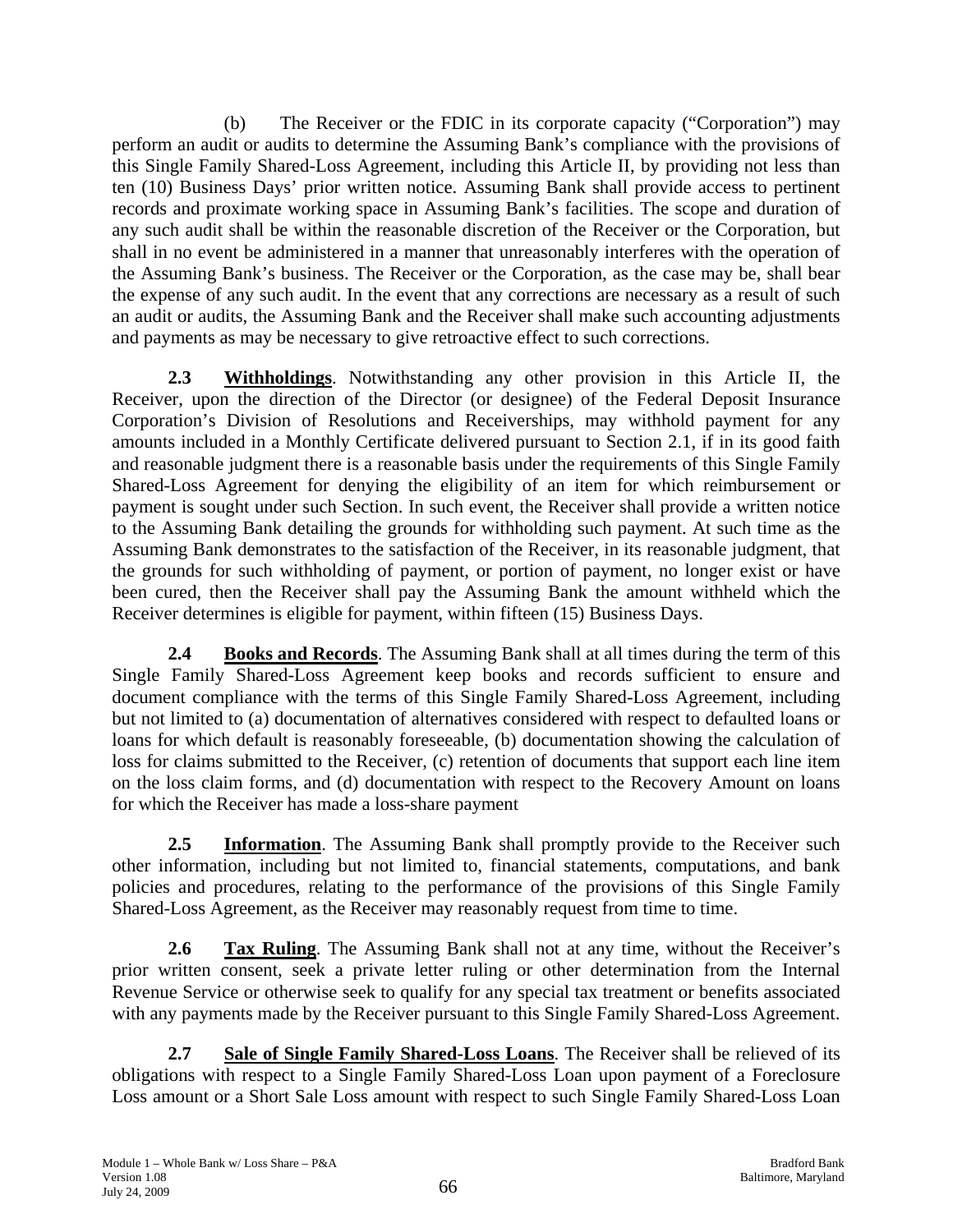or upon the sale of a Single Family Shared-Loss Loan by Assuming Bank to a person or entity that is not an Affiliate; provided, however, that if the Receiver consents to the sale of any such Single Family Shared-Loss Loan, any loss on such sale shall be a Portfolio Loss. The Assuming Bank shall provide the Receiver with timely notice of any such sale. Notwithstanding the foregoing, a sale of the Single Family Shared-Loss Loan, for purposes of this Section 2.7, shall not be deemed to have occurred as the result of (i) any change in the ownership or control of Assuming Bank or the transfer of any or all of the Single Family Shared-Loss Loan(s) to any Affiliate of Assuming Bank, (ii) a merger by Assuming Bank with or into any other entity, or (iii) a sale by Assuming Bank of all or substantially all of its assets.

### **ARTICLE III - RULES REGARDING THE ADMINISTRATION OF SINGLE FAMILY SHARED-LOSS LOANS**

**3.1 Agreement with Respect to Administration**. The Assuming Bank shall (and shall cause any of its Affiliates to which the Assuming Bank transfers any Single Family Shared-Loss Loans to) manage, administer, and collect the Single Family Shared-Loss Loans while owned by the Assuming Bank or any Affiliate thereof during the term of this Single Family Shared-Loss Agreement in accordance with the rules set forth in this Article III. The Assuming Bank shall be responsible to the Receiver in the performance of its duties hereunder and shall provide to the Receiver such reports as the Receiver reasonably deems advisable, including but not limited to the reports required by Sections 2.1, 2.2 and 3.3 hereof, and shall permit the Receiver to monitor the Assuming Bank's performance of its duties hereunder.

**3.2 Duties of the Assuming Bank**. (a) In performance of its duties under this Article III, the Assuming Bank shall:

(i) manage and administer each Single Family Shared-Loss Loan in accordance with Assuming Bank's usual and prudent business and banking practices and Customary Servicing Procedures;

(ii) exercise its best business judgment in managing, administering and collecting amounts owed on the Single Family Shared-Loss Loans;

(iii) use commercially reasonable efforts to maximize Recoveries with respect to Losses on Single Family Shared-Loss Loans without regard to the effect of maximizing collections on assets held by the Assuming Bank or any of its Affiliates that are not Single Family Shared-Loss Loans;

(iv) retain sufficient staff (in Assuming Bank's discretion) to perform its duties hereunder; and

(v) other than as provided in Section 2.1(a), comply with the terms of the Modification Guidelines for any Single Family Shared-Loss Loans meeting the requirements set forth therein. For the avoidance of doubt, the Assuming Bank may propose exceptions to Exhibit 5 (the FDIC Loan Modification Program) for a group of Loans with similar characteristics, with the objectives of (1) minimizing the loss to the Assuming Bank and the FDIC and (2) maximizing the opportunity for qualified homeowners to remain in their homes with affordable mortgage payments.

(b) Any transaction with or between any Affiliate of the Assuming Bank with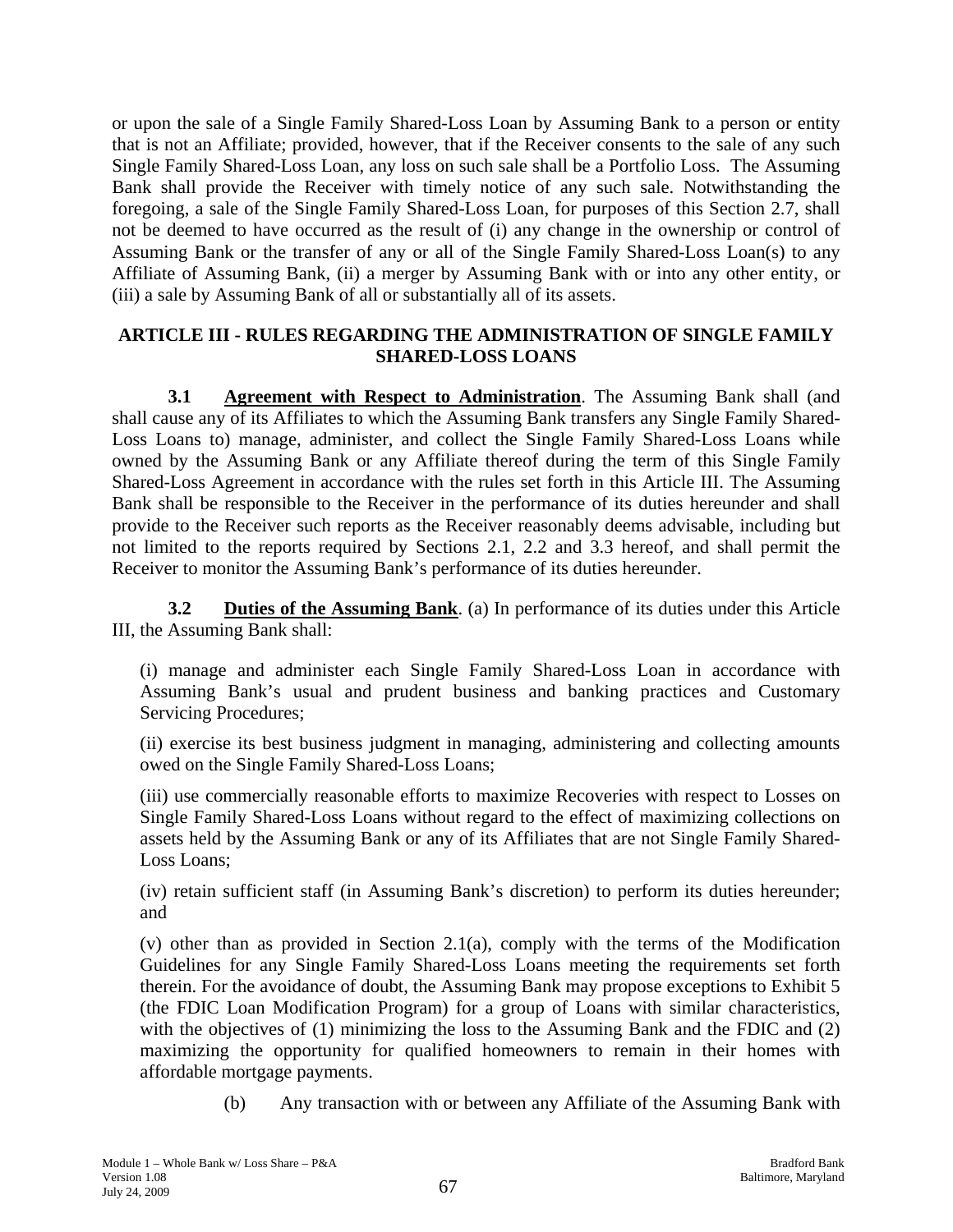respect to any Single Family Shared-Loss Loan including, without limitation, the execution of any contract pursuant to which any Affiliate of the Assuming Bank will manage, administer or collect any of the Single Family Shared-Loss Loans will be provided to FDIC for informational purposes and if such transaction is not entered into on an arm's length basis on commercially reasonable terms such transaction shall be subject to the prior written approval of the Receiver.

**3.3 Shared-Loss Asset Records and Reports**. The Assuming Bank shall establish and maintain such records as may be appropriate to account for the Single Family Shared-Loss Loans in such form and detail as the Receiver may reasonably require, and to enable the Assuming Bank to prepare and deliver to the Receiver such reports as the Receiver may from time to time request regarding the Single Family Shared-Loss Loans and the Monthly Certificates required by Section 2.1 of this Single Family Shared-Loss Agreement.

# **3.4 Related Loans**.

(a) Assuming Bank shall use its best efforts to determine which loans are "Related Loans", as hereinafter defined. The Assuming Bank shall not manage, administer or collect any "Related Loan" in any manner that would have the effect of increasing the amount of any collections with respect to the Related Loan to the detriment of the Single Family Shared-Loss Loan to which such loan is related. A "Related Loan" means any loan or extension of credit held by the Assuming Bank at any time on or prior to the end of the Final Shared-Loss Month that is made to an Obligor of a Single Family Shared-Loss Loan.

(b) The Assuming Bank shall prepare and deliver to the Receiver with the Monthly Certificates for the calendar months ending June 30 and December 31, a schedule of all Related Loans on the Accounting Records of the Assuming Bank as of the end of each such semi-annual period.

**3.5 Legal Action; Utilization of Special Receivership Powers**. The Assuming Bank shall notify the Receiver in writing (such notice to be given in accordance with Article V below and to include all relevant details) prior to utilizing in any legal action any special legal power or right which the Assuming Bank derives as a result of having acquired an asset from the Receiver, and the Assuming Bank shall not utilize any such power unless the Receiver shall have consented in writing to the proposed usage. The Receiver shall have the right to direct such proposed usage by the Assuming Bank and the Assuming Bank shall comply in all respects with such direction. Upon request of the Receiver, the Assuming Bank will advise the Receiver as to the status of any such legal action. The Assuming Bank shall immediately notify the Receiver of any judgment in litigation involving any of the aforesaid special powers or rights.

**3.6 Third Party Servicer**. The Assuming Bank may perform any of its obligations and/or exercise any of its rights under this Single Family Shared-Loss Agreement through or by one or more Third Party Servicers, who may take actions and make expenditures as if any such Third Party Servicer was the Assuming Bank hereunder (and, for the avoidance of doubt, such expenses incurred by any such Third Party Servicer on behalf of the Assuming Bank shall be included in calculating Losses to the extent such expenses would be included in such calculation if the expenses were incurred by Assuming Bank); provided, however, that the use thereof by the Assuming Bank shall not release the Assuming Bank of any obligation or liability hereunder.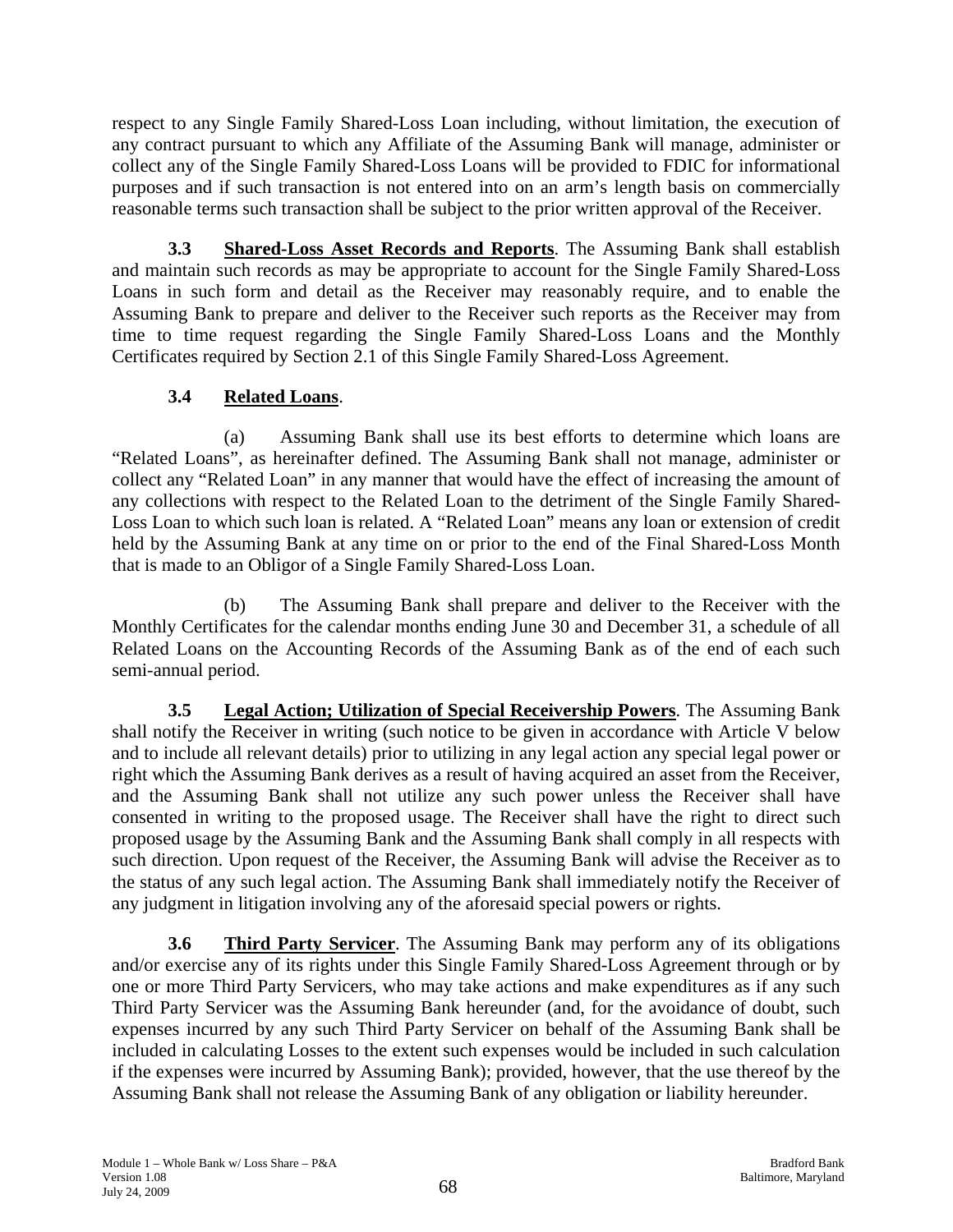### **ARTICLE IV – PORTFOLIO SALE**

**4.1 Assuming Bank Portfolio Sales of Remaining Single Family Shared-Loss Loans**. The Assuming Bank shall have the right with the concurrence of the Receiver to liquidate for cash consideration, from time to time in one or more transactions, all or a portion of Single Family Shared-Loss Loans held by the Assuming Bank at any time prior to the Termination Date ("Portfolio Sales"). If the Assuming Bank exercises its option under this Section 4.1, it must give thirty (30) days notice in writing to the Receiver setting forth the details and schedule for the Portfolio Sale which shall be conducted by means of sealed bid sales to third parties, not including any of the Assuming Bank's affiliates, contractors, or any affiliates of the Assuming Bank's contractors. Sales of Restructured Loans shall be sold in a separate pool from Single Family Shared-Loss Loans not restructured. The Receiver's review of the Assuming Bank's proposed Portfolio Sale will be considered in a timely fashion and approval will not be unreasonably withheld, delayed or conditioned.

**4.2 Assuming Bank's Liquidation of Remaining Single Family Shared-Loss Loans**. In the event that the Assuming Bank does not conduct a Portfolio Sale pursuant to Section 4.1, the Receiver shall have the right, exercisable in its sole and absolute discretion, to require the Assuming Bank to liquidate for cash consideration, any Single Family Shared-Loss Loans held by the Assuming Bank at any time after the date that is six months prior to the Termination Date. If the Receiver exercises its option under this Section 4.2, it must give notice in writing to the Assuming Bank, setting forth the time period within which the Assuming Bank shall be required to liquidate the Single Family Shared-Loss Loans. The Assuming Bank will comply with the Receiver's notice and must liquidate the Single Family Shared-Loss Loans as soon as reasonably practicable by means of sealed bid sales to third parties, not including any of the Assuming Bank's affiliates, contractors, or any affiliates of the Assuming Bank's contractors. The selection of any financial advisor or other third party broker or sales agent retained for the liquidation of the remaining Single Family Shared-Loss Loans pursuant to this Section shall be subject to the prior approval of the Receiver, such approval not to be unreasonably withheld, delayed or conditioned.

**4.3 Calculation of Sale Gain or Loss**. For Single Family Shared-Loss Loans that are not Restructured Loans gain or loss on the sales under Section 4.1 or Section 4.2 will be calculated as the sale price received by the Assuming Bank less the unpaid principal balance of the remaining Single Family Shared-Loss Loans. For any Restructured Loan included in the sale gain or loss on sale will be calculated as (a) the sale price received by the Assuming Bank less (b) the net present value of estimated cash flows on the Restructured Loan that was used in the calculation of the related Restructuring Loss plus (c) Loan principal payments collected by the Assuming Bank from the date the Loan was restructured to the date of sale. (See Exhibit 2d for example calculation).

### **ARTICLE V -- LOSS-SHARING NOTICES GIVEN TO RECEIVER AND PURCHASER**

All notices, demands and other communications hereunder shall be in writing and shall be delivered by hand, or overnight courier, receipt requested, addressed to the parties as follows: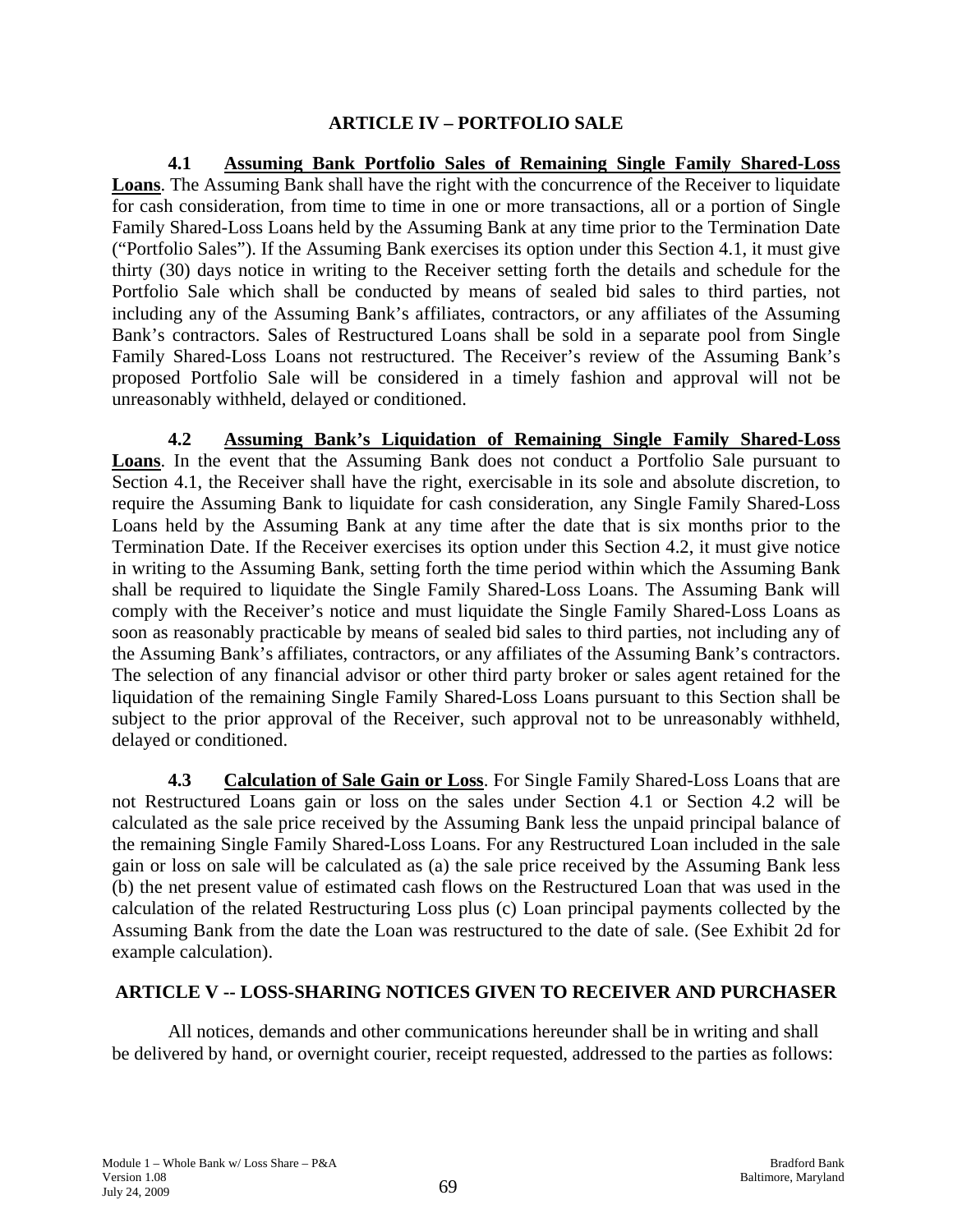| If to Receiver, to:                                                                                                                | Federal Deposit Insurance Corporation as Receiver<br>for Bradford Bank<br>Division of Resolutions and Receiverships<br>550 17th Street, N.W.<br>Washington, D.C. 20429<br>Attention: Ralph Malami, Manager, Capital Markets |  |
|------------------------------------------------------------------------------------------------------------------------------------|-----------------------------------------------------------------------------------------------------------------------------------------------------------------------------------------------------------------------------|--|
| with a copy to:                                                                                                                    | <b>Federal Deposit Insurance Corporation</b><br>as Receiver for Bradford Bank<br><b>Room E7056</b><br>3501 Fairfax Drive, Arlington, VA 2226<br>Attn: Special Issues Unit                                                   |  |
| With respect to a notice under Section 3.5 of this Single Family Shared-Loss<br>Agreement, copies of such notice shall be sent to: |                                                                                                                                                                                                                             |  |
|                                                                                                                                    | <b>Federal Deposit Insurance Corporation</b><br>Legal Division 1601 Bryan St.<br>Dallas, Texas 75201<br><b>Attention: Regional Counsel</b>                                                                                  |  |
| If to Assuming Bank, to:                                                                                                           | Manufacturers and Traders Trust Company<br>One M&T Plaza<br>$12^{th}$ Floor<br>Buffalo, NY 14208<br>Attention:<br>Ayan D. Gupta, Group Vice<br>President                                                                    |  |
| with a copy to:                                                                                                                    |                                                                                                                                                                                                                             |  |

Brian R. Yoshida, Esq.

Such Persons and addresses may be changed from time to time by notice given pursuant to the provisions of this Article V. Any notice, demand or other communication delivered pursuant to the provisions of this Article V shall be deemed to have been given on the date actually received.

### **ARTICLE VI -- MISCELLANEOUS**

**6.1. Expenses**. Except as otherwise expressly provided herein, all costs and expenses incurred by or on behalf of a party hereto in connection with this Single Family Shared-Loss Agreement shall be borne by such party whether or not the transactions contemplated herein shall be consummated.

**6.2 Successors and Assigns; Specific Performance.** All terms and provisions of this Single Family Shared-Loss Agreement shall be binding upon and shall inure to the benefit of the parties hereto only; provided, however, that, Receiver may assign or otherwise transfer this Single Family Shared-Loss Agreement (in whole or in part) to the Federal Deposit Insurance Corporation in its corporate capacity without the consent of Assuming Bank. Notwithstanding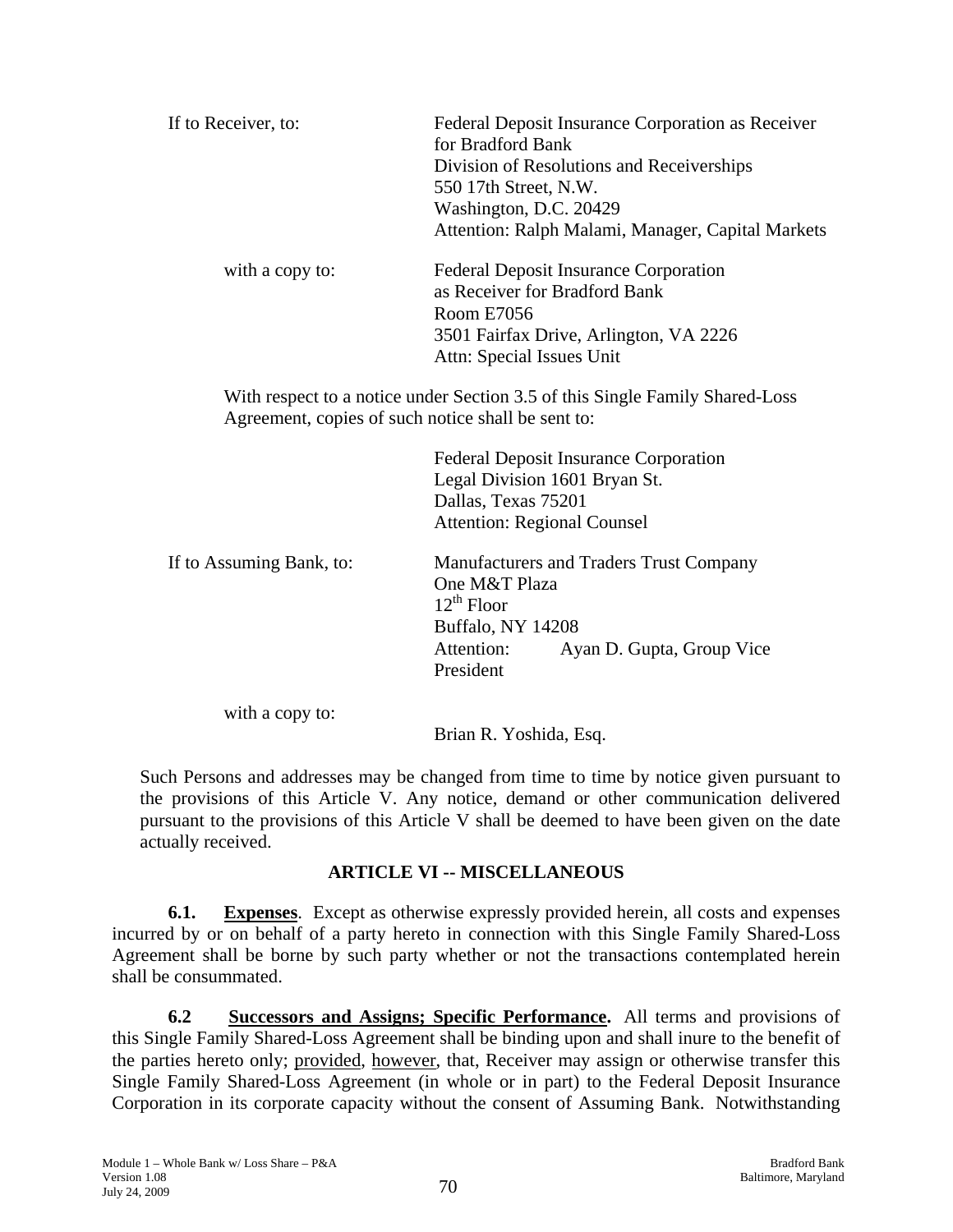anything to the contrary contained in this Single Family Shared-Loss Agreement, except as is expressly permitted in this Section 6.2, Assuming Bank may not assign or otherwise transfer this Single Family Shared-Loss Agreement (in whole or in part) without the prior written consent of the Receiver, which consent may be granted or withheld by the Receiver in its sole discretion, and any attempted assignment or transfer in violation of this provision shall be void *ab initio.*  For the avoidance of doubt, a merger or consolidation of the Assuming Bank with and into another financial institution, the sale of all or substantially all of the assets of the Assuming Bank to another financial institution constitutes the transfer of this Single Family Shared-Loss Agreement which requires the consent of the Receiver; and for a period of thirty-six (36) months after Bank Closing, a merger or consolidation shall also include the sale by any individual shareholder, or shareholders acting in concert, of more than 9% of the outstanding shares of the Assuming Bank, or of its holding company, or of any subsidiary holding Shared-Loss Assets, or the sale of shares by the Assuming Bank or its holding company or any subsidiary holding Shared-Loss Assets, in a public or private offering, that increases the number of shares outstanding by more than 9%, constitutes the transfer of this Single Family Shared-Loss Agreement which requires the consent of the Receiver. However, no Loss shall be recognized as a result of any accounting adjustments that are made due to any such merger, consolidation or sale consented to by the FDIC. The FDIC's consent shall not be required if the aggregate outstanding principal balance of Shared-Loss Assets is less than twenty percent (20%) of the initial aggregate balance of Shared-Loss Assets.

**6.3** Governing Law. This Single Family Shared-Loss Agreement shall be construed in accordance with federal law, or, if there is no applicable federal law, the laws of the State of New York, without regard to any rule of conflict of law that would result in the application of the substantive law of any jurisdiction other than the State of New York.

**6.4 WAIVER OF JURY TRIAL**. EACH PARTY HERETO HEREBY IRREVOCABLY AND UNCONDITIONALLY WAIVES ALL RIGHT TO TRIAL BY JURY IN OR TO HAVE A JURY PARTICIPATE IN RESOLVING ANY DISPUTE, ACTION, PROCEEDING OR COUNTERCLAIM, WHETHER SOUNDING IN CONTRACT, TORT OR OTHERWISE, ARISING OUT OF OR RELATING TO OR IN CONNECTION WITH THIS SINGLE FAMILY SHARED-LOSS AGREEMENT OR ANY OF THE TRANSACTIONS CONTEMPLATED HEREBY.

**6.5 Captions**. All captions and headings contained in this Single Family Shared-Loss Agreement are for convenience of reference only and do not form a part of, and shall not affect the meaning or interpretation of, this Single Family Shared-Loss Agreement.

**6.6 Entire Agreement; Amendments**. This Single Family Shared-Loss Agreement, along with the Commercial Shared-Loss Agreement and the Purchase and Assumption Agreement, including the Exhibits and any other documents delivered pursuant hereto or thereto, embody the entire agreement of the parties with respect to the subject matter hereof, and supersede all prior representations, warranties, offers, acceptances, agreements and understandings, written or oral, relating to the subject matter herein. This Single Family Shared-Loss Agreement may be amended or modified or any provision thereof waived only by a written instrument signed by both parties or their respective duly authorized agents.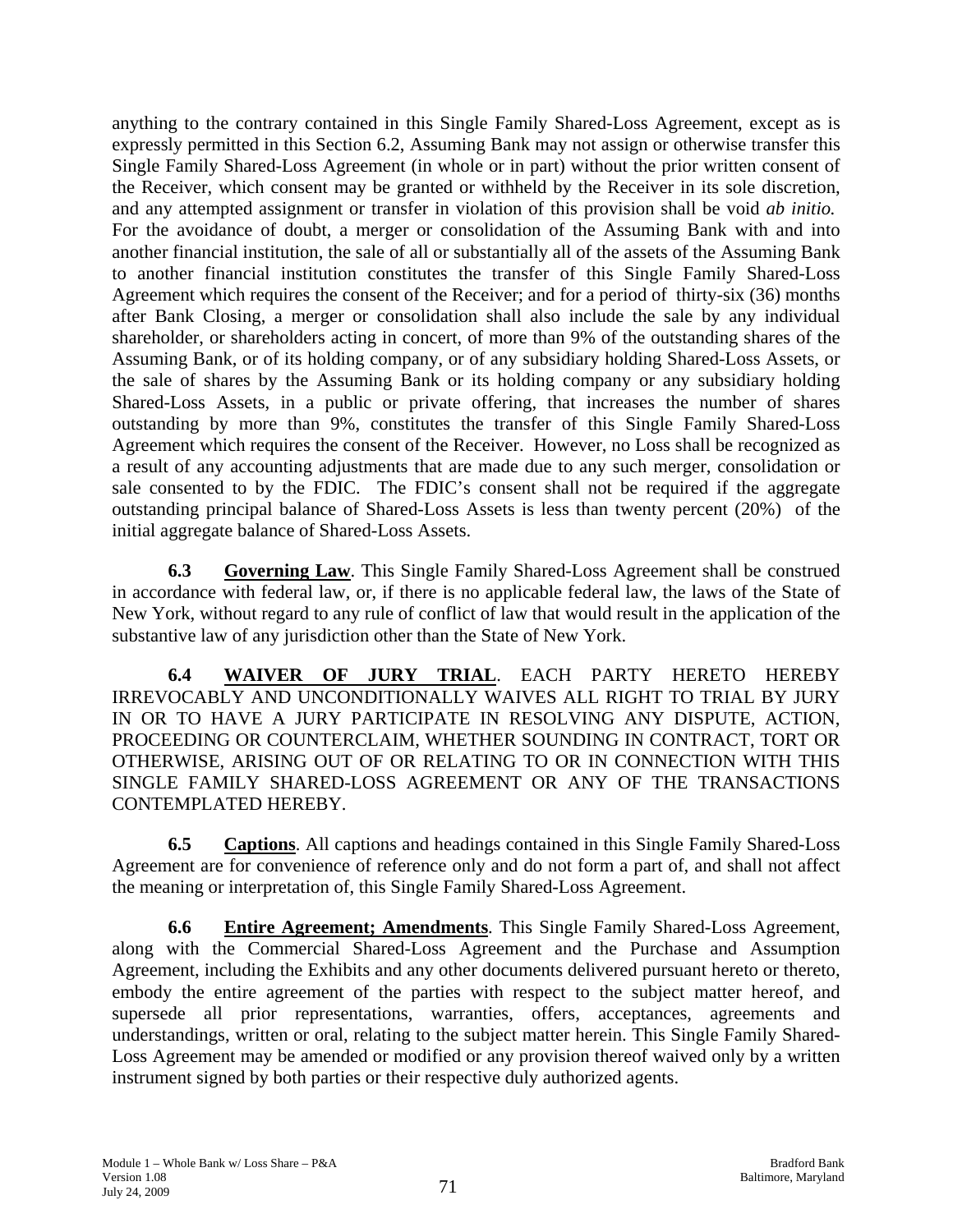**6.7 Severability**. Whenever possible, each provision of this Single Family Shared-Loss Agreement shall be interpreted in such manner as to be effective and valid under applicable law, but if any provision of this Single Family Shared-Loss Agreement is held to be prohibited by or invalid, illegal or unenforceable under applicable law, such provision shall be construed and enforced as if it had been more narrowly drawn so as not to be prohibited, invalid, illegal or unenforceable, and the validity, legality and enforceability of the remainder of such provision and the remaining provisions of this Single Family Shared-Loss Agreement shall not in any way be affected or impaired thereby.

**6.8 No Third Party Beneficiary**. This Single Family Shared-Loss Agreement and the Exhibits hereto are for the sole and exclusive benefit of the parties hereto and their respective permitted successors and permitted assigns and there shall be no other third party beneficiaries, and nothing in this Single Family Shared-Loss Agreement or the Exhibits shall be construed to grant to any other Person any right, remedy or Claim under or in respect of this Single Family Shared-Loss Agreement or any provision hereof.

**6.9 Counterparts**. This Single Family Shared-Loss Agreement may be executed separately by Receiver and Assuming Bank in any number of counterparts, each of which when executed and delivered shall be an original, but such counterparts shall together constitute one and the same instrument.

**6.10 Consent**. Except as otherwise provided herein, when the consent of a party is required herein, such consent shall not be unreasonably withheld or delayed.

**6.11 Rights Cumulative**. Except as otherwise expressly provided herein, the rights of each of the parties under this Single Family Shared-Loss Agreement are cumulative, may be exercised as often as any party considers appropriate and are in addition to each such party's rights under the Purchase and Sale Agreement and any of the related agreements or under law. Except as otherwise expressly provided herein, any failure to exercise or any delay in exercising any of such rights, or any partial or defective exercise of such rights, shall not operate as a waiver or variation of that or any other such right.

#### **ARTICLE VII DISPUTE RESOLUTION**

## **7.1 Dispute Resolution Procedures.**

(a) In the event a dispute arises about the interpretation, application, calculation of Loss, or calculation of payments or otherwise with respect to this Single Family Shared-Loss Agreement ("SF Shared-Loss Dispute Item"), then the Receiver and the Assuming Bank shall make every attempt in good faith to resolve such items within sixty (60) days following the receipt of a written description of the SF Shared-Loss Dispute Item, with notification of the possibility of taking the matter to arbitration (the date on which such 60-day period expires, or any extension of such period as the parties hereto may mutually agree to in writing, herein called the "Resolution Deadline Date"). If the Receiver and the Assuming Bank resolve all such items to their mutual satisfaction by the Resolution Deadline Date, then within thirty (30) days following such resolution, any payment arising out such resolution shall be made arising from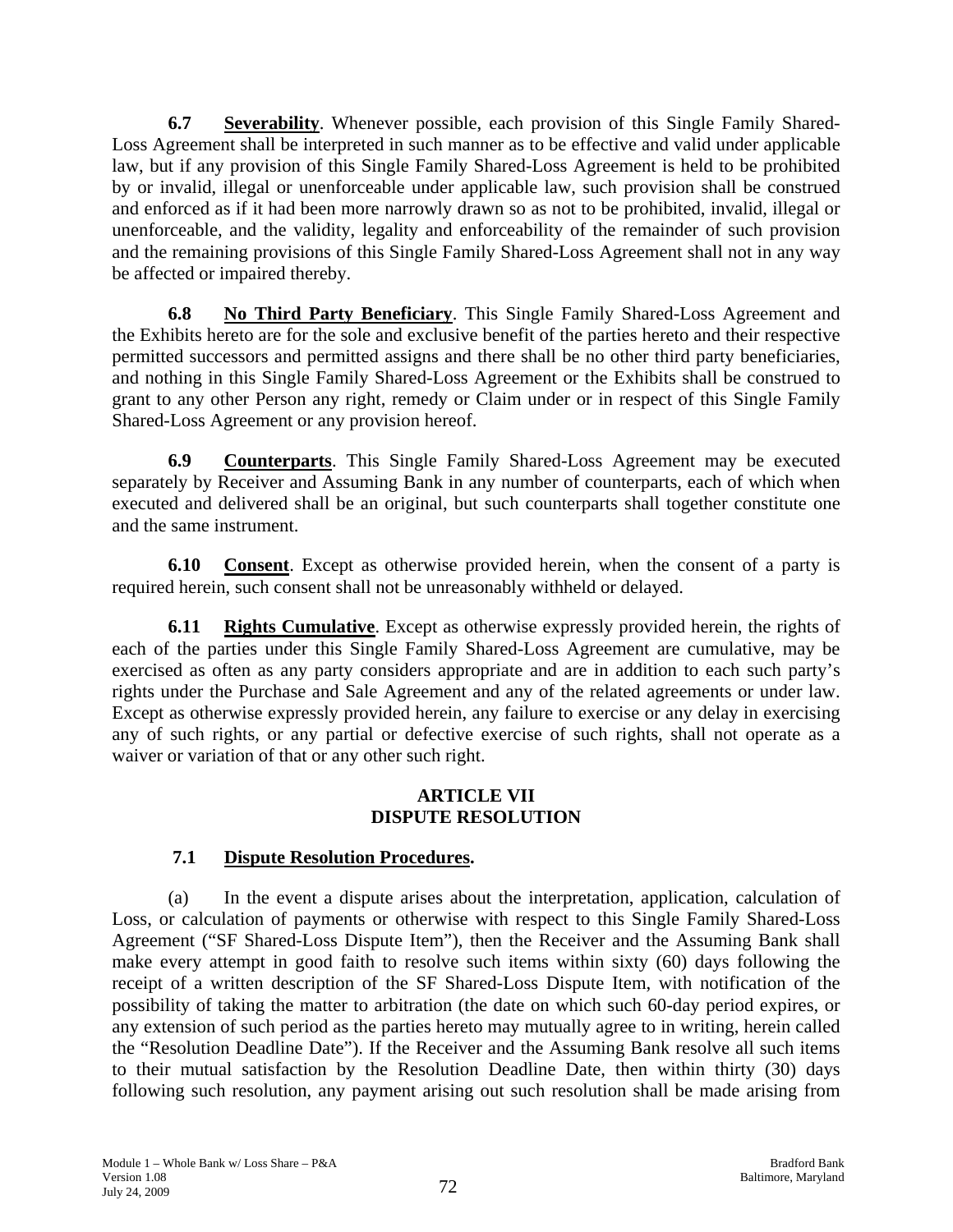the settlement of the SF Shared-Loss Dispute.

(b) If the Receiver and the Assuming Bank fail to resolve any outstanding SF Shared-Loss Dispute Items by the Resolution Deadline Date, then either party may notify the other of its intent to submit the SF Shared-Loss Dispute Item to arbitration pursuant to the provisions of this Article VII. Failure of either party to notify the other of its intent to submit any unresolved SF Shared-Loss Dispute Item to arbitration within thirty (30) days following the Resolution Deadline Date (the date on which such thirty (30) day period expires is herein called the "Arbitration Deadline Date") shall be deemed an acceptance of such SF Shared-Loss Dispute not submitted to arbitration, as well as a waiver of the submitting party's right to dispute such nonsubmitted SF Shared-Loss Dispute Item but not a waiver of any similar claim which may arise in the future.

(c) If a SF Shared-Loss Dispute Item is submitted to arbitration, it shall be governed by the rules of the American Arbitration Association (the "AAA"), except as otherwise provided herein. Either party may submit a matter for arbitration by delivering a notice, prior to the Arbitration Deadline Date, to the other party in writing setting forth:

> (i) A brief description of each SF Shared-Loss Dispute Item submitted for arbitration;

> (ii) A statement of the moving party's position with respect to each SF Shared-Loss Dispute Item submitted for arbitration;

> (iii) The value sought by the moving party, or other relief requested regarding each SF Shared-Loss Dispute Item submitted for arbitration, to the extent reasonably calculable; and

> (iv) The name and address of the arbiter selected by the moving party (the "Moving Arbiter"), who shall be a neutral, as determined by the AAA.

Failure to adequately include any information above shall not be deemed to be a waiver of the parties' right to arbitrate so long as after notification of such failure the moving party cures such failure as promptly as reasonably practicable.

(d) The non-moving party shall, within thirty (30) days following receipt of a notice of arbitration pursuant to this Section 7.1, deliver a notice to the moving party setting forth:

> (i) The name and address of the arbiter selected by the non-moving party (the "Respondent Arbiter"), who shall be a neutral, as determined by the AAA;

> (ii) A statement of the position of the respondent with respect to each Dispute Item; and

> (iii) The ultimate resolution sought by the respondent or other relief, if any, the respondent deems is due the moving party with respect to each SF Shared-Loss Dispute Item.

Failure to adequately include any information above shall not be deemed to be a waiver of the non-moving party's right to defend such arbitration so long as after notification of such failure the non-moving party cures such failure as promptly as reasonably practicable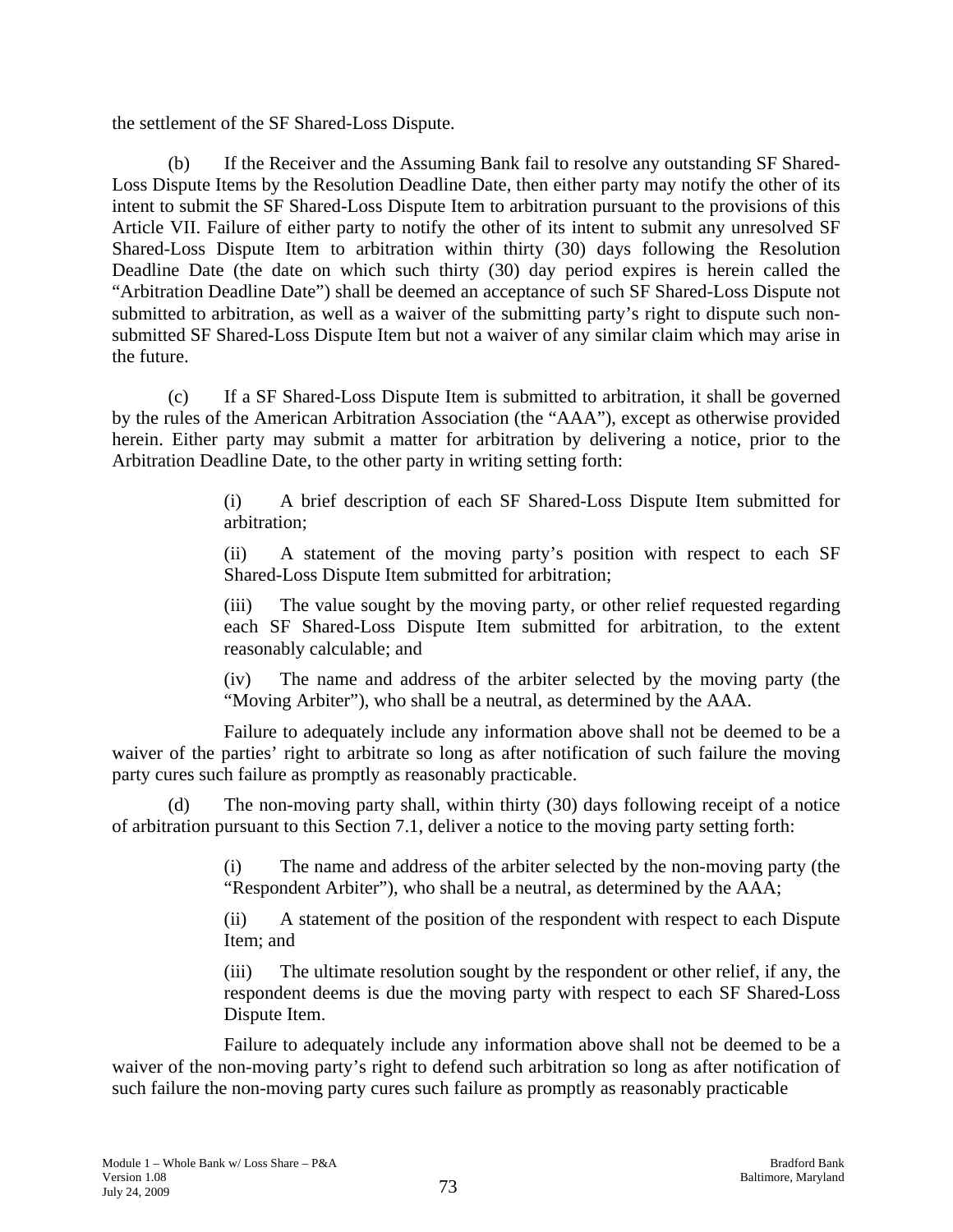(e) The Moving Arbiter and Respondent Arbiter shall select a third arbiter from a list furnished by the AAA. In accordance with the rules of the AAA, the three (3) arbiters shall constitute the arbitration panel for resolution of each SF Loss-Share Dispute Item. The concurrence of any two (2) arbiters shall be deemed to be the decision of the arbiters for all purposes hereunder. The arbitration shall proceed on such time schedule and in accordance with the Rules of Commercial Arbitration of the AAA then in effect, as modified by this Section 7.1. The arbitration proceedings shall take place at such location as the parties thereto may mutually agree, but if they cannot agree, then they will take place at the offices of the Corporation in Washington, DC, or Arlington, Virginia.

(f) The Receiver and Assuming Bank shall facilitate the resolution of each outstanding SF Shared-Loss Dispute Item by making available in a prompt and timely manner to one another and to the arbiters for examination and copying, as appropriate, all documents, books, and records under their respective control and that would be discoverable under the Federal Rules of Civil Procedure.

(g) The arbiters designated pursuant to subsections (c), (d) and (e) hereof shall select, with respect to each Dispute Item submitted to arbitration pursuant to this Section 7.1, either (i) the position and relief submitted by the Assuming Bank with respect to each SF Shared-Loss Dispute Item, or (ii) the position and relief submitted by the Receiver with respect to each SF Shared-Loss Dispute Item, in either case as set forth in its respective notice of arbitration. The arbiters shall have no authority to select a value for each Dispute Item other than the determination set forth in Section 7.1(c) and Section 7.1(d). The arbitration shall be final, binding and conclusive on the parties.

(h) Any amounts ultimately determined to be payable pursuant to such award shall bear interest at the Settlement Interest Rate from and including the date specified for the arbiters decisions specified in this Section 7.1, without regard to any extension of the finality of such award, to but not including the date paid. All payments required to be made under this Section 7.1 shall be made by wire transfer.

(i) For the avoidance of doubt, to the extent any notice of a SF Shared-Loss Dispute Item(s) is provided prior to the Termination Date, the terms of this Single Family Shared-Loss Agreement shall remain in effect with respect to the Single Family Shared-Loss Loans that are the subject of such SF Shared-Loss Dispute Item(s) until such time as any such dispute is finally resolved.

**7.2 Fees and Expenses of Arbiters.** The aggregate fees and expenses of the arbiters shall be borne equally by the parties. The parties shall pay the aggregate fees and expenses within thirty (30) days after receipt of the written decision of the arbiters (unless the arbiters agree in writing on some other payment schedule).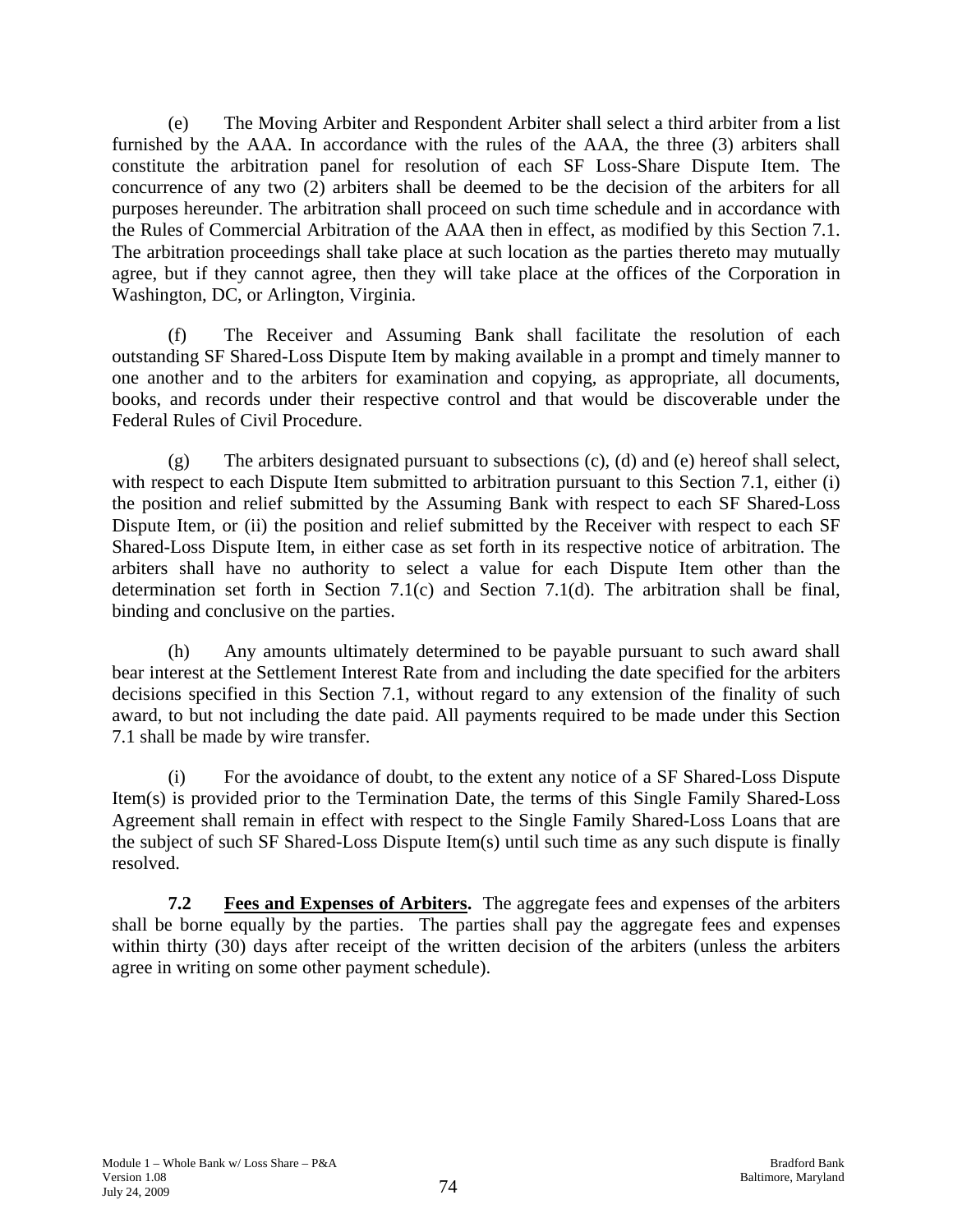## **Exhibit 1**

## **Monthly Certificate**

| <b>PART 1 - CURRENT MONTH NET LOSS</b> |                      |                      |                   |                             |                             |
|----------------------------------------|----------------------|----------------------|-------------------|-----------------------------|-----------------------------|
|                                        |                      |                      |                   |                             |                             |
|                                        |                      |                      | Specify loss type |                             |                             |
| <b>MONTH ENDED:</b>                    | [input report month] |                      | as Foreclosure,   |                             |                             |
|                                        |                      |                      | or Short-Sale.    |                             |                             |
| <u>Losses</u>                          |                      |                      |                   |                             |                             |
|                                        |                      | Loss                 |                   |                             |                             |
| Loan No.                               | Loss Type            | Amount               |                   |                             |                             |
|                                        |                      |                      |                   |                             |                             |
|                                        |                      |                      |                   |                             |                             |
|                                        |                      |                      |                   |                             |                             |
|                                        |                      |                      |                   | <b>Loss Amount</b>          | <b>Loss Month is</b>        |
|                                        |                      |                      |                   | is the amount               | the reporting               |
| <b>TOTAL</b>                           |                      | XX                   | $\overline{A}$    | of Loss                     | month in                    |
|                                        |                      |                      |                   | incurred and<br>reported on | which the<br>Loss was       |
|                                        |                      |                      |                   | the loan in a               | reported.                   |
| <b>Recoveries</b>                      |                      |                      |                   |                             |                             |
|                                        |                      | Recovery             | Loss              | Ŧ<br>Loss                   |                             |
| Loan No.                               |                      | Amount               | Amount            | Month                       |                             |
|                                        |                      |                      |                   |                             |                             |
|                                        |                      |                      |                   |                             |                             |
|                                        |                      |                      |                   |                             |                             |
|                                        |                      |                      |                   |                             |                             |
|                                        |                      |                      |                   |                             |                             |
|                                        |                      |                      |                   |                             |                             |
|                                        |                      |                      |                   |                             |                             |
| <b>TOTAL</b>                           |                      | XX                   | B                 |                             |                             |
|                                        |                      |                      |                   |                             |                             |
| Net Losses                             |                      | XX                   | $C = A - B$       |                             |                             |
| (Recoveries)                           |                      |                      |                   |                             |                             |
|                                        |                      |                      |                   |                             |                             |
|                                        |                      |                      |                   |                             |                             |
|                                        |                      |                      |                   |                             | If Col. D minus Col. E is   |
|                                        |                      |                      |                   |                             | less than zero, enter zero. |
| <b>PART 2 - FIRST LOSS TEST</b>        |                      |                      |                   | Col. D - Col.               |                             |
|                                        |                      |                      | Col. E            | E                           |                             |
|                                        |                      | Col. D<br>Cumulative |                   | Cumulative                  |                             |
|                                        |                      |                      | <b>First Loss</b> | Shared-Loss                 |                             |
|                                        |                      | Loss                 | Tranche           |                             |                             |
|                                        |                      | Amount               |                   | Amount                      |                             |
| Balance, beginning of month            |                      |                      | $\overline{XX}$   | $\overline{XX}$             | $\overline{F}$              |
|                                        |                      | XX                   |                   |                             |                             |
| Current month Net Losses (from Part 1) |                      | $\overline{XX}$      |                   |                             |                             |
|                                        |                      |                      |                   |                             |                             |
| Balance, end of month                  |                      | $\overline{XX}$      | $\overline{XX}$   | $\overline{XX}$             | G                           |
|                                        |                      |                      |                   |                             |                             |
|                                        |                      |                      |                   |                             |                             |
| <b>Shared Loss Amount</b>              |                      |                      |                   | XX                          | $G - F$                     |
| Times Loss Share percentage            |                      |                      |                   | 80%                         |                             |
|                                        |                      |                      |                   |                             |                             |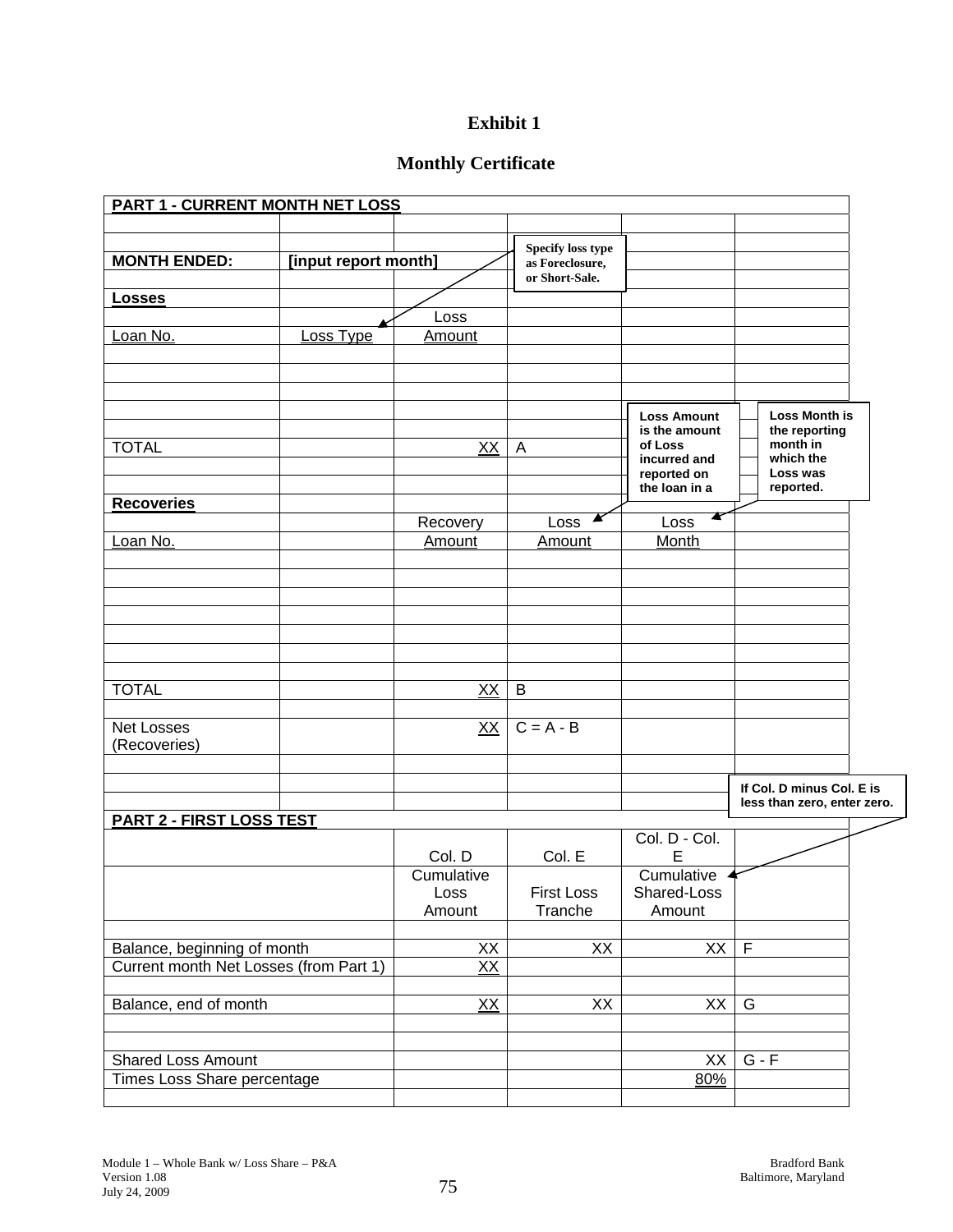| Amount due from (to) FDIC as Receiver                                                                |  | ХX           |  |  |
|------------------------------------------------------------------------------------------------------|--|--------------|--|--|
|                                                                                                      |  |              |  |  |
| Pursuant to Section 2.1 of the Single Family Shared-Loss Agreement, the undersigned hereby certifies |  |              |  |  |
| the information on this Certificate is true, complete and correct.                                   |  |              |  |  |
| <b>OFFICER SIGNATURE</b>                                                                             |  |              |  |  |
| <b>OFFICER NAME:</b>                                                                                 |  | <b>TITLE</b> |  |  |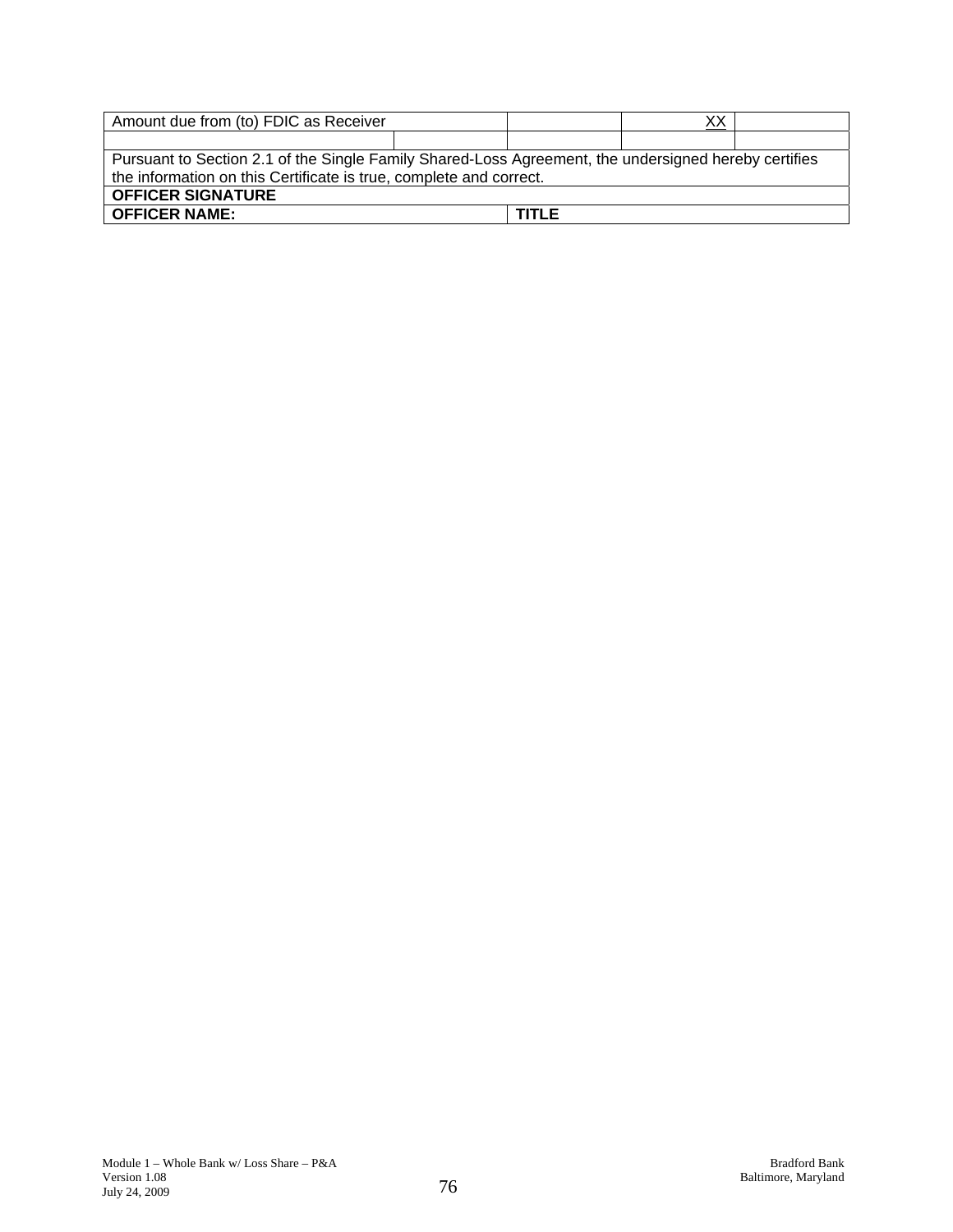#### **Exhibit 2a**

This exhibit contains three versions of the loss share calculation for foreclosure, plus explanatory notes.

#### **Exhibit 2a(1) CALCULATION OF FORECLOSURE LOSS Foreclosure Occurred Prior to Loss Share Agreement**

|    | 1 Shared-Loss Month<br>2 Loan no:<br>3 REO #              | May-09<br>364574<br>621 |
|----|-----------------------------------------------------------|-------------------------|
|    |                                                           |                         |
|    | 4 Foreclosure date                                        | 12/18/08                |
|    | 5 Liquidation date                                        | 4/12/09                 |
|    | 6 Note Interest rate                                      | 8.100%                  |
|    | 7 Most recent BPO                                         | 228,000                 |
|    | 8 Most recent BPO date                                    | 1/21/09                 |
|    | <b>Foreclosure Loss calculation</b>                       |                         |
|    | 9 Book value at date of Loss Share agreement              | 244,900                 |
|    | Accrued interest, limited to 90 days or days from failure |                         |
|    | 10 to sale, whichever is less                             | 3,306                   |
|    | 11 Costs incurred after Loss Share agreement in place:    |                         |
| 12 | Attorney's fees                                           | 0                       |
|    | Foreclosure costs, including title search, filing fees,   |                         |
|    | 13 advertising, etc.                                      | 0                       |
| 14 | Property protection costs, maint. and repairs             | 6,500                   |
| 15 | Tax and insurance advances                                | 0                       |
|    | <b>Other Advances</b>                                     |                         |
| 16 | Appraisal/Broker's Price Opinion fees                     | 0                       |
| 17 | Inspections                                               | 0                       |
| 18 | Other                                                     | 0                       |
|    | 19 Gross balance recoverable by Purchaser                 | 254,706                 |
|    | <b>Cash Recoveries:</b>                                   |                         |
|    | 20 Net liquidation proceeds (from HUD-1 settl stmt)       | 219,400                 |
|    | 21 Hazard Insurance proceeds                              | 0                       |
|    | 22 Mortgage Insurance proceeds                            | 0                       |
|    | 23 T & I escrow account balances, if positive             | 0                       |
|    | 24 Other credits, if any (itemize)                        | 0                       |
| 25 | <b>Total Cash Recovery</b>                                | 219,400                 |
|    | <b>26 Loss Amount</b>                                     | 35,306                  |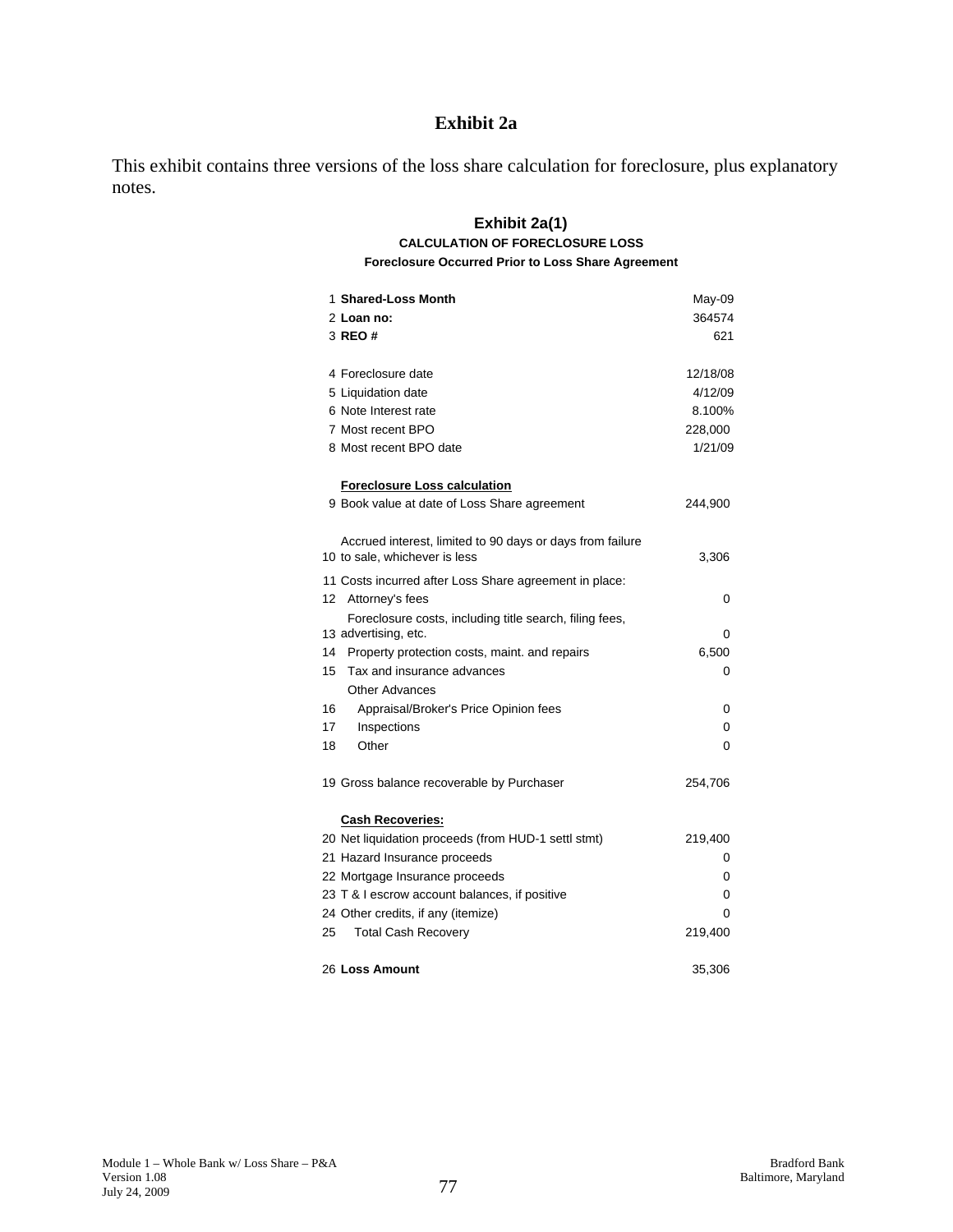#### **Exhibit 2a(2)**

#### **CALCULATION OF FORECLOSURE LOSS**

#### **No Preceeding Loan Mod under Loss Share**

| 1 Shared-Loss Month                                                             | May-09  |
|---------------------------------------------------------------------------------|---------|
| 2 Loan no:                                                                      | 292334  |
| 3 REO #                                                                         | 477     |
| 4 Interest paid-to-date                                                         | 4/30/08 |
| 5 Foreclosure date                                                              | 1/15/09 |
| 6 Liquidation date                                                              | 4/12/09 |
| 7 Note Interest rate                                                            | 8.000%  |
| 8 Owner occupied?                                                               | Yes     |
| 9 If owner-occupied:                                                            |         |
| 10<br>Borrower current gross annual income                                      | 42,000  |
| 11<br>Estimated NPV of loan mod                                                 | 195,000 |
| 12 Most recent BPO                                                              | 235,000 |
| 13 Most recent BPO date                                                         | 1/21/09 |
| <b>Foreclosure Loss calculation</b>                                             |         |
| 16 Loan Principal balance after last paid installment                           | 300,000 |
| 17 Accrued interest, limited to 90 days                                         | 6,000   |
| 18 Attorney's fees                                                              | 0       |
| Foreclosure costs, including title search, filing fees,<br>19 advertising, etc. | 4,000   |
| 20 Property protection costs, maint. and repairs                                | 5,500   |
| 21 Tax and insurance advances                                                   | 1,500   |
| <b>Other Advances</b>                                                           |         |
| 22<br>Appraisal/Broker's Price Opinion fees                                     | 0       |
| 23<br>Inspections                                                               | 50      |
| 24<br>Other                                                                     | 0       |
| 25 Gross balance recoverable by Purchaser                                       | 317,050 |
| <b>Cash Recoveries:</b>                                                         |         |
| 26 Net liquidation proceeds (from HUD-1 settl stmt)                             | 205,000 |
| 27 Hazard Insurance proceeds                                                    | 0       |
| 28 Mortgage Insurance proceeds                                                  | 0       |
| 29 T & I escrow account balances, if positive                                   | 0       |
| 30 Other credits, if any (itemize)                                              | 0       |
| 31<br><b>Total Cash Recovery</b>                                                | 205,000 |
| 32 Loss Amount                                                                  | 112,050 |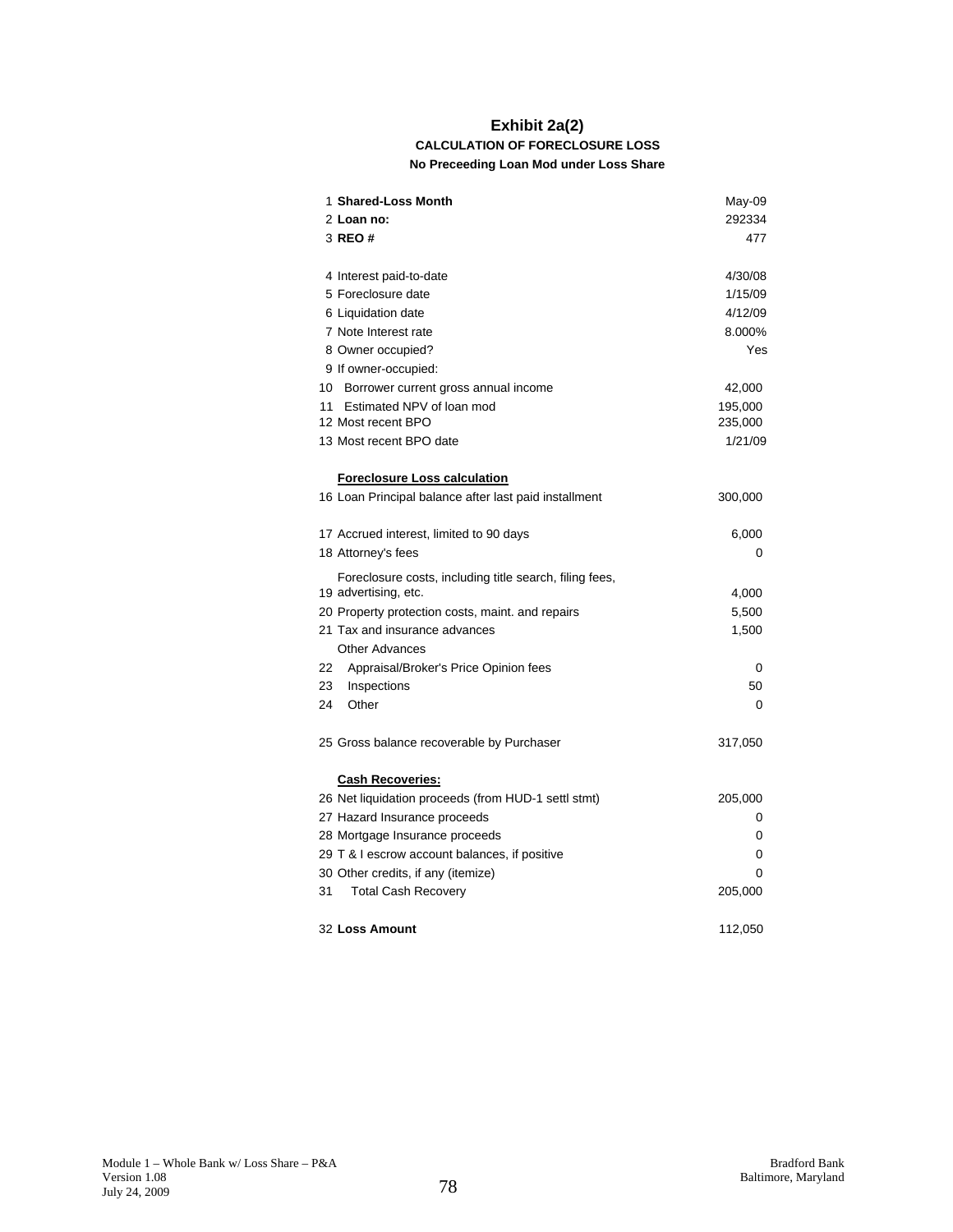## **Exhibit 2a(3)**

#### **CALCULATION OF FORECLOSURE LOSS Foreclosure after a Covered Loan Mod**

| 1 Shared-Loss Month                                                  | May-09   |
|----------------------------------------------------------------------|----------|
| 2 Loan no:                                                           | 138554   |
| 3 REO #                                                              | 843      |
|                                                                      |          |
| 4 Loan mod date                                                      | 1/17/08  |
| 5 Interest paid-to-date                                              | 4/30/08  |
| 6 Foreclosure date                                                   | 1/15/09  |
| 7 Liquidation date                                                   | 4/12/09  |
| 8 Note Interest rate                                                 | 4.000%   |
| 9 Most recent BPO                                                    | 210,000  |
| 10 Most recent BPO date                                              | 1/20/09  |
|                                                                      |          |
| <b>Foreclosure Loss calculation</b>                                  |          |
| 11 NPV of projected cash flows at loan mod                           | 285,000  |
| 12 Less: Principal payments between loan mod and deliquency          | 2,500    |
| 13 Plus:                                                             |          |
| 14<br>Attorney's fees                                                | 0        |
| Foreclosure costs, including title search, filing fees, advertising, |          |
| 15 etc.                                                              | 4,000    |
| 16<br>Property protection costs, maint. and repairs                  | 7,000    |
| 17<br>Tax and insurance advances                                     | 2,000    |
| <b>Other Advances</b><br>18                                          |          |
| 19 Appraisal/Broker's Price Opinion fees                             | 0        |
| 20<br>Inspections                                                    | 0        |
| 21<br>Other                                                          | $\Omega$ |
|                                                                      |          |
| 22 Gross balance recoverable by Purchaser                            | 295,500  |
| <b>Cash Recoveries:</b>                                              |          |
| 23 Net liquidation proceeds (from HUD-1 settl stmt)                  | 201,000  |
| 24 Hazard Insurance proceeds                                         | 0        |
| 25 Mortgage Insurance proceeds                                       | 0        |
| 26 T & I escrow account balances, if positive                        | 0        |
| 27 Other credits, if any (itemize)                                   | 0        |
| 28<br><b>Total Cash Recovery</b>                                     | 201,000  |
|                                                                      |          |
| 29 Loss Amount                                                       | 94,500   |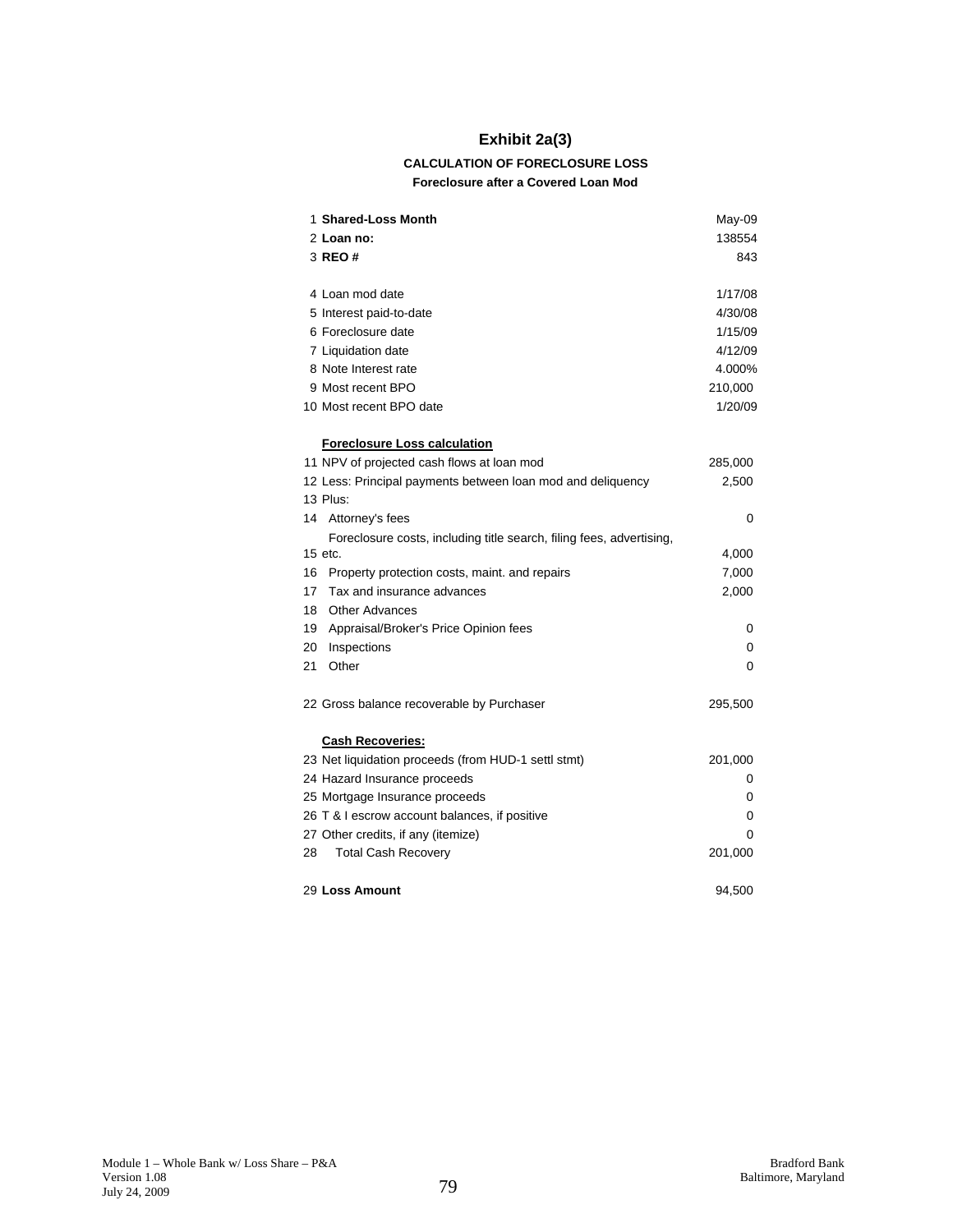### **Notes to Exhibit 2a (foreclosure)**

- 1. The data shown are for illustrative purpose. The figures will vary for actual restructurings.
- 2. The covered loss is the difference between the gross balance recoverable by Purchaser and the total cash recovery. There are three methods of calculation for covered losses from foreclosures, depending upon the circumstances. They are shown below:
	- a. If foreclosure occurred prior to the beginning of the Loss Share agreement, use Exhibit  $2a(1)$ . This version uses the book value of the REO as the starting point for the covered loss.
	- b. If foreclosure occurred after the Loss Share agreement was in place, and if the loan was not restructured when the Loss Share agreement was in place, use Exhibit 2a(2). This version uses the unpaid balance of the loan as of the last payment as the starting point for the covered loss.
	- c. If the loan was restructured when the Loss Share agreement was in place, and then foreclosure occurred, use Exhibit 2a(3). This version uses the Net Present Value (NPV) of the modified loan as the starting point for the covered loss.
- 3. For Exhibit  $2a(1)$ , the gross balance recoverable by the purchaser is calculated as the sum of lines  $9 - 18$ ; it is shown in line 19. For Exhibit 2a(2), the gross balance recoverable by the purchaser is calculated as the sum of lines  $16 - 24$ ; it is shown in line 25. For Exhibit 2a(3), the gross balance recoverable by the purchaser is calculated as line 11 minus line 12 plus lines  $13 - 21$ ; it is shown in line 22.
- 4. For Exhibit 2a(1), the total cash recovery is calculated as the sum of lines  $20 24$ ; it is shown in line 25. For Exhibit 2a(2), the total cash recovery is calculated as the sum of lines  $26 - 30$ ; it is shown in line 31. For Exhibit 2a(3), the total cash recovery is calculated as the sum of lines  $23 - 27$ ; it is shown in line 28.
- 5. Reasonable and customary third party attorney's fees and expenses incurred by or on behalf of Assuming Bank in connection with any enforcement procedures, or otherwise with respect to such loan, are reported under Attorney's fees.
- 6. Assuming Bank's (or Third Party Servicer's) reasonable and customary out-of-pocket costs paid to either a third party or an affiliate (if affiliate is pre-approved by the FDIC) for foreclosure, property protection and maintenance costs, repairs, assessments, taxes, insurance and similar items are treated as part of the gross recoverable balance, to the extent they are not paid from funds in the borrower's escrow account. Allowable costs are limited to amounts per Freddie Mac and Fannie Mae guidelines (as in effect from time to time), where applicable, provided that this limitation shall not apply to costs or expenses relating to environmental conditions.
- 7. Do not include late fees, prepayment penalties, or any similar lender fees or charges by the Failed Bank or Assuming Bank to the loan account, any allocation of Assuming Bank's servicing costs, or any allocations of Assuming Bank's general and administrative (G&A) or other operating costs.
- 8. If Exhibit  $2a(3)$  is used, then no accrued interest may be included as a covered loss. Otherwise, the amount of accrued interest that may be included as a covered loss is limited to the minimum of:
	- a. 90 days
	- b. The number of days that the loan is delinguent when the property was sold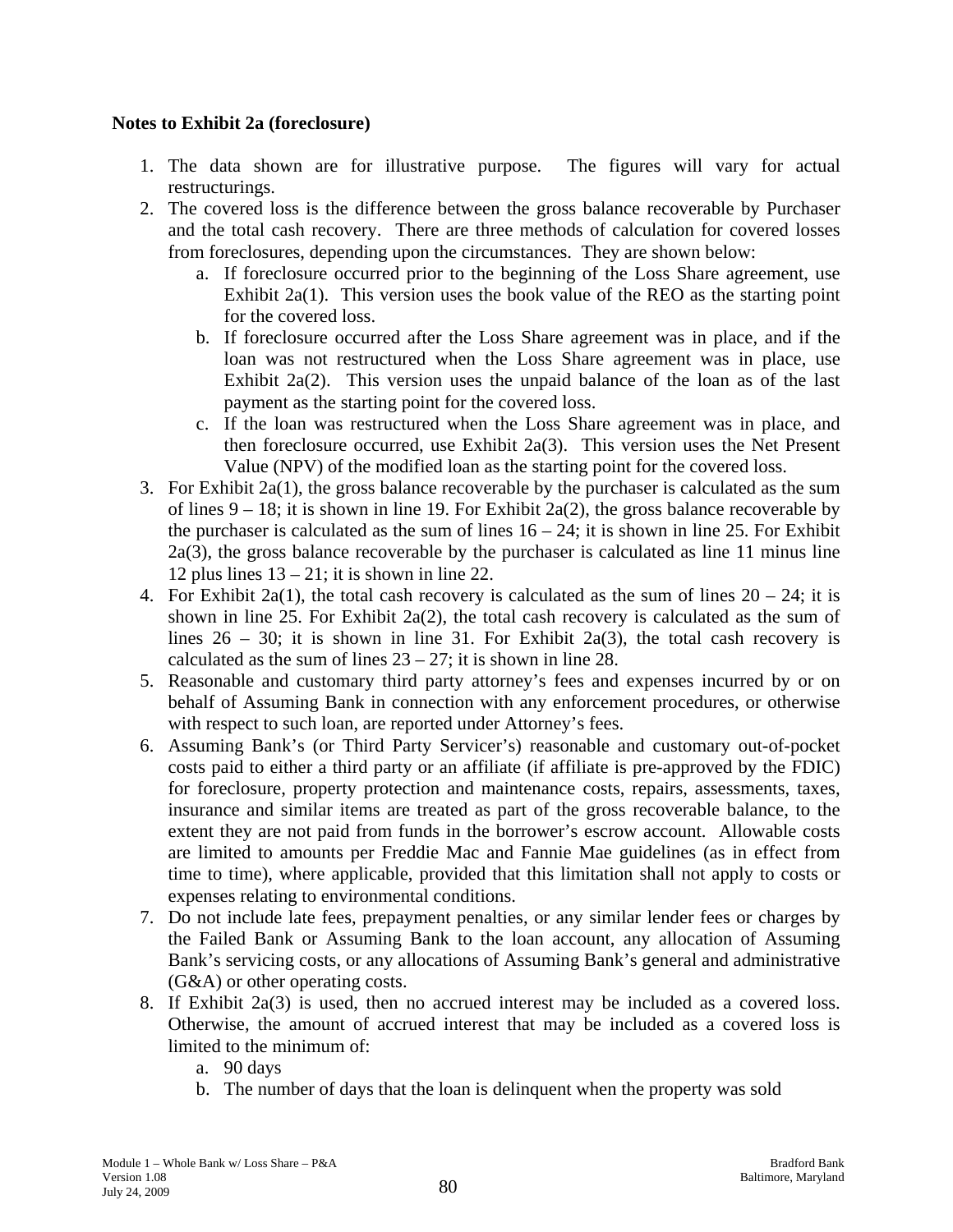c. The number of days between the resolution date and the date when the property was sold

To calculate accrued interest, apply the note interest rate that would have been in effect if the loan were performing to the principal balance after application of the last payment made by the borrower.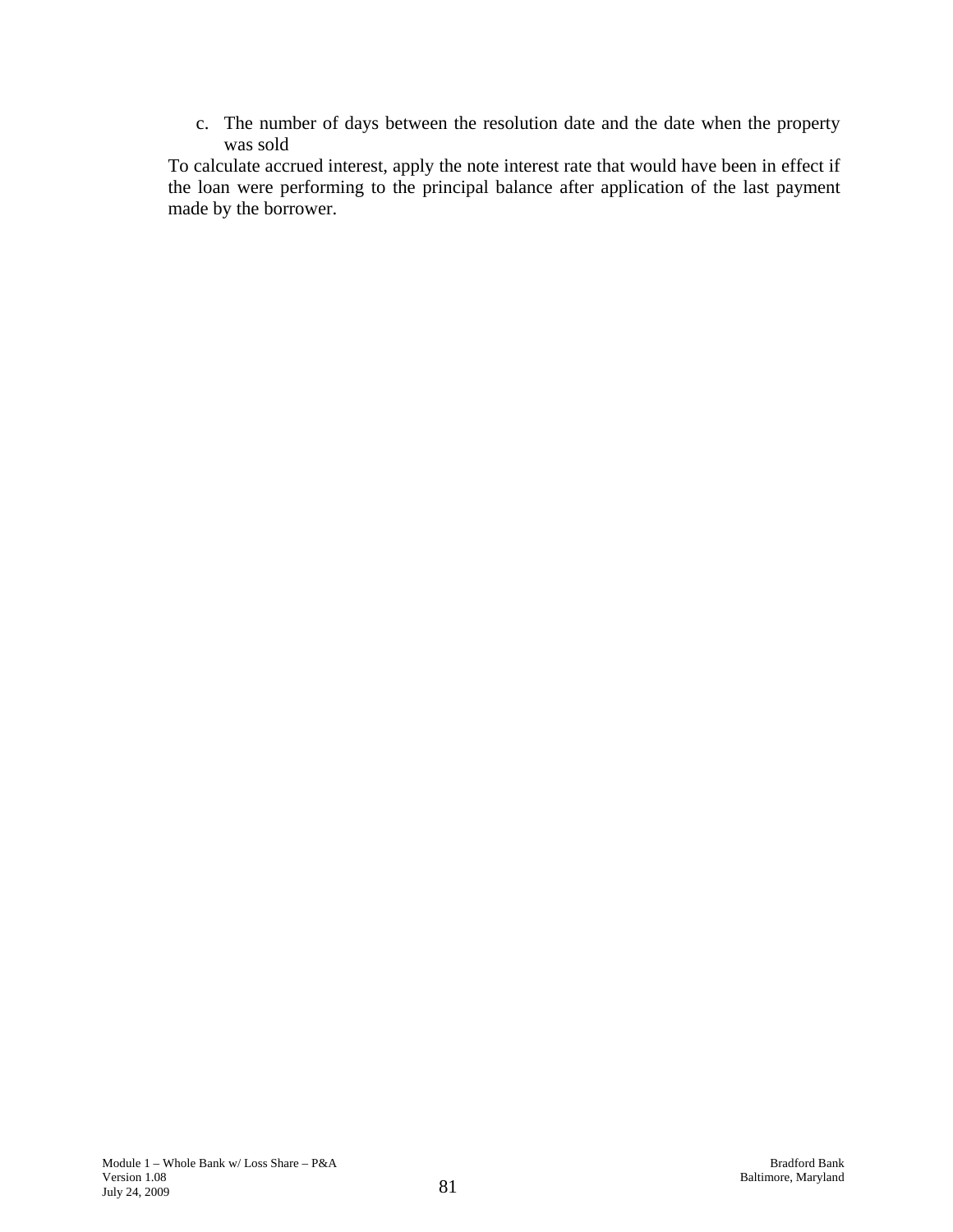## **Exhibit 2b**

This exhibit contains the loss share calculation for restructuring (loan mod), plus explanatory notes.

#### **Exhibit 2b CALCULATION OF RESTRUCTURING LOSS**

|       | 1 Shared-Loss Month                                                  | May-09            |                      |
|-------|----------------------------------------------------------------------|-------------------|----------------------|
|       | 2 Loan no:                                                           | 123456            |                      |
|       | <b>Loan before Restructuring</b>                                     |                   |                      |
|       | 3 Original loan amount                                               | 500,000           |                      |
|       | 4 Current unpaid principal balance                                   | 450,000           |                      |
|       | 5 Remaining term                                                     | 298               |                      |
|       | 6 Interest rate                                                      | 7.500%            |                      |
|       | 7 Interest Paid-To-Date                                              | 2/29/08           |                      |
|       | 8 Monthly payment - P&I                                              | 3,333             |                      |
|       | 9 Monthly payment - T&I                                              | 1,000             |                      |
|       | 10 Total monthly payment                                             | 4,333             |                      |
|       | 11 Loan type (fixed-rate, ARM, I/O, Option ARM, etc.)                | <b>Option ARM</b> |                      |
|       | 12 Borrower current annual income                                    | 82,000            |                      |
|       | <u>Terms of Modified/Restructured Loan</u>                           |                   |                      |
|       | 13 Closing date on modified/restructured loan                        | 4/19/09           |                      |
|       | 14 New Principal balance                                             | 461,438           |                      |
|       | 15 Remaining term                                                    | 313               |                      |
|       | 16 Interest rate                                                     | 3.500%            |                      |
|       | 17 Monthly payment - P&I                                             | 1,346             |                      |
|       | 18 Monthly payment - T&I                                             | 800               |                      |
|       | 19 Total monthly payment                                             | 2,146             |                      |
|       | 20 Loan type (fixed-rate, ARM, I/O, Option ARM, etc.)                | IO Hybrid         |                      |
|       | 21 Lien type (1st, 2nd)                                              | 1st               |                      |
|       | If adjustable:                                                       |                   |                      |
| 22    | Initial interest rate                                                | 3.500%            |                      |
| 23    | Term - initial interest rate                                         | 60 Months         |                      |
|       | 24 Initial payment amount                                            | 2,146             |                      |
|       |                                                                      | 60 Months         |                      |
|       | 25 Term-initial payment amount                                       | No                |                      |
|       | 26 Negative amortization?                                            | 6 Months          |                      |
|       | 27 Rate reset frequency after first adjustment<br>28 Next reset date | 5/1/14            |                      |
|       | 29 Index                                                             | <b>LIBOR</b>      |                      |
|       | 30 Margin                                                            | 2.750%            |                      |
|       |                                                                      |                   |                      |
|       | 31 Cap per adjustment                                                | 2.000%<br>9.500%  |                      |
|       | 32 Lifetime Cap                                                      |                   |                      |
|       | 33 Floor<br>34 Front end DTI                                         | 2.750%            |                      |
|       | 35 Back end DTI                                                      | 31%               |                      |
|       |                                                                      | 45%               |                      |
|       | <b>Restructuring Loss Calculation</b>                                |                   |                      |
|       | 36 Loan Principal balance before restructuring                       | 450,000           |                      |
|       | 37 Accrued interest, limited to 90 days                              | 8,438             |                      |
|       | 38 Tax and insurance advances                                        | 3,000             |                      |
|       | 39 3rd party fees due                                                |                   |                      |
|       | 40 Total loan balance due before restructuring                       | 461,438           |                      |
|       | Assumptions for NPV Calculation, Restructured Loan:                  |                   |                      |
|       | 41 Discount rate for projected cash flows                            | 5.530%            |                      |
|       | 42 Loan prepayment in full                                           | 120 Months        |                      |
|       | 43 NPV of projected cash flows                                       | 403,000           |                      |
| - P&A | 44 Loss Amount                                                       | 58,438            | <b>Bradford Bank</b> |
|       | ററ                                                                   |                   | Baltimore, Maryland  |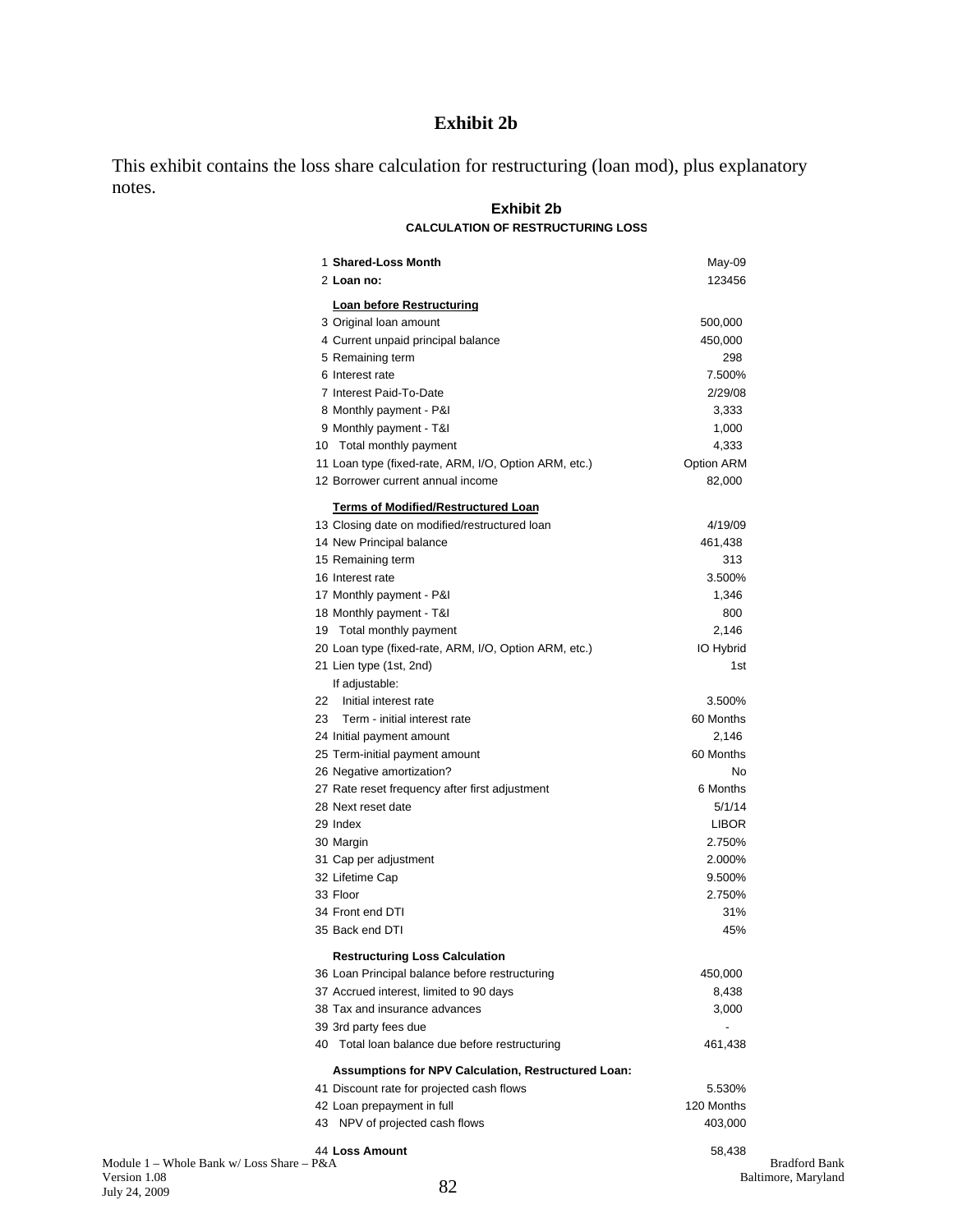### **Notes to Exhibit 2b (restructuring)**

- 1. The data shown are for illustrative purpose. The figures will vary for actual restructurings.
- 2. For purposes of loss sharing, losses on restructured loans are calculated as the difference between:
	- a. The principal, accrued interest, advances due on the loan, and allowable  $3<sup>rd</sup>$  party fees prior to restructuring (lines 36-39), and
	- b. The Net Present Value (NPV) of the estimated cash flows (line 43). The cash flows should assume no default or prepayment for 10 years, followed by prepayment in full at the end of 10 years (120 months).
- 3. For owner-occupied residential loans, the NPV is calculated using the most recently published Freddie Mac survey rate on 30-year fixed rate loans as of the restructure date.
- 4. For investor owned or non-owner occupied residential loans, the NPV is calculated using commercially reasonable rate on 30-year fixed rate loans as of the restructure date.
- 5. If the new loan is an adjustable-rate loan, interest rate resets and related cash flows should be projected based on the index rate in effect at the date of the loan restructuring. If the restructured loan otherwise provides for specific charges in monthly P&I payments over the term of the loan, those changes should be reflected in the projected cash flows. Assuming Bank must retain supporting schedule of projected cash flows as required by Section 2.1 of the Single Family Shared-Loss Agreement and provide it to the FDIC if requested for a sample audit.
- 6. Do not include late fees, prepayment penalties, or any similar lender fees or charges by the Failed Bank or Assuming Bank to the loan account, any allocation of Assuming Bank's servicing costs, or any allocations of Assuming Bank's general and administrative (G&A) or other operating costs.
- 7. The amount of accrued interest that may be added to the balance of the loan is limited to the minimum of:
	- a. 90 days
	- b. The number of days that the loan is delinquent at the time of restructuring
	- c. The number of days between the resolution date and the restructuring

To calculate accrued interest, apply the note interest rate that would have been in effect if the loan were performing to the principal balance after application of the last payment made by the borrower.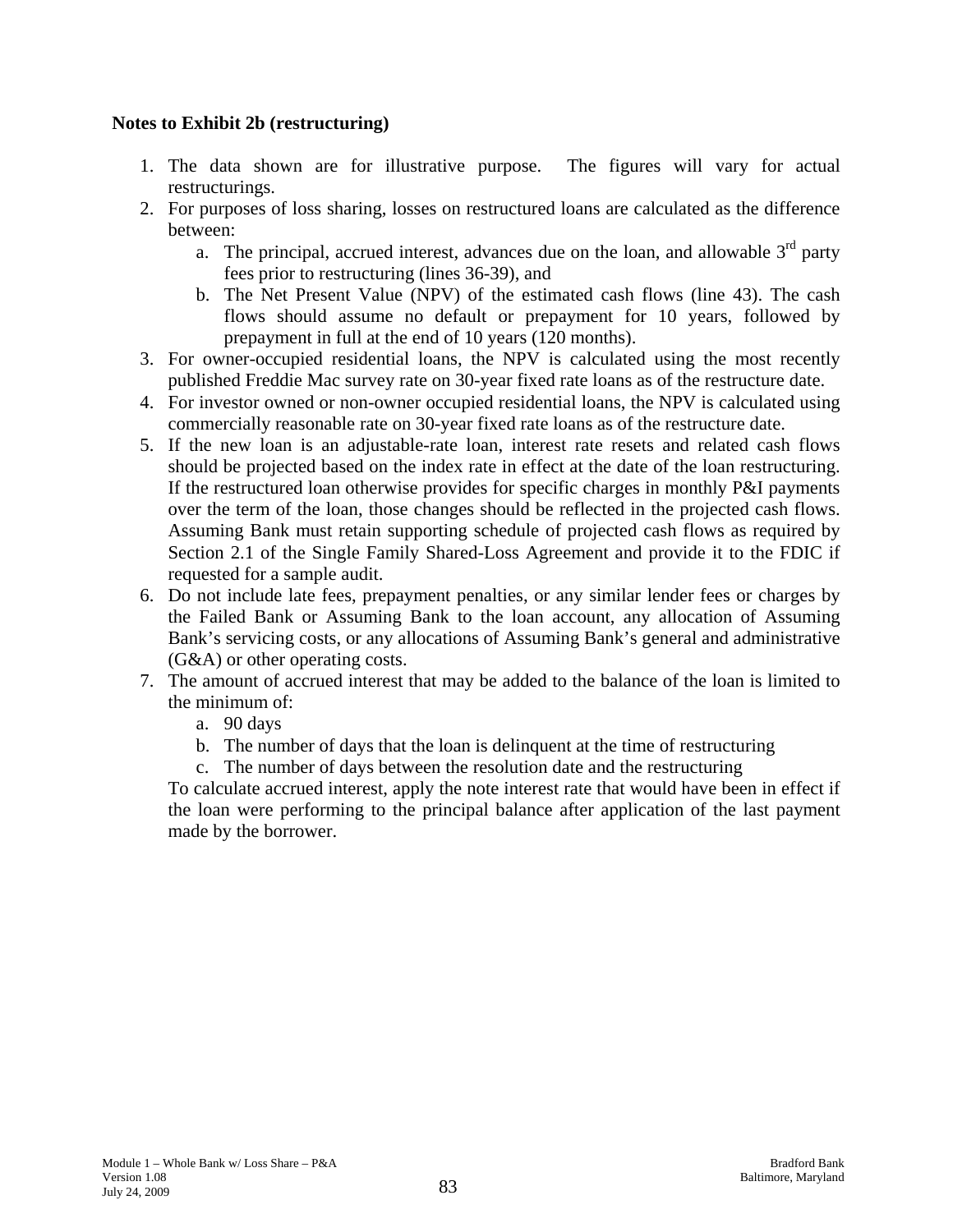### **Exhibit 2c**

This exhibit contains two versions of the loss share calculation for short sales, plus explanatory notes.

#### **Exhibit 2c(1) CALCULATION OF LOSS FOR SHORT SALE LOANS No Preceeding Loan Mod under Loss Share**

| 1 Shared-Loss Month:<br>2 Loan #<br>3 RO #                                                                                                                                                       | May-09<br>58776<br>542                       |
|--------------------------------------------------------------------------------------------------------------------------------------------------------------------------------------------------|----------------------------------------------|
| 4 Interest paid-to-date<br>5 Short Payoff Date                                                                                                                                                   | 7/31/08<br>4/17/09                           |
| 6 Note Interest rate<br>7 Owner occupied?<br>If so:                                                                                                                                              | 7.750%<br>Yes                                |
| Borrower current gross annual income<br>8<br>Estimated NPV of loan mod<br>9<br>10 Most recent BPO<br>11 Most recent BPO date                                                                     | 38,500<br>200,000<br>380,000<br>1/31/06      |
| <b>Short-Sale Loss calculation</b><br>12 Loan Principal balance                                                                                                                                  | 375,000                                      |
| 13 Accrued interest, limited to 90 days<br>14 Attorney's fees<br>15 Tax and insurance advances<br>16 3rd party fees due<br>17 Incentive to borrower<br>18 Gross balance recoverable by Purchaser | 7,266<br>0<br>0<br>2,800<br>2,000<br>387,066 |
| 19 Amount accepted in Short-Sale<br>20 Hazard Insurance<br>21 Mortgage Insurance                                                                                                                 | 255,000<br>0<br>0                            |
| 22 Total Cash Recovery                                                                                                                                                                           | 255,000                                      |
| 23 Loss Amount                                                                                                                                                                                   | 132,066                                      |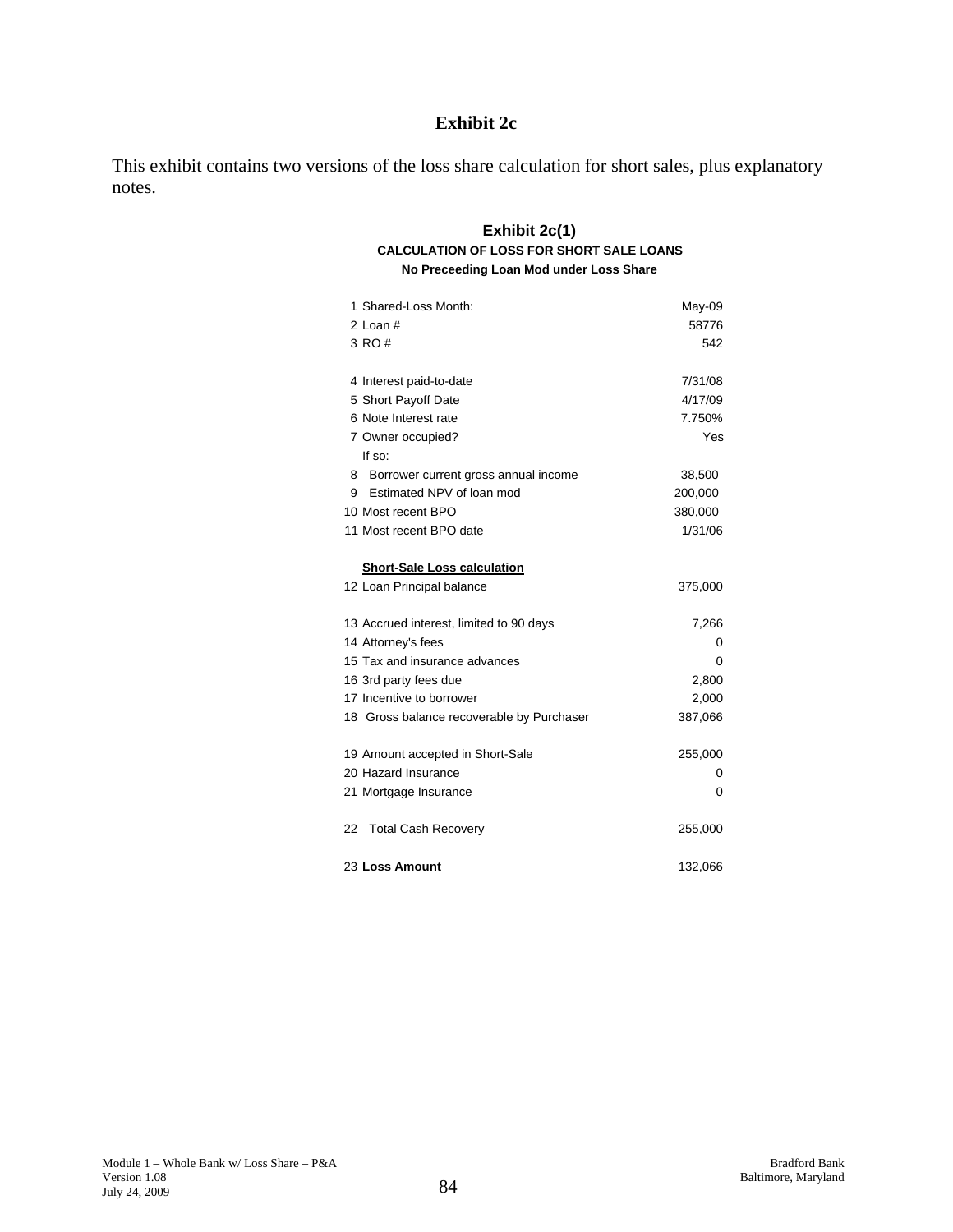#### **Exhibit 2c(2) CALCULATION OF LOSS FOR SHORT SALE LOANS Short Sale after a Covered Loan Mod**

| 1 Shared-Loss Month:                                        | May-09  |
|-------------------------------------------------------------|---------|
| 2 Loan $#$                                                  | 20076   |
| 3 REO #                                                     | 345     |
|                                                             |         |
| 4 Loan mod date                                             | 5/12/08 |
| 5 Interest paid-to-date                                     | 9/30/08 |
| 6 Short Payoff Date                                         | 4/2/09  |
| 7 Note Interest rate                                        | 7.500%  |
| 8 Most recent BPO                                           | 230,000 |
| 9 Most recent BPO date                                      | 1/21/09 |
|                                                             |         |
| <b>Short-Sale Loss calculation</b>                          |         |
| 11 NPV of projected cash flows at loan mod                  | 311,000 |
| 12 Less: Principal payments between loan mod and deliquency | 1,000   |
| Plus:                                                       |         |
| 13<br>Attorney's fees                                       | 0       |
| Tax and insurance advances<br>14                            | 1,500   |
| 15<br>3rd party fees due                                    | 2,600   |
| Incentive to borrower<br>16                                 | 3,500   |
| 17 Gross balance recoverable by Purchaser                   | 317,600 |
|                                                             |         |
| 18 Amount accepted in Short-Sale                            | 234,000 |
| 19 Hazard Insurance                                         | 0       |
| 20 Mortgage Insurance                                       | 0       |
|                                                             |         |
| <b>Total Cash Recovery</b><br>21                            | 234,000 |
|                                                             |         |
| 22 Loss Amount                                              | 83,600  |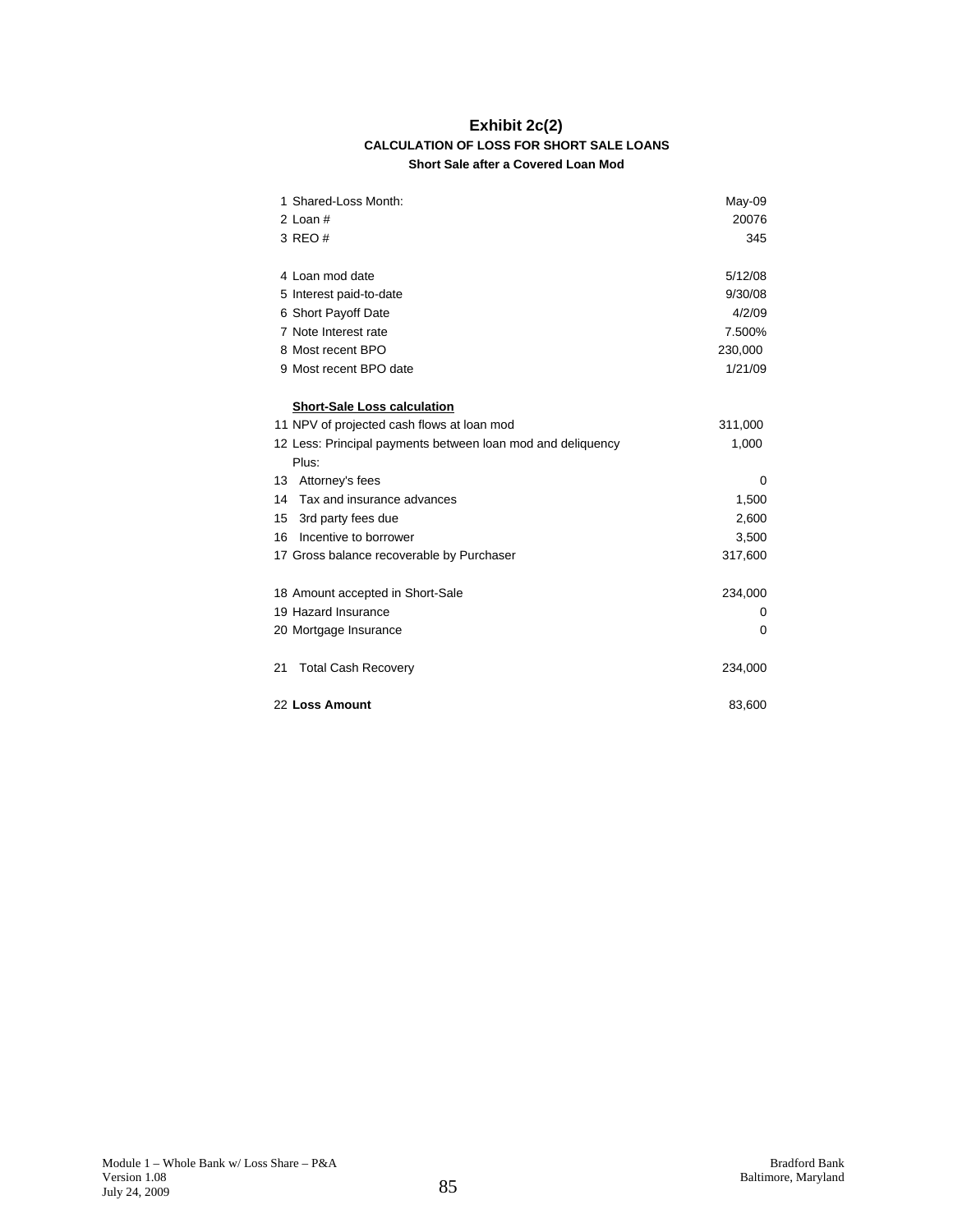### **Notes to Exhibit 2c (short sale)**

- 1. The data shown are for illustrative purpose. The figures will vary for actual short sales.
- 2. The covered loss is the difference between the gross balance recoverable by Purchaser and the total cash recovery. There are two methods of calculation for covered losses from short sales, depending upon the circumstances. They are shown below:
	- a. If the loan was restructured when the Loss Share agreement was in place, and then the short sale occurred, use Exhibit  $2c(2)$ . This version uses the Net Present Value (NPV) of the modified loan as the starting point for the covered loss.
	- b. Otherwise, use Exhibit  $2c(1)$ . This version uses the unpaid balance of the loan as of the last payment as the starting point for the covered loss.
- 3. For Exhibit  $2c(1)$ , the gross balance recoverable by the purchaser is calculated as the sum of lines  $12 - 17$ ; it is shown in line 18. For Exhibit 2a(2), the gross balance recoverable by the purchaser is calculated as line 11 minus line  $12$  plus lines  $13 - 16$ ; it is shown in line 17.
- 4. For Exhibit 2c(1), the total cash recovery is calculated as the sum of lines  $19 21$ ; it is shown in line 22. For Exhibit  $2c(2)$ , the total cash recovery is calculated as the sum of lines  $18 - 20$ ; it is shown in line 21.
- 5. Reasonable and customary third party attorney's fees and expenses incurred by or on behalf of Assuming Bank in connection with any enforcement procedures, or otherwise with respect to such loan, are reported under Attorney's fees.
- 6. Do not include late fees, prepayment penalties, or any similar lender fees or charges by the Failed Bank or Assuming Bank to the loan account, any allocation of Assuming Bank's servicing costs, or any allocations of Assuming Bank's general and administrative (G&A) or other operating costs.
- 7. If Exhibit  $2c(2)$  is used, then no accrued interest may be included as a covered loss. Otherwise, the amount of accrued interest that may be included as a covered loss is limited to the minimum of:
	- d.  $90 \text{ days}$
	- e. The number of days that the loan is delinquent when the property was sold
	- f. The number of days between the resolution date and the date when the property was sold

To calculate accrued interest, apply the note interest rate that would have been in effect if the loan were performing to the principal balance after application of the last payment made by the borrower.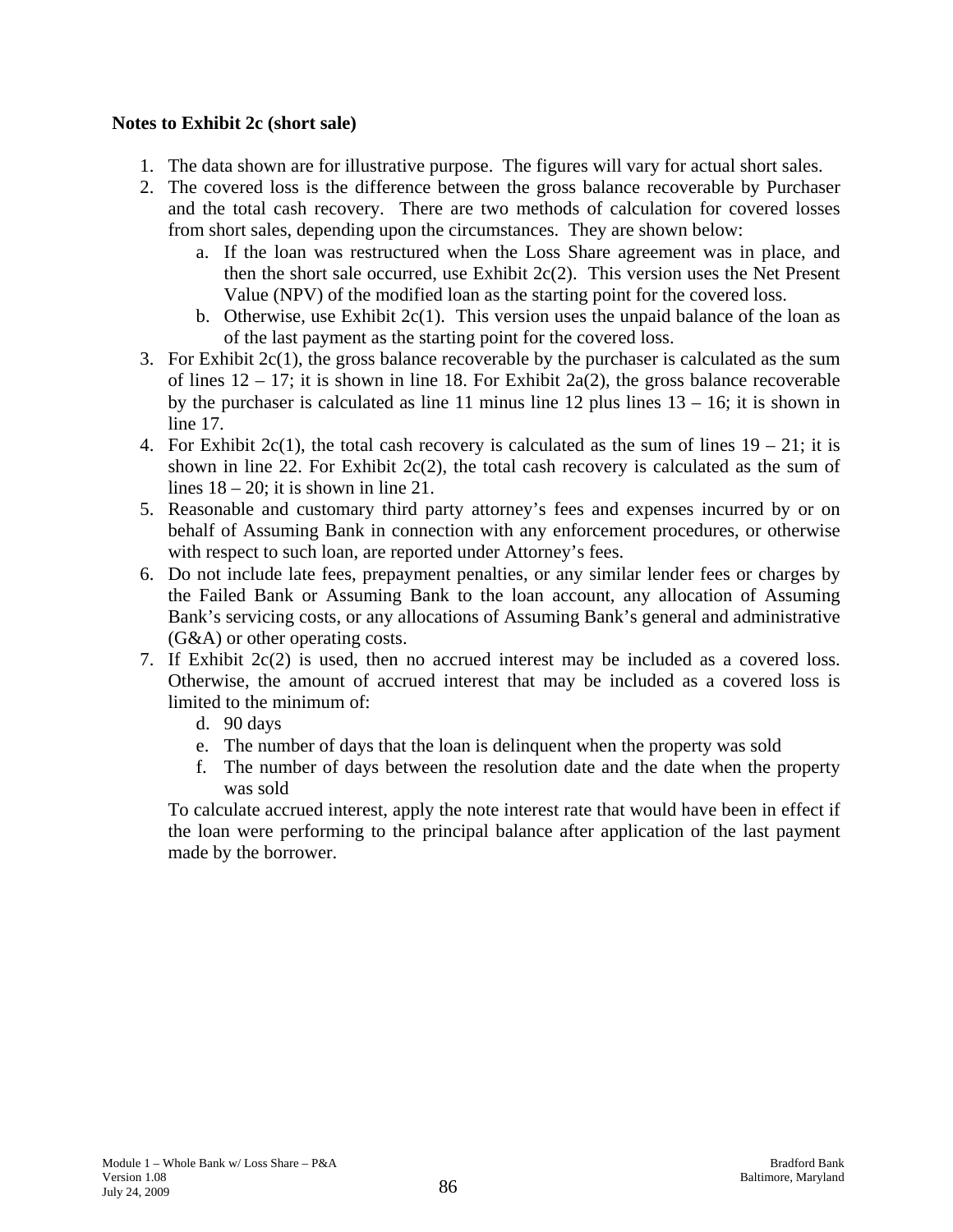# **Exhibit 2d**

| <b>Shared-Loss Month:</b>                                                                                                                                 |     |                  |         |
|-----------------------------------------------------------------------------------------------------------------------------------------------------------|-----|------------------|---------|
| Loan no.:                                                                                                                                                 |     | [input loan no.) |         |
|                                                                                                                                                           |     |                  |         |
|                                                                                                                                                           |     |                  |         |
| <b>NOTE</b>                                                                                                                                               |     |                  |         |
| The calculation of recovery on a loan for which a Restructuring Loss has been paid will only apply if the                                                 |     |                  |         |
| loan is sold.                                                                                                                                             |     |                  |         |
|                                                                                                                                                           |     |                  |         |
| <b>EXAMPLE CALCULATION</b>                                                                                                                                |     |                  |         |
|                                                                                                                                                           |     |                  |         |
| <b>Restructuring Loss Information</b>                                                                                                                     |     |                  |         |
| Loan principal balance before restructuring                                                                                                               |     | \$200,000        | A       |
| NPV, restructured loan                                                                                                                                    |     | 165,000          | B       |
| Loss on restructured loan                                                                                                                                 |     | \$35,000         | $A - B$ |
| Times FDIC applicable loss share % (80% or 95%)                                                                                                           |     | 80%              |         |
| Loss share payment to purchaser                                                                                                                           |     | \$28,000         | C       |
|                                                                                                                                                           |     |                  |         |
| Calculation - Recovery amount due to Receiver                                                                                                             |     |                  |         |
| Loan sales price                                                                                                                                          |     | \$190,000        |         |
| NPV of restructured loan at mod date                                                                                                                      |     | 165,000          |         |
| Gain - step 1                                                                                                                                             |     | 25,000           | D       |
| <b>PLUS</b>                                                                                                                                               |     |                  |         |
| Loan UPB after restructuring                                                                                                                              | (1) | 200,000          |         |
| Loan UPB at liquidation date                                                                                                                              |     | 192,000          | Е       |
| Gain - step 2 (principal collections after restructuring)<br>Recovery amount                                                                              |     | 8,000<br>33,000  | $D + E$ |
| Times FDIC loss share %                                                                                                                                   |     | 80%              |         |
| <b>Recovery due to FDIC</b>                                                                                                                               |     | \$26,400         | F       |
|                                                                                                                                                           |     |                  |         |
| Net loss share paid to purchaser $(C - F)$                                                                                                                |     | \$<br>1,600      |         |
|                                                                                                                                                           |     |                  |         |
| <b>Proof Calculation</b>                                                                                                                                  | (2) |                  |         |
| Loan principal balance                                                                                                                                    |     | \$200,000        | G       |
|                                                                                                                                                           |     |                  |         |
| Principal collections on loan                                                                                                                             |     | 8,000            |         |
| Sales price for loan                                                                                                                                      |     | 190,000          |         |
| Total collections on loan                                                                                                                                 |     | 198,000          | H       |
| Net loss on loan                                                                                                                                          |     | \$<br>2,000      | G – H   |
| Times FDIC applicable loss share % (80% or 95%)                                                                                                           |     | 80%              |         |
| Loss share payment to purchaser                                                                                                                           |     | 1,600<br>\$      |         |
|                                                                                                                                                           |     |                  |         |
|                                                                                                                                                           |     |                  |         |
| (1) This example assumes that the FDIC loan modification program as shown in Exhibit 5 is applied and                                                     |     |                  |         |
| the loan restructuring does not result in a reduction in the loan principal balance due from the                                                          |     |                  |         |
| borrower.                                                                                                                                                 |     |                  |         |
| (2) This proof calculation is provided to illustrate the concept and the Assuming Bank is not required to<br>provide this with its Recovery calculations. |     |                  |         |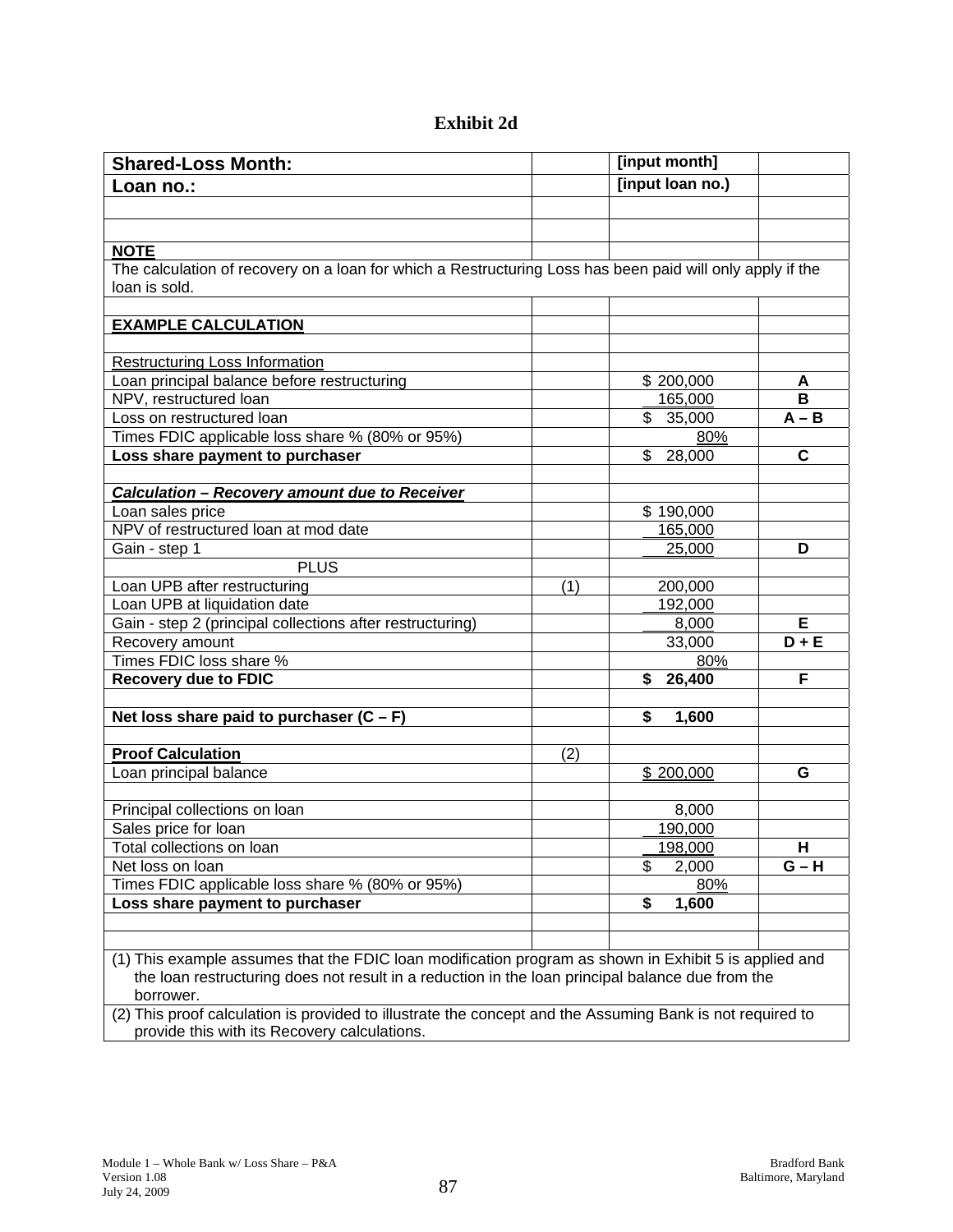| <b>SHARED-LOSS LOANS</b><br>PORTFOLIO PERFORMANCE AND SUMMARY SCHEDULE |                      |    |                  |
|------------------------------------------------------------------------|----------------------|----|------------------|
| <b>MONTH ENDED:</b>                                                    | [input report month] |    |                  |
|                                                                        |                      |    |                  |
|                                                                        |                      |    |                  |
| <b>POOL SUMMARY</b>                                                    |                      |    |                  |
|                                                                        | $\#$                 | \$ |                  |
| Loans at Sale Date                                                     | XX                   | XX |                  |
|                                                                        |                      |    |                  |
| Loans as of this month-end                                             | XX                   | XX |                  |
| <b>STATED THRESHOLD TRACKING</b>                                       | $\#$                 | \$ |                  |
| <b>Stated Threshold amount</b>                                         |                      |    | A                |
|                                                                        |                      |    |                  |
| Cumulative loss payments, prior month                                  |                      |    |                  |
| Loss payment for current month                                         |                      |    |                  |
| Cumulative loss payment, this month                                    |                      |    |                  |
| Cumulative Commercial & Other Loans Net Charge-Offs                    |                      |    |                  |
|                                                                        |                      |    | B                |
| Remaining to Stated Threshold                                          |                      |    | $A - B$          |
|                                                                        |                      |    |                  |
|                                                                        |                      |    | Percent of Total |
| <b>PORTFOLIO PERFORMANCE STATUS</b>                                    | $\#$                 | \$ | $\#$             |
| Current                                                                |                      |    |                  |
| $30 - 59$ days past due                                                |                      |    |                  |
| $60 - 89$ days past due                                                |                      |    |                  |
| $90 - 119$ days past due                                               |                      |    |                  |
| 120 and over days past due                                             |                      |    |                  |
| In foreclosure                                                         |                      |    |                  |
| <b>ORE</b>                                                             |                      |    |                  |
| Total                                                                  |                      |    |                  |
|                                                                        |                      |    |                  |
| Memo Item:                                                             |                      |    |                  |
| Loans in process of restructuring - total                              |                      |    |                  |
| Loans in bankruptcy                                                    |                      |    |                  |
|                                                                        |                      |    |                  |
| Loans in process of restructuring by delinguency status                |                      |    |                  |
| Current                                                                |                      |    |                  |
| 30 - 59 days past due                                                  |                      |    |                  |
| 60 - 89 days past due                                                  |                      |    |                  |
| 90 - 119 days past due                                                 |                      |    |                  |
| 120 and over days past due In foreclosure                              |                      |    |                  |
| Total                                                                  |                      |    |                  |
|                                                                        |                      |    |                  |

## **Exhibit 3 Portfolio Performance and Summary Schedule**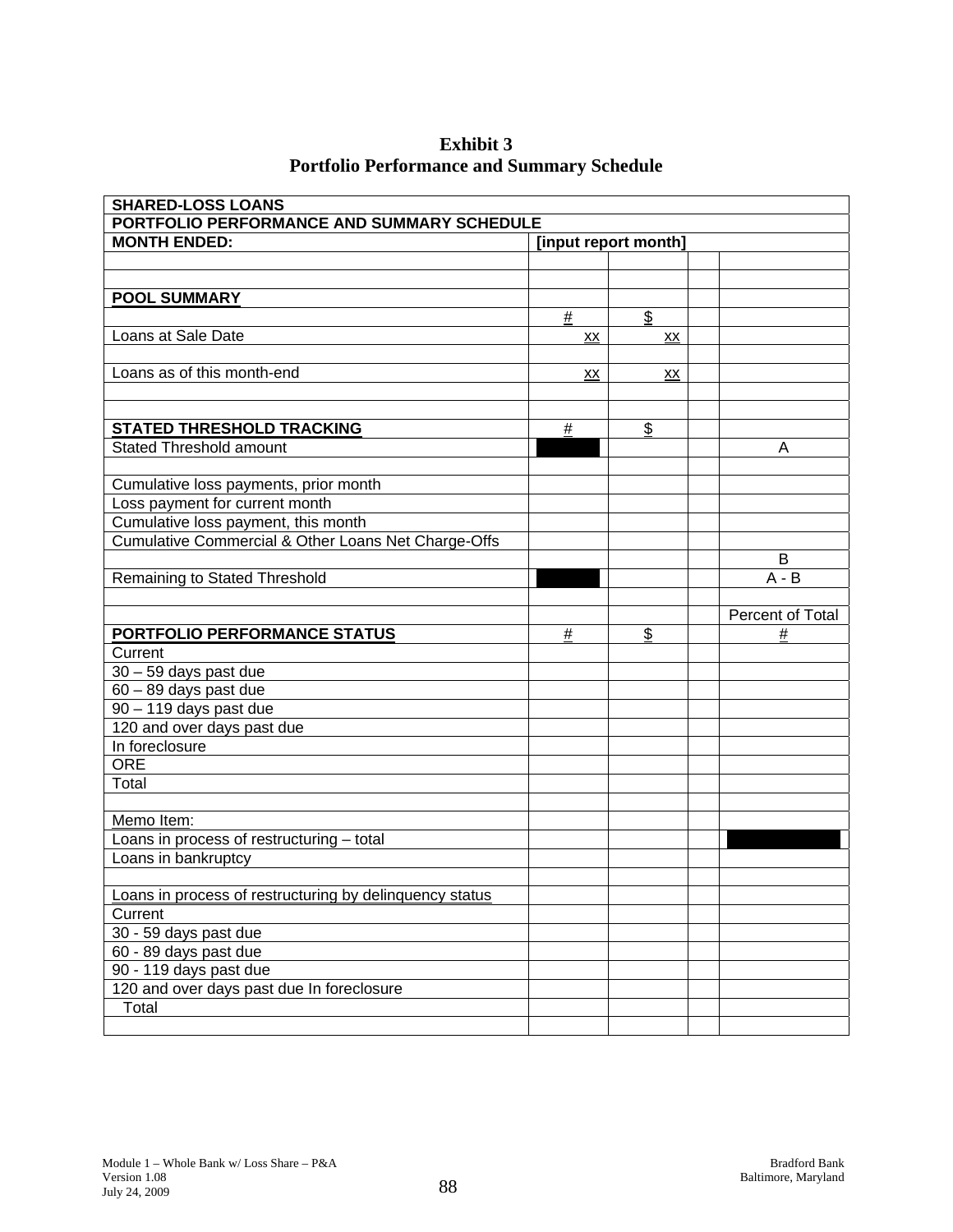| List of Loans Paid Off During Month    |                      |  |  |
|----------------------------------------|----------------------|--|--|
|                                        | Principal            |  |  |
| Loan #                                 | <b>Balance</b>       |  |  |
|                                        |                      |  |  |
| <b>List of Loans Sold During Month</b> |                      |  |  |
|                                        |                      |  |  |
|                                        | Principal<br>Balance |  |  |
| Loan #                                 |                      |  |  |
|                                        |                      |  |  |
|                                        |                      |  |  |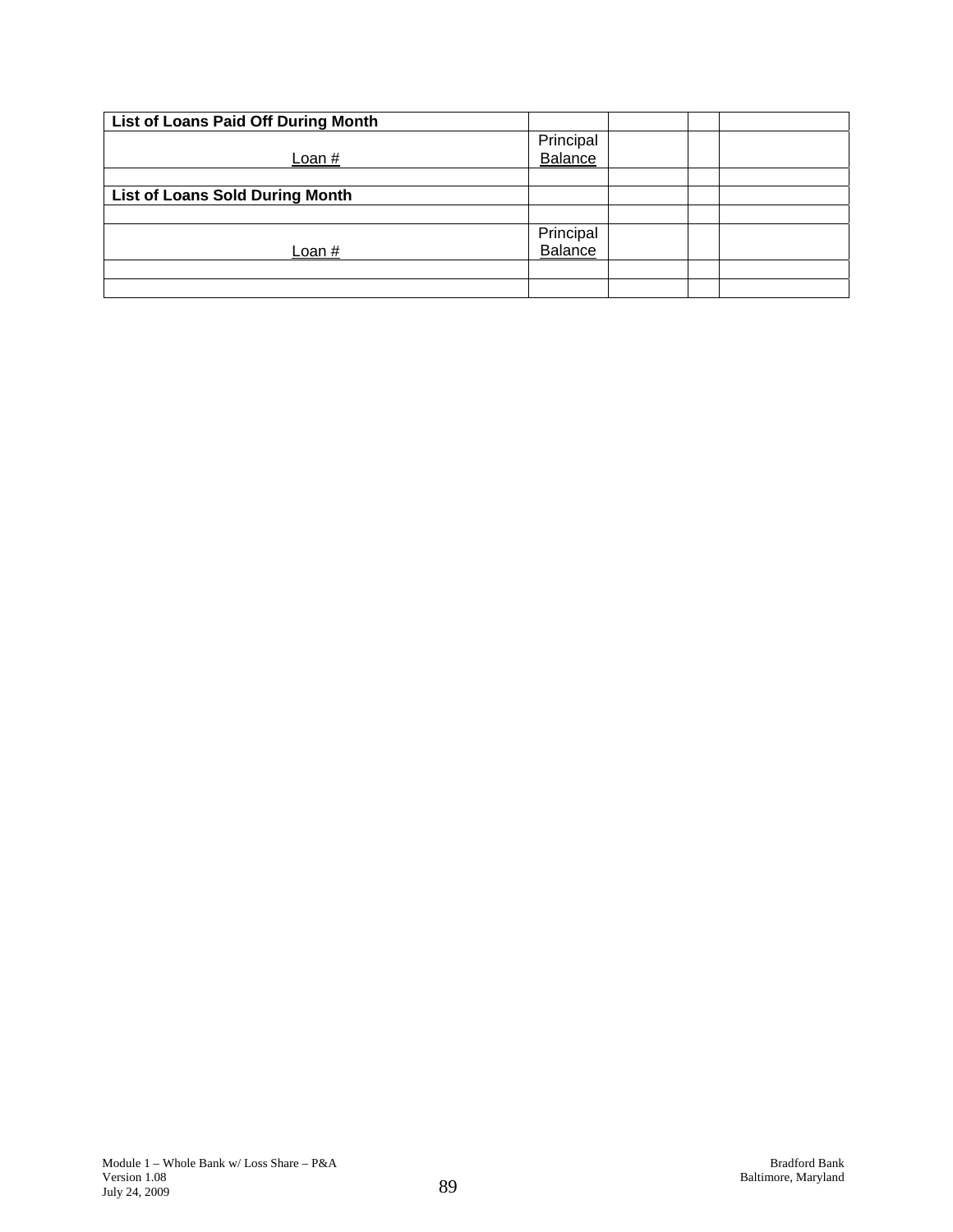### **Exhibit 4 Wire Transfer Instructions**

# **PURCHASER WIRING INSTRUCTIONS**

| <b>BANK RECEIVING WIRE</b>            |  |
|---------------------------------------|--|
|                                       |  |
| <b>9 DIGIT ABA ROUTING NUMBER</b>     |  |
|                                       |  |
| <b>ACCOUNT NUMBER</b>                 |  |
|                                       |  |
| <b>NAME OF ACCOUNT</b>                |  |
|                                       |  |
| <b>ATTENTION TO WHOM</b>              |  |
| <b>PURPOSE OF WIRE</b>                |  |
|                                       |  |
| FDIC RECEIVER WIRING INSTRUCTIONS     |  |
|                                       |  |
| <b>BANK RECEIVING WIRE</b>            |  |
|                                       |  |
| <b>SHORT NAME</b>                     |  |
|                                       |  |
| <b>ADDRESS OF BANK RECEIVING WIRE</b> |  |
|                                       |  |
| <b>9 DIGIT ABA ROUTING NUMBER</b>     |  |
|                                       |  |
| <b>ACCOUNT NUMBER</b>                 |  |
|                                       |  |
| <b>NAME OF ACCOUNT</b>                |  |
| <b>ATTENTION TO WHOM</b>              |  |
|                                       |  |
| <b>PURPOSE OF WIRE</b>                |  |
|                                       |  |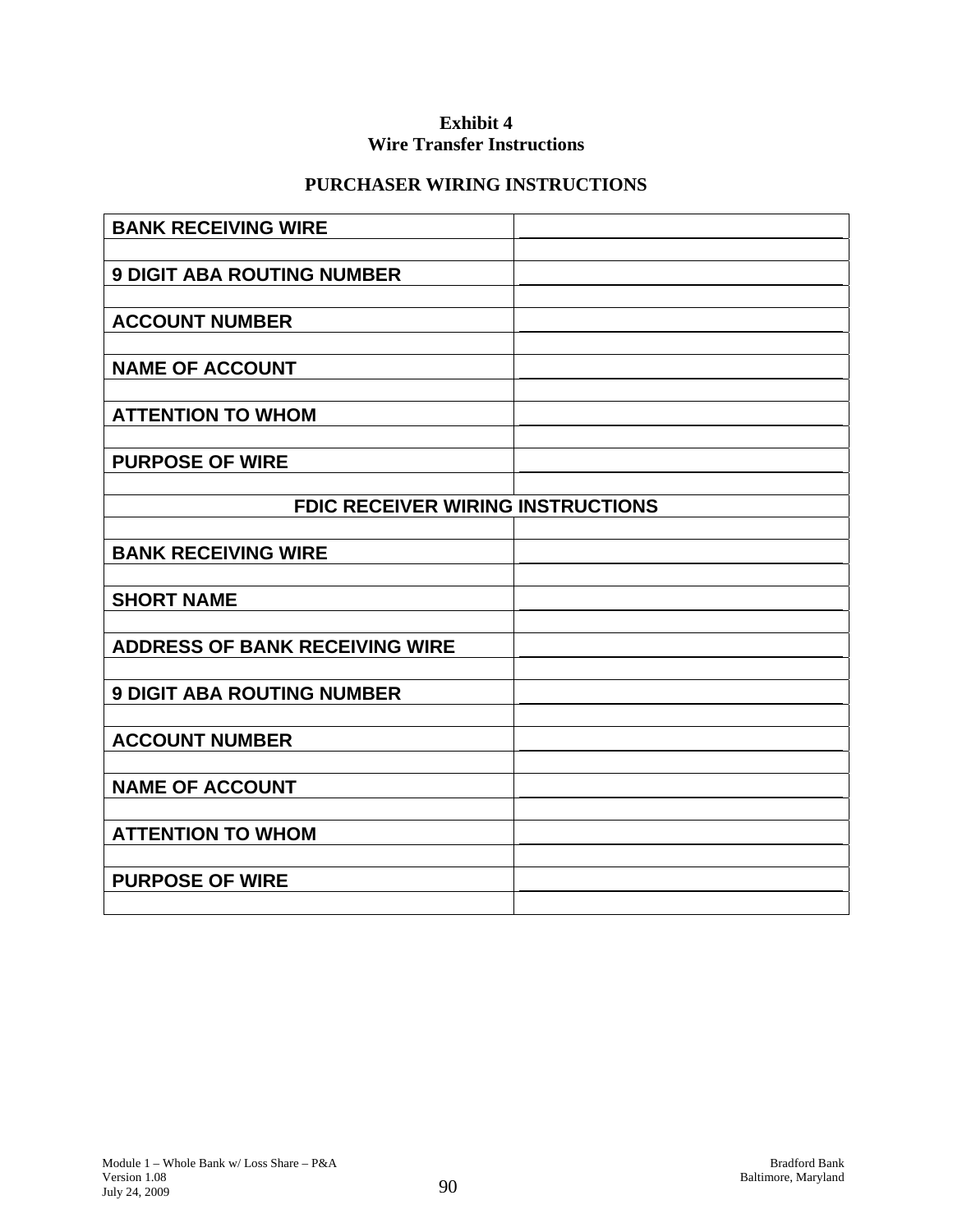## **EXHIBIT 5**

## **FDIC MORTGAGE LOAN MODIFICATION PROGRAM**

### **Objective**

The objective of this FDIC Mortgage Loan Modification Program ("Program") is to modify the terms of certain residential mortgage loans so as to improve affordability, increase the probability of performance, allow borrowers to remain in their homes and increase the value of the loans to the FDIC and assignees. The Program provides for the modification of Qualifying Loans (as defined below) by reducing the borrower's monthly housing debt to income ratio ("DTI Ratio") to no more than 31% at the time of the modification and eliminating adjustable interest rate and negative amortization features.

#### Qualifying Mortgage Loans

In order for a mortgage loan to be a Qualifying Loan it must meet all of the following criteria, which must be confirmed by the lender:

- The collateral securing the mortgage loan is owner-occupied and the owner's primary residence; and
- The mortgagor has a first priority lien on the collateral; and
- Either the borrower is at least 60 days delinquent or a default is reasonably foreseeable.

### Modification Process

The lender shall undertake a review of its mortgage loan portfolio to identify Qualifying Loans. For each Qualifying Loan, the lender shall determine the net present value of the modified loan and, if it will exceed the net present value of the foreclosed collateral upon disposition, then the Qualifying Loan shall be modified so as to reduce the borrower's monthly DTI Ratio to no more than 31% at the time of the modification. To achieve this, the lender shall use a combination of interest rate reduction, term extension and principal forbearance, as necessary.

The borrower's monthly DTI Ratio shall be a percentage calculated by dividing the borrower's monthly income by the borrower's monthly housing payment (including principal, interest, taxes and insurance). For these purposes, (1) the borrower's monthly income shall be the amount of the borrower's (along with any co-borrowers') documented and verified gross monthly income, and (2) the borrower's monthly housing payment shall be the amount required to pay monthly principal and interest plus one-twelfth of the then current annual amount required to pay real property taxes and homeowner's insurance with respect to the collateral.

In order to calculate the monthly principal payment, the lender shall capitalize to the outstanding principal balance of the Qualifying Loan the amount of all delinquent interest, delinquent taxes, past due insurance premiums, third party fees and (without duplication) escrow advances (such amount, the "Capitalized Balance").

In order to achieve the goal of reducing the DTI Ratio to 31%, the lender shall take the following steps in the following order of priority with respect to each Qualifying Loan: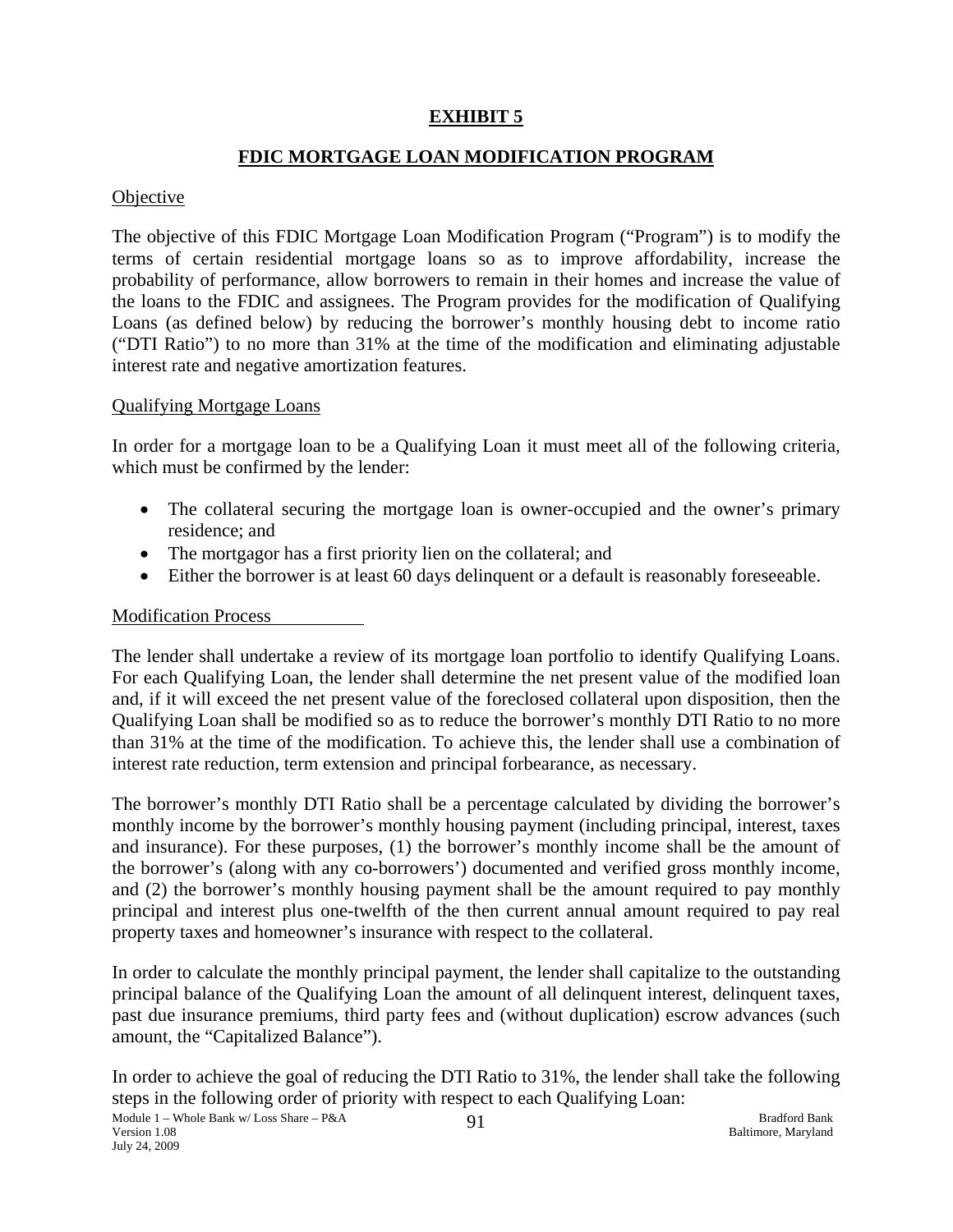- 1. Reduce the interest rate to the then current Freddie Mac Survey Rate for 30-year fixed rate mortgage loans, and adjust the term to 30 years.
- 2. If the DTI Ratio is still in excess of  $31\%$ , reduce the interest rate further, but no lower than 3%, until the DTI ratio of 31% is achieved.
- 3. If the DTI Ratio is still in excess of 31% after adjusting the interest rate to 3%, extend the remaining term of the loan by 10 years.
- 4. If the DTI Ratio is still in excess of 31%, calculate a new monthly payment (the "Adjusted Payment Amount") that will result in the borrower's monthly DTI Ratio not exceeding 31%. After calculating the Adjusted Payment Amount, the lender shall bifurcate the Capitalized Balance into two portions – the amortizing portion and the non-amortizing portion. The amortizing portion of the Capitalized Balance shall be the mortgage amount that will fully amortize over a 40-year term at an annual interest rate of 3% and monthly payments equal to the Adjusted Payment Amount. The nonamortizing portion of the Capitalized Balance shall be the difference between the Capitalized Balance and the amortizing portion of the Capitalized Balance. If the amortizing portion of the Capitalized Balance is less than 75% of the current estimated value of the collateral, then the lender may choose not to restructure the loan. If the lender chooses to restructure the loan, then the lender shall forbear on collecting the non-amortizing portion of the Capitalized Balance, and such amount shall be due and payable only upon the earlier of (i) maturity of the modified loan, (ii) a sale of the property or (iii) a pay-off or refinancing of the loan. No interest shall be charged on the non-amortizing portion of the Capitalized Balance, but repayment shall be secured by a first lien on the collateral.

## Special Note:

The net present value calculation used to determine whether a loan should be modified based on the modification process above is distinct and different from the net present value calculation used to determine the covered loss if the loan is modified. Please refer only to the net present value calculation described in this exhibit for the modification process, with its separate assumptions, when determining whether to provide a modification to a borrower. Separate assumptions may include, without limitation, Assuming Bank's determination of a probability of default without modification, a probability of default with modification, home price forecasts, prepayment speeds, and event timing. These assumptions are applied to different projected cash flows over the term of the loan, such as the projected cash flow of the loan performing or defaulting without modification and the projected cash flow of the loan performing or defaulting with modification.

change, the net present value calculation for determining the covered loss remains constant.<br>Module 1 – Whole Bank w/ Loss Share – P&A Bradford Bank Baltimore, Maryland Bank Baltimore, Maryland By contrast, the net present value for determining the covered loss is based on a 10 year period. While the assumptions in the net present value calculation used in the modification process may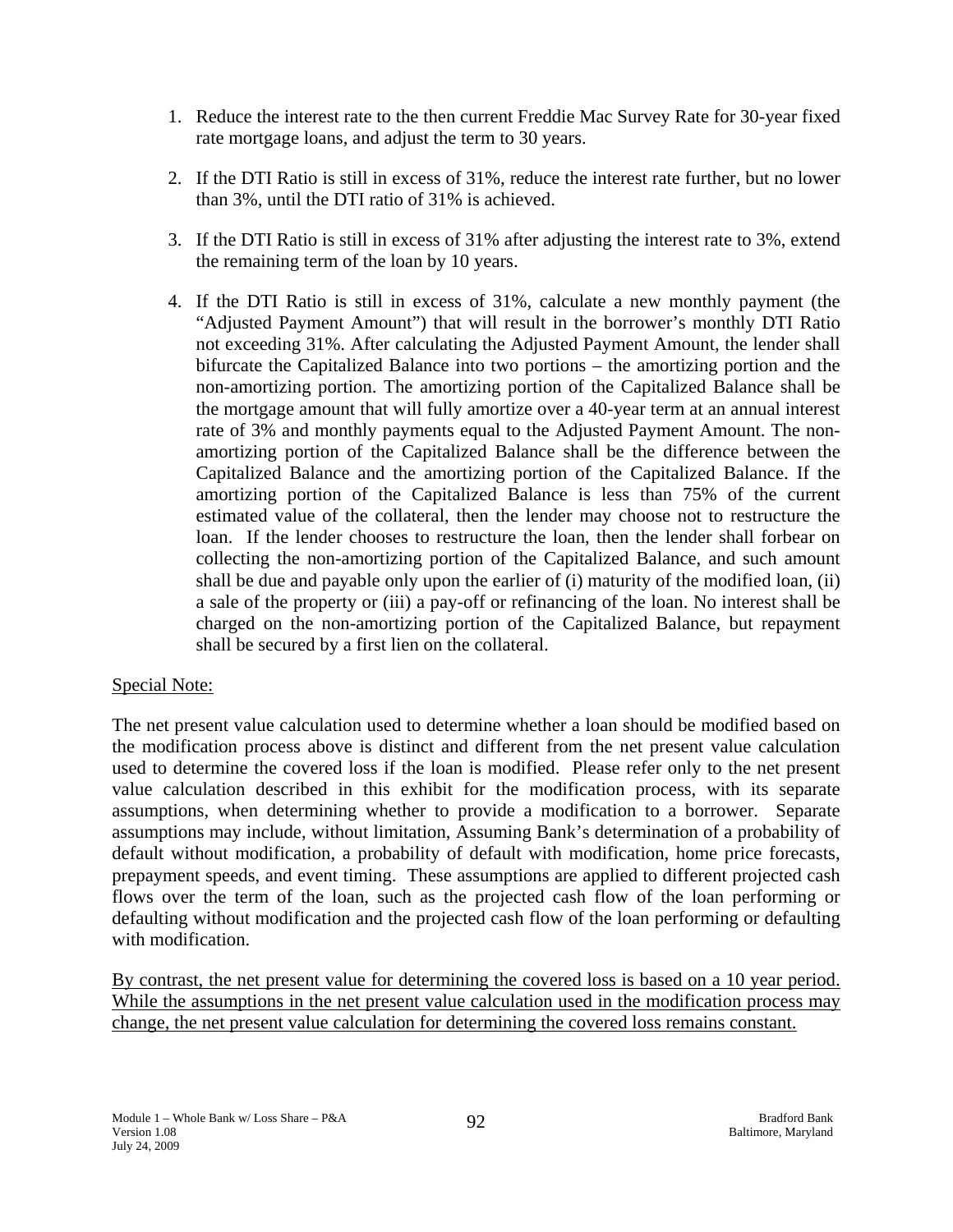#### **EXHIBIT 4.15B**

#### **COMMERCIAL SHARED-LOSS AGREEMENT**

This agreement for reimbursement of loss sharing expenses on certain loans and other assets (the "Commercial Shared-Loss Agreement") shall apply when the Assuming Bank purchases Shared-Loss Assets as that term is defined herein. The terms hereof shall modify and supplement, as necessary, the terms of the Purchase and Assumption Agreement to which this Commercial Shared-Loss Agreement is attached as Exhibit 4.15B and incorporated therein. To the extent any inconsistencies may arise between the terms of the Purchase and Assumption Agreement and this Commercial Shared-Loss Agreement with respect to the subject matter of this Commercial Shared-Loss Agreement, the terms of this Commercial Shared-Loss Agreement shall control. References in this Commercial Shared-Loss Agreement to a particular Section shall be deemed to refer to a Section in this Commercial Shared-Loss Agreement unless the context indicates that a Section of the Purchase and Assumption Agreement is intended.

#### **ARTICLE I -- DEFINITIONS**

Capitalized terms used in this Commercial Shared-Loss Agreement that are not defined in this Commercial Shared-Loss Agreement are defined in the Purchase and Assumption Agreement In addition to the terms defined above, defined below are certain additional terms relating to loss-sharing, as used in this Commercial Shared-Loss Agreement.

**"AAA"** means the American Arbitration Association as provided in Section 2.1(f)(iii) of this Commercial Shared-Loss Agreement.

**"Accrued Interest"** means, with respect to any Shared-Loss Loan, Permitted Advance or Shared-Loss Loan Commitment Advance at any time, the amount of earned and unpaid interest, taxes, credit life and/or disability insurance premiums (if any) payable by the Obligor accrued on or with respect to such Shared-Loss Loan, Permitted Advance or Shared-Loss Loan Commitment Advance, all as reflected on the Accounting Records of the Failed Bank or the Assuming Bank (as applicable); provided, that Accrued Interest shall not include any amount that accrues on or with respect to any Shared-Loss Loan, Permitted Advance or Shared-Loss Loan Commitment Advance after that Asset has been placed on non-accrual or nonperforming status by either the Failed Bank or the Assuming Bank (as applicable).

**"Additional ORE"** means Shared-Loss Loans that become Other Real Estate after Bank Closing Date.

**"Affiliate"** shall have the meaning set forth in the Purchase and Assumption Agreement; provided, that, for purposes of this Commercial Shared-Loss Agreement, no Third Party Servicer shall be deemed to be an Affiliate of the Assuming Bank.

**Examplicable Anniversary of the Commencement Date**" means the fifth (5th) anniversary of the Commencement Date.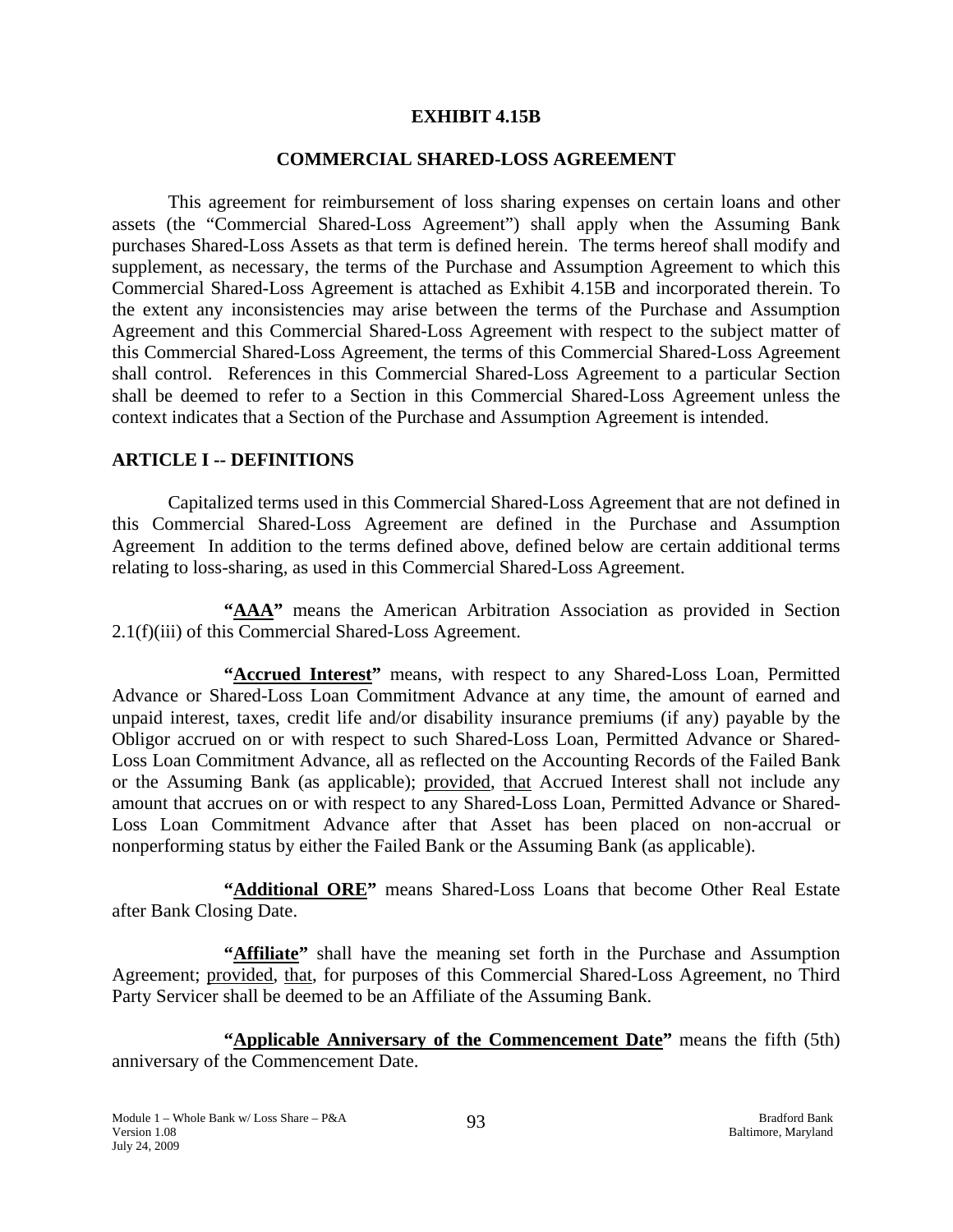**"Calendar Quarter"** means a quarterly period (a) for the first such period, beginning on the Commencement Date and ending on the last calendar day of either March, June, September or December, whichever is the first to occur after the Commencement Date, and (b) for quarterly periods thereafter, beginning on the first calendar day of the calendar month immediately after the month that ended the prior period and ending on the last calendar day of each successive three-calendar-month period thereafter (i.e., each March, June, September and December, starting in the applicable order depending on the ending date of first such period) of any year.

**"Capitalized Expenditures"** means those expenditures that (i) would be capitalized under generally accepted accounting principles, and (ii) are incurred with respect to Shared-Loss Loans, Other Real Estate, Additional ORE or Subsidiary ORE. Capitalized Expenditures shall not include expenses related to environmental conditions including, but not limited to, remediation, storage or disposal of any hazardous or toxic substances or any pollutant or contaminant.

**"Charge-Offs"** means, with respect to any Shared-Loss Assets for any period, an amount equal to the aggregate amount of loans or portions of loans classified as "Loss" under the Examination Criteria, including (a) charge-offs of (i) the principal amount of such assets net of unearned interest (including write-downs associated with Other Real Estate, Additional ORE, Subsidiary ORE or loan modification(s)) (ii) Accrued Interest, and (iii) Capitalized Expenditures plus (b) Pre-Charge-Off Expenses incurred on the respective Shared-Loss Loans, all as effected by the Assuming Bank during such period and reflected on the Accounting Records of the Assuming Bank; provided, that: (i) the aggregate amount of Accrued Interest (including any reversals thereof) for the period after Bank Closing that shall be included in determining the amount of Charge-Offs for any Shared-Loss Loan shall not exceed ninety (90) days' Accrued Interest; (ii) no Charge-Off shall be taken with respect to any anticipated expenditure by the Assuming Bank until such expenditure is actually incurred; (iii) any financial statement adjustments made in connection with the purchase of any Assets pursuant to this Purchase and Assumption Agreement or any future purchase, merger, consolidation or other acquisition of the Assuming Bank shall not constitute "Charge-Offs"; and (iv) except for Portfolio Sales or any other sales or dispositions consented to by the Receiver, losses incurred on the sale or other disposition of Shared-Loss Assets to any Person (other than the sale or other disposition of Other Real Estate, Additional ORE or Subsidiary ORE to a Person other than an Affiliate of the Assuming Bank which is conducted in a commercially reasonable and prudent manner) shall not constitute Charge-Offs.

**"Commencement Date"** means the first calendar day following Bank Closing.

**"Consumer Loans"** means Loans to individuals for household, family and other personal expenditures (including United States and/or State-guaranteed student loans and extensions of credit pursuant to a credit card plan or debit card plan).

**"Environmental Assessment"** means an assessment of the presence, storage or release of any hazardous or toxic substance, pollutant or contaminant with respect to the collateral securing a Shared-Loss Loan that has been fully or partially charged off.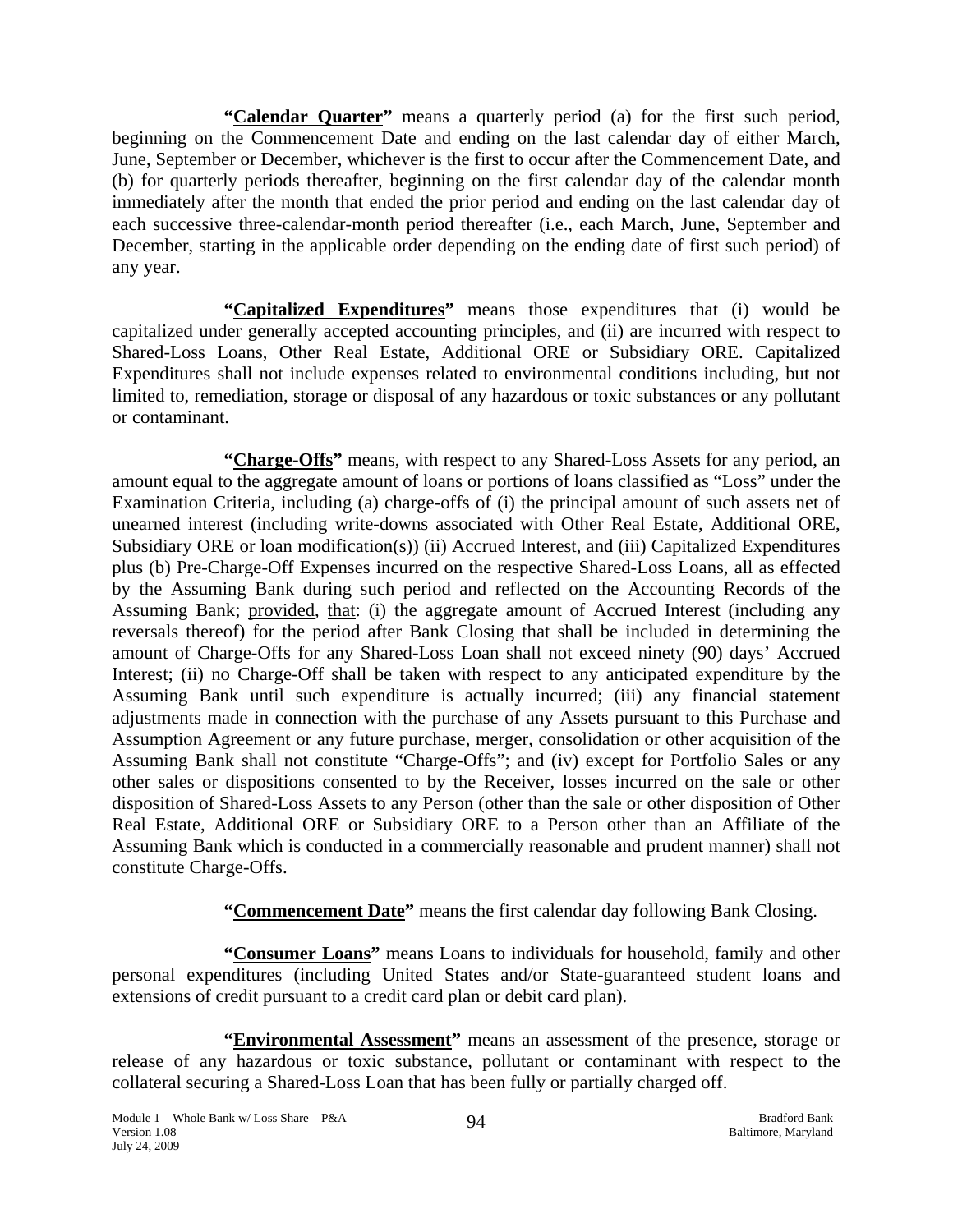**"Examination Criteria"** means the loan classification criteria employed by, or any applicable regulations of, the Assuming Bank's Chartering Authority at the time such action is taken, as such criteria may be amended from time to time.

**"Failed Bank Charge-Offs/Write-Downs"** means, with respect to any Shared-Loss Asset, an amount equal to the aggregate amount of reversals or charge-offs of Accrued Interest and charge-offs and write-downs of principal effected by the Failed Bank with respect to that Shared-Loss Asset as reflected on the Accounting Records of the Failed Bank.

**"Fair Value"** means the fair value of a Shared Loss MTM Asset as determined in accordance with FAS 157 as in effect on Bank Closing.

**"FDIC Party"** has the meaning provided in Section 2.1(f)(ii) of this Commercial Shared-Loss Agreement.

**"Net Charge-Offs"** means, with respect to any period, an amount equal to the aggregate amount of Charge-Offs for such period less the amount of Recoveries for such period.

 Commercial Shared-Loss Agreement. **"Neutral Member"** has the meaning provided in Section 2.1(f)(ii) of this

**"New Shared-Loss Loans"** means loans that would otherwise be subject to loss sharing under this Commercial Shared-Loss Agreement that were originated after June 26, 2009, and before Bank Closing.

**"Notice of Dispute"** has the meaning provided in Section 2.1(f)(iii) of this Commercial Shared-Loss Agreement.

**"ORE Subsidiary"** means any Subsidiary of the Assuming Bank that engages solely in holding, servicing, managing or liquidating interests of a type described in clause (A) of the definition of "Other Real Estate," which interests have arisen from the collection or settlement of a Shared-Loss Loan.

**"Other Real Estate"** means all of the following (including any of the following fully or partially charged off the books and records of the Failed Bank or the Assuming Bank) that (i) are owned by the Failed Bank as of Bank Closing and are purchased pursuant to the Purchase and Assumption Agreement or (ii) have arisen subsequent to Bank Closing from the collection or settlement by the Assuming Bank of a Shared-Loss Loan:

(A) all interests in real estate (other than Bank Premises and Fixtures), including but not limited to mineral rights, leasehold rights, condominium and cooperative interests, air rights and development rights; and

(B) all other assets (whether real or personal property) acquired by foreclosure or in full or partial satisfaction of judgments or indebtedness.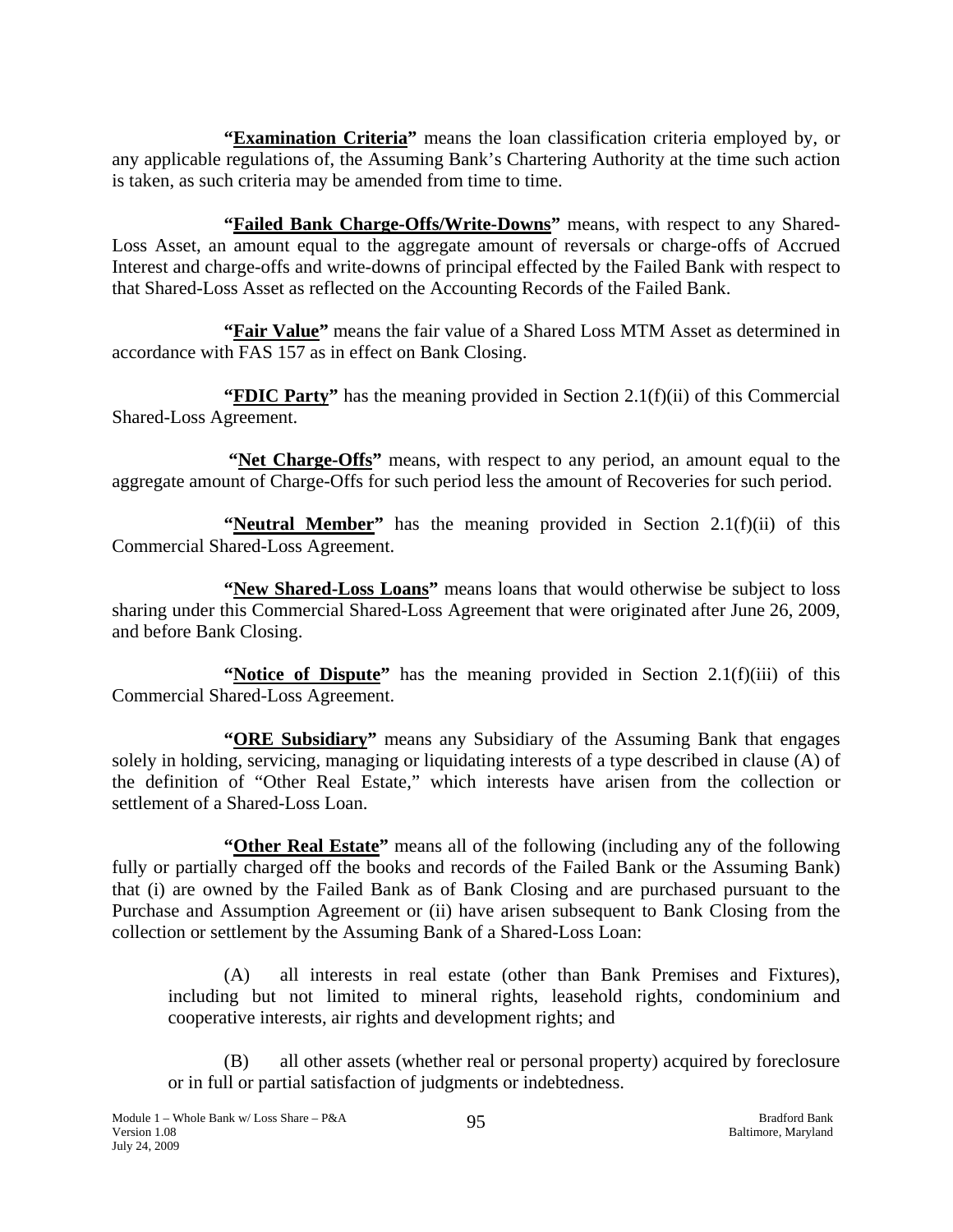"Permitted Advance" means an advance of funds by the Assuming Bank with respect to a Shared-Loss Loan, or the making of a legally binding commitment by the Assuming Bank to advance funds with respect to a Shared-Loss Loan, that (i) in the case of such an advance, is actually made, and, in the case of such a commitment, is made and all of the proceeds thereof actually advanced, within one (1) year after the Commencement Date, (ii) does not cause the sum of (A) the book value of such Shared-Loss Loan as reflected on the Accounting Records of the Assuming Bank after any such advance has been made by the Assuming Bank plus (B) the unfunded amount of any such commitment made by the Assuming Bank related thereto, to exceed 110% of the Book Value of such Shared-Loss Loan, (iii) is not made with respect to a Shared-Loss Loan with respect to which (A) there exists a related Shared-Loss Loan Commitment or (B) the Assuming Bank has taken a Charge-Off and (iv) is made in good faith, is supported at the time it is made by documentation in the Credit Files and conforms to and is in accordance with the applicable requirements set forth in Article III of this Commercial Shared-Loss Agreement and with the then effective written internal credit policy guidelines of the Assuming Bank; provided, that the limitations in subparagraphs (i), (ii) and (iii) of this definition shall not apply to any such action (other than to an advance or commitment related to the remediation, storage or final disposal of any hazardous or toxic substance, pollutant or contaminant) that is taken by Assuming Bank in its reasonable discretion to preserve or secure the value of the collateral for such Shared-Loss Loan.

"Permitted Amendment" means, with respect to any Shared-Loss Loan Commitment or Shared-Loss Loan, any amendment, modification, renewal or extension thereof, or any waiver of any term, right, or remedy thereunder, made by the Assuming Bank in good faith and otherwise in accordance with the applicable requirements set forth in Article III of this Commercial Shared-Loss Agreement and the then effective written internal credit policy guidelines of the Assuming Bank; provided, that:

(i) with respect to a Shared-Loss Loan Commitment or a Shared-Loss Loan that is not a revolving line of credit, no such amendment, modification, renewal, extension, or waiver, except as allowed under the definition of Permitted Advance, shall operate to increase the amount of principal (A) then remaining available to be advanced by the Assuming Bank under the Shared-Loss Loan Commitment or (B) then outstanding under the Shared-Loss Loan;

(ii) with respect to a Shared-Loss Loan Commitment or a Shared-Loss Loan that is a revolving line of credit, no such amendment, modification, renewal, extension, or waiver, except as allowed under the definition of Permitted Advance, shall operate to increase the maximum amount of principal authorized as of Bank Closing to be outstanding at any one time under the underlying revolving line of credit relationship with the debtor (regardless of the extent to which such revolving line of credit may have been funded as of Bank Closing or may subsequently have been funded and/or repaid); and

(iii) no such amendment, modification, renewal, extension or waiver shall extend the term of such Shared-Loss Loan Commitment or Shared-Loss Loan beyond the end of the final Shared-Loss Quarter unless the term of such Shared-Loss Loan Commitment or Shared-Loss Loan as existed on Bank Closing was beyond the end of the final Shared-Loss Quarter, in which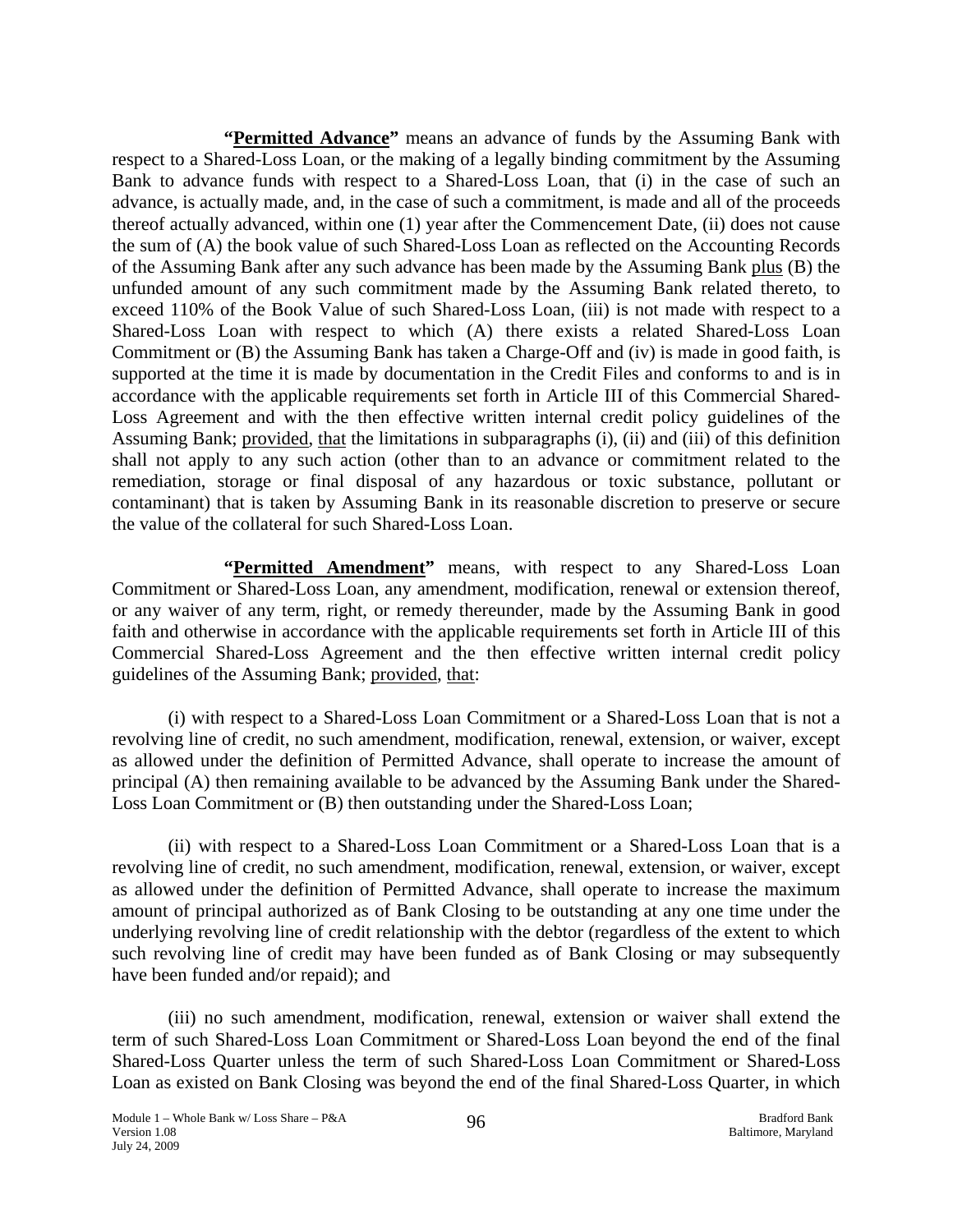event no such amendment, modification, renewal, extension or waiver shall extend such term beyond the term as existed as of Bank Closing.

"**Pre-Charge-Off Expenses"** means those expenses incurred in the usual and prudent management of a Shared-Loss Loan that would qualify as a Reimbursable Expense or Recovery Expense if incurred after a Charge-Off of the related Shared-Loss Asset had occurred.

**"Quarterly Certificate"** has the meaning provided in Section 2.1(a)(i) of this Commercial Shared-Loss Agreement.

**"Recoveries"** (I)(A) In addition to any sums to be applied as Recoveries pursuant to subparagraph (II) below, "Recoveries" means, with respect to any period, the sum of (without duplication):

Shared-Loss Quarter; plus (i) the amount of collections during such period by the Assuming Bank on Charge-Offs of Shared-Loss Assets effected by the Assuming Bank prior to the end of the final

(ii) the amount of collections during such period by the Assuming Bank on Failed Bank Charge-Offs/Write-Downs; plus

(iii) the amount of gain on any sale or other disposition during such period by the Assuming Bank of Shared Loss Loans, Other Real Estate, Additional ORE or Subsidiary ORE (provided, that the amount of any such gain included in Recoveries shall not exceed the aggregate amount of the related Failed Bank Charge-Offs/Write-Downs and Charge-Offs taken and any related Reimbursable Expenses and Recovery Expenses); plus

(iv) the amount of collections during such period by the Assuming Bank of any Reimbursable Expenses or Recovery Expenses; plus

(v) the amount of any fee or other consideration received by the Assuming Bank during or prior to such period in connection with any amendment, modification, renewal, extension, refinance, restructure, commitment or other similar action taken by the Assuming Bank with respect to a Shared-Loss Asset with respect to which there exists a Failed Bank Charge-Off/Write-Down or a Shared-Loss Loan as to which a Charge-Off has been effected by the Assuming Bank during or prior to such period (provided, that the amount of any such fee or other consideration included in Recoveries shall not exceed the aggregate amount of the related Failed Bank Charge-Offs/Write-Downs and Charge-Offs taken and any related Reimbursable Expenses and Recovery Expenses).

(I)(B) For the purpose of determining the amounts to be applied as Recoveries pursuant to subparagraph (I)(A) above, the Assuming Bank shall apply amounts received on the Assets that are not otherwise applied to reduce the book value of principal of a Shared-Loss Loan (or, in the case of Other Real Estate, Additional ORE, Subsidiary ORE and Capitalized Expenditures, that are not otherwise applied to reduce the book value thereof) in the following order: first to Charge-Offs and Failed Bank Charge-Offs/Write Downs; then to Reimbursable Expenses and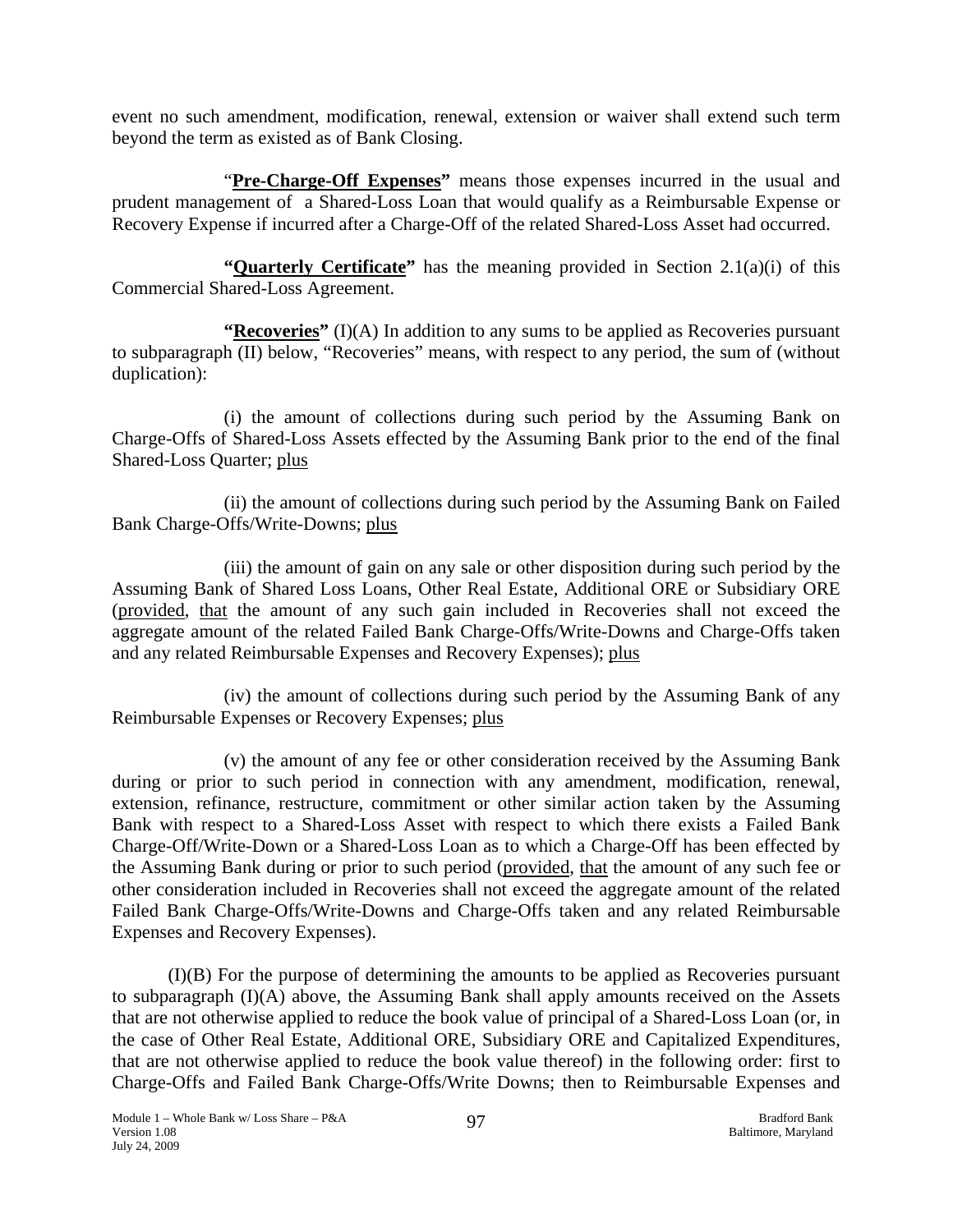Recovery Expenses; then to interest income; and then to other expenses incurred by the Assuming Bank.

(II) If there occurs an amendment, modification, renewal, extension, refinance, restructure, commitment, sale or other similar action with respect to a Shared-Loss Loan as to which there exists a Failed Bank Charge-Off/Write Down or as to which a Charge-Off has been effected by the Assuming Bank during or prior to such period, and if, as a result of such occurrence, the Assuming Bank recognizes any interest income for financial accounting purposes on that Shared-Loss Loan, then "Recoveries" shall also include the portion of the total amount of any such interest income recognized by the Assuming Bank which is derived by multiplying:

(A) the total amount of any such interest income recognized by the Assuming Bank during such period with respect to that Shared-Loss Loan as described above, by

(B) a fraction, the numerator of which is the aggregate principal amount (excluding reversals or charge-offs of Accrued Interest) of all such Failed Bank Charge-Offs/Write-Downs and Charge-Offs effected by the Assuming Bank with respect to that Shared-Loss Loan plus the principal amount of that Shared-Loss Loan that has not yet been chargedoff but has been placed on nonaccrual status, all of which occurred at any time prior to or during the period in which the interest income referred to in subparagraph (II)(A) immediately above was recognized, and the denominator of which is the total amount of principal indebtedness (including all such prior Failed Bank Charge-Offs/Write-Downs and Charge-Offs as described above) due from the Obligor on that Shared-Loss Loan as of the end of such period;

provided, however, that the amount of any interest income included as Recoveries for a particular Shared-Loss Loan shall not exceed the aggregate amount of (a) Failed Bank Charge-Offs/Write-Downs, (b) Charge-Offs effected by the Assuming Bank during or prior to the period in which the amount of Recoveries is being determined, plus (c) any Reimbursable Expenses and Recovery Expenses paid to the Assuming Bank pursuant to this Commercial Shared-Loss Agreement during or prior to the period in which the amount of Recoveries is being determined, all with respect to that particular Shared-Loss Loan; and, provided, further, that any collections on any such Shared-Loss Loan that are not applied to reduce book value of principal or recognized as interest income shall be applied pursuant to subparagraph (I) above.

(III) Notwithstanding subparagraphs (I) and (II) above, the term "Recoveries" shall not include: (a) any amounts paid to the Assuming Bank by the Receiver pursuant to Section 2.1 of this Commercial Shared-Loss Agreement, (b) amounts received with respect to Charge-Offs effected by the Assuming Bank after the final Shared-Loss Quarter, (c) after the final Shared-Loss Quarter, income received by the Assuming Bank from the operation of, and any gains recognized by the Assuming Bank on the disposition of, Other Real Estate, Additional ORE or Subsidiary ORE (such income and gains being hereinafter together referred to as "ORE Income"), except to the extent that aggregate ORE Income exceeds the aggregate expenses paid to third parties by or on behalf of the Assuming Bank after the final Shared-Loss Quarter to manage, operate and maintain Other Real Estate, Additional ORE or Subsidiary ORE (such expenses being hereinafter referred to as "ORE Expenses"). In determining the extent aggregate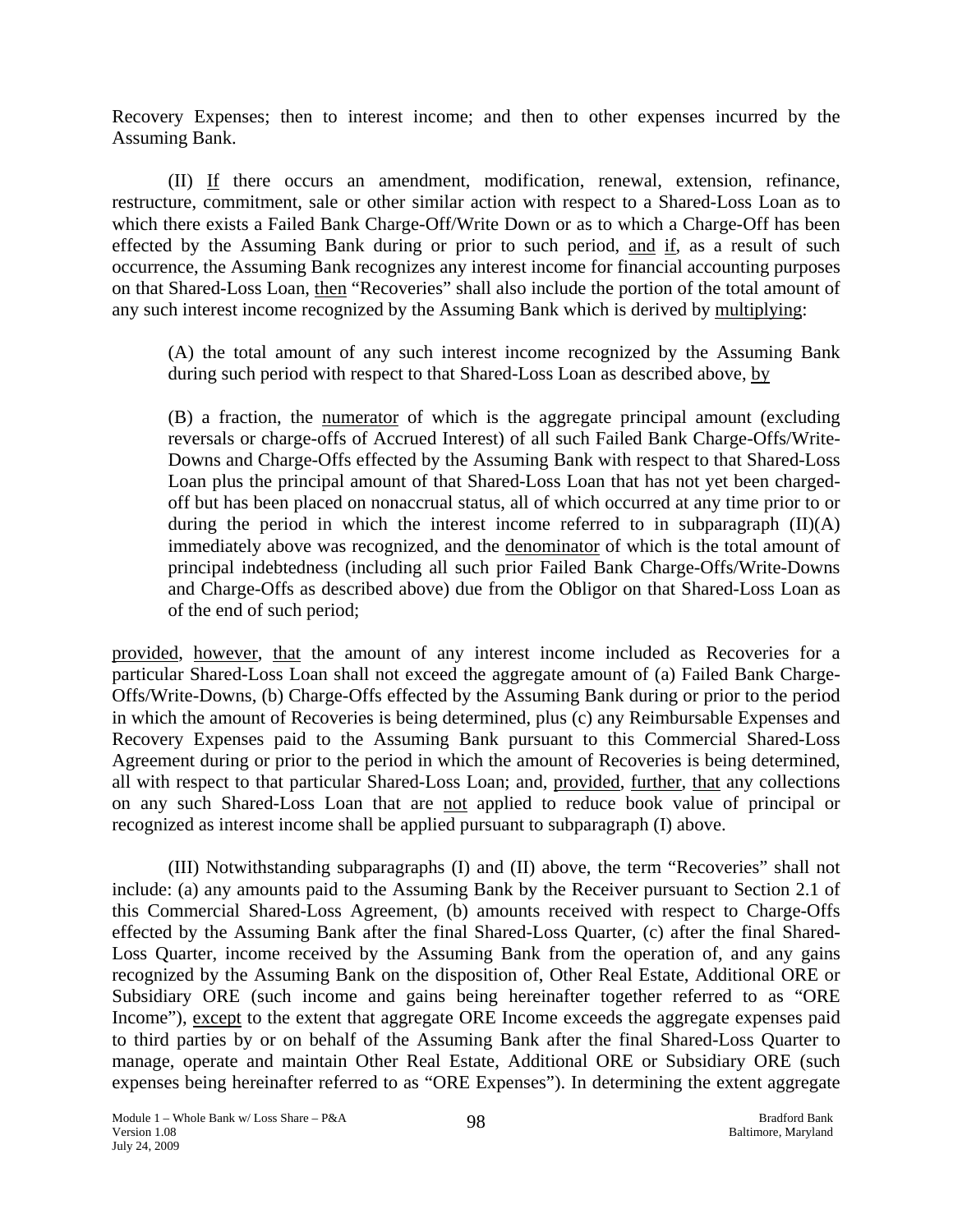ORE Income exceeds aggregate ORE Expenses for any Recovery Quarter as set forth immediately above in subparagraph (c), the Assuming Bank will subtract (i) ORE Expenses paid to third parties during such Recovery Quarter (provided, that, in the case of the final Recovery Quarter only, the Assuming Bank will subtract ORE Expenses paid to third parties from the beginning of the final Recovery Quarter up to the date the Assuming Bank is required to deliver the final Quarterly Certificate pursuant to this Commercial Shared-Loss Agreement) from (ii) ORE Income received during such Recovery Quarter, to calculate net ORE income ("Net ORE Income") for that Recovery Quarter. If the amount of Net ORE Income so calculated for a Recovery Quarter is positive, such amount shall be reported as Recoveries on the Quarterly Certificate for such Recovery Quarter. If the amount of Net ORE Income so calculated for a Recovery Quarter is negative ("Net ORE Loss Carryforward"), such amount shall be added to any ORE Expenses paid to third parties in the next succeeding Recovery Quarter, which sum shall then be subtracted from ORE Income for that next succeeding Recovery Quarter, for the purpose of determining the amount of Net ORE Income (or, if applicable, Net ORE Loss Carryforward) for that next succeeding Recovery Quarter. If, as of the end of the final Recovery Quarter, a Net ORE Loss Carryforward exists, then the amount of the Net ORE Loss Carryforward that does not exceed the aggregate amount of Net ORE Income reported as Recoveries on Quarterly Certificates for all Recovery Quarters may be included as a Recovery Expense on the Quarterly Certificate for the final Recovery Quarter.

**"Recovery Amount"** has the meaning provided in Section 2.1(b)(ii) of this Commercial Shared-Loss Agreement.

**"Recovery Expenses"** means, for any Recovery Quarter, the amount of actual, reasonable and necessary out-of-pocket expenses (other than Capitalized Expenditures) paid to third parties (other than Affiliates of the Assuming Bank) by or on behalf of the Assuming Bank, as limited by Sections 3.2(c) and (d) of Article III to this Commercial Shared-Loss Agreement, to recover amounts owed with respect to (i) any Shared-Loss Asset as to which a Charge-Off was effected prior to the end of the final Shared-Loss Quarter (provided that such amounts were incurred no earlier than the date the first Charge-Off on such Shared-Loss Asset could have been reflected on the Accounting Records of the Assuming Bank), and (ii) Failed Bank Charge-Offs/Write-Downs (including, in each case, all costs and expenses related to an Environmental Assessment and any other costs or expenses related to any environmental conditions with respect to the Shared-Loss Assets (it being understood that any remediation expenses for any such pollutant or contaminant are not recoverable if in excess of \$200,000 per Shared-Loss Asset, without the Assuming Bank having obtained the prior consent of the Receiver for such expenses); provided, that, so long as income with respect to a Shared-Loss Loan is being prorated pursuant to the arithmetical formula in subsection (II) of the definition of "Recoveries", the term "Recovery Expenses" shall not include that portion of any such expenses paid during such Recovery Quarter to recover any amounts owed on that Shared-Loss Loan that is derived by:

subtracting (1) the product derived by multiplying:

(A) the total amount of any such expenses paid by or on behalf of the Assuming Bank during such Recovery Quarter with respect to that Shared-Loss Loan, by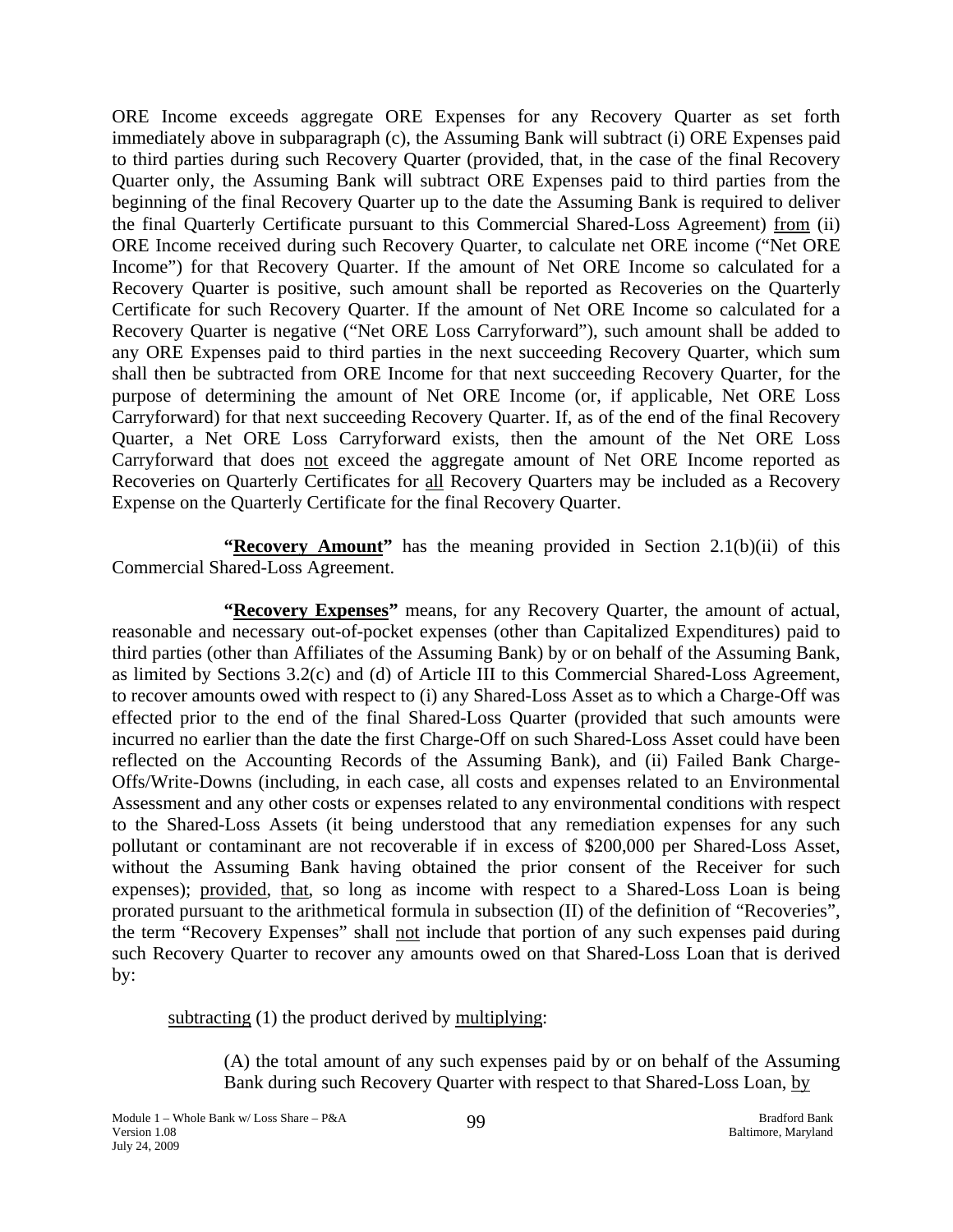(B) a fraction, the numerator of which is the aggregate principal amount (excluding reversals or charge-offs of Accrued Interest) of all such Failed Bank Charge-Offs/Write-Downs and Charge-Offs effected by the Assuming Bank with respect to that Shared-Loss Loan plus the principal amount of that Shared-Loss Loan that has not yet been charged-off but has been placed on nonaccrual status, all of which occurred at any time prior to or during the period in which the interest income referred to in subparagraph (II)(A) of the definition of "Recoveries" was recognized, and the denominator of which is the total amount of principal indebtedness (including all such prior Failed Bank Charge-Offs/Write-Downs and Charge-Offs as described above) due from the Obligor on that Shared-Loss Loan as of the end of such period;

from (2) the total amount of any such expenses paid during that Recovery Quarter with respect to that Shared-Loss Loan.

**"Recovery Quarter"** has the meaning provided in Section 2.1(a)(ii) of this Commercial Shared-Loss Agreement.

**"Reimbursable Expenses"** means, for any Shared-Loss Quarter, the amount of actual, reasonable and necessary out-of-pocket expenses (other than Capitalized Expenditures), paid to third parties (other than Affiliates of the Assuming Bank) by or on behalf of the Assuming Bank, as limited by Sections 3.2(c) and (d) of Article III of this Commercial Shared-Loss Agreement, to:

(i) recover amounts owed with respect to any Shared-Loss Asset as to which a Charge-Off has been effected prior to the end of the final Shared-Loss Quarter (provided that such amounts were incurred no earlier than the date the first Charge-Off on such Shared-Loss Asset could have been reflected on the Accounting Records of the Assuming Bank) and recover amounts owed with respect to Failed Bank Charge-Offs/Write-Downs (including, in each case, all costs and expenses related to an Environmental Assessment and any other costs or expenses related to any environmental conditions with respect to the Shared-Loss Assets (it being understood that any such remediation expenses for any such pollutant or contaminant are not recoverable if in excess of \$200,000 per Shared-Loss Asset, without the Assuming Bank having obtained the prior consent of the Receiver for such expenses); provided, that, so long as income with respect to a Shared-Loss Loan is being pro-rated pursuant to the arithmetical formula in subsection (II) of the definition of "Recoveries", the term "Reimbursable Expenses" shall not include that portion of any such expenses paid during such Shared-Loss Quarter to recover any amounts owed on that Shared-Loss Loan that is derived by:

subtracting (1) the product derived by multiplying:

(A) the total amount of any such expenses paid by or on behalf of the Assuming Bank during such Shared-Loss Quarter with respect to that Shared-Loss Loan, by

(B) a fraction, the numerator of which is the aggregate principal amount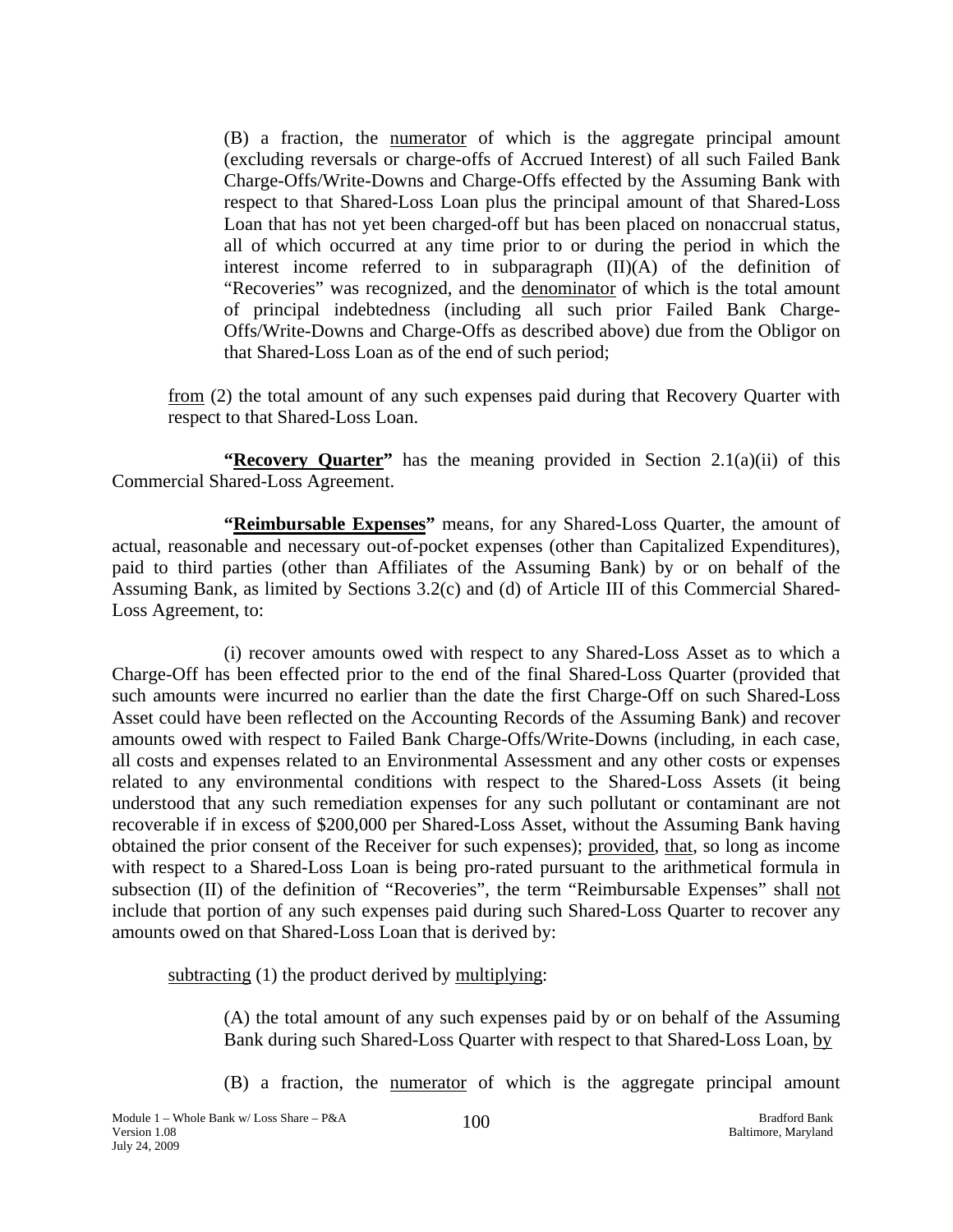(excluding reversals or charge-offs of Accrued Interest) of all such Failed Bank Charge-Offs/Write-Downs and Charge-Offs effected by the Assuming Bank with respect to that Shared-Loss Loan plus the principal amount of that Shared-Loss Loan that has not yet been charged-off but has been placed on nonaccrual status, all of which occurred at any time prior to or during the period in which the interest income referred to in subparagraph (II)(A) of the definition of "Recoveries" was recognized, and the denominator of which is the total amount of principal indebtedness (including all such prior Failed Bank Charge-Offs/Write-Downs and Charge-Offs as described above) due from the Obligor on that Shared-Loss Loan as of the end of such period;

from (2) the total amount of any such expenses paid during that Shared-Loss Quarter with respect to that Shared-Loss Loan; and

(ii) manage, operate or maintain Other Real Estate, Additional ORE or Subsidiary ORE less the amount of any income received by the Assuming Bank during such Shared-Loss Quarter with respect to such Other Real Estate, Additional ORE or Subsidiary ORE (which resulting amount under this clause (ii) may be negative).

**"Review Board"** has the meaning provided in Section 2.1(f)(i) of this Commercial Shared-Loss Agreement.

**"Shared-Loss Amount"** has the meaning provided in Section 2.1(b)(i) of this Commercial Shared-Loss Agreement.

**"Shared-Loss Asset Repurchase Price"** means, with respect to any Shared-Loss Asset, the principal amount thereof plus any other fees or penalties due from an Obligor (including, subject to the limitations discussed below, the amount of any Accrued Interest) stated on the Accounting Records of the Assuming Bank, as of the date as of which the Shared-Loss Asset Repurchase Price is being determined (regardless, in the case of a Shared-Loss Loan, of the Legal Balance thereof) plus all Reimbursable Expenses and Recovery Expenses incurred up to and through the date of consummation of purchase of such Shared-Loss Asset; provided, that (i) in the case of a Shared-Loss Loan there shall be excluded from such amount the amount of any Accrued Interest accrued on or with respect to such Shared-Loss Loan prior to the ninety (90)-day period ending on the day prior to the purchase date determined pursuant to Sections  $2.1(e)(i)$  or  $2.1(e)(iii)$  of this Commercial Shared-Loss Agreement, except to the extent such Accrued Interest was included in the Book Value of such Shared-Loss Loan, and (ii) any collections on a Shared-Loss Loan received by the Assuming Bank after the purchase date applicable to such Shared-Loss Loan shall be applied (without duplication) to reduce the Shared-Loss Asset Repurchase Price of such Shared-Loss Loan on a dollar-for-dollar basis. For purposes of determining the amount of unpaid interest which accrued during a given period with respect to a variable-rate Shared-Loss Loan, all collections of interest shall be deemed to be applied to unpaid interest in the chronological order in which such interest accrued.

**"Shared-Loss Assets"** means Shared-Loss Loans, Other Real Estate purchased by the Assuming Bank, Additional ORE, Subsidiary ORE and Capitalized Expenditures, but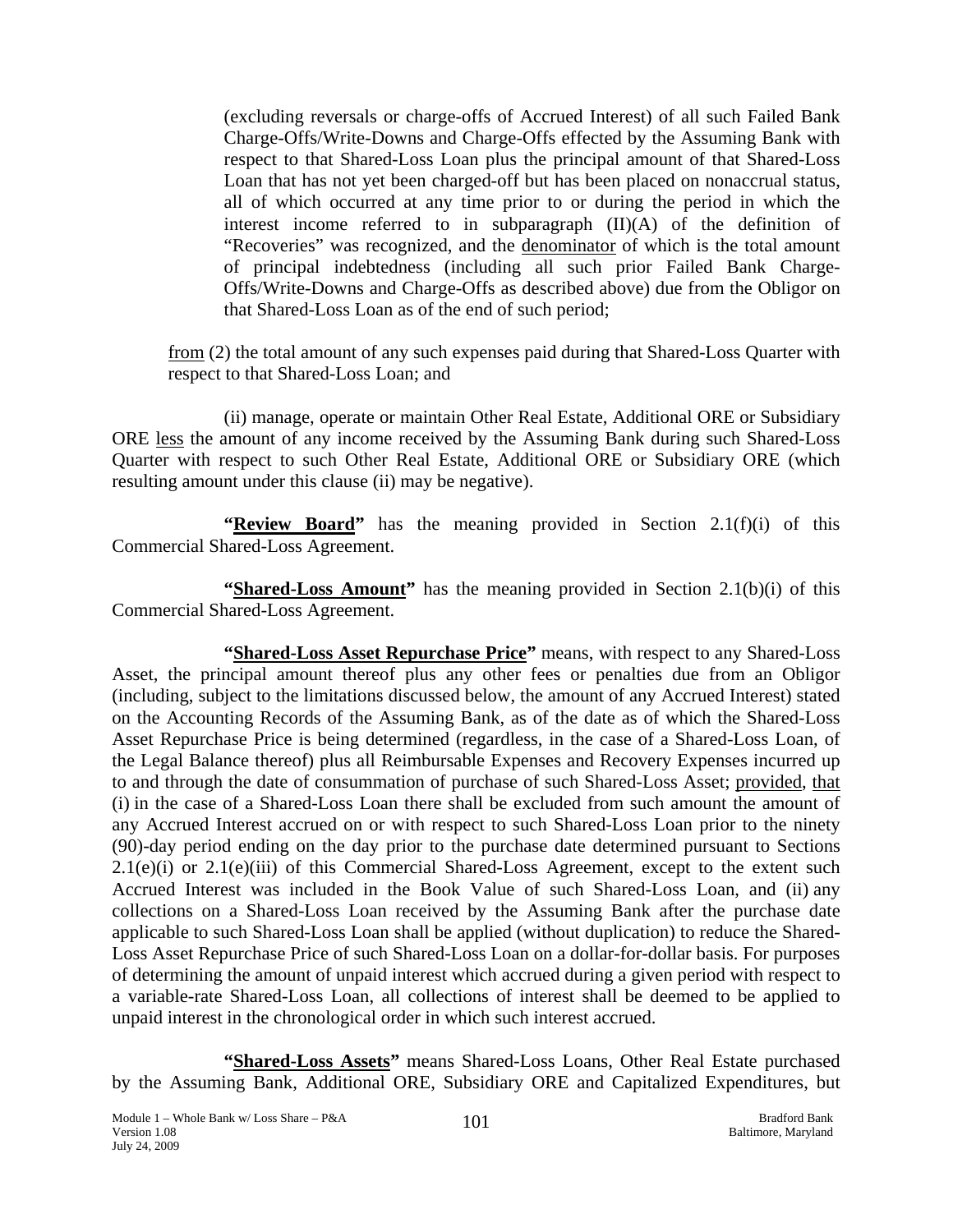does not include Shared Loss MTM Assets.

## **"Shared-Loss Loan Commitment"** means:

(i) any Commitment to make a further extension of credit or to make a further advance with respect to an existing Shared-Loss Loan; and

(ii) any Shared-Loss Loan Commitment (described in subparagraph (i) immediately preceding) with respect to which the Assuming Bank has made a Permitted Amendment.

"Shared-Loss Loan Commitment Advance" means an advance pursuant to a Shared-Loss Loan Commitment with respect to which the Assuming Bank has not made a Permitted Advance.

## **"Shared-Loss Loans"** means:

(i)(A) Loans purchased by the Assuming Bank pursuant to the Purchase and Assumption Agreement set forth on Exhibit 4.15(b) to the Purchase and Assumption Agreement, (B) New Shared-Loss Loans purchased by the Assuming Bank pursuant to the Purchase and Assumption Agreement, (C) Permitted Advances and (D) Shared-Loss Loan Commitment Advances, if any; provided, that Shared-Loss Loans shall not include Loans, New Shared-Loss Loans, Permitted Advances and Shared-Loss Loan Commitment Advances with respect to which an Acquired Subsidiary, or a constituent Subsidiary thereof, is an Obligor; (E) Loans owned by any Subsidiary which are not Shared-Loss Loans under the Single Family Shared-Loss Agreement; and (F) Consumer Loans; and

(ii) any Shared-Loss Loans (described in subparagraph (i) immediately preceding) with respect to which the Assuming Bank has made a Permitted Amendment.

"**Shared-Loss MTM Assets"** means those securities and other assets listed on Exhibit  $4.15(C)$ .

**"Shared-Loss Payment Trigger"** means when the sum of the Cumulative Loss Amount under the Single Family Shared-Loss Agreement and the cumulative Net Charge-Offs under this Commercial Shared-Loss Agreement, exceeds the First Loss Tranche. If the First Loss Tranche is zero or a negative number, the Shared-Loss Payment Trigger shall be deemed to have been reached upon Bank Closing.

**"Shared-Loss Quarter"** has the meaning provided in Section 2.1(a)(i) of this Commercial Shared-Loss Agreement.

**"Stated Threshold"** means total losses under the shared loss agreements in the amount of \$91,000,000.00.

**"Subsidiary ORE"** means all assets owned by ORE Subsidiaries that would constitute Additional ORE if such assets were on the books of the Assuming Bank.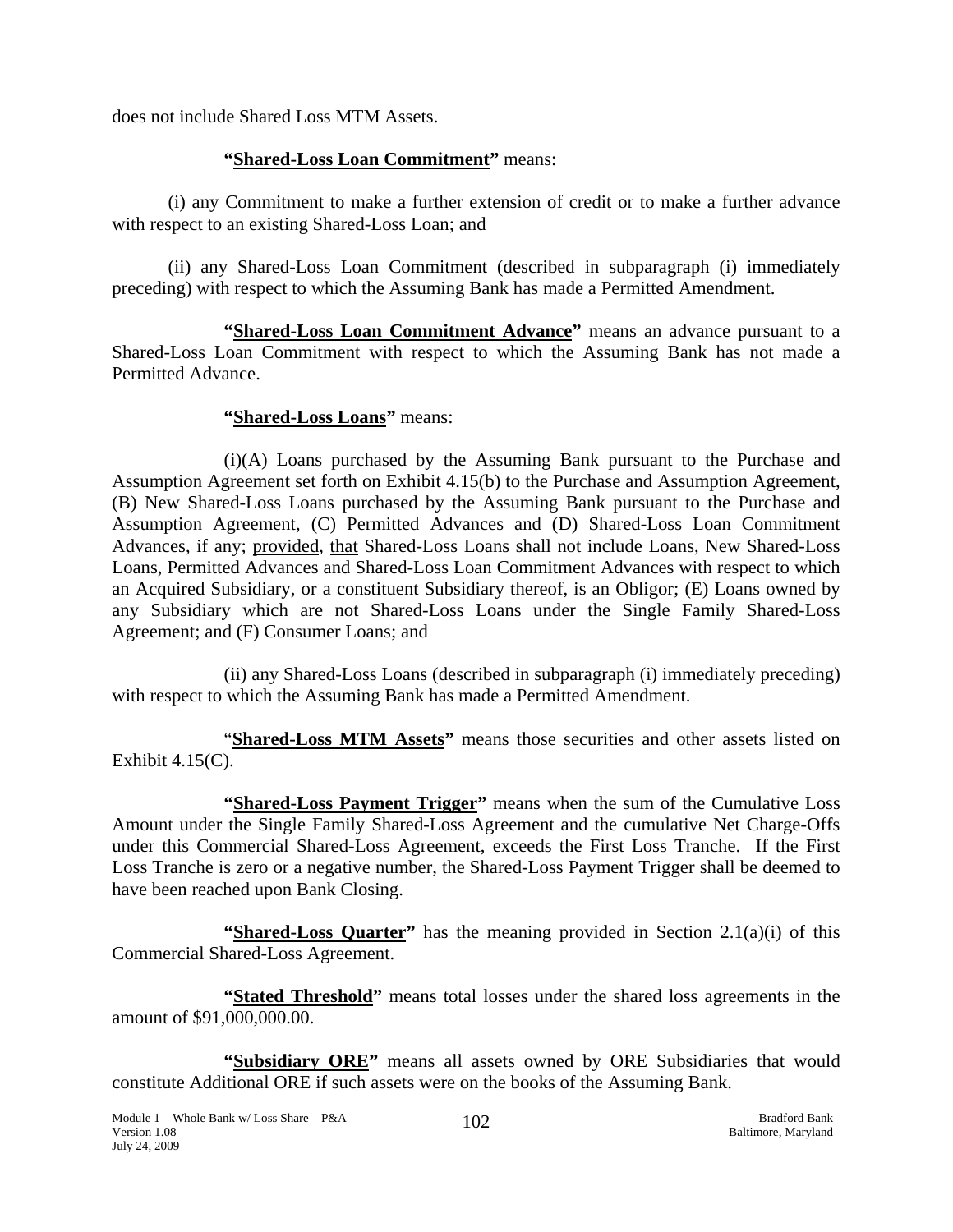**"Termination Date"** means the eighth (8th) anniversary of the Commencement

Date.

**"Third Party Servicer"** means any servicer appointed from time to time by the Assuming Bank or any Affiliate of the Assuming Bank to service the Shared-Loss Assets on behalf of the Assuming bank, the identity of which shall be given to the Receiver prior to or concurrent with the appointment thereof.

## **ARTICLE II** -- **SHARED-LOSS ARRANGEMENT**

## **2.1 Shared-Loss Arrangement.**

**(a) Quarterly Certificates.** (i) Not later than thirty (30) days after the end of each Calendar Quarter from and including the initial Calendar Quarter to and including the Calendar Quarter in which the Applicable Anniversary of the Commencement Date falls (each of such Calendar Quarters being referred to herein as a "Shared-Loss Quarter"), the Assuming Bank shall deliver to the Receiver a certificate, signed by the Assuming Bank's chief executive officer and its chief financial officer, setting forth in such form and detail as the Receiver may specify (a "Quarterly Certificate"):

> (A) the amount of Charge-Offs, the amount of Recoveries and the amount of Net Charge-Offs (which amount may be negative) during such Shared-Loss Quarter with respect to the Shared-Loss Assets (and for Recoveries, with respect to the Assets for which a charge-off was effected by the Failed Bank prior to Bank Closing); and

> (B) the aggregate amount of Reimbursable Expenses (which amount may be negative) during such Shared-Loss Quarter; and

> (C) net realized loss on the Shared Loss MTM Assets determined pursuant to FAS 115, expressed as a positive number (MTM Net Realized Loss), or net realized gain on the Shared Loss MTM assets, expressed as a negative number (MTM Net Realized Gain); and

> (D) any other than temporary impairment of the Shared Loss MTM Assets, determined pursuant to FAS 115, expressed as a positive number ("OTTI Loss") or reversals of OTTI Loss, expressed as a negative number (for the avoidance of doubt, normal and customary unrealized mark-to-market changes by reason of the application of fair value accounting do not qualify for loss sharing payments).

(ii) Not later than thirty (30) days after the end of each Calendar Quarter from and including the first Calendar Quarter following the final Shared-Loss Quarter to and including the Calendar Quarter in which the Termination Date falls (each of such Calendar Quarters being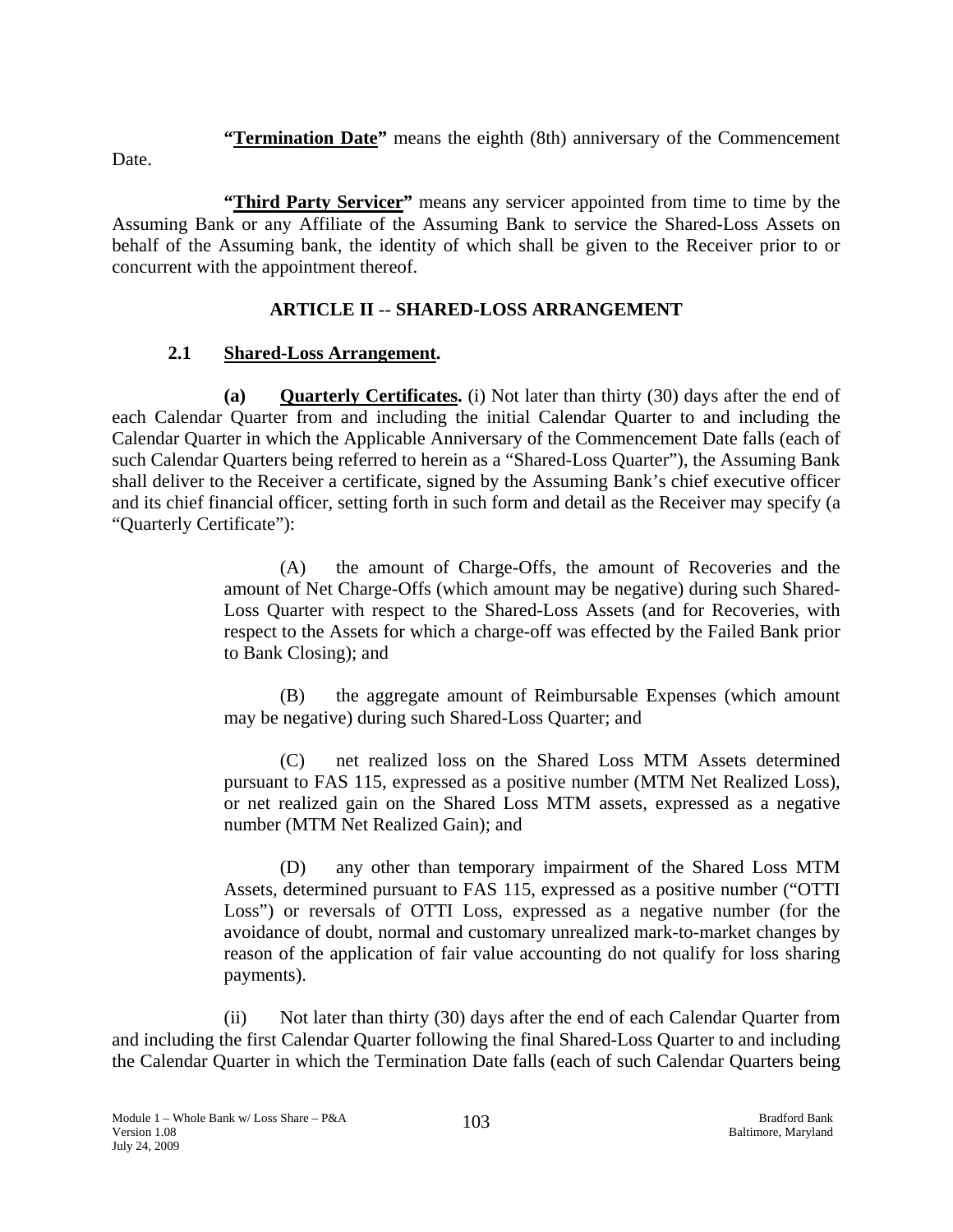referred to herein as a "Recovery Quarter"), the Assuming Bank shall deliver to the Receiver a Quarterly Certificate setting forth, in such form and detail as the Receiver may specify

> (A) the amount of Recoveries and Recovery Expenses during such Recovery Quarter. On the Quarterly Certificate for the first Recovery Quarter only, the Assuming Bank may report as a separate item, in such form and detail as the Receiver may specify, the aggregate amount of any Reimbursable Expenses that: (a) were incurred prior to or during the final Shared-Loss Quarter, and (b) had not been included in any Quarterly Certificate for any Shared-Loss Quarter because they had not been actually paid by or on behalf of the Assuming Bank (in accordance with the terms of this Commercial Shared-Loss Agreement) during any Shared-Loss Quarter and (c) were actually paid by or on behalf of the Assuming Bank (in accordance with the terms of this Commercial Shared-Loss Agreement) during the first Recovery Quarter; and

(B) net realized gain on the Shared Loss MTM Assets.

## **(b) Payments With Respect to Shared-Loss Assets.**

(i) For purposes of this Section 2.1(b), the Assuming Bank shall initially record the Shared-Loss Assets on its Accounting Records at Book Value, and initially record the Shared Loss MTM Assets on its Accounting Records at Fair Value, and adjust such amounts as such values may change after the Bank Closing. If the amount of all Net Charge-Offs during any Shared-Loss Quarter plus Reimbursable Expenses, plus MTM Net Realized Gain or MTM Net Realized Loss, plus OTTI Loss during such Shared-Loss Quarter (the "Shared-Loss Amount") is positive, then, except as provided in Sections 2.1(c) and (e) below, and subject to the provisions of Section 2.1(b)(vi) below, not later than fifteen (15) days after the date on which the Receiver receives the Quarterly Certificate with respect to such Shared-Loss Quarter, the Receiver shall pay to the Assuming Bank an amount equal to eighty percent (80%) of the Shared-Loss Amount for such Shared-Loss Quarter. If the Shared-Loss Amount during any Shared-Loss Quarter is negative, the Assuming Bank shall pay to the Receiver an amount equal to eighty percent (80%) of the Shared-Loss Amount for such Shared-Loss Quarter, which payment shall be delivered to the Receiver together with the Quarterly Certificate for such Shared-Loss Quarter. When the cumulative Shared-Loss Amounts for all Shared-Loss Quarters plus the Cumulative Loss Amount under the Single Family Shared-Loss Agreement equals or exceeds the Stated Threshold, the Receiver shall pay to the Assuming Bank an amount equal to ninety-five percent ((95%) of the Shared-Loss Amount for each Shared-Loss Quarter, until such time as the cumulative Shared-Loss Amount for all Shared-Loss Quarters is less than the Stated Threshold, when the percentage shall revert back to eighty percent (80%).

(ii) If the amount of gross Recoveries during any Recovery Quarter less Recovery Expenses during such Recovery Quarter plus net realized gains or reversals of OTTI Loss on Shared Loss MTM Assets (the "Recovery Amount") is positive, then, simultaneously with its delivery of the Quarterly Certificate with respect to such Recovery Quarter, the Assuming Bank shall pay to the Receiver an amount equal to eighty percent (80%) of the Recovery Amount for such Recovery Quarter. If the Recovery Amount is negative, then such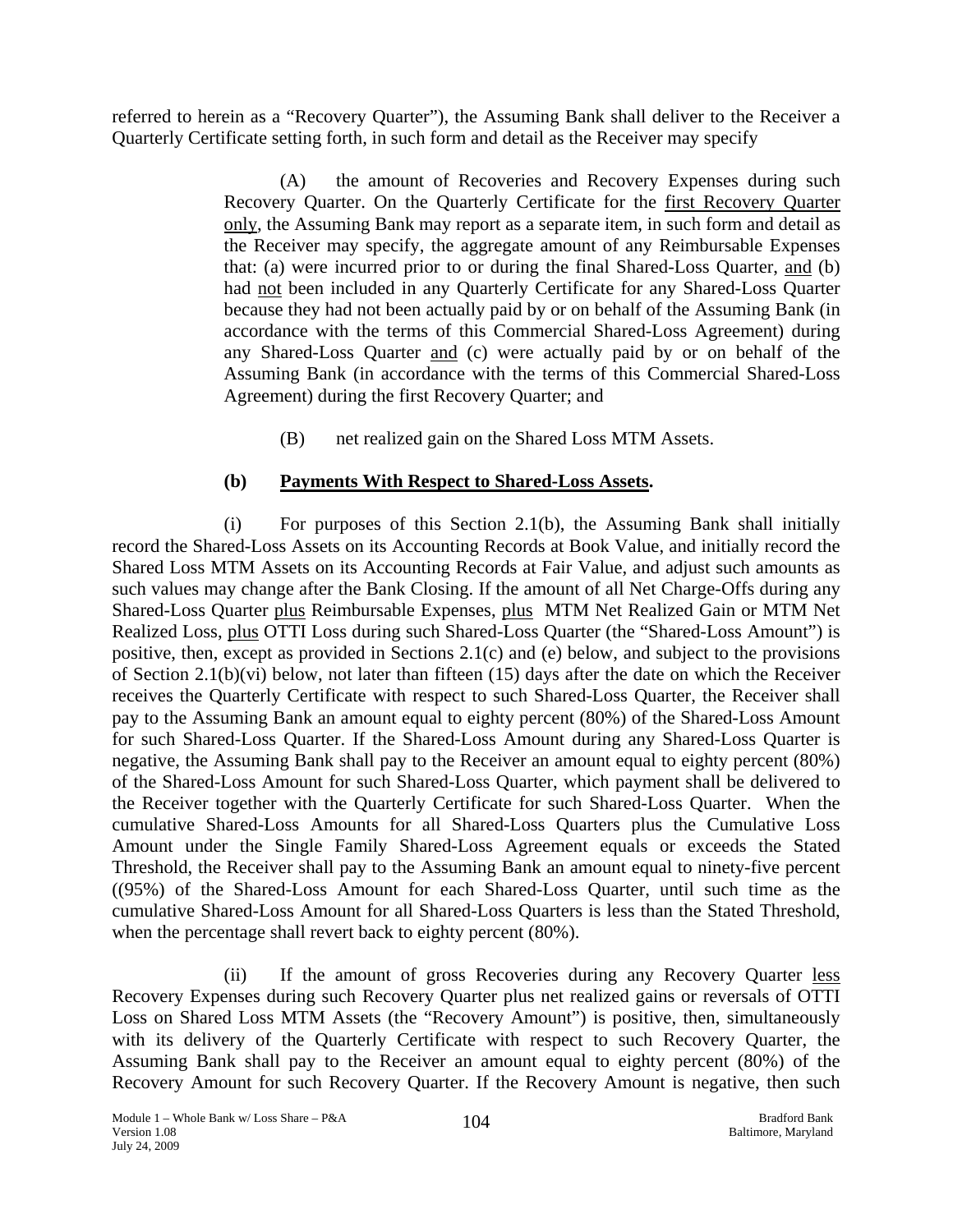negative amount shall be subtracted from the amount of gross Recoveries during the next succeeding Recovery Quarter in determining the Recovery Amount in such next succeeding Recovery Quarter; provided, that this Section 2.1(b)(ii) shall operate successively in the event that the Recovery Amount (after giving effect to this Section 2.1(b)(ii)) in such next succeeding Recovery Quarter is negative. The Assuming Bank shall specify, in the Quarterly Certificate for the final Recovery Quarter, the aggregate amount for all Recovery Quarters only, as of the end of, and including, the final Recovery Quarter of (A) Recoveries plus net realized gains or reversals of OTTI Loss on Shared Loss MTM Assets ("Aggregate Recovery Period Recoveries"), (B) Recovery Expenses ("Aggregate Recovery Expenses"), and (C) only those Recovery Expenses that have been actually "offset" against Aggregate Recovery Period Recoveries (including those so "offset" in that final Recovery Quarter) ("Aggregate Offset Recovery Expenses"); as used in this sentence, the term "offset" means the amount that has been applied to reduce gross Recoveries in any Recovery Quarter pursuant to the methodology set forth in this Section 2.1(b)(ii). If, at the end of the final Recovery Quarter the amount of Aggregate Recovery Expenses exceeds the amount of Aggregate Recovery Period Recoveries, the Receiver shall have no obligation to pay to the Assuming Bank all or any portion of such excess. Subsequent to the Assuming Bank's calculation of the Recovery Amount (if any) for the final Recovery Quarter, the Assuming Bank shall also show on the Quarterly Certificate for the final Recovery Quarter the results of the following three mathematical calculations: (i) Aggregate Recovery Period Recoveries minus Aggregate Offset Recovery Expenses; (ii) Aggregate Recovery Expenses minus Aggregate Offset Recovery Expenses; and (iii) the lesser of the two amounts calculated in (i) and (ii) immediately above ("Additional Recovery Expenses") multiplied by 80% (the amount so calculated in (iii) being defined as the "Additional Recovery Expense Amount"). If the Additional Recovery Expense Amount is greater than zero, then the Assuming Bank may request in the Quarterly Certificate for the final Recovery Quarter that the Receiver reimburse the Assuming Bank the amount of the Additional Recovery Expense Amount and the Receiver shall pay to the Assuming Bank the Additional Recovery Expense Amount within fifteen (15) days after the date on which the Receiver receives that Quarterly Certificate. On the Quarterly Certificate for the final Recovery Quarter only, the Assuming Bank may include, in addition to any Recovery Expenses for that Recovery Quarter that were paid by or on behalf of the Assuming Bank in that Recovery Quarter, those Recovery Expenses that: (a) were incurred prior to or during the final Recovery Quarter, and (b) had not been included in any Quarterly Certificate for any Recovery Quarter because they had not been actually paid by or on behalf of the Assuming Bank (in accordance with the terms of this Commercial Shared-Loss Agreement) during any Recovery Quarter, and (c) were actually paid by or on behalf of the Assuming Bank (in accordance with the terms of this Commercial Shared-Loss Agreement) prior to the date the Assuming Bank is required to deliver that final Quarterly Certificate to the Receiver under the terms of Section 2.1(a)(ii).

(iii) With respect to each Shared-Loss Quarter and Recovery Quarter, collections by or on behalf of the Assuming Bank on any charge-off effected by the Failed Bank prior to Bank Closing on an Asset other than a Shared-Loss Asset or Shared-Loss MTM Assets shall be reported as Recoveries under this Section 2.1 only to the extent such collections exceed the Book Value of such Asset, if any. For any Shared-Loss Quarter or Recovery Quarter in which collections by or on behalf of the Assuming Bank on such Asset are applied to both Book Value and to a charge-off effected by the Failed Bank prior to Bank Closing, the amount of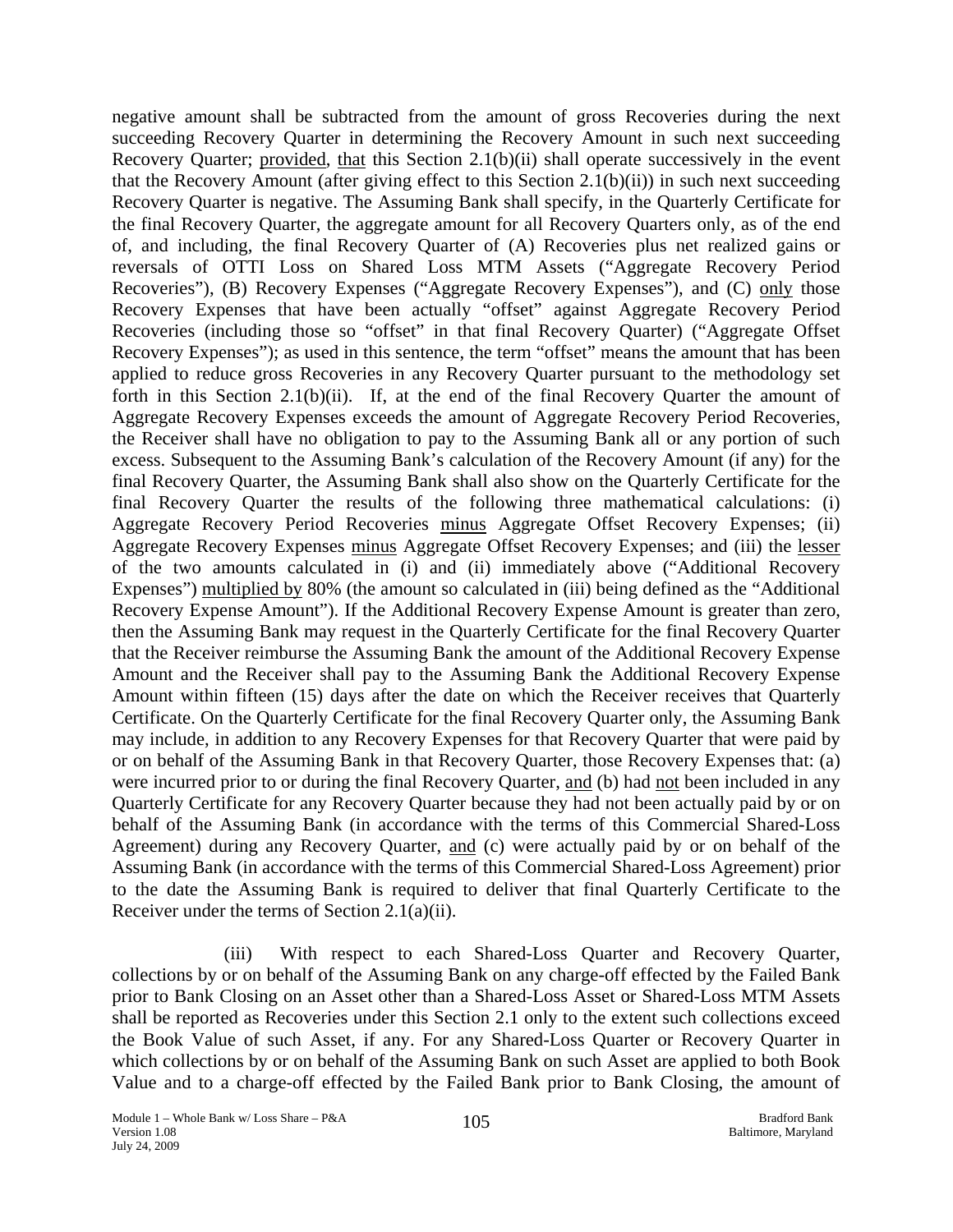expenditures incurred by or on behalf of the Assuming Bank attributable to the collection of any such Asset, that shall be considered a Reimbursable Expense or a Recovery Expense under this Section 2.1 will be limited to a proportion of such expenditures which is equal to the proportion derived by dividing (A) the amount of collections on such Asset applied to a charge-off effected by the Failed Bank prior to Bank Closing, by (B) the total collections on such Assets.

(iv) If the Assuming Bank has duly specified an amount of Reimbursable Expenses on the Quarterly Certificate for the first Recovery Quarter as described above in the last sentence of Section 2.1(a)(ii), then, not later than fifteen (15) days after the date on which the Receiver receives that Quarterly Certificate, the Receiver shall pay to the Assuming Bank an amount equal to eighty percent (80%) (or, if the Cumulative Loss Amount under the Single Family Shared-Loss Agreement plus the cumulative Shared-Loss Amount for all Shared-Loss Quarters equals or exceeds the Stated Threshold, ninety-five percent (95%)) of the amount of such Reimbursable Expenses.

(v) If the First Loss Tranche as determined under the Purchase and Assumption Agreement is a positive number, Receiver has no obligation to make payment for any Shared Loss Quarters until the Shared-Loss Payment Trigger is satisfied.

**(c) Limitation on Shared-Loss Payment.** The Receiver shall not be required to make any payments pursuant to this Section 2.1 with respect to any Charge-Off of a Shared-Loss Asset that the Receiver or the Corporation determines, based upon the Examination Criteria, should not have been effected by the Assuming Bank; provided, (x) the Receiver must provide notice to the Assuming Bank detailing the grounds for not making such payment, (y) the Receiver must provide the Assuming Bank with a reasonable opportunity to cure any such deficiency and (z) (1) to the extent curable, if cured, the Receiver shall make payment with respect to any properly effected Charge-Off and (2) to the extent not curable, the Receiver shall make a payment as to all Charge-Offs (or portion of Charge-Offs) that were effected which would have been payable as a Charge-Off if the Assuming Bank had properly effected such Charge-Off. In the event that the Receiver does not make any payments with respect to any Charge-Off of a Shared-Loss Asset pursuant to this Section 2.1 or determines that a payment was improperly made, the Assuming Bank and the Receiver shall, upon final resolution, make such accounting adjustments and payments as may be necessary to give retroactive effect to such corrections.

**(d) Sale of, or Additional Advances or Amendments with Respect to, Shared-Loss Loans and Administration of Related Loans.** No Shared-Loss Loan shall be treated as a Shared-Loss Asset pursuant to this Section 2.1 (i) if the Assuming Bank sells or otherwise transfers such Shared-Loss Loan or any interest therein (whether with or without recourse) to any Person, (ii) after the Assuming Bank makes any additional advance, commitment or increase in the amount of a commitment with respect to such Shared-Loss Loan that does not constitute a Permitted Advance or a Shared-Loss Loan Commitment Advance, (iii) after the Assuming Bank makes any amendment, modification, renewal or extension to such Shared-Loss Loan that does not constitute a Permitted Amendment, or (iv) after the Assuming Bank has managed, administered or collected any "Related Loan" (as such term is defined in Section 3.4 of Article III of this Commercial Shared-Loss Agreement) in any manner which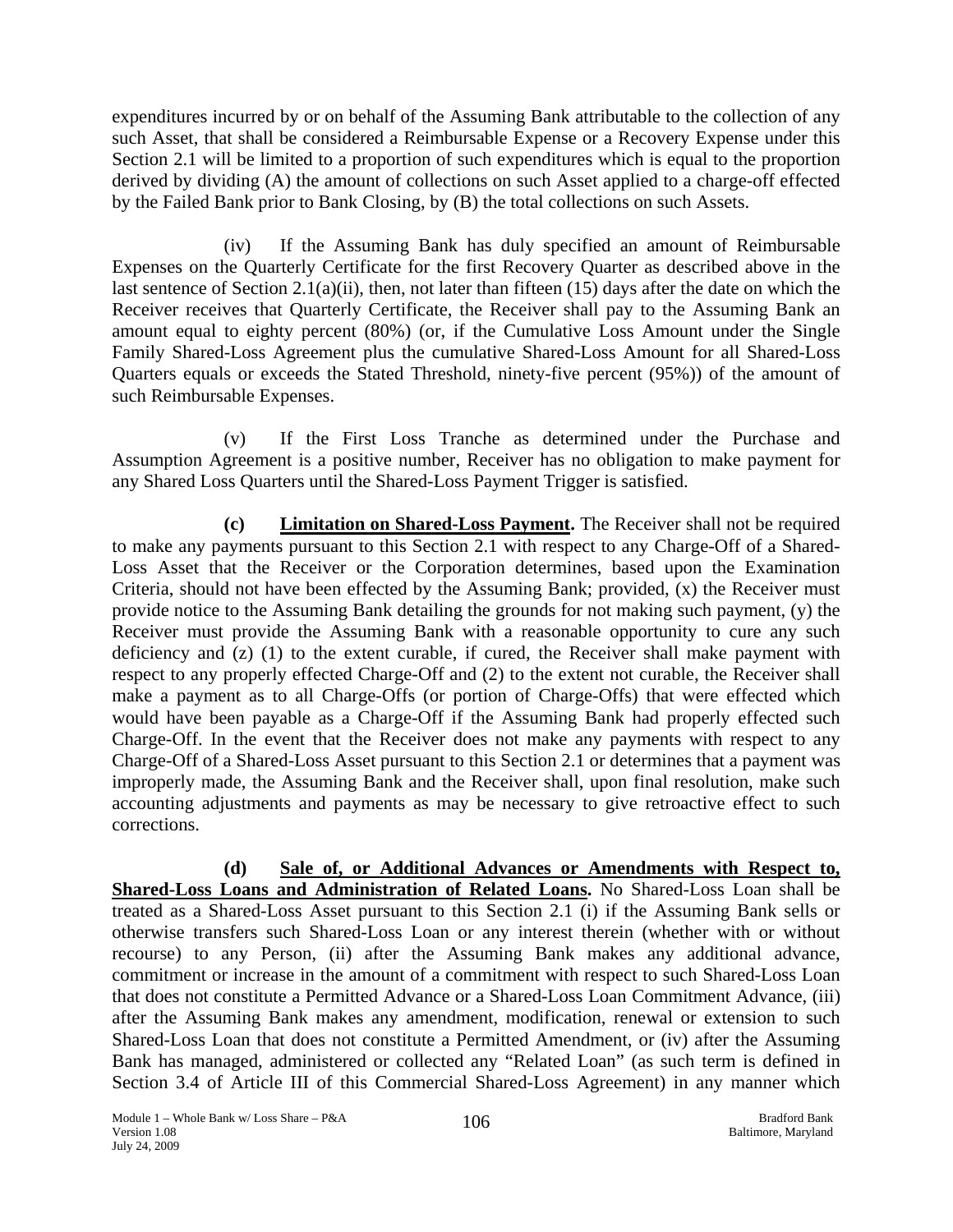Loan to the detriment of such Shared-Loss Asset to which such loan is related; provided, that would have the effect of increasing the amount of any collections with respect to the Related any such Shared-Loss Loan that has been the subject of Charge-Offs prior to the taking of any action described in clause (i), (ii), (iii) or (iv) of this Section 2.1(d) by the Assuming Bank shall be treated as a Shared-Loss Asset pursuant to this Section 2.1 solely for the purpose of treatment of Recoveries on such Charge-Offs until such time as the amount of Recoveries with respect to such Shared-Loss Asset equals such Charge-Offs.

### **(e) Option to Purchase.**

(i) In the event that the Assuming Bank determines that there is a substantial likelihood that continued efforts to collect a Shared-Loss Asset or an Asset for which a chargeoff was effected by the Failed Bank with, in either case, a Legal Balance of \$500,000 or more on the Accounting Records of the Assuming Bank will result in an expenditure, after Bank Closing, of funds by on behalf of the Assuming Bank to a third party for a specified purpose (the expenditure of which, in its best judgment, will maximize collections), which do not constitute Reimbursable Expenses or Recovery Expenses, and such expenses will exceed ten percent (10%) of the then book value thereof as reflected on the Accounting Records of the Assuming Bank, the Assuming Bank shall (i) promptly so notify the Receiver and (ii) request that such expenditure be treated as a Reimbursable Expense or Recovery Expense for purposes of this Section 2.1. (Where the Assuming Bank determines that there is a substantial likelihood that the previously mentioned situation exists with respect to continued efforts to collect a Shared-Loss Asset or an Asset for which a charge-off was effected by the Failed Bank with, in either case, a Legal Balance of less than \$1,000,000 on the Accounting Records of the Assuming Bank, the Assuming Bank may so notify the Receiver and request that such expenditure be treated as a Reimbursable Expense or Recovery Expense.) Within thirty (30) days after its receipt of such a notice, the Receiver will advise the Assuming Bank of its consent or denial, that such expenditures shall be treated as a Reimbursable Expense or Recovery Expense, as the case may be. Notwithstanding the failure of the Receiver to give its consent with respect to such expenditures, the Assuming Bank shall continue to administer such Shared-Loss Asset in accordance with Section 2.2, except that the Assuming Bank shall not be required to make such expenditures. At any time after its receipt of such a notice and on or prior to the Termination Date the Receiver shall have the right to purchase such Shared-Loss Asset or Asset as provided in Section 2.1(e)(iii), notwithstanding any consent by the Receiver with respect to such expenditure.

(ii) During the period prior to the Termination Date, the Assuming Bank shall notify the Receiver within fifteen (15) days after any of the following becomes fully or partially charged-off:

> (A) a Shared-Loss Loan having a Legal Balance (or, in the case of more than one (1) Shared-Loss Loan made to the same Obligor, a combined Legal Balance) of \$500,000 or more in circumstances in which the legal claim against the relevant Obligor survives; or

(B) a Shared-Loss Loan to a director, an "executive officer" as defined in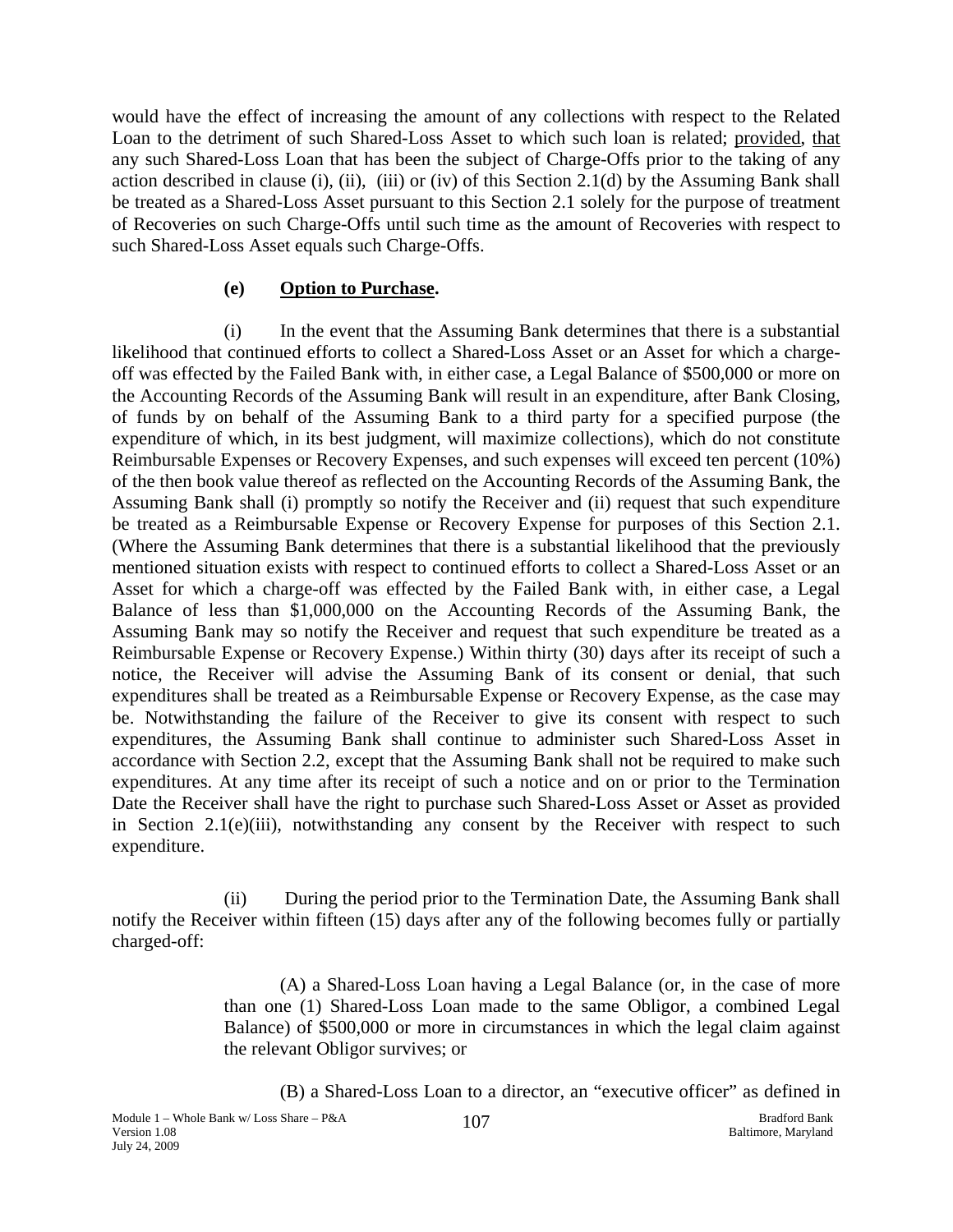12 C.F.R. 215.2(d), a "principal shareholder" as defined in 12 C.F.R. 215.2(l), or an Affiliate of the Assuming Bank.

(iii) If the Receiver determines in its discretion that the Assuming Bank is not diligently pursuing collection efforts with respect to any Shared-Loss Asset which has been fully or partially charged-off or written-down (including any Shared-Loss Asset which is identified or required to be identified in a notice pursuant to Section  $2.1(e)(ii)$  or any Asset for which there exists a Failed Bank Charge-Off/Write-Down, the Receiver may at its option, exercisable at any time on or prior to the Termination Date, require the Assuming Bank to assign, transfer and convey such Shared-Loss Asset or Asset to and for the sole benefit of the Receiver for a price equal to the Shared-Loss Asset Repurchase Price thereof less the Related Liability Amount with respect to any Related Liabilities related to such Shared-Loss Asset or Asset.

(iv) Not later than ten (10) days after the date upon which the Assuming Bank receives notice of the Receiver's intention to purchase or require the assignment of any Shared-Loss Asset or Asset pursuant to Section 2.1(e)(i) or (iii), the Assuming Bank shall transfer to the Receiver such Shared-Loss Asset or Asset and any Credit Files relating thereto and shall take all such other actions as may be necessary and appropriate to adequately effect the transfer of such Shared-Loss Asset or Asset from the Assuming Bank to the Receiver. Not later than fifteen (15) days after the date upon which the Receiver receives such Shared-Loss Asset or Asset and any Credit Files relating thereto, the Receiver shall pay to the Assuming Bank an amount equal to the Shared-Loss Asset Repurchase Price of such Shared-Loss Asset or Asset less the Related Liability Amount.

(v) The Receiver shall assume all Related Liabilities with respect to any Shared-Loss Asset or Asset set forth in the notice described in Section 2.1(e)(iv).

#### **(f) Dispute Resolution.**

(i) (A) Any dispute as to whether a Charge-Off of a Shared-Loss Asset was made in accordance with Examination Criteria shall be resolved by the Assuming Bank's Chartering Authority. (B) With respect to any other dispute arising under the terms of this Commercial Shared-Loss Agreement which the parties hereto cannot resolve after having negotiated such matter, in good faith, for a thirty (30) day period, other than a dispute the Corporation is not permitted to submit to arbitration under the Administrative Dispute Resolution Act of 1996 ("ADRA"), as amended, such other dispute shall be resolved by determination of a review board (a "Review Board") established pursuant to Section 2.1(f). Any Review Board under this Section 2.1(f) shall follow the provisions of the Federal Arbitration Act and shall follow the provisions of the ADRA. (C) Any determination by the Assuming Bank's Chartering Authority or by a Review Board shall be conclusive and binding on the parties hereto and not subject to further dispute, and judgment may be entered on said determination in accordance with applicable arbitration law in any court having jurisdiction thereof.

(ii) A Review Board shall consist of three (3) members, each of whom shall have such expertise as the Corporation and the Assuming Bank agree is relevant. As appropriate, the Receiver or the Corporation (the "FDIC Party") will select one member, one member will be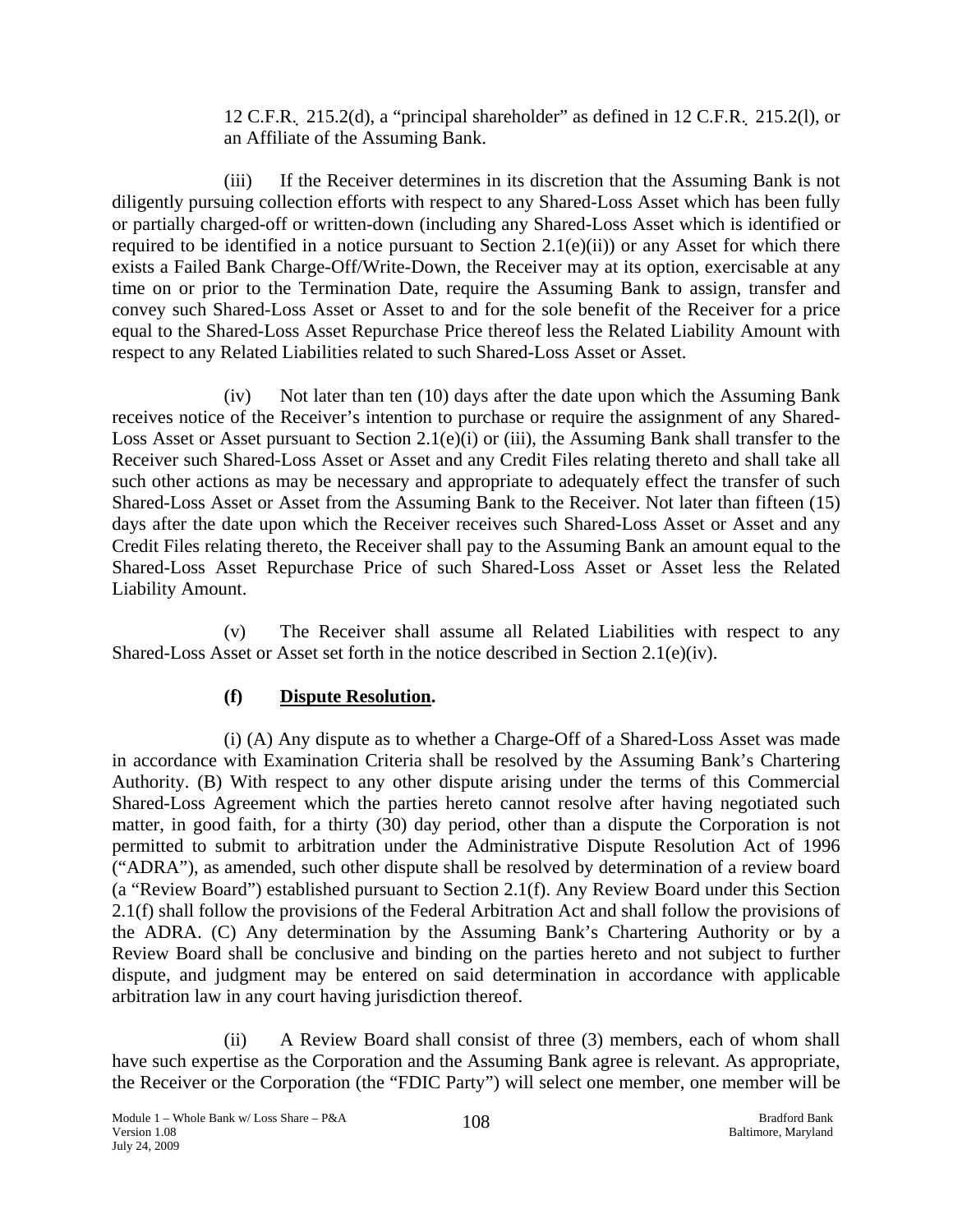selected by the Assuming Bank and the third member (the "Neutral Member") will be selected by the other two members. The member of the Review Board selected by a party may be removed at any time by such party upon two (2) days' written notice to the other party of the selection of a replacement member. The Neutral Member may be removed by unanimous action of the members appointed by the FDIC Party and the Assuming Bank after two (2) days' prior written notice to the FDIC Party and the Assuming Bank of the selection of a replacement Neutral Member. In addition, if a Neutral Member fails for any reason to serve or continue to serve on the Review Board, the other remaining members shall so notify the parties to the dispute and the Neutral Member in writing that such Neutral Member will be replaced, and the Neutral Member shall thereafter be replaced by the unanimous action of the other remaining members within twenty (20) business days of that notification.

(iii) No dispute may be submitted to a Review Board by any of the parties to this Commercial Shared-Loss Agreement unless such party has provided to the other party a written notice of dispute ("Notice of Dispute"). During the forty-five (45)-day period following the providing of a Notice of Dispute, the parties to the dispute will make every effort in good faith to resolve the dispute by mutual agreement. As part of these good faith efforts, the parties should consider the use of less formal dispute resolution techniques, as judged appropriate by each party in its sole discretion. Such techniques may include, but are not limited to, mediation, settlement conference, and early neutral evaluation. If the parties have not agreed to a resolution of the dispute by the end of such forty-five (45)-day period, then, subject to the discretion of the Corporation and the written consent of the Assuming Bank as set forth in Section  $2.1(f)(i)(B)$ above, on the first day following the end of such period, the FDIC Party and the Assuming Bank shall notify each other of its selection of its member of the Review Board and such members shall be instructed to promptly select the Neutral Member of the Review Board. If the members appointed by the FDIC Party and the Assuming Bank are unable to promptly agree upon the initial selection of the Neutral Member, or a timely replacement Neutral Member as set forth in Section 2.1(f)(ii) above, the two appointed members shall apply to the American Arbitration Association ("AAA"), and such Neutral Member shall be appointed in accordance with the Commercial Arbitration Rules of the AAA.

(iv) The resolution of a dispute pursuant to this Section 2.1(f) shall be governed by the Commercial Arbitration Rules of the AAA to the extent that such rules are not inconsistent with this Section 2.1(f). The Review Board may modify the procedures set forth in such rules from time to time with the prior approval of the FDIC Party and the Assuming Bank.

(v) Within fifteen (15) days after the last to occur of the final written submissions of both parties, the presentation of witnesses, if any, and oral presentations, if any, the Review Board shall adopt the position of one of the parties and shall present to the parties a written award regarding the dispute. The determination of any two (2) members of a Review Board will constitute the determination of such Review Board.

(vi) The FDIC Party and the Assuming Bank will each pay the fees and expenses of the member of the Review Board selected by it. The FDIC Party and Assuming Bank will share equally the fees and expenses of the Neutral Member. No such fees or expenses incurred by or on behalf of the Assuming Bank shall be subject to reimbursement by the FDIC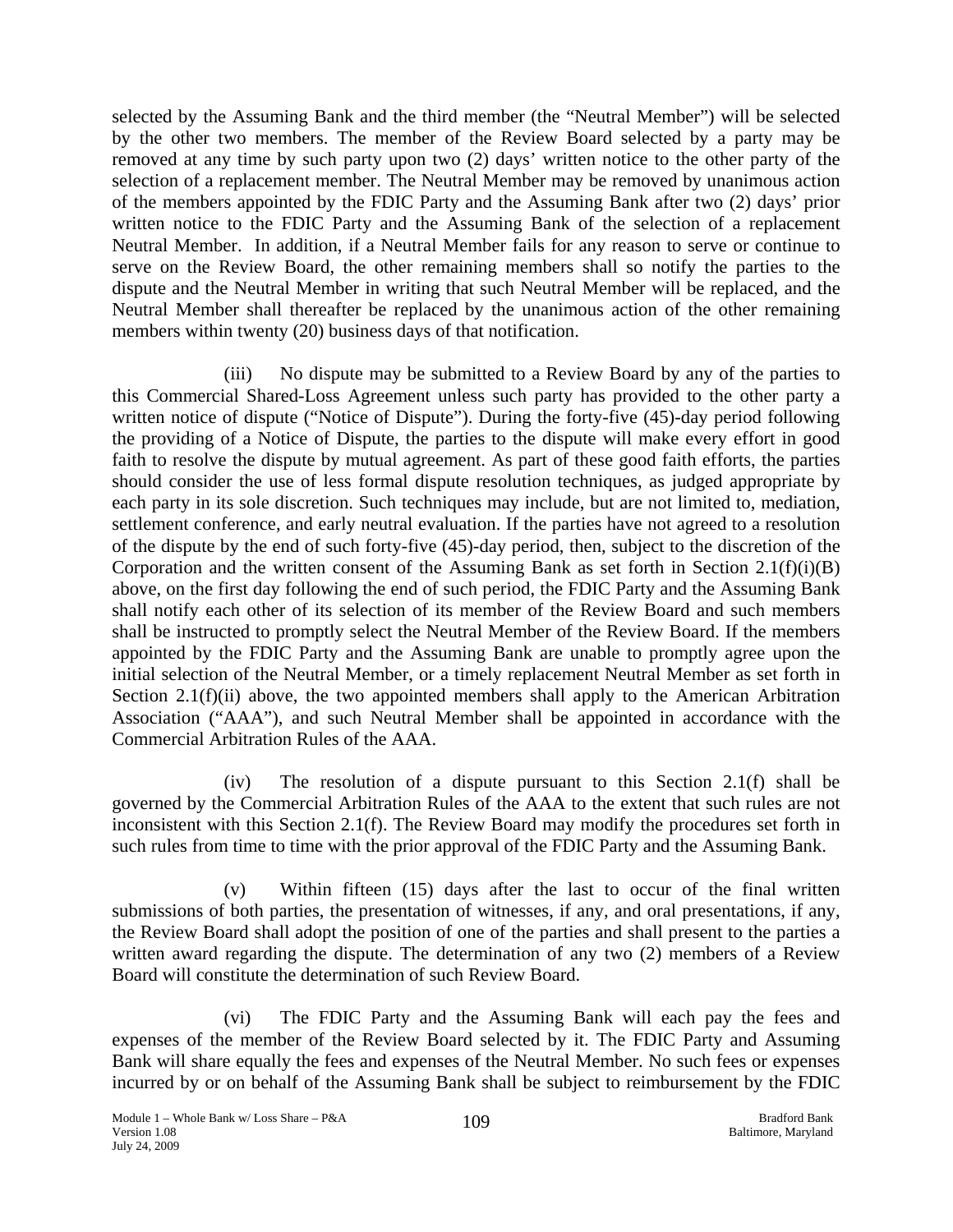Party under this Commercial Shared-Loss Agreement or otherwise.

(vii) Each party will bear all costs and expenses incurred by it in connection with the submission of any dispute to a Review Board. No such costs or expenses incurred by or on behalf of the Assuming Bank shall be subject to reimbursement by the FDIC Party under this Commercial Shared-Loss Agreement or otherwise. The Review Board shall have no authority to award costs or expenses incurred by either party to these proceedings.

(viii) Any dispute resolution proceeding held pursuant to this Section 2.1(f) shall not be public. In addition, each party and each member of any Review Board shall strictly maintain the confidentiality of all issues, disputes, arguments, positions and interpretations of any such proceeding, as well as all information, attachments, enclosures, exhibits, summaries, compilations, studies, analyses, notes, documents, statements, schedules and other similar items associated therewith, except as the parties agree in writing or such disclosure is required pursuant to law, rule or regulation. Pursuant to ADRA, dispute resolution communications may not be disclosed either by the parties or by any member of the Review board unless:

- (1) all parties to the dispute resolution proceeding agree in writing;
- (2) the communication has already been made public;
- (3) the communication is required by statute, rule or regulation to be made public;

(4) a court determines that such testimony or disclosure is necessary to prevent a manifest injustice, help establish a violation of the law or prevent harm to the public health or safety, or of sufficient magnitude in the particular case to outweigh the integrity of dispute resolution proceedings in general by reducing the confidence of parties in future cases that their communications will remain confidential.

(ix) Any dispute resolution proceeding pursuant to this Section 2.1(f) (whether as a matter of good faith negotiations, by resort to a Review Board, or otherwise) is a compromise negotiation for purposes of the Federal Rules of Evidence and state rules of evidence. The parties agree that all proceedings, including any statement made or document prepared by any party, attorney or other participants are privileged and shall not be disclosed in any subsequent proceeding or document or construed for any purpose as an admission against interest. Any document submitted and any statements made during any dispute resolution proceeding are for settlement purposes only. The parties further agree not to subpoena any of the members of the Review Board or any documents submitted to the Review Board. In no event will the Neutral Member voluntarily testify on behalf of any party.

(x) No decision, interpretation, determination, analysis, statement, award or other pronouncement of any Review Board shall constitute precedent as regards any subsequent proceeding (whether or not such proceeding involves dispute resolution under this Commercial Shared-Loss Agreement) nor shall any Review Board be bound to follow any decision, interpretation, determination, analysis, statement, award or other pronouncement rendered by any previous Review Board or any other previous dispute resolution panel which may have convened in connection with a transaction involving other failed financial institutions or Federal assistance

or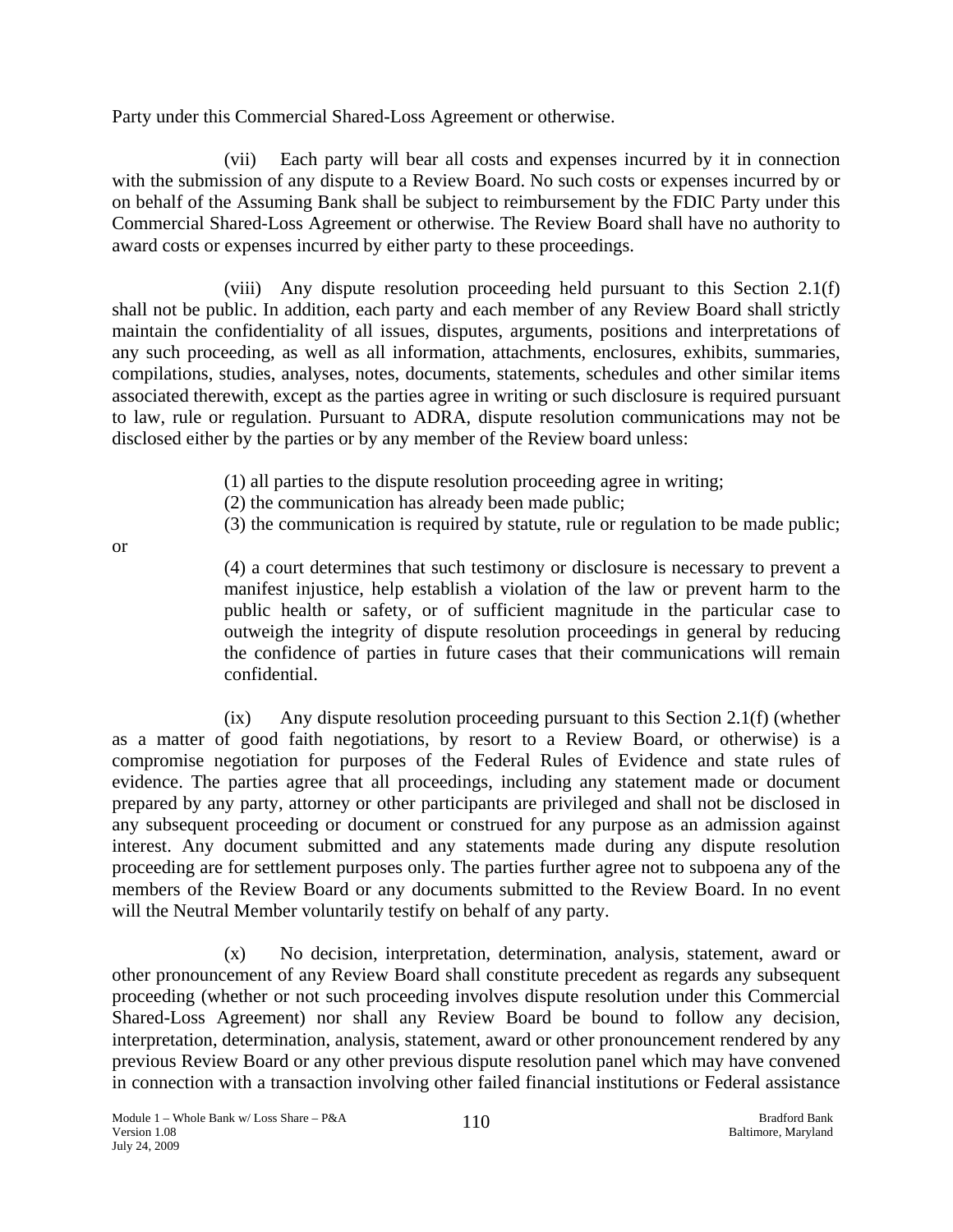transactions.

(xi) The parties may extend any period of time in this Section 2.1(f) by mutual agreement. Notwithstanding anything above to the contrary, no dispute shall be submitted to a Review Board until each member of the Review Board, and any substitute member, if applicable, agrees to be bound by the provisions of this Section 2.1(f) as applicable to members of a Review Board. Prior to the commencement of the Review Board proceedings, or, in the case of a substitute Neutral Member, prior to the re-commencement of such proceedings subsequent to that substitution, the Neutral Member shall provide a written oath of impartiality.

(xii) For the avoidance of doubt, and notwithstanding anything herein to the contrary, in the event any notice of dispute is provided to a party under this Section 2.1(g) prior to the Termination Date, the terms of this Commercial Shared-Loss Agreement shall remain in effect with respect to any such items set forth in such notice until such time as any such dispute with respect to such item is finally resolved.

**2.2 Administration of Shared-Loss Assets.** The Assuming Bank shall at all times prior to the Termination Date comply with the Rules Regarding the Administration of Shared-Loss Assets as set forth in Article III of this Commercial Shared-Loss Agreement.

# **2.3 Auditor Report; Right to Audit.**

(a) Within ninety (90) days after the end of each fiscal year from and including the fiscal year during which Bank Closing falls to and including the calendar year during which the Termination Date falls, the Assuming Bank shall deliver to the Corporation and to the Receiver a report signed by its independent public accountants stating that they have reviewed the terms of this Commercial Shared-Loss Agreement and that, in the course of their annual audit of the Assuming Bank's books and records, nothing has come to their attention suggesting that any computations required to be made by the Assuming Bank during such year by this Article II were not made by the Assuming Bank in accordance herewith. In the event that the Assuming Bank cannot comply with the preceding sentence, it shall promptly submit to the Receiver corrected computations together with a report signed by its independent public accountants stating that, after giving effect to such corrected computations, nothing has come to their attention suggesting that any computations required to be made by the Assuming Bank during such year by this Article II were not made by the Assuming Bank in accordance herewith. In such event, the Assuming Bank and the Receiver shall make all such accounting adjustments and payments as may be necessary to give effect to each correction reflected in such corrected computations, retroactive to the date on which the corresponding incorrect computation was made. It is the intention of this provision to align the timing of the audit required under this Commercial Shared-Loss Agreement with the examination audit required pursuant to 12 CFR Section 363.

(b) The Assuming Bank shall perform on an annual basis an internal audit of its compliance with the provisions of this Article II and shall provide the Receiver and the Corporation with copies of the internal audit reports and access to internal audit workpapers related to such internal audit.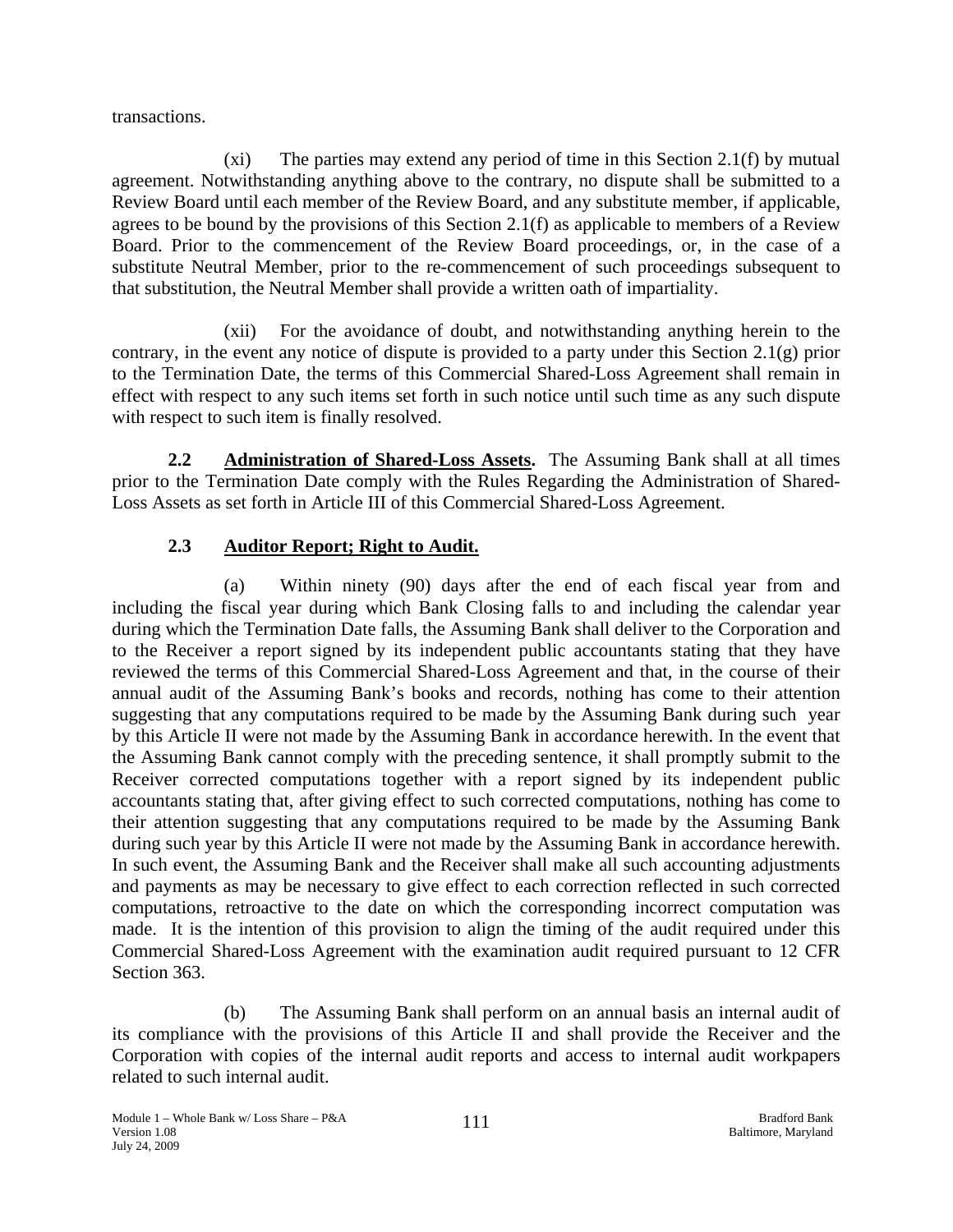(c) The Receiver or the Corporation may perform an audit to determine the Assuming Bank's compliance with the provisions of this Commercial Shared-Loss Agreement, including this Article II, at any time by providing not less than ten (10) Business Days prior written notice. The scope and duration of any such audit shall be within the discretion of the Receiver or the Corporation, as the case may be, but shall in no event be administered in a manner that unreasonably interferes with the operation of the Assuming Bank's business. The Receiver or the Corporation, as the case may be, shall bear the expense of any such audit. In the event that any corrections are necessary as a result of such an audit, the Assuming Bank and the Receiver shall make such accounting adjustments and payments as may be necessary to give retroactive effect to such corrections.

**2.4 Withholdings.** Notwithstanding any other provision in this Article II, the Receiver, upon the direction of the Director (or designee) of the Corporation's Division of Resolutions and Receiverships, may withhold payment for any amounts included in a Quarterly Certificate delivered pursuant to Section 2.1, if, in its judgment, there is a reasonable basis under the terms of this Commercial Shared-Loss Agreement for denying the eligibility of an item for which reimbursement or payment is sought under such Section. In such event, the Receiver shall provide a written notice to the Assuming Bank detailing the grounds for withholding such payment. At such time as the Assuming Bank demonstrates to the satisfaction of the Receiver that the grounds for such withholding of payment, or portion of payment, no longer exist or have been cured, then the Receiver shall pay the Assuming Bank the amount withheld which the Receiver determines is eligible for payment, within fifteen (15) Business Days. In the event the Receiver or the Assuming Bank elects to submit the issue of the eligibility of the item for reimbursement or payment for determination under the dispute resolution procedures of Section 2.1(f), then (i) if the dispute is settled by the mutual agreement of the parties in accordance with Section 2.1(f)(iii), the Receiver shall pay the amount withheld (to the extent so agreed) within fifteen (15) Business Days from the date upon which the dispute is determined by the parties to be resolved by mutual agreement, and (ii) if the dispute is resolved by the determination of a Review Board, the Receiver shall pay the amount withheld (to the extent so determined) within fifteen (15) Business Days from the date upon which the Receiver is notified of the determination by the Review Board of its obligation to make such payment. Any payment by the Receiver pursuant to this Section 2.4 shall be made together with interest on the amount thereof from the date the payment was agreed or determined otherwise to be due, at the interest rate per annum determined by the Receiver to be equal to the coupon equivalent of the three (3)-month U.S. Treasury Bill Rate in effect as of the first Business Day of each Calendar Quarter during which such interest accrues as reported in the Federal Reserve Board's Statistical Release for Selected Interest Rates H.15 opposite the caption "Auction Average - 3-Month" or, if not so reported for such day, for the next preceding Business Day for which such rate was so reported.

**2.5 Books and Records**. The Assuming Bank shall at all times during the term of this Commercial Shared-Loss Agreement keep books and records which fairly present all dealings and transactions carried out in connection with its business and affairs. Except as otherwise provided for in the Purchase and Assumption Agreement or this Commercial Shared-Loss Agreement, all financial books and records shall be kept in accordance with generally accepted accounting principles, consistently applied for the periods involved and in a manner such that information necessary to determine compliance with any requirement of the Purchase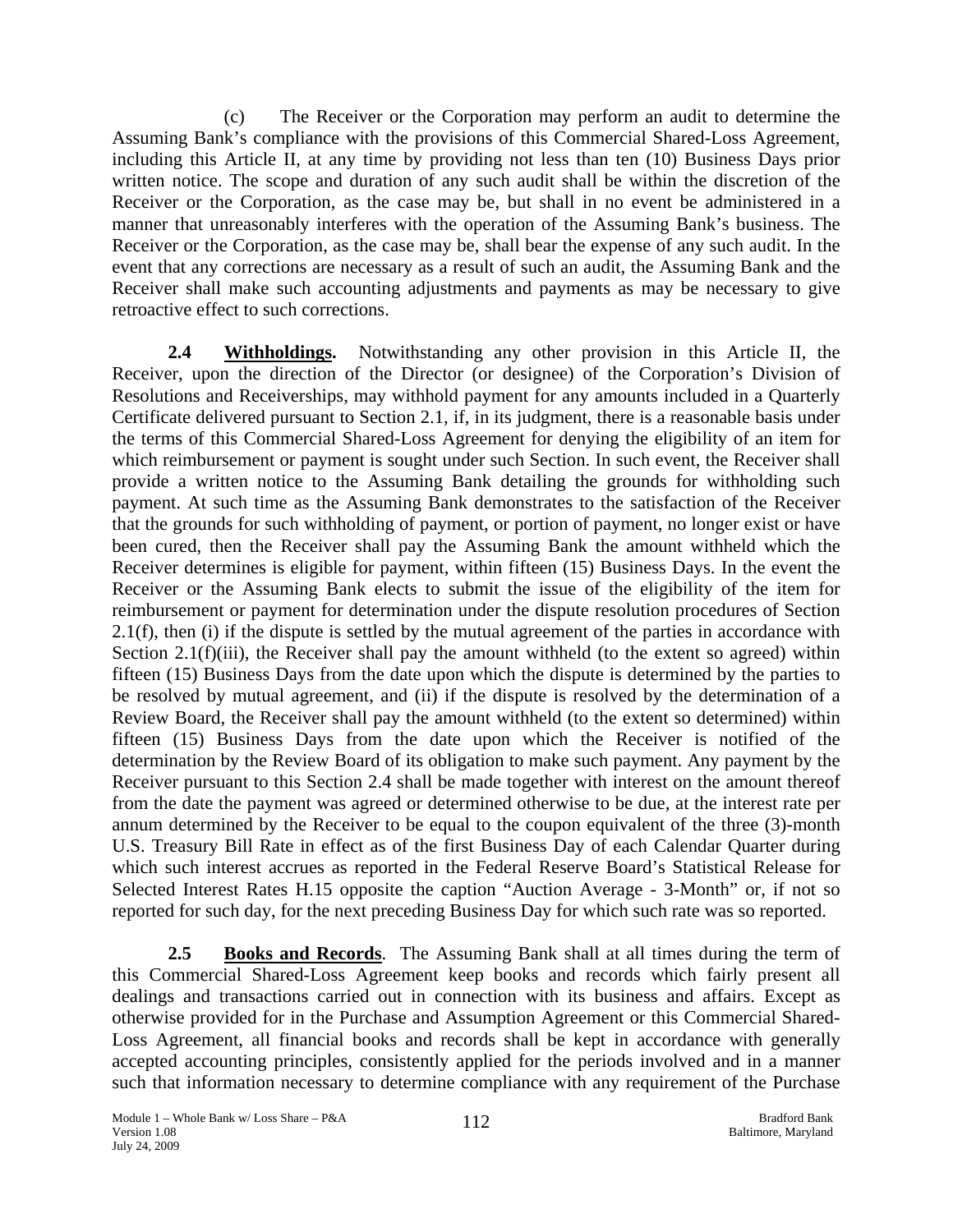and Assumption Agreement or this Commercial Shared-Loss Agreement will be readily obtainable, and in a manner such that the purposes of the Purchase and Assumption Agreement or this Commercial Shared-Loss Agreement may be effectively accomplished. Without the prior written approval of the Corporation, the Assuming Bank shall not make any change in its accounting principles adversely affecting the value of the Shared-Loss Assets except as required by a change in generally accepted accounting principles. The Assuming Bank shall notify the Corporation of any change in its accounting principles affecting the Shared-Loss Assets which it believes are required by a change in generally accepted accounting principles.

**2.6 Information**. The Assuming Bank shall promptly provide to the Corporation such other information, including financial statements and computations, relating to the performance of the provisions of the Purchase and Assumption Agreement or otherwise relating to its business and affairs or this Commercial Shared-Loss Agreement, as the Corporation or the Receiver may request from time to time.

**2.7 Tax Ruling.** The Assuming Bank shall not at any time, without the Corporation's prior written consent, seek a private letter ruling or other determination from the Internal Revenue Service or otherwise seek to qualify for any special tax treatment or benefits associated with any payments made by the Corporation pursuant to the Purchase and Assumption Agreement or this Commercial Shared-Loss Agreement.

## **ARTICLE III - RULES REGARDING THE ADMINISTRATION OF SHARED-LOSS ASSETS AND SHARED-LOSS MTM ASSETS**

**3.1 Agreement with Respect to Administration.** The Assuming Bank shall (and shall cause any of its Affiliates to which the Assuming Bank transfers any Shared-Loss Assets or Shared-Loss MTM Assets) to, or a Third Party Servicer to, manage, administer, and collect the Shared-Loss Assets and Shared-Loss MTM Assets while owned by the Assuming Bank or any Affiliate thereof during the term of this Commercial Shared-Loss Agreement in accordance with the rules set forth in this Article III ("Rules"). The Assuming Bank shall be responsible to the Receiver and the Corporation in the performance of its duties hereunder and shall provide to the Receiver and the Corporation such reports as the Receiver or the Corporation reasonably deems advisable, including but not limited to the reports required by Section 3.3 hereof, and shall permit the Receiver and the Corporation at all times to monitor the Assuming Bank's performance of its duties hereunder.

## **3.2 Duties of the Assuming Bank with Respect to Shared-Loss Assets.**

## (a) In performance of its duties under these Rules, the Assuming Bank shall:

(i) manage, administer, collect and effect Charge-Offs and Recoveries with respect to each Shared-Loss Asset in a manner consistent with (A) usual and prudent business and banking practices; (B) the Assuming Bank's (or, in the case a Third Party Servicer is engaged, the Third Party Servicer's) practices and procedures including, without limitation, the then-effective written internal credit policy guidelines of the Assuming Bank, with respect to the management, administration and collection of and taking of charge-offs and write-downs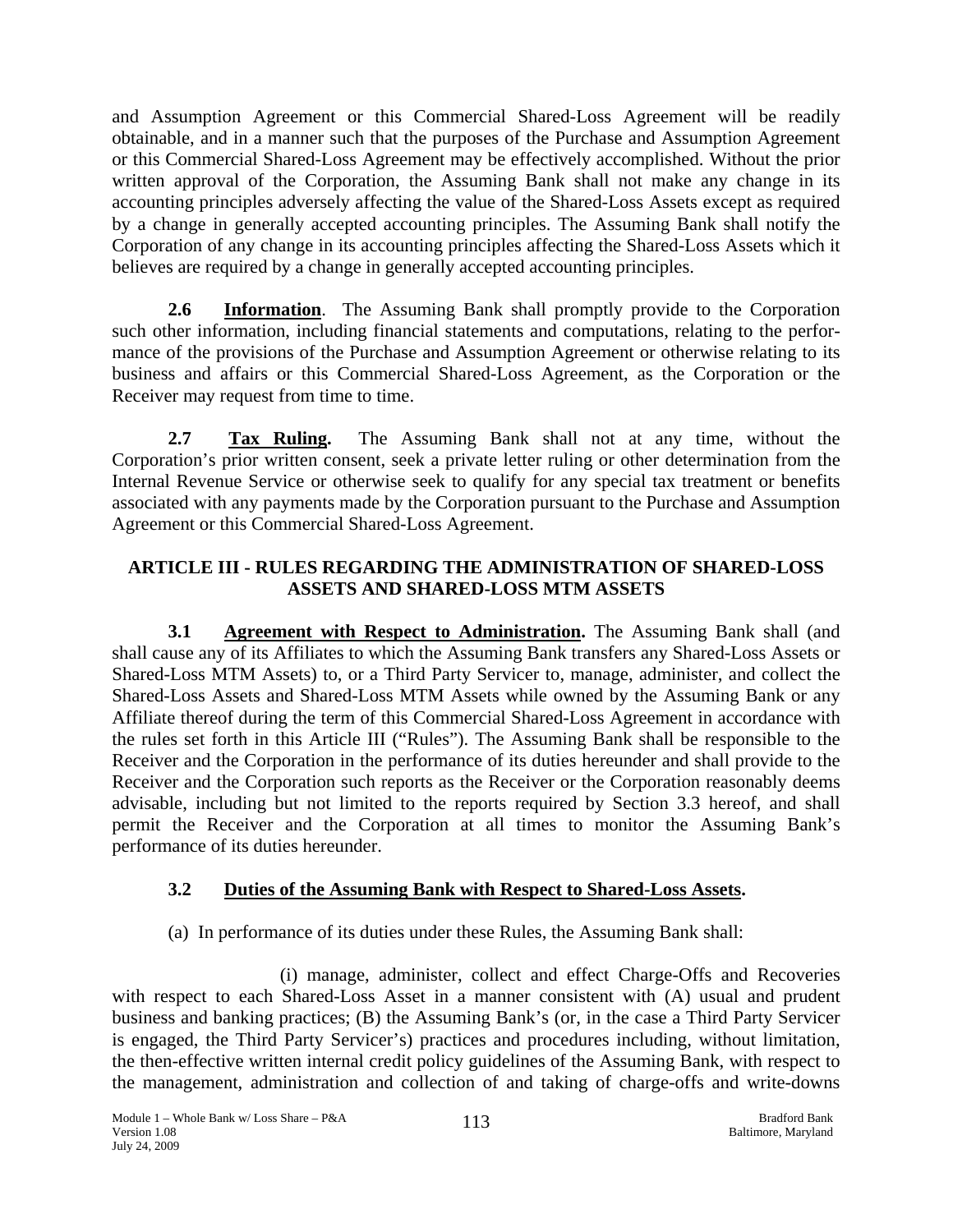with respect to loans, other real estate and repossessed collateral that do not constitute Shared Loss Assets;

(ii) exercise its best business judgment in managing, administering, collecting and effecting Charge-Offs with respect to Shared-Loss Assets;

(iii) use its best efforts to maximize collections with respect to Shared-Loss Assets and, if applicable for a particular Shared-Loss Asset, without regard to the effect of maximizing collections on assets held by the Assuming Bank or any of its Affiliates that are not Shared-Loss Assets;

(iv) adopt and implement accounting, reporting, record-keeping and similar systems with respect to the Shared-Loss Assets, as provided in Section 3.4 hereof;

(v) retain sufficient staff to perform its duties hereunder; and

(vi) provide written notification in accordance with Article IV of this Commercial Shared-Loss Agreement immediately after the execution of any contract pursuant to which any third party (other than an Affiliate of the Assuming Bank) will manage, administer or collect any of the Shared-Loss Assets, together with a copy of that contract.

(b) Any transaction with or between any Affiliate of the Assuming Bank with respect to any Shared-Loss Asset including, without limitation, the execution of any contract pursuant to which any Affiliate of the Assuming Bank will manage, administer or collect any of the Shared-Loss Assets, or any other action involving self-dealing, shall be subject to the prior written approval of the Receiver or the Corporation.

(c) The following categories of expenses shall not be deemed to be Reimbursable Expenses or Recovery Expenses:

(i) Federal, State, or local income taxes and expenses related thereto;

(ii) salaries or other compensation and related benefits of Assuming Bank employees and the employees of its Affiliates including, without limitation, any bonus, commission or severance arrangements, training, payroll taxes, dues, or travel- or relocationrelated expenses,;

(iii) the cost of space occupied by the Assuming Bank, any Affiliate thereof and their staff, the rental of and maintenance of furniture and equipment, and expenses for data processing including the purchase or enhancement of data processing systems;

(iv) except as otherwise provided herein, fees for accounting and other independent professional consultants (other than consultants retained to assess the presence, storage or release of any hazardous or toxic substance, or any pollutant or contaminant with respect to the collateral securing a Shared-Loss Loan that has been fully or partially charged-off); provided, that for purposes of this Section 3.2(c)(iv), fees of attorneys and appraisers engaged as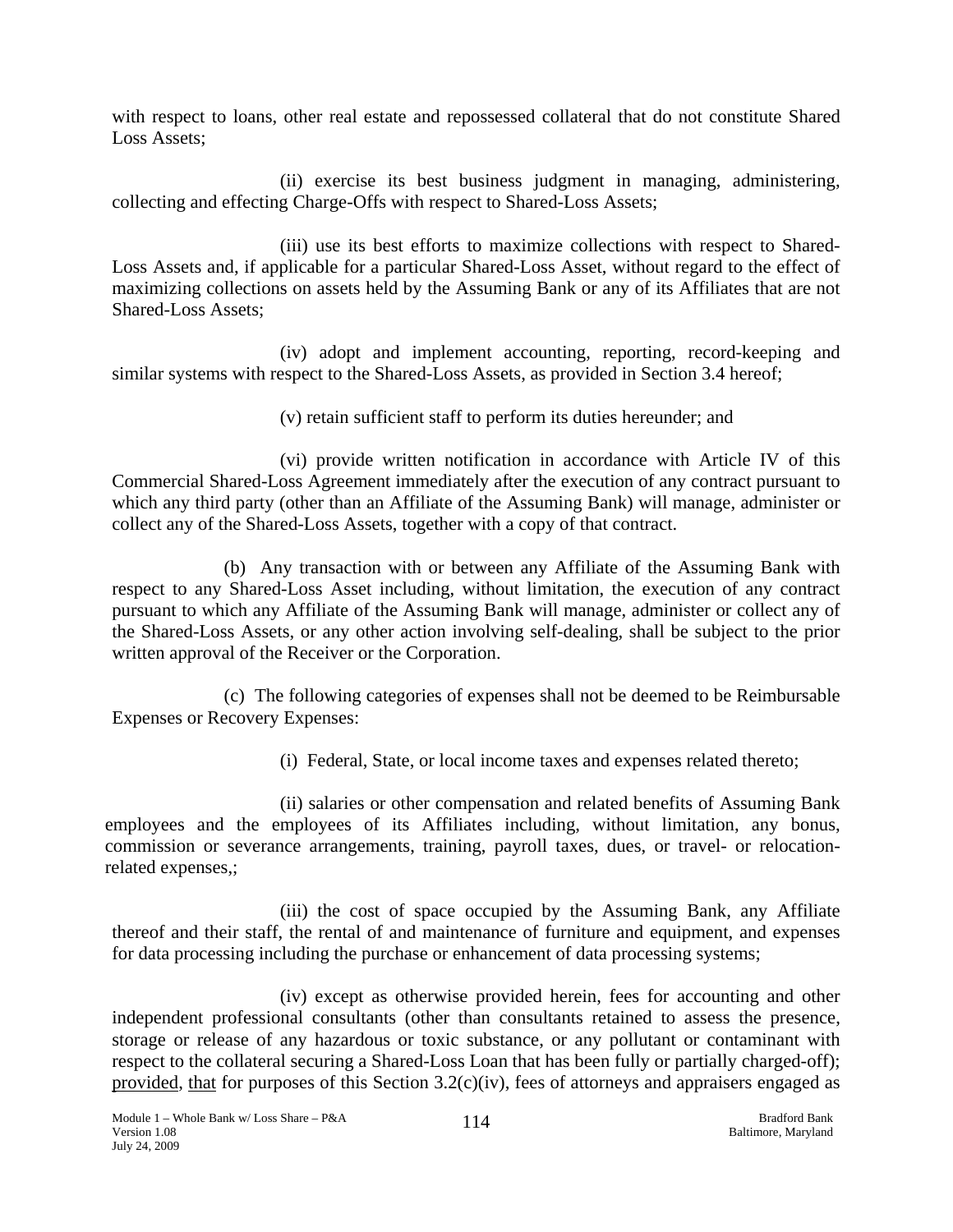necessary to assist in collections with respect to Shared-Loss Assets shall not be deemed to be fees of other independent consultants;

(v) allocated portions of any other overhead or general and administrative expense other than any fees relating to specific assets, such as appraisal fees or environmental audit fees, for services of a type the Assuming Bank does not normally perform internally;

(vi) any expense not incurred in good faith and with the same degree of care that the Assuming Bank normally would exercise in the collection of troubled assets in which it alone had an interest; and

(vii) any expense incurred for a product, service or activity that is of an extravagant nature or design.

(d) Subject to Section 3.7, the Assuming Bank shall not contract with third parties to provide services the cost of which would be a Reimbursable Expense or Recovery Expense if the Assuming Bank would have provided such services itself if the relevant Shared-Loss Assets were not subject to the loss-sharing provisions of Section 2.1 of this Commercial Shared-Loss Agreement.

#### **3.3 Duties of the Assuming Bank with Respect to Shared-Loss MTM Assets.**

(a) In performance of its duties under these Rules, the Assuming Bank shall:

(i) manage, administer, collect and each Shared-Loss MTM Asset in a manner consistent with (A) usual and prudent business and banking practices; (B) the Assuming Bank's practices and procedures including, without limitation, the then-effective written internal credit policy guidelines of the Assuming Bank, with respect to the management, administration and collection of similar assets that are not Shared-Loss MTM Assets;

(ii) exercise its best business judgment in managing, administering, collecting and effecting Charge-Offs with respect to Shared-Loss MTM Assets;

(iii) use its best efforts to maximize collections with respect to Shared-Loss MTM Assets and, if applicable for a particular Shared-Loss MTM Asset, without regard to the effect of maximizing collections on assets held by the Assuming Bank or any of its Affiliates that are not Shared-Loss MTM Assets, provided that, any sale of a Shared-Loss MTM Asset shall only be made with the prior approval of the Receiver or the Corporation;

(iv) adopt and implement accounting, reporting, record-keeping and similar systems with respect to the Shared-Loss MTM Assets, as provided in Section 3.4 hereof;

(v) retain sufficient staff to perform its duties hereunder; and

(vi) provide written notification in accordance with Article IV of this Commercial Shared-Loss Agreement immediately after the execution of any contract pursuant to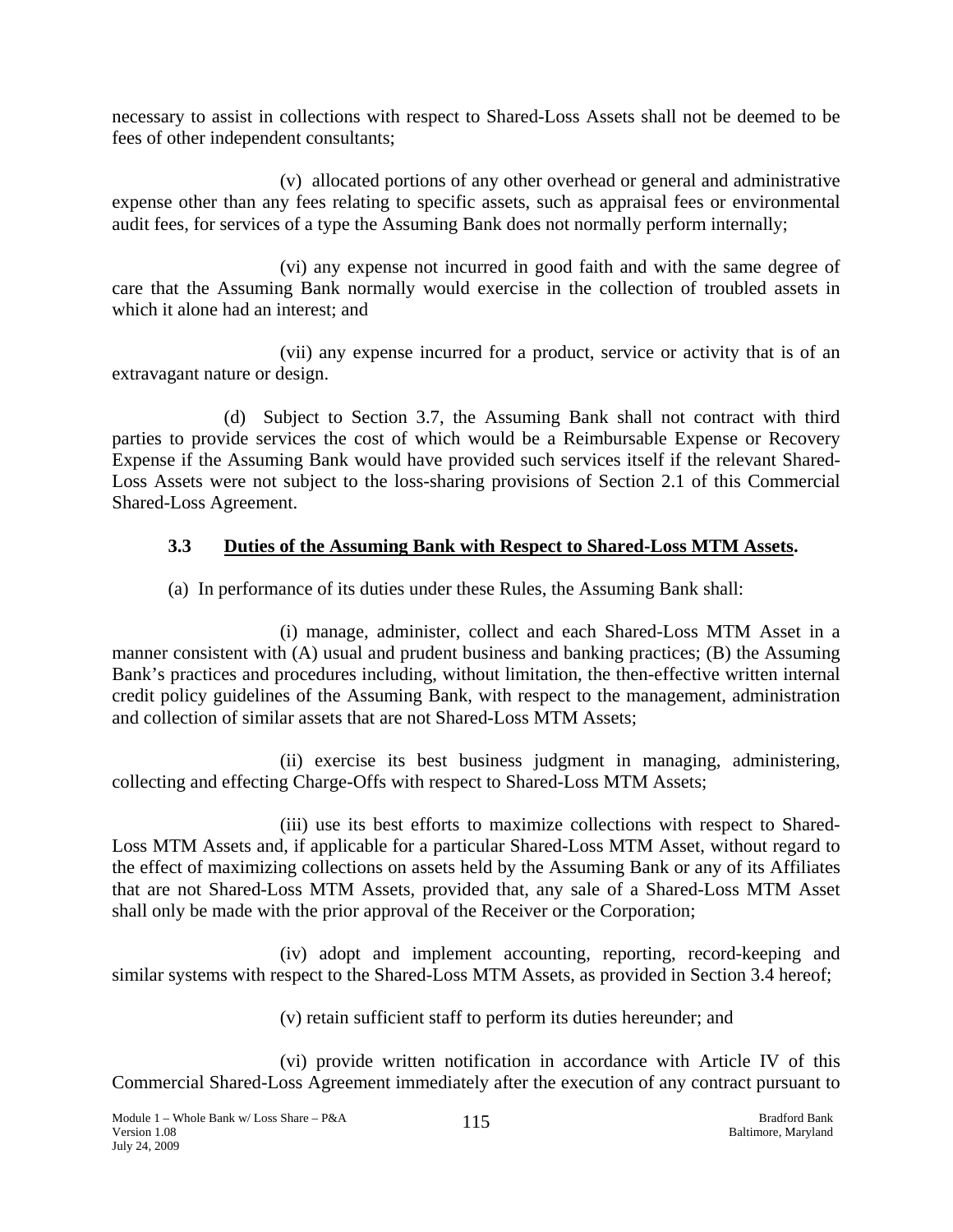which any third party (other than an Affiliate of the Assuming Bank) will manage, administer or collect any of the Shared-Loss MTM Assets, together with a copy of that contract.

(b) Any transaction with or between any Affiliate of the Assuming Bank with respect to any Shared-Loss MTM Asset including, without limitation, the execution of any contract pursuant to which any Affiliate of the Assuming Bank will manage, administer or collect any of the Shared-Loss Assets, or any other action involving self-dealing, shall be subject to the prior written approval of the Receiver or the Corporation.

(c) The Assuming Bank shall not contract with third parties to provide services the cost of which would be a Reimbursable Expense or Recovery Expense if the Assuming Bank would have provided such services itself if the relevant Shared-Loss Assets were not subject to the loss-sharing provisions of Section 2.1 of this Commercial Shared-Loss Agreement.

**3.4 Records and Reports**. The Assuming Bank shall establish and maintain records on a separate general ledger, and on such subsidiary ledgers as may be appropriate to account for the Shared-Loss Assets and the Shared-Loss MTM Assets, in such form and detail as the Receiver or the Corporation may require, to enable the Assuming Bank to prepare and deliver to the Receiver or the Corporation such reports as the Receiver or the Corporation may from time to time request regarding the Shared-Loss Assets, the Shared-Loss MTM Assets and the Quarterly Certificates required by Section 2.1 of this Commercial Shared-Loss Agreement.

# **3.5 Related Loans**.

(a) The Assuming Bank shall not manage, administer or collect any "Related Loan" in any manner which would have the effect of increasing the amount of any collections with respect to the Related Loan to the detriment of the Shared-Loss Asset to which such loan is related. A "Related Loan" means any loan or extension of credit held by the Assuming Bank at any time on or prior to the end of the final Recovery Quarter that is: (i) made to the same Obligor with respect to a Loan that is a Shared-Loss Asset or with respect to a Loan from which Other Real Estate, Additional ORE or Subsidiary ORE derived, or (ii) attributable to the same primary Obligor with respect to any Loan described in clause (i) under the rules of the Assuming Bank's Chartering Authority concerning the legal lending limits of financial institutions organized under its jurisdiction as in effect on the Commencement Date, as applied to the Assuming Bank.

(b) The Assuming Bank shall prepare and deliver to the Receiver with the Quarterly Certificates for the Calendar Quarters ending June 30 and December 31 for all Shared-Loss Quarters and Recovery Quarters, a schedule of all Related Loans which are commercial loans or commercial real estate loans with Legal Balances of \$500,000 or more on the Accounting Records of the Assuming Bank as of the end of each such semi-annual period, and all other commercial loans or commercial real estate loans attributable to the same Obligor on such loans of \$500,000 or more.

**3.6 Legal Action; Utilization of Special Receivership Powers**. The Assuming Bank shall notify the Receiver in writing (such notice to be given in accordance with Article IV below and to include all relevant details) prior to utilizing in any legal action any special legal power or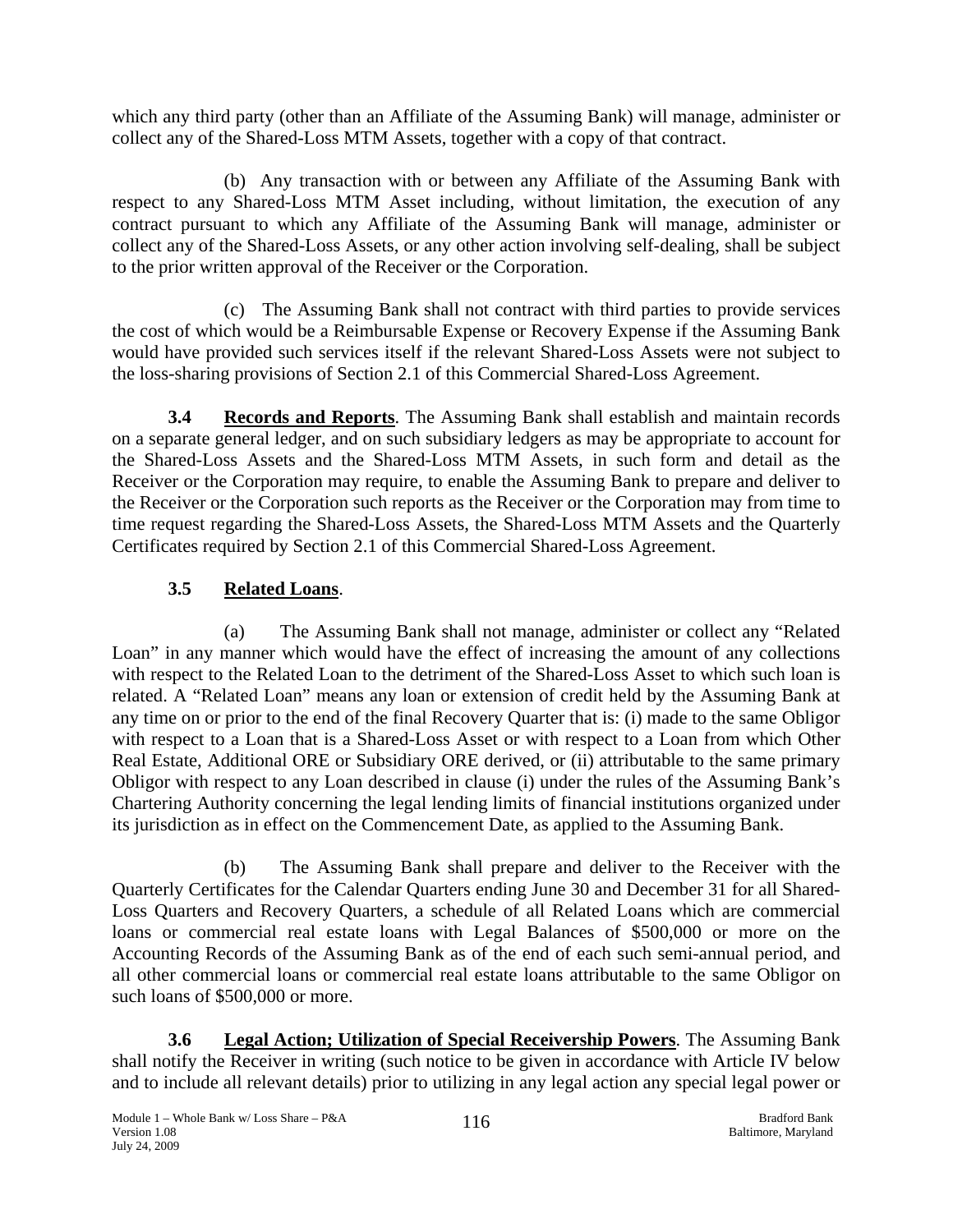right which the Assuming Bank derives as a result of having acquired a Shared-Loss Asset from the Receiver, and the Assuming Bank shall not utilize any such power unless the Receiver shall have consented in writing to the proposed usage. The Receiver shall have the right to direct such proposed usage by the Assuming Bank and the Assuming Bank shall comply in all respects with such direction. Upon request of the Receiver, the Assuming Bank will advise the Receiver as to the status of any such legal action. The Assuming Bank shall immediately notify the Receiver of any judgment in litigation involving any of the aforesaid special powers or rights.

**3.7 Third Party Servicer**. The Assuming Bank may perform any of its obligations and/or exercise any of its rights under this Commercial Shared-Loss Agreement through or by one or more Third Party Servicers, who may take actions and make expenditures as if any such Third Party Servicer was the Assuming Bank hereunder (and, for the avoidance of doubt, such expenses incurred by any such Third Party Servicer on behalf of the Assuming Bank shall be Reimbursable Expenses or Recovery Expenses, as the case may be, to the same extent such expenses would so qualify if incurred by the Assuming Bank); provided, however, that the use thereof by the Assuming Bank shall not release the Assuming Bank of any obligation or liability hereunder.

# **ARTICLE IV -- PORTFOLIO SALE**

**4.1 Assuming Bank Portfolio Sales of Remaining Shared-Loss Assets**. The Assuming Bank shall have the right with the concurrence of the Receiver, commencing as of the first day of the third to last Shared-Loss Quarter, to liquidate for cash consideration, in one or more transactions, all or a portion of Shared-Loss Assets held by the Assuming Bank ("Portfolio Sales"). If the Assuming Bank exercises its option under this Section 4.1, it must give thirty (30) days notice in writing to the Receiver setting forth the details and schedule for the Portfolio Sale which shall be conducted by means of sealed bid sales to third parties, not including any of the Assuming Bank's affiliates, contractors, or any affiliates of the Assuming Bank's contractors.

**4.2 Calculation of Sale Gain or Loss**. For Shared-Loss Assets gain or loss on the sales under Section 4.1 will be calculated as the sale price received by the Assuming Bank less the book value of the remaining Shared-Loss Assets.

## **ARTICLE V -- LOSS-SHARING NOTICES GIVEN TO CORPORATION AND/OR RECEIVER**

As a supplement to the notice provisions contained in Section 13.7 of the Purchase and Assumption Agreement, any notice, request, demand, consent, approval, or other communication (a "Notice") given to the Corporation and/or the Receiver in the loss-sharing context shall be given as follows: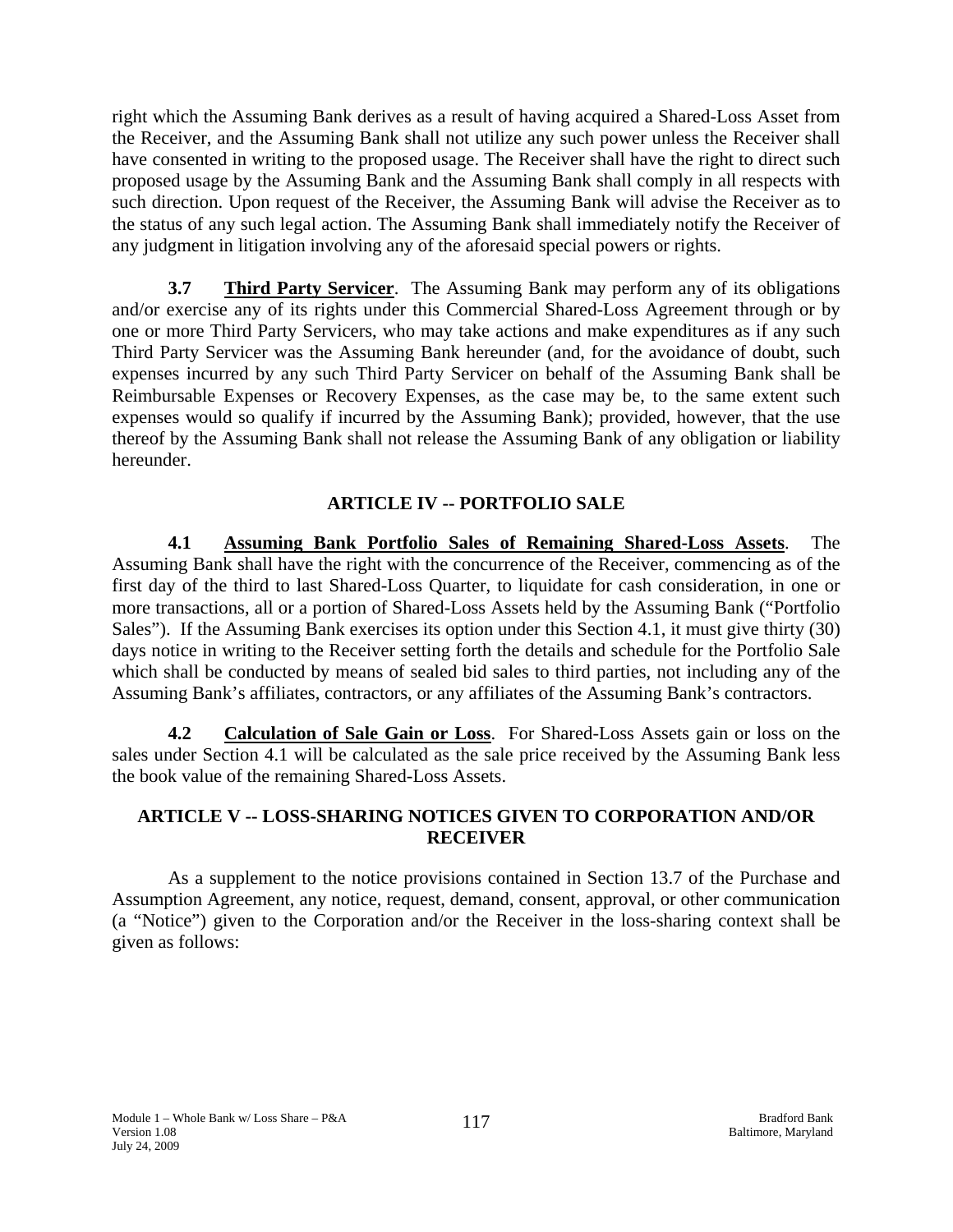**5.1** With respect to a Notice under Section 2 and Sections 3.1-3.5 of this Commercial Shared-Loss Agreement:

> Federal Deposit Insurance Corporation Division of Resolutions and Receiverships 550 17th Street, N.W. Washington, D.C. 20429 Attention: Assistant Director, Franchise and Asset Marketing

**5.2** With respect to a Notice under Section 3.6 of this Commercial Shared-Loss Agreement:

> Federal Deposit Insurance Corporation Legal Division 1601 Bryan Street Dallas, Texas 75201 Attention: Regional Counsel

with a copy to:

Federal Deposit Insurance Corporation Legal Division 550 17th Street, N.W. Washington, D.C. 20429 Attention: Senior Counsel (Special Issues Group)

## **ARTICLE VI – MISCELLANEOUS**

**6.1 Expenses**. Except as otherwise expressly provided herein, all costs and expenses incurred by a party hereto in connection with this Commercial Shared-Loss Agreement shall be borne by such party whether or not the transactions contemplated herein shall be consummated.

**6.2 Successors and Assigns; Specific Performance.** All terms and provisions of this Commercial Shared-Loss Agreement shall be binding upon and shall inure to the benefit of the parties hereto only; provided, however, that, Receiver may assign or otherwise transfer this Commercial Shared-Loss Agreement (in whole or in part) to the Federal Deposit Insurance Corporation in its corporate capacity without the consent of Assuming Bank. Notwithstanding anything to the contrary contained in this Commercial Shared-Loss Agreement, except as is expressly permitted in this Section 6.2, Assuming Bank may not assign or otherwise transfer this Commercial Shared-Loss Agreement (in whole or in part) without the prior written consent of the Receiver, which consent may be granted or withheld by the Receiver in its sole discretion, and any attempted assignment or transfer in violation of this provision shall be void *ab initio.*  For the avoidance of doubt, a merger or consolidation of the Assuming Bank with and into another financial institution, the sale of all or substantially all of the assets of the Assuming Bank to another financial institution constitutes the transfer of this Commercial Shared-Loss Agreement which requires the consent of the Receive; and for a period of thirty-six (36) months after Bank Closing, a merger or consolidation shall also include the sale by any individual shareholder, or shareholders acting in concert, of more than 9% of the outstanding shares of the Assuming Bank, or of its holding company, or of any subsidiary holding Shared-Loss Assets, or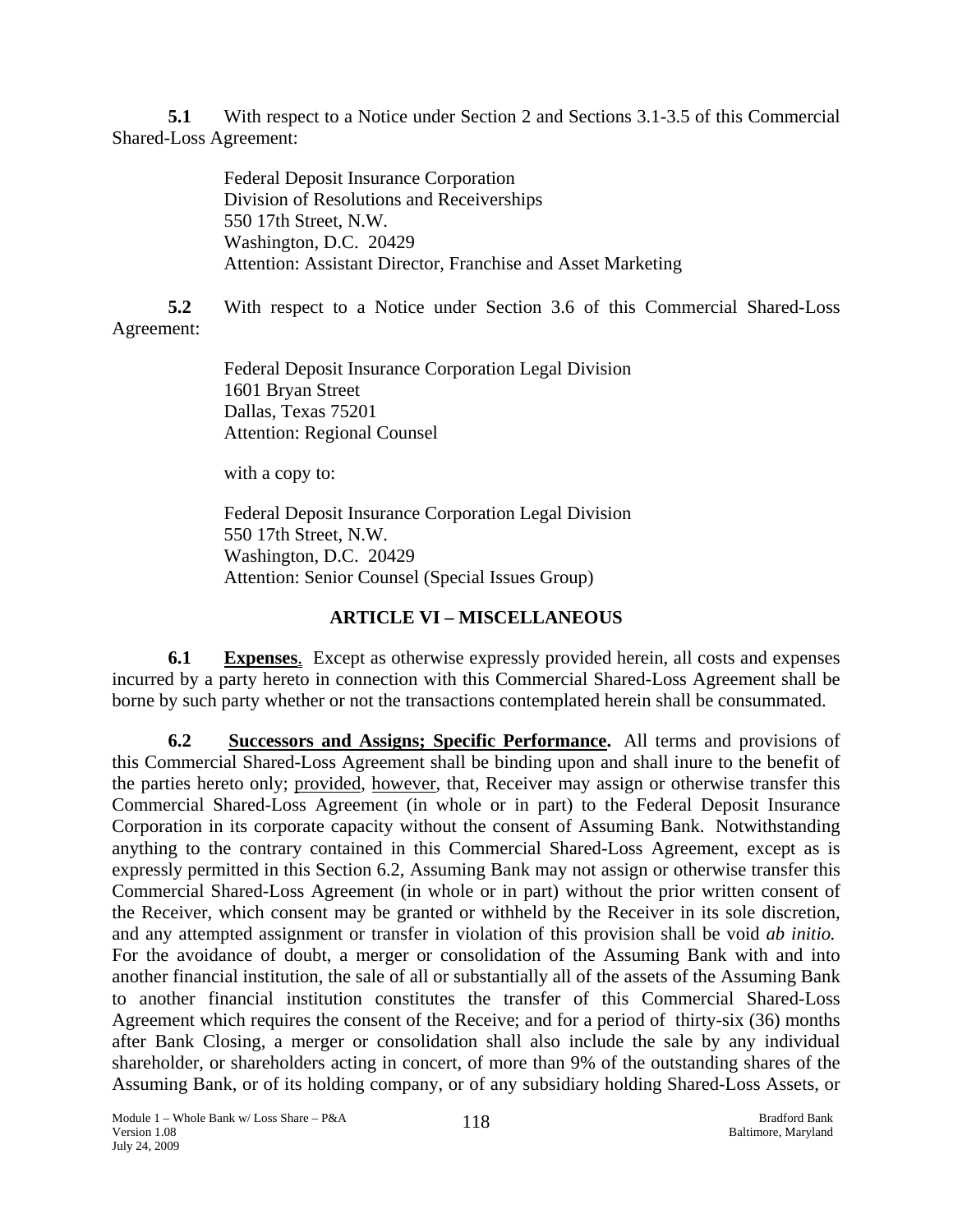the sale of shares by the Assuming Bank or its holding company or any subsidiary holding Shared-Loss Assets, in a public or private offering, that increases the number of shares outstanding by more than 9%, constitutes the transfer of this Commercial Shared-Loss Agreement which requires the consent of the Receiver. However, no Loss shall be recognized as a result of any accounting adjustments that are made due to any such merger, consolidation or sale consented to by the FDIC. The FDIC's consent shall not be required if the aggregate outstanding principal balance of Shared-Loss Assets is less than twenty percent (20%) of the initial aggregate balance of Shared-Loss Assets.

**6.3 Governing Law**. This Commercial Shared-Loss Agreement shall be construed in accordance with federal law, or, if there is no applicable federal law, the laws of the State of New York, without regard to any rule of conflict of law that would result in the application of the substantive law of any jurisdiction other than the State of New York.

**6.4 WAIVER OF JURY TRIAL**. EACH PARTY HERETO HEREBY IRREVOCABLY AND UNCONDITIONALLY WAIVES ALL RIGHT TO TRIAL BY JURY IN OR TO HAVE A JURY PARTICIPATE IN RESOLVING ANY DISPUTE, ACTION, PROCEEDING OR COUNTERCLAIM, WHETHER SOUNDING IN CONTRACT, TORT OR OTHERWISE, ARISING OUT OF OR RELATING TO OR IN CONNECTION WITH THIS COMMERCIAL SHARED-LOSS AGREEMENT OR ANY OF THE TRANSACTIONS CONTEMPLATED HEREBY.

**6.5 Captions**. All captions and headings contained in this Commercial Shared-Loss Agreement are for convenience of reference only and do not form a part of, and shall not affect the meaning or interpretation of, this Commercial Shared-Loss Agreement.

**6.6 Entire Agreement; Amendments.** This Commercial Shared-Loss Agreement, along with the Single Family Shared-Loss Agreement and the Purchase and Assumption Agreement, including the Exhibits and any other documents delivered pursuant hereto, embody the entire agreement of the parties with respect to the subject matter hereof, and supersede all prior representations, warranties, offers, acceptances, agreements and understandings, written or oral, relating to the subject matter herein. This Commercial Shared-Loss Agreement may be amended or modified or any provision thereof waived only by a written instrument signed by both parties or their respective duly authorized agents.

**6.7 Severability**. Whenever possible, each provision of this Commercial Shared-Loss Agreement shall be interpreted in such manner as to be effective and valid under applicable law, but if any provision of this Commercial Shared-Loss Agreement is held to be prohibited by or invalid, illegal or unenforceable under applicable law, such provision shall be construed and enforced as if it had been more narrowly drawn so as not to be prohibited, invalid, illegal or unenforceable, and the validity, legality and enforceability of the remainder of such provision and the remaining provisions of this Commercial Shared-Loss Agreement shall not in any way be affected or impaired thereby.

**6.8 No Third Party Beneficiary.** This Commercial Shared-Loss Agreement and the Exhibits hereto are for the sole and exclusive benefit of the parties hereto and their respective permitted successors and permitted assigns and there shall be no other third party beneficiaries,